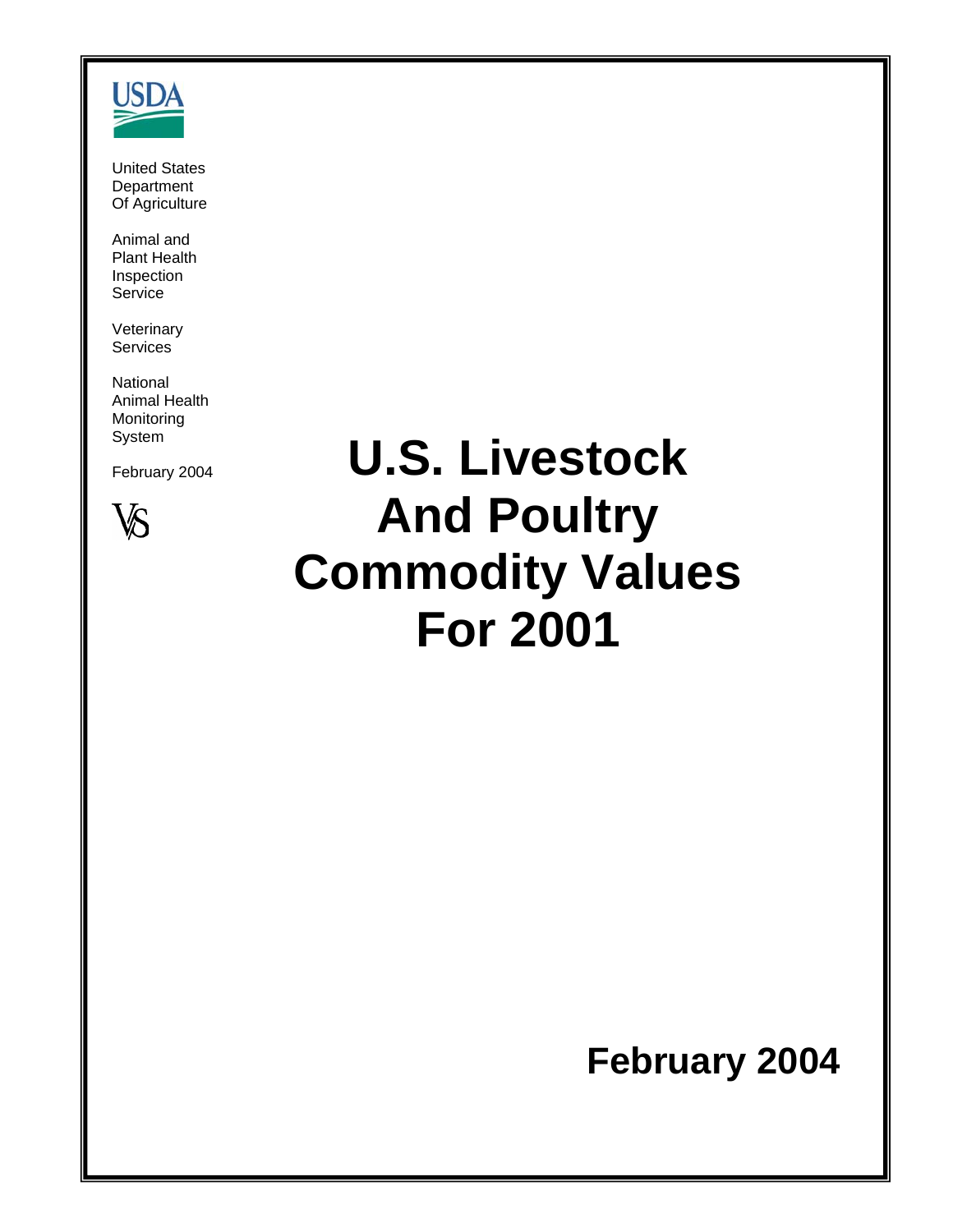**Compiled by staff members of the Centers for Epidemiology and Animal Health using data supplied by the National Agricultural Statistics Service and United States Department of Agriculture: Animal Plant Health Inspection Service: Veterinary Services** 

This report is provided as a desk reference for State and national data comparisons across multiple commodity groups. Data are included for cattle, sheep, hogs, poultry, and catfish. Special consideration is given in presenting one method of calculating the subsegments of cattle and calves value of production into the components of beef, dairy, and cattle on feed. Due to methodological changes, values from 2001 cannot be compared to values for 1997 from this source. Input on the subdivision is welcome and will be considered in the analysis of future data.

> For more information, please contact: Centers for Epidemiology and Animal Health USDA:APHIS:VS, Attn. NAHMS Natural Resources Research Center, Bldg. B 2150 Centre Avenue, Mail Stop 2E7 Fort Collins, CO 80526-8117 970-494-7400 E-mail: NAHMSweb@usda.gov **http://www.aphis.usda.gov/vs/ceah/cahm**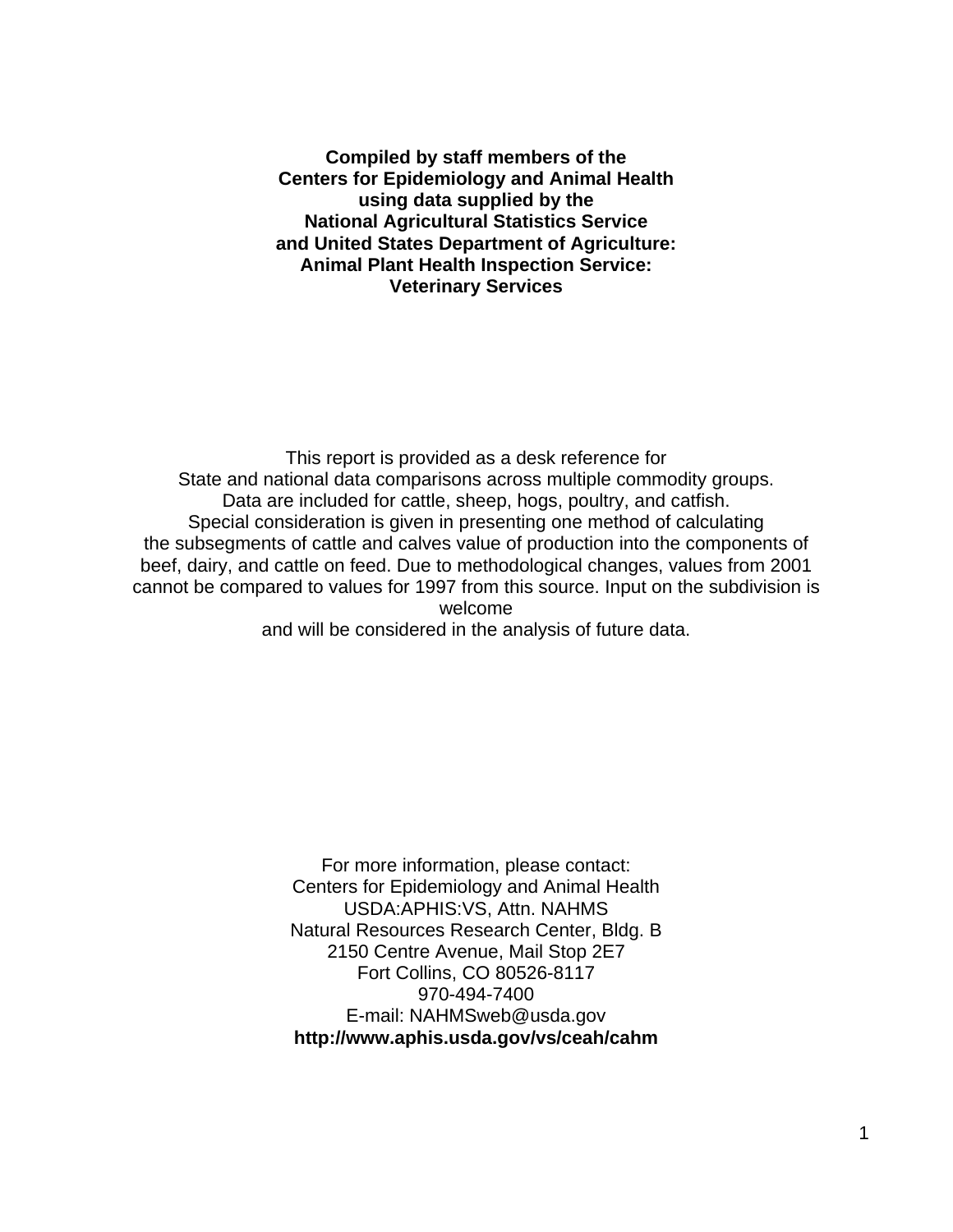# **Table of Contents**

| Section II: Value of Production: State Estimates - 2001 4               |  |
|-------------------------------------------------------------------------|--|
|                                                                         |  |
|                                                                         |  |
|                                                                         |  |
| D. Catfish and Grand Total of All Livestock, Poultry, and Catfish       |  |
|                                                                         |  |
| Section III: Estimating Components of Cattle and Calves Value of        |  |
|                                                                         |  |
|                                                                         |  |
|                                                                         |  |
|                                                                         |  |
| 3. Cow-Calf and Non-Fed Beef Value of Production 12                     |  |
|                                                                         |  |
|                                                                         |  |
|                                                                         |  |
|                                                                         |  |
|                                                                         |  |
|                                                                         |  |
|                                                                         |  |
|                                                                         |  |
|                                                                         |  |
|                                                                         |  |
|                                                                         |  |
|                                                                         |  |
|                                                                         |  |
| E. Method of Allocation of Cattle on Feed and Feedlot Marketings31      |  |
|                                                                         |  |
| Section IV: Estimating Components of Sheep and Wool Value of            |  |
|                                                                         |  |
|                                                                         |  |
|                                                                         |  |
| Section V: Estimating Components of Poultry Value of Production, 200138 |  |
|                                                                         |  |
|                                                                         |  |
|                                                                         |  |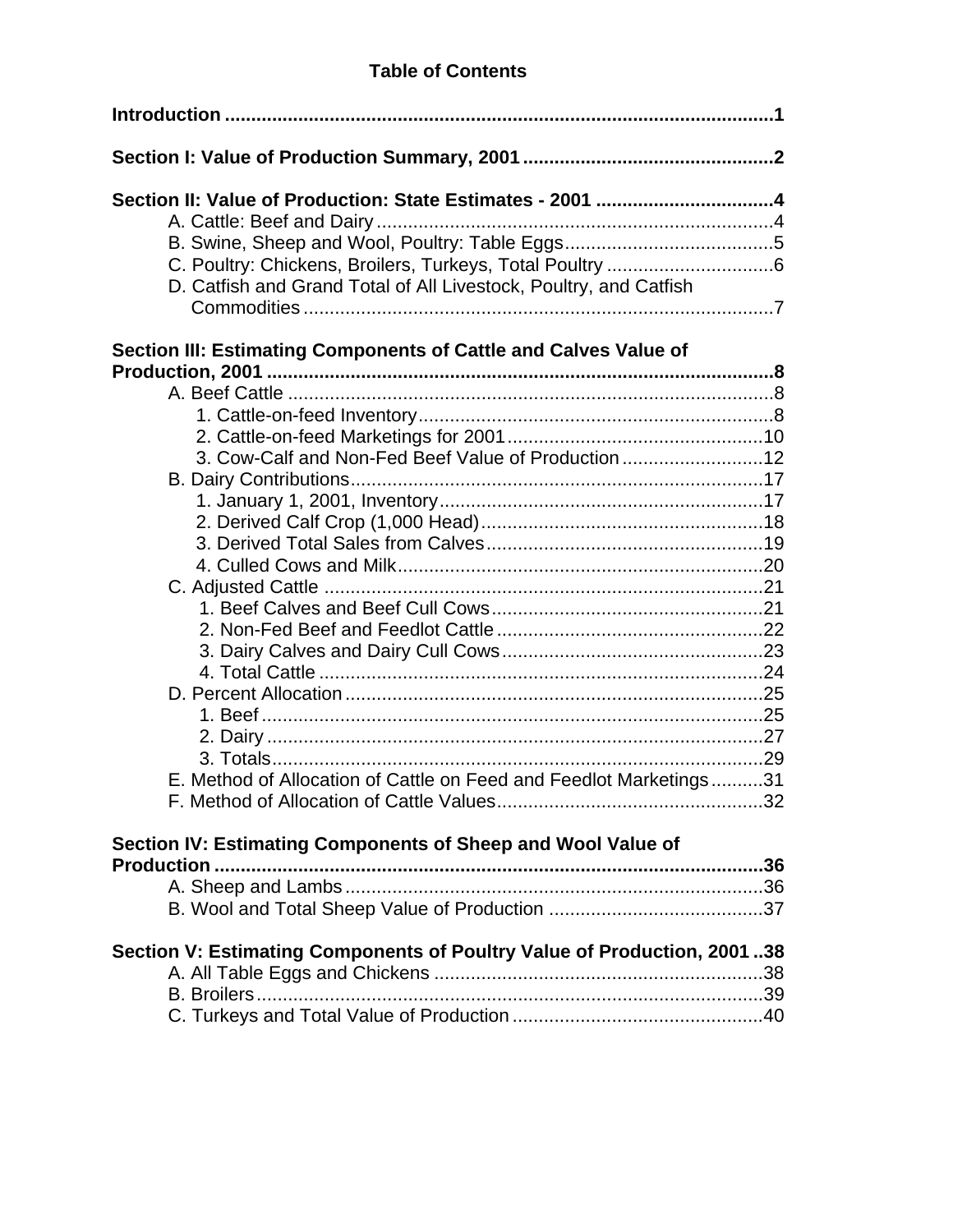# **Introduction**

This report includes a compilation of official USDA estimates for value of production from a number of previously published reports. In addition, it provides an "unofficial" USDA method of subdividing the official USDA value of production estimates for cattle and calves into the industry subsegments of:

cattle on feed beef cow/calf, and dairy.

Values of production for each of these industry subsegments are of primary importance to USDA:APHIS:VS and the National Animal Health Monitoring System (NAHMS) since these three commodity areas are the focus of separate national studies devoted to the cattle industry. Methodology for this subdivision was primarily a common-sense approach based on the opinions of the NAHMS national staff. Value of production from calves and cull cows was first estimated followed by value of production estimates for cattle on feed. The value of production that was not accounted for by the previous cattle categories was assigned to non-fed beef. (See Section III, Part F for initial national allocation among categories. Final allocation among categories had to be adjusted so that State totals matched published data.) The cattle and calves subsegment estimates are not meant to be official USDA value of production estimates but may be of great value for planning purposes. The methodology used is provided in this report.

A number of USDA and National Agricultural Statistics Service (NASS) publications were used in preparing this report. Additional information may be located at: http://www.usda.gov/nass/pubs/estindx.htm

 Cattle, released February 1, 2002 Cattle on Feed, released February 5, 2002 Agriculture Prices, 2001 Summary, released July 2002 Meat Animals-Production, Disposition and Income, 2001 Summary, released April 2002 Livestock Slaughter, 2001 Summary, released March 2002 Poultry Production and Value, 1999 Summary, released April 2002 Milk Production, Disposition and Income, 2001 Summary, released April 2002 Agricultural Statistics 2002, Table 7-63. Wool: Price and Value of production by States, 2000-2001 Catfish Production, released February 7, 2002 USDA:ERS: Briefing Room: Farm Income and Costs: National Farm Income Estimates. http://www.ers.usda/briefing/farmincome/gallery/VP960/us.htm. Downloaded 10/16/02

In addition, data contained in this report were from:

 USDA. 1997. Beef '97 Part I: Reference of 1997 Beef Cow-Calf Management Practices, June 1997. USDA:APHIS:VS,CEAH, National Animal Health Monitoring System. Fort Collins, CO. #N233.69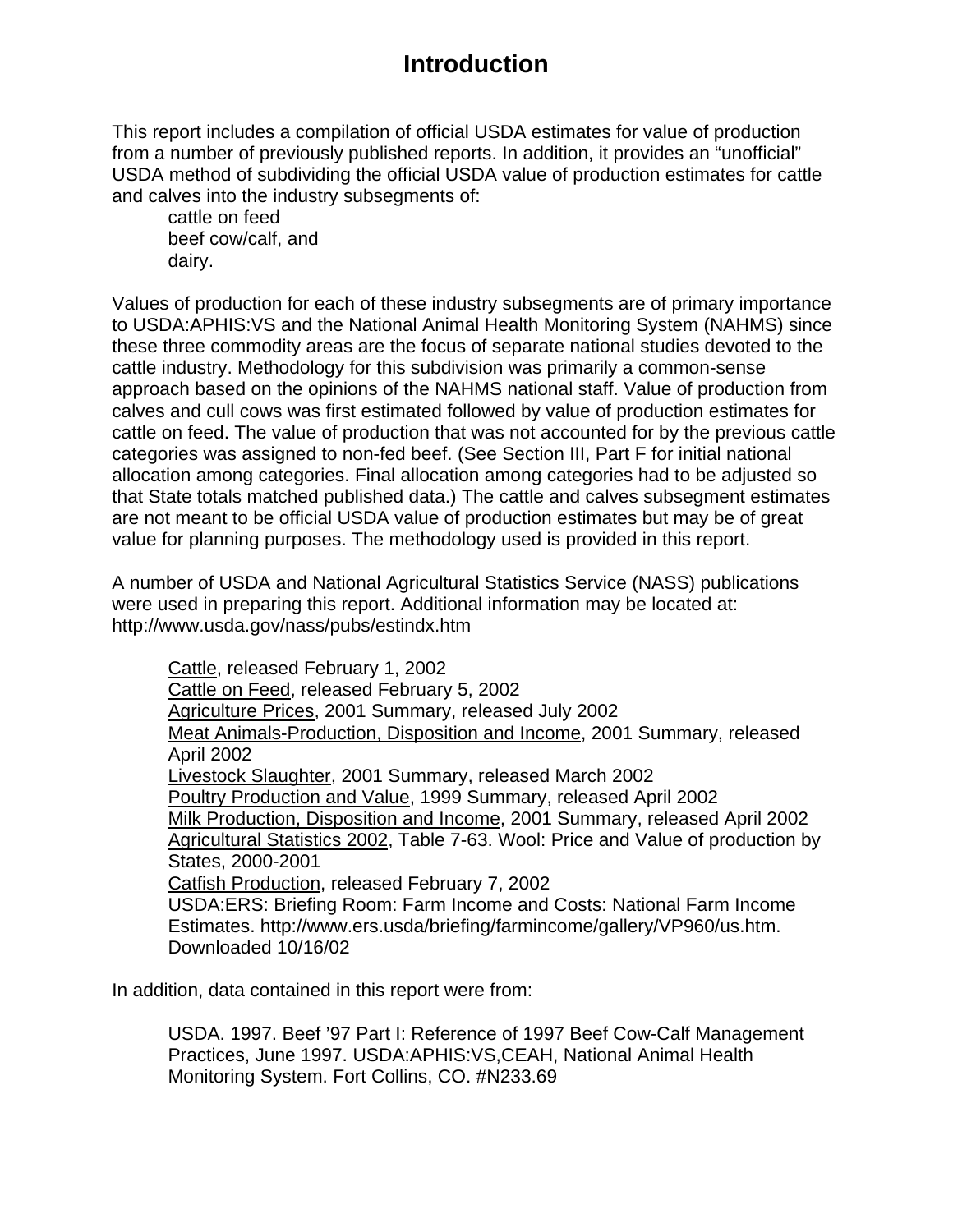# **Section I: Value of Production Summary, 2001**

A. Livestock, poultry and crops-U.S.



| Percentage of U.S. Livestock, Poultry, and    |  |
|-----------------------------------------------|--|
| <b>Crops Value of Production by Commodity</b> |  |

|                                 | 2001 Thousand  | 2001 Percent of |
|---------------------------------|----------------|-----------------|
| <b>Commodity</b>                | <b>Dollars</b> | Total*          |
| Dairy including milk            | 27,851,732     | 15              |
| Poultry                         | 23,974,777     | 13              |
| <b>Swine</b>                    | 11,442,171     | 6               |
| Beef cow/calf                   | 18,387,496     | 10              |
| Beef cattle-on-feed value added | 5,695,122      | 3               |
| Beef (non-fed)                  | 2,219,871      |                 |
| Sheep including wool            | 315,309        | 0.2             |
| Catfish                         | 443,480        | 0.2             |
| Total of above livestock and    |                |                 |
| products                        | 90,329,958     | 49              |
|                                 |                |                 |
| Field and misc. crops           | 66,615,721     | 36              |
| Fruit and nuts                  | 11,742,483     | 6               |
| <b>Commercial vegetables</b>    | 15,511,608     | 8               |
| Total value principal crops     | 93,869,812     | 51              |
|                                 |                |                 |
| <b>All commodities</b>          | 184,199,770    | 100             |

\*Column may not sum due to rounding.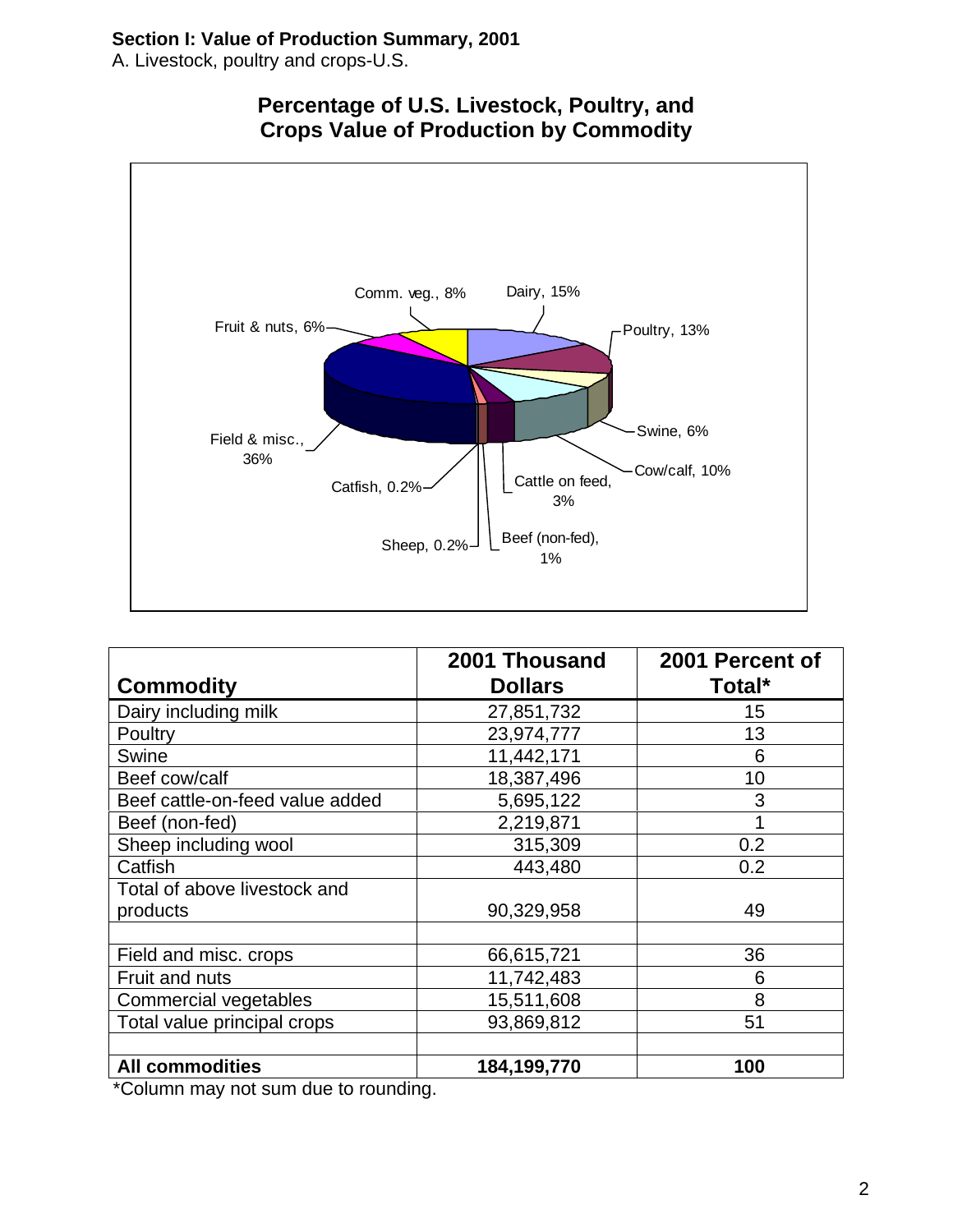A. Livestock, poultry and crops-U.S.



| <b>Commodity</b>                   | 2001 Thousand<br><b>Dollars</b> | 2001 Percent of<br>Total* |
|------------------------------------|---------------------------------|---------------------------|
| Dairy including milk               | 27,851,732                      | 31                        |
| <b>Broilers</b>                    | 16,693,569                      | 18                        |
| Swine                              | 11,442,171                      | 13                        |
| Beef cow/calf                      | 18,387,496                      | 20                        |
| Beef cattle-on-feed value<br>added | 5,695,122                       | 6                         |
| Beef (non-fed)                     | 2,219,871                       | $\overline{2}$            |
| Eggs                               | 4,444,864                       | 5                         |
| <b>Turkeys</b>                     | 2,790,317                       | 3                         |
| Sheep including wool               | 315,309                         | 0.4                       |
| Catfish                            | 443,480                         | 0.5                       |
| <b>Chickens</b>                    | 46,027                          | 0.1                       |
| <b>Total</b>                       | 90,329,958                      | 100                       |

\*Column may not sum due to rounding.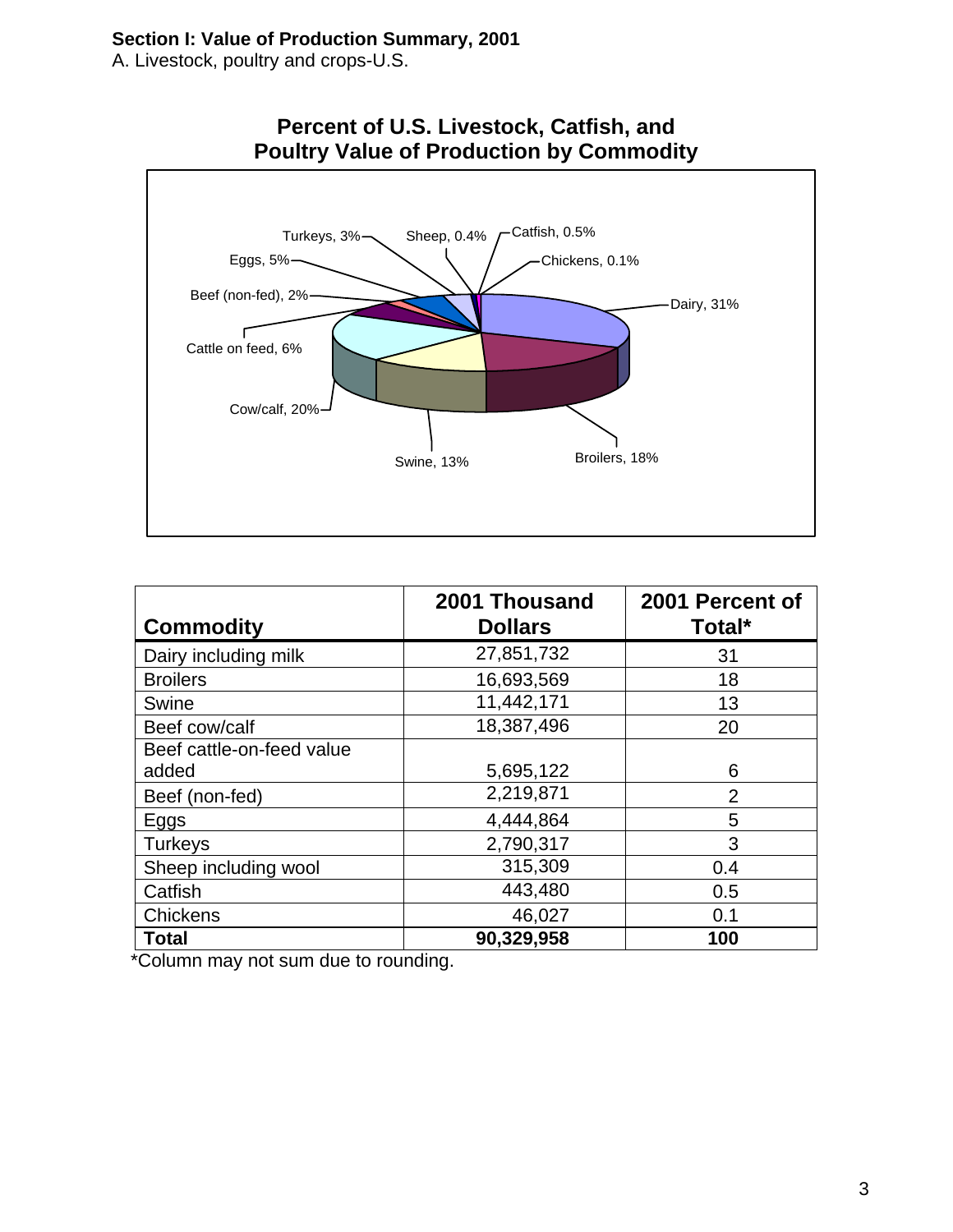A. Cattle: Beef and Dairy

|                 | <b>Beef Total</b>    |                               |              | Dairy Total (incl. value of milk) |                         |                | <b>All Cattle and Milk</b> |                |                |
|-----------------|----------------------|-------------------------------|--------------|-----------------------------------|-------------------------|----------------|----------------------------|----------------|----------------|
|                 | <b>Dollar</b>        |                               | Percent      | <b>Dollar</b>                     |                         | <b>Percent</b> | <b>Dollar</b>              |                | <b>Percent</b> |
|                 | Value                |                               | of Grand     | Value                             |                         | of Grand       | Value                      |                | of Grand       |
| <b>State</b>    | (x1,000)             | Rank                          | <b>Total</b> | (x1,000)                          | Rank                    | <b>Total</b>   | (x1,000)                   | Rank           | <b>Total</b>   |
| <b>AL</b>       | 356,603              | 21                            | 12.8         | 56,240                            | 42                      | 2.0            | 412,843                    | 35             | 14.8           |
| AK              | 1,657                | 49                            | 16.2         | 3,210                             | 50                      | 31.3           | 4,867                      | 49             | 47.5           |
| <b>AZ</b>       | 324,029              | 24                            | 37.8         | 505,502                           | 14                      | 59.0           | 829,531                    | 20             | 96.9           |
| <b>AR</b>       | 384,159              | 18                            | 11.3         | 77,232                            | 37                      | 2.3            | 461,391                    | 33             | 13.6           |
| CA              | 509,186              | 12                            | 8.1          | 5,050,024                         | 1                       | 80.3           | 5,559,210                  | 2              | 88.4           |
| CO              | 1,420,569            | 5                             | 66.4         | 333,686                           | 19                      | 15.6           | 1,754,255                  | $9\,$          | 82.0           |
| <b>CT</b>       | 3,098                | 45                            | 2.5          | 79,516                            | 36                      | 63.0           | 82,614                     | 43             | 65.5           |
| DE              | 2,337                | 46                            | 0.4          | 27,157                            | 47                      | 4.2            | 29,494                     | 48             | 4.5            |
| <b>FL</b><br>GA | 311,001              | 25<br>27                      | 27.0         | 454,884                           | 15<br>26                | 39.5<br>7.2    | 765,885                    | 21             | 66.6           |
| H <sub>l</sub>  | 260,191<br>19,378    | 41                            | 7.6<br>30.1  | 246,154<br>27,776                 | 46                      | 43.1           | 506,345<br>47,154          | 31<br>46       | 14.9<br>73.2   |
| ID              | 561,146              | 10                            | 31.5         | 1,186,938                         | 6                       | 66.7           | 1,748,084                  | 10             | 98.2           |
| IL              | 398,327              | 16                            | 23.9         | 345,886                           | 18                      | 20.7           | 744,213                    | 23             | 44.6           |
| IN              | 144,562              | 33                            | 7.9          | 452,939                           | 16                      | 24.6           | 597,501                    | 27             | 32.5           |
| IA              | 1,049,220            | $\overline{7}$                | 20.9         | 638,915                           | 12                      | 12.7           | 1,688,135                  | 11             | 33.6           |
| KS              | 2,421,697            | 3                             | 79.1         | 271,577                           | 24                      | 8.9            | 2,693,274                  | 5              | 88.0           |
| KY              | 455,332              | 14                            | 32.1         | 297,469                           | 21                      | 20.9           | 752,801                    | 22             | 53.0           |
| LA              | 164,386              | 32                            | 29.9         | 111,353                           | 33                      | 20.2           | 275,739                    | 37             | 50.1           |
| <b>ME</b>       | 5,014                | 43                            | 2.8          | 117,250                           | 32                      | 64.7           | 122,264                    | 42             | 67.4           |
| <b>MD</b>       | 32,209               | 39                            | 3.6          | 243,279                           | 27                      | 27.5           | 275,488                    | 38             | 31.1           |
| <b>MA</b>       | 2,139                | 48                            | 2.8          | 62,932                            | 40                      | 83.6           | 65,071                     | 44             | 86.4           |
| MI              | 102,471              | 37                            | 7.2          | 992,226                           | $\overline{7}$          | 70.0           | 1,094,697                  | 17             | 77.3           |
| <b>MN</b>       | 484,898              | 13                            | 12.5         | 1,554,095                         | 5                       | 40.2           | 2,038,993                  | 7              | 52.7           |
| <b>MS</b>       | 203,669              | 31                            | 9.0          | 86,490                            | 35                      | 3.8            | 290,159                    | 36             | 12.8           |
| <b>MO</b>       | 962,516              | 8                             | 40.7         | 325,001                           | 20                      | 13.7           | 1,287,517                  | 15             | 54.4           |
| <b>MT</b>       | 790,276              | $9$                           | 87.7         | 57,175                            | 41                      | 6.3            | 847,451                    | 19             | 94.1           |
| <b>NE</b>       | 2,680,469            | $\overline{2}$                | 72.5         | 199,411                           | 31                      | 5.4            | 2,879,880                  | $\overline{4}$ | 77.9           |
| <b>NV</b>       | 140,388              | 34                            | 64.4         | 69,587                            | 38                      | 31.9           | 209,975                    | 39             | 96.3           |
| <b>NH</b>       | 2,288                | 47                            | 3.6          | 55,849                            | 43                      | 88.9           | 58,137                     | 45             | 92.6           |
| <b>NJ</b>       | 3,674                | 44                            | 5.2          | 40,908                            | 45                      | 57.8           | 44,582                     | 47             | 63.0           |
| <b>NM</b>       | 341,521              | 22                            | 27.1         | 903,304                           | 10                      | 71.8           | 1,244,825                  | 16             | 98.9           |
| <b>NY</b>       | 28,609               | 40                            | 1.4          | 1,963,491                         | 4                       | 94.8           | 1,992,100                  | 8              | 96.2           |
| <b>NC</b>       | 208,608              | 30                            | 4.6          | 216,253                           | 30                      | 4.8            | 424,861                    | 34             | 9.4            |
| <b>ND</b>       | 452,807              | 15                            | 72.5         | 101,870                           | 34                      | 16.3           | 554,677                    | 29             | 88.9<br>54.3   |
| OH<br>OK        | 222,146<br>1,443,636 | 29<br>$\overline{\mathbf{4}}$ | 12.5<br>53.2 | 739,361                           | 11                      | 41.7<br>8.7    | 961,507                    | 18<br>12       |                |
| <b>OR</b>       | 393,927              | 17                            | 39.4         | 236,705<br>295,237                | 28<br>22                | 29.5           | 1,680,341<br>689,164       | 24             | 61.9<br>68.9   |
| PA              | 136,750              | 35                            | 4.5          | 2,032,684                         | 3                       | 66.8           | 2,169,434                  | 6              | 71.3           |
| R <sub>l</sub>  | 401                  | 50                            | 3.8          | 4,148                             | 49                      | 39.6           | 4,549                      | 50             | 43.4           |
| <b>SC</b>       | 116,305              | 36                            | 13.8         | 66,689                            | 39                      | 7.9            | 182,994                    | 40             | 21.7           |
| <b>SD</b>       | 1,208,889            | 6                             | 65.4         | 269,959                           | 8                       | 14.6           | 1,478,848                  | 13             | 80.0           |
| <b>TN</b>       | 379,268              | 20                            | 36.1         | 233,516                           | 29                      | 22.2           | 612,784                    | 26             | 58.4           |
| <b>TX</b>       | 5,332,975            | $\mathbf{1}$                  | 68.6         | 935,102                           | 9                       | 12.0           | 6,268,077                  | 1              | 80.6           |
| UT              | 278,815              | 26                            | 37.0         | 276,397                           | 23                      | 36.7           | 555,212                    | 28             | 73.7           |
| VT              | 5,574                | 42                            | 1.2          | 462,817                           | 14                      | 97.6           | 468,391                    | 32             | 98.8           |
| VA              | 324,062              | 23                            | 21.4         | 347,023                           | 17                      | 22.9           | 671,085                    | 25             | 44.4           |
| <b>WA</b>       | 382,536              | 19                            | 23.6         | 953,797                           | 8                       | 58.9           | 1,336,333                  | 14             | 82.5           |
| WV              | 79,393               | 38                            | 23.9         | 42,874                            | 44                      | 12.9           | 122,267                    | 41             | 36.8           |
| WI              | 225,813              | 28                            | 5.3          | 3,789,317                         | $\overline{\mathbf{c}}$ | 88.4           | 4,015,130                  | 3              | 93.7           |
| <b>WY</b>       | 543,565              | 11                            | 89.6         | 10,527                            | 48                      | 1.7            | 554,092                    | 30             | 91.3           |
| <b>US</b>       | 26,302,489           |                               | 29.1         | 27,851,732                        |                         | 30.8           | 54, 154, 221               |                | 60.0           |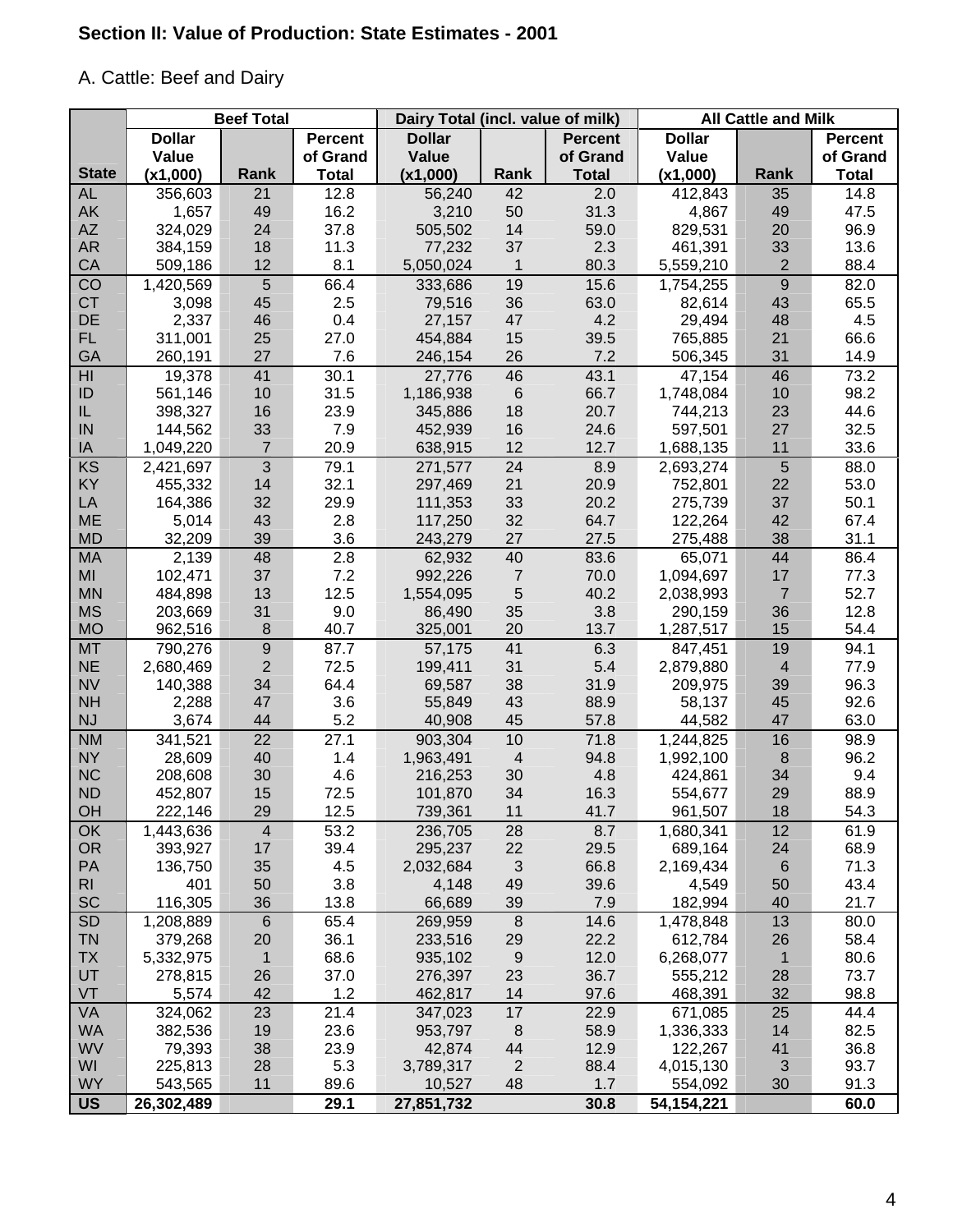# **B. Swine, Sheep and Wool, Poultry: Table Eggs**

|                             | <b>Swine</b>        |          |                   | <b>Sheep</b>  |                        |                   | <b>Poultry: Table Eggs</b> |                         |              |
|-----------------------------|---------------------|----------|-------------------|---------------|------------------------|-------------------|----------------------------|-------------------------|--------------|
|                             | <b>Dollar</b>       |          |                   | <b>Dollar</b> |                        |                   | <b>Dollar</b>              |                         |              |
|                             | Value               |          | <b>Percent of</b> | Value         |                        | <b>Percent of</b> | Value                      |                         | Percent of   |
| <b>State</b>                | (x1,000)            | Rank     | <b>Total</b>      | (x1,000)      | Rank                   | <b>Total</b>      | (x1,000)                   | Rank                    | <b>Total</b> |
| <b>AL</b>                   | $\overline{28,247}$ | 28       | 1.0               | 259           | 48                     | 0.0               | 265,388                    | $\overline{7}$          | 9.5          |
| <b>AK</b>                   | 200                 | 50       | 2.0               | 259           | 48                     | 2.5               | 4,653                      | 44                      | 45.4         |
| <b>AZ</b>                   | 19,241              | 30       | 2.2               | 2,552         | 25                     | 0.3               | 4,653                      | 44                      | 0.5          |
| <b>AR</b>                   | 130,041             | 15       | 3.8               | 259           | 48                     | 0.0               | 302,718                    | $\overline{\mathbf{4}}$ | 8.9          |
| CA                          | 23,872              | 29       | 0.4               | 34,662        | 3                      | 0.6               | 235,843                    | $\boldsymbol{9}$        | 3.8          |
| CO                          | 251,208             | 12       | 11.7              | 41,523        | $\overline{1}$         | 1.9               | 48,246                     | 25                      | 2.3          |
| <b>CT</b>                   | 831                 | 43       | 0.7               | 506           | 34                     | 0.4               | 41,810                     | 27                      | 33.1         |
| DE                          | 7,162               | 32       | 1.1               | 260           | 43                     | 0.0               | 20,787                     | 35                      | 3.2          |
| <b>FL</b>                   | 6,875               | 33       | 0.6               | 260           | 43                     | 0.0               | 122,253                    | 12                      | 10.6         |
| GA                          | 80,995              | 20       | 2.4               | 260           | 43                     | 0.0               | 367,887                    | 1                       | 10.8         |
| HI<br>ID                    | 5,074<br>6,061      | 38<br>36 | 7.9<br>0.3        | 260<br>13,588 | 43<br>$\boldsymbol{9}$ | 0.4<br>0.8        | 9,640<br>12,257            | 39<br>38                | 15.0<br>0.7  |
| IL.                         | 852,946             | 4        | 51.1              | 2,729         | 24                     | 0.2               | 35,964                     | 29                      | 2.2          |
| IN                          | 616,115             | 6        | 33.5              | 2,206         | 27                     | 0.1               | 258,573                    | 8                       | 14.1         |
| IA                          | 2,751,508           | 1        | 54.7              | 18,392        | 6                      | 0.4               | 281,970                    | 5                       | 5.6          |
| KS                          | 304,215             | 10       | 9.9               | 5,181         | 16                     | 0.2               | 13,586                     | 37                      | 0.4          |
| KY                          | 88,270              | 19       | 6.2               | 260           | 43                     | 0.0               | 72,696                     | 17                      | 5.1          |
| LA                          | 3,495               | 39       | 0.6               | 261           | 36                     | 0.0               | 31,720                     | 31                      | 5.8          |
| <b>ME</b>                   | 1,606               | 41       | 0.9               | 506           | 34                     | 0.3               | 56,640                     | 22                      | 31.2         |
| <b>MD</b>                   | 6,198               | 35       | 0.7               | 261           | 36                     | 0.0               | 44,008                     | 26                      | 5.0          |
| <b>MA</b>                   | 2,805               | 40       | 3.7               | 507           | 31                     | 0.7               | 4,380                      | 46                      | 5.8          |
| MI                          | 199,602             | 13       | 14.1              | 2,891         | 23                     | 0.2               | 61,063                     | 21                      | 4.3          |
| <b>MN</b>                   | 1,235,194           | 3        | 31.9              | 9,906         | 10                     | 0.3               | 112,810                    | 13                      | 2.9          |
| <b>MS</b>                   | 58,630              | 21       | 2.6               | 261           | 36                     | 0.0               | 162,750                    | 11                      | 7.2          |
| <b>MO</b>                   | 513,137             | 7        | 21.7              | 3,069         | 22                     | 0.1               | 75,585                     | 16                      | 3.2          |
| <b>MT</b>                   | 31,358              | 26       | 3.5               | 18,287        | $\overline{7}$         | 2.0               | 3,246                      | 47                      | 0.4          |
| <b>NE</b>                   | 665,255             | 5        | 18.0              | 5,495         | 14                     | 0.1               | 95,532                     | 14                      | 2.6          |
| <b>NV</b>                   | 791                 | 44       | 0.4               | 2,318         | 26                     | 1.1               | 4,654                      | 40                      | 2.1          |
| <b>NH</b>                   | 679                 | 45       | 1.1               | 507           | 31                     | 0.8               | 3,021                      | 49                      | 4.8          |
| <b>NJ</b>                   | 399                 | 48       | 0.6               | 261           | 36                     | 0.4               | 24,603                     | 34                      | 34.7         |
| <b>NM</b>                   | 333                 | 49       | 0.0               | 8,242         | 12                     | 0.7               | 4,654                      | 40                      | 0.4          |
| <b>NY</b>                   | 10,850              | 31       | 0.5               | 3,639         | 19                     | 0.2               | 54,007                     | 23                      | 2.6          |
| <b>NC</b>                   | 1,718,662           | 2        | 38.0              | 261           | 36                     | 0.0               | 232,375                    | 10                      | 5.1          |
| <b>ND</b>                   | 44,657              | 23       | 7.2               | 5,253         | 15                     | 0.8               | 4,654                      | 40                      | 0.7          |
| OH                          | 332,964             | 9        | 18.8              | 6,852         | 13                     | 0.4               | 323,242                    | $\boldsymbol{2}$        | 18.3         |
| OK                          | 487,079             | $\bf 8$  | 18.0              | 2,155         | 28                     | 0.1               | 65,052                     | 18                      | 2.4          |
| <b>OR</b>                   | 6,482               | 34       | 0.6               | 8,451         | 11                     | 0.8               | 40,900                     | 28                      | 4.1          |
| PA                          | 178,027             | 14       | 5.9               | 4,235         | 18                     | 0.1               | 303,676                    | $\sqrt{3}$              | 10.0         |
| R <sub>l</sub><br><b>SC</b> | 513<br>42,810       | 47       | 4.9               | 508<br>261    | 30                     | 4.9               | 4,654<br>79,532            | 40<br>15                | 44.4<br>9.4  |
| <b>SD</b>                   | 275,247             | 24<br>11 | 5.1<br>14.9       | 19,445        | 30<br>5                | 0.0<br>1.1        | 16,771                     | 36                      | 0.9          |
| <b>TN</b>                   | 40,850              | 25       | 3.9               | 261           | 36                     | 0.0               | 31,850                     | 30                      | 3.0          |
| <b>TX</b>                   | 100,752             | 18       | 1.3               | 36,801        | $\overline{c}$         | 0.5               | 267,077                    | 6                       | 3.4          |
| UT                          | 107,820             | 17       | 14.3              | 15,157        | 8                      | 2.0               | 31,277                     | 32                      | 4.2          |
| VT                          | 586                 | 46       | 0.1               | 507           | 31                     | 0.1               | 3,213                      | 48                      | 0.7          |
| VA                          | 49,938              | 22       | 3.3               | 3,210         | 21                     | 0.2               | 61,344                     | 20                      | 4.1          |
| <b>WA</b>                   | 5,121               | 37       | 0.3               | 3,258         | 20                     | 0.2               | 62,412                     | 19                      | 3.9          |
| <b>WV</b>                   | 973                 | 42       | 0.3               | 1,642         | 29                     | 0.5               | 27,612                     | 33                      | 8.3          |
| WI                          | 116,516             | 16       | 2.7               | 4,739         | 17                     | 0.1               | 51,458                     | 24                      | 1.2          |
| <b>WY</b>                   | 29,981              | 27       | 4.9               | 22,486        | 4                      | 3.7               | 168                        | 50                      | 0.0          |
| <b>US</b>                   | 11,442,171          |          | 12.7              | 315,309       |                        | 0.3               | 4,444,864                  |                         | 4.9          |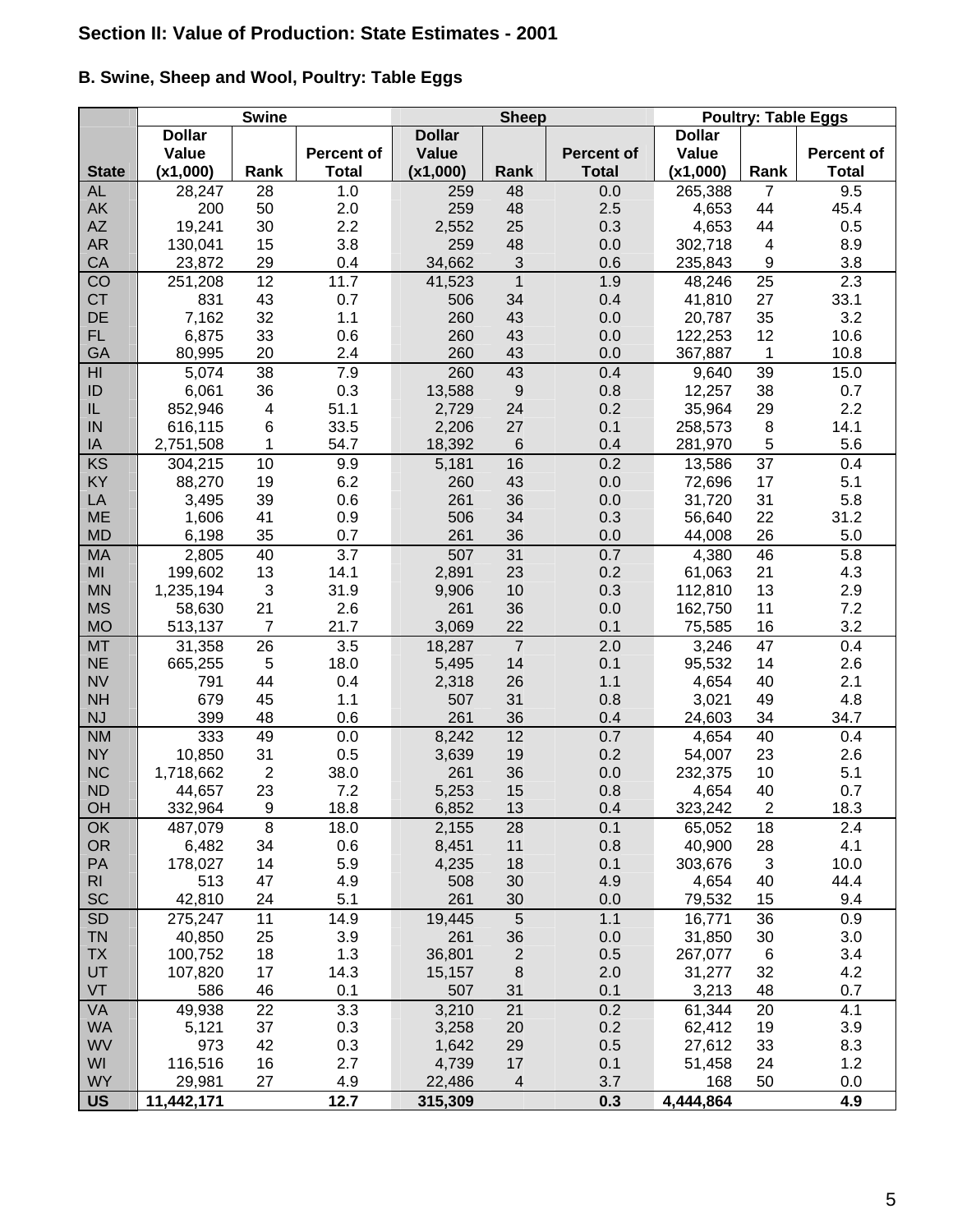|  | C. Poultry: Chickens, Broilers, Turkeys, Total Poultry |  |  |
|--|--------------------------------------------------------|--|--|
|  |                                                        |  |  |

| <b>Percent</b><br><b>Percent</b><br><b>Percent</b><br><b>Percent</b><br>of<br><b>Dollar</b><br><b>Dollar</b><br>of<br>of<br><b>Dollar</b><br>of<br><b>Dollar</b><br>Value<br>Grand<br>Value<br>Grand<br>Value<br>Grand<br><b>Value</b><br>Grand<br><b>State</b><br><b>Total</b><br>(x1,000)<br>Rank<br><b>Total</b><br>(x1,000)<br><b>Total</b><br>(x1,000)<br><b>Total</b><br>(x1,000)<br>Rank<br>Rank<br>Rank<br><b>AL</b><br>4,667<br>0.2<br>71.9<br>33<br>81.6<br>2,004,132<br>3<br>0.0<br>2,274,202<br>4<br>0<br>4<br>AK<br>AZ<br>AR<br><u>CA</u><br>CO<br>0.0<br>33<br>48.0<br>42<br>40<br>1.3<br>0.0<br>4,913<br>42<br>3<br>131<br>0<br>$\overline{2}$<br>43<br>131<br>0.0<br>33<br>0.6<br>0.0<br>40<br>0.0<br>4,913<br>43<br>0<br>7,785<br>$\overline{2}$<br>0.2<br>189,000<br>80.6<br>2,237,586<br>$\overline{2}$<br>65.9<br>6<br>5.6<br>2,737,098<br>$\overline{2}$<br>396<br>16<br>0.0<br>16<br>$9\,$<br>10.5<br>212,448<br>3.4<br>211,815<br>4<br>3.4<br>660,543<br>33<br>0.0<br>131<br>40<br>0.0<br>21<br>2.0<br>29<br>4.3<br>12<br>43,374<br>91,861<br>CT DE L GA H ID IL IN IA<br>31<br>42<br>27<br>0.0<br>131<br>40<br>0.1<br>122<br>36<br>33.5<br>0.1<br>42,199<br>32<br>94.3<br>79<br>23<br>0.0<br>593,880<br>$\overline{7}$<br>91.1<br>43<br>12<br>0.0<br>614,855<br>33<br>32.7<br>233<br>18<br>0.0<br>253,680<br>15<br>22.0<br>376,211<br>21<br>0.0<br>0<br>33<br>82.7<br>11,484<br>1<br>0.3<br>$\mathbf{1}$<br>71.5<br>2,432,235<br>0<br>0.0<br>2,811,610<br>$\mathbf 1$<br>0.2<br>33<br>18.5<br>111<br>21<br>29<br>3.2<br>0.0<br>40<br>2,071<br>0<br>11,911<br>33<br>30<br>0.0<br>131<br>40<br>0.0<br>12,525<br>39<br>0.7<br>29<br>0<br>0.0<br>131<br>23<br>64<br>40<br>0.0<br>31,407<br>67,659<br>32<br>4.1<br>24<br>0.0<br>1.9<br>33.9<br>17<br>212,448<br>151,620<br>$\overline{7}$<br>623,022<br>340<br>0.0<br>16<br>11.6<br>8.2<br>10<br>43<br>10<br>26<br>0.0<br>212,448<br>16<br>4.2<br>75,793<br>1.5<br>570,301<br>16<br>11.3<br>$\overline{\text{KS}}$<br>$\overline{2}$<br>0.0<br>43<br>131<br>40<br>14<br>1.4<br>57,214<br>34<br>1.9<br>0.0<br>43,375<br>KY<br>40.7<br>991<br>8<br>503,997<br>35.5<br>33<br>0.0<br>577,719<br>0.1<br>10<br>15<br>0<br>LA<br>ME<br>38.6<br>33<br>244,677<br>44.5<br>447<br>15<br>0.1<br>212,448<br>16<br>0.0<br>24<br>0<br>33<br>35<br>31.4<br>35<br>28<br>0.0<br>131<br>40<br>0.1<br>0.0<br>56,896<br>$\Omega$<br><b>MD</b><br>62.5<br>25<br>68.1<br>95<br>22<br>0.0<br>552,560<br>8<br>0.7<br>602,586<br>13<br>5,866<br><b>MA</b><br>11<br>40<br>2,291<br>27<br>3.0<br>9.2<br>34<br>0.0<br>131<br>0.2<br>6,933<br>41<br>M <sub>l</sub><br>20<br>0.1<br>56,700<br>13<br>8.4<br>128<br>0.0<br>1,368<br>30<br>4.0<br>119,330<br>28<br><b>MN</b><br>21<br>85,605<br>2.2<br>$\overline{2}$<br>583,504<br>15.1<br>31<br>0.0<br>24<br>385,000<br>10.0<br>14<br><b>MS</b><br>73.1<br>3,761<br>0.2<br>5<br>65.8<br>33<br>5<br>1,492,335<br>0.0<br>1,658,868<br>5<br>0<br><b>MO</b><br>14<br>0.0<br>16<br>9.0<br>3<br>17<br>23.6<br>506<br>212,448<br>270,600<br>11.4<br>559,185<br><b>MT</b><br>40<br>33<br>40<br>0.0<br>131<br>0.0<br>0.0<br>48<br>0.4<br>4<br>$\Omega$<br>3,508<br>NE<br>NA<br>NA<br>NA<br>NA<br>NA<br>NE<br>32<br>0.0<br>27<br>0.2<br>14<br>27<br>3.9<br>16<br>7,020<br>43,375<br>1.2<br>146,016<br>$\overline{2}$<br>2.3<br>43<br>0.0<br>131<br>40<br>0.1<br>33<br>0.0<br>4,910<br>44<br>0<br>0.2<br>35<br>28<br>0.1<br>132<br>31<br>30<br>0.3<br>5.6<br>190<br>3,486<br>49<br>0.2<br>$\overline{2}$<br>43<br>0.0<br>132<br>31<br>29<br>37<br>36.1<br>714<br>1.0<br>25,559<br>$\overline{2}$<br>43<br>$\mathbf 0$<br>33<br>0.0<br>132<br>31<br>0.0<br>0.4<br>0.0<br>4,902<br>46<br>11<br>34<br>0.0<br>5,002<br>28<br>0.2<br>4,537<br>26<br>0.2<br>33<br>3.1<br>63,642<br>6,907<br>3<br>0.2<br>4<br>37.2<br>10.0<br>3<br>52.5<br>1,681,040<br>452,360<br>1<br>2,372,699<br><b>ND</b><br>$\overline{2}$<br>43<br>0.0<br>132<br>0.0<br>14,728<br>19,630<br>3.1<br>31<br>24<br>2.4<br>38<br>$\frac{OH}{OK}$<br>58<br>82,875<br>3.6<br>26.5<br>25<br>0.0<br>25<br>4.7<br>63,504<br>11<br>469,731<br>19<br>9<br>433,407<br>16.0<br>43,375<br>20.0<br>975<br>0.0<br>11<br>14<br>1.6<br>542,847<br>18<br>OR<br>212,448<br>21.2<br>29.7<br>4<br>40<br>0.0<br>16<br>43,375<br>14<br>4.3<br>296,811<br>22<br>12<br>9.5<br>22.7<br>539<br>287,492<br>98,325<br>9<br>3.2<br>690,061<br>8<br>0.0<br>14<br>RI<br>46.8<br>$\overline{2}$<br>43<br>0.0<br>132<br>31<br>1.3<br>33<br>0.0<br>4,902<br>45<br>0<br>SC<br>SD<br>760<br>11<br>409,266<br>12<br>48.5<br>127,015<br>8<br>15.1<br>616,612<br>73.1<br>0.1<br>11<br>$\overline{7}$<br>132<br>12<br>3.1<br>4.1<br>38<br>0.0<br>58,139<br>75,154<br>30<br>0.0<br>31<br><b>TN</b><br>37.7<br>520<br>13<br>0.0<br>363,480<br>13<br>34.6<br>33<br>395,906<br>20<br>0<br>0.0<br><b>TX</b><br>2,403<br>17.6<br>6<br>0.0<br>1,058,616<br>$6\phantom{1}6$<br>13.6<br>43,375<br>14<br>6<br>0.6<br>1,371,489<br>UT<br>VT<br>VA<br>39<br>9.9<br>0.0<br>31<br>0.0<br>43,375<br>14<br>5.8<br>31<br>5<br>132<br>74,891<br>11<br>34<br>0.0<br>132<br>31<br>28<br>0.0<br>1,355<br>0.3<br>4,824<br>47<br>1.0<br>$\overline{7}$<br>5<br>1,501<br>518,856<br>9<br>34.3<br>$\overline{7}$<br>52.1<br>0.1<br>206,856<br>13.7<br>788,593<br><b>WA</b><br>17.0<br>37<br>0.0<br>212,448<br>16<br>13.1<br>33<br>0.0<br>9<br>274,941<br>23<br>0<br>WV<br>0.2<br>43.2<br>35,338<br>22<br>25<br>62.4<br>773<br>10<br>143,598<br>23<br>10.6<br>207,388<br>WI<br>191<br>19<br>0.0<br>53,703<br>1.3<br>26<br>3.5<br>26<br>43,375<br>14<br>1.0<br>148,796<br><b>WY</b><br>1<br>50<br>132<br>33<br>0.0<br>31<br>0.0<br>0<br>432<br>50<br>0.1<br>0.0<br><u>US</u><br>46,027<br>16,693,569<br>2,790,317<br>23,974,777<br>26.5<br>0.1<br>18.5<br>3.1 |    | <b>Chickens</b> |  | <b>Broilers</b> |  |  | <b>Turkeys</b> |  |  | <b>Total Poultry</b> |  |  |  |
|----------------------------------------------------------------------------------------------------------------------------------------------------------------------------------------------------------------------------------------------------------------------------------------------------------------------------------------------------------------------------------------------------------------------------------------------------------------------------------------------------------------------------------------------------------------------------------------------------------------------------------------------------------------------------------------------------------------------------------------------------------------------------------------------------------------------------------------------------------------------------------------------------------------------------------------------------------------------------------------------------------------------------------------------------------------------------------------------------------------------------------------------------------------------------------------------------------------------------------------------------------------------------------------------------------------------------------------------------------------------------------------------------------------------------------------------------------------------------------------------------------------------------------------------------------------------------------------------------------------------------------------------------------------------------------------------------------------------------------------------------------------------------------------------------------------------------------------------------------------------------------------------------------------------------------------------------------------------------------------------------------------------------------------------------------------------------------------------------------------------------------------------------------------------------------------------------------------------------------------------------------------------------------------------------------------------------------------------------------------------------------------------------------------------------------------------------------------------------------------------------------------------------------------------------------------------------------------------------------------------------------------------------------------------------------------------------------------------------------------------------------------------------------------------------------------------------------------------------------------------------------------------------------------------------------------------------------------------------------------------------------------------------------------------------------------------------------------------------------------------------------------------------------------------------------------------------------------------------------------------------------------------------------------------------------------------------------------------------------------------------------------------------------------------------------------------------------------------------------------------------------------------------------------------------------------------------------------------------------------------------------------------------------------------------------------------------------------------------------------------------------------------------------------------------------------------------------------------------------------------------------------------------------------------------------------------------------------------------------------------------------------------------------------------------------------------------------------------------------------------------------------------------------------------------------------------------------------------------------------------------------------------------------------------------------------------------------------------------------------------------------------------------------------------------------------------------------------------------------------------------------------------------------------------------------------------------------------------------------------------------------------------------------------------------------------------------------------------------------------------------------------------------------------------------------------------------------------------------------------------------------------------------------------------------------------------------------------------------------------------------------------------------------------------------------------------------------------------------------------------------------------------------------------------------------------------------------------------------------------------------------------------------------------------------------------------------------------------------------------------------------------------------------------------------------------------------------------------------------------------------------------------------------------------------------------------------------------------------------------------------------------------------------------------------------------------------------------------------------|----|-----------------|--|-----------------|--|--|----------------|--|--|----------------------|--|--|--|
|                                                                                                                                                                                                                                                                                                                                                                                                                                                                                                                                                                                                                                                                                                                                                                                                                                                                                                                                                                                                                                                                                                                                                                                                                                                                                                                                                                                                                                                                                                                                                                                                                                                                                                                                                                                                                                                                                                                                                                                                                                                                                                                                                                                                                                                                                                                                                                                                                                                                                                                                                                                                                                                                                                                                                                                                                                                                                                                                                                                                                                                                                                                                                                                                                                                                                                                                                                                                                                                                                                                                                                                                                                                                                                                                                                                                                                                                                                                                                                                                                                                                                                                                                                                                                                                                                                                                                                                                                                                                                                                                                                                                                                                                                                                                                                                                                                                                                                                                                                                                                                                                                                                                                                                                                                                                                                                                                                                                                                                                                                                                                                                                                                                                                                                                  |    |                 |  |                 |  |  |                |  |  |                      |  |  |  |
|                                                                                                                                                                                                                                                                                                                                                                                                                                                                                                                                                                                                                                                                                                                                                                                                                                                                                                                                                                                                                                                                                                                                                                                                                                                                                                                                                                                                                                                                                                                                                                                                                                                                                                                                                                                                                                                                                                                                                                                                                                                                                                                                                                                                                                                                                                                                                                                                                                                                                                                                                                                                                                                                                                                                                                                                                                                                                                                                                                                                                                                                                                                                                                                                                                                                                                                                                                                                                                                                                                                                                                                                                                                                                                                                                                                                                                                                                                                                                                                                                                                                                                                                                                                                                                                                                                                                                                                                                                                                                                                                                                                                                                                                                                                                                                                                                                                                                                                                                                                                                                                                                                                                                                                                                                                                                                                                                                                                                                                                                                                                                                                                                                                                                                                                  |    |                 |  |                 |  |  |                |  |  |                      |  |  |  |
|                                                                                                                                                                                                                                                                                                                                                                                                                                                                                                                                                                                                                                                                                                                                                                                                                                                                                                                                                                                                                                                                                                                                                                                                                                                                                                                                                                                                                                                                                                                                                                                                                                                                                                                                                                                                                                                                                                                                                                                                                                                                                                                                                                                                                                                                                                                                                                                                                                                                                                                                                                                                                                                                                                                                                                                                                                                                                                                                                                                                                                                                                                                                                                                                                                                                                                                                                                                                                                                                                                                                                                                                                                                                                                                                                                                                                                                                                                                                                                                                                                                                                                                                                                                                                                                                                                                                                                                                                                                                                                                                                                                                                                                                                                                                                                                                                                                                                                                                                                                                                                                                                                                                                                                                                                                                                                                                                                                                                                                                                                                                                                                                                                                                                                                                  |    |                 |  |                 |  |  |                |  |  |                      |  |  |  |
|                                                                                                                                                                                                                                                                                                                                                                                                                                                                                                                                                                                                                                                                                                                                                                                                                                                                                                                                                                                                                                                                                                                                                                                                                                                                                                                                                                                                                                                                                                                                                                                                                                                                                                                                                                                                                                                                                                                                                                                                                                                                                                                                                                                                                                                                                                                                                                                                                                                                                                                                                                                                                                                                                                                                                                                                                                                                                                                                                                                                                                                                                                                                                                                                                                                                                                                                                                                                                                                                                                                                                                                                                                                                                                                                                                                                                                                                                                                                                                                                                                                                                                                                                                                                                                                                                                                                                                                                                                                                                                                                                                                                                                                                                                                                                                                                                                                                                                                                                                                                                                                                                                                                                                                                                                                                                                                                                                                                                                                                                                                                                                                                                                                                                                                                  |    |                 |  |                 |  |  |                |  |  |                      |  |  |  |
|                                                                                                                                                                                                                                                                                                                                                                                                                                                                                                                                                                                                                                                                                                                                                                                                                                                                                                                                                                                                                                                                                                                                                                                                                                                                                                                                                                                                                                                                                                                                                                                                                                                                                                                                                                                                                                                                                                                                                                                                                                                                                                                                                                                                                                                                                                                                                                                                                                                                                                                                                                                                                                                                                                                                                                                                                                                                                                                                                                                                                                                                                                                                                                                                                                                                                                                                                                                                                                                                                                                                                                                                                                                                                                                                                                                                                                                                                                                                                                                                                                                                                                                                                                                                                                                                                                                                                                                                                                                                                                                                                                                                                                                                                                                                                                                                                                                                                                                                                                                                                                                                                                                                                                                                                                                                                                                                                                                                                                                                                                                                                                                                                                                                                                                                  |    |                 |  |                 |  |  |                |  |  |                      |  |  |  |
|                                                                                                                                                                                                                                                                                                                                                                                                                                                                                                                                                                                                                                                                                                                                                                                                                                                                                                                                                                                                                                                                                                                                                                                                                                                                                                                                                                                                                                                                                                                                                                                                                                                                                                                                                                                                                                                                                                                                                                                                                                                                                                                                                                                                                                                                                                                                                                                                                                                                                                                                                                                                                                                                                                                                                                                                                                                                                                                                                                                                                                                                                                                                                                                                                                                                                                                                                                                                                                                                                                                                                                                                                                                                                                                                                                                                                                                                                                                                                                                                                                                                                                                                                                                                                                                                                                                                                                                                                                                                                                                                                                                                                                                                                                                                                                                                                                                                                                                                                                                                                                                                                                                                                                                                                                                                                                                                                                                                                                                                                                                                                                                                                                                                                                                                  |    |                 |  |                 |  |  |                |  |  |                      |  |  |  |
|                                                                                                                                                                                                                                                                                                                                                                                                                                                                                                                                                                                                                                                                                                                                                                                                                                                                                                                                                                                                                                                                                                                                                                                                                                                                                                                                                                                                                                                                                                                                                                                                                                                                                                                                                                                                                                                                                                                                                                                                                                                                                                                                                                                                                                                                                                                                                                                                                                                                                                                                                                                                                                                                                                                                                                                                                                                                                                                                                                                                                                                                                                                                                                                                                                                                                                                                                                                                                                                                                                                                                                                                                                                                                                                                                                                                                                                                                                                                                                                                                                                                                                                                                                                                                                                                                                                                                                                                                                                                                                                                                                                                                                                                                                                                                                                                                                                                                                                                                                                                                                                                                                                                                                                                                                                                                                                                                                                                                                                                                                                                                                                                                                                                                                                                  |    |                 |  |                 |  |  |                |  |  |                      |  |  |  |
|                                                                                                                                                                                                                                                                                                                                                                                                                                                                                                                                                                                                                                                                                                                                                                                                                                                                                                                                                                                                                                                                                                                                                                                                                                                                                                                                                                                                                                                                                                                                                                                                                                                                                                                                                                                                                                                                                                                                                                                                                                                                                                                                                                                                                                                                                                                                                                                                                                                                                                                                                                                                                                                                                                                                                                                                                                                                                                                                                                                                                                                                                                                                                                                                                                                                                                                                                                                                                                                                                                                                                                                                                                                                                                                                                                                                                                                                                                                                                                                                                                                                                                                                                                                                                                                                                                                                                                                                                                                                                                                                                                                                                                                                                                                                                                                                                                                                                                                                                                                                                                                                                                                                                                                                                                                                                                                                                                                                                                                                                                                                                                                                                                                                                                                                  |    |                 |  |                 |  |  |                |  |  |                      |  |  |  |
|                                                                                                                                                                                                                                                                                                                                                                                                                                                                                                                                                                                                                                                                                                                                                                                                                                                                                                                                                                                                                                                                                                                                                                                                                                                                                                                                                                                                                                                                                                                                                                                                                                                                                                                                                                                                                                                                                                                                                                                                                                                                                                                                                                                                                                                                                                                                                                                                                                                                                                                                                                                                                                                                                                                                                                                                                                                                                                                                                                                                                                                                                                                                                                                                                                                                                                                                                                                                                                                                                                                                                                                                                                                                                                                                                                                                                                                                                                                                                                                                                                                                                                                                                                                                                                                                                                                                                                                                                                                                                                                                                                                                                                                                                                                                                                                                                                                                                                                                                                                                                                                                                                                                                                                                                                                                                                                                                                                                                                                                                                                                                                                                                                                                                                                                  |    |                 |  |                 |  |  |                |  |  |                      |  |  |  |
|                                                                                                                                                                                                                                                                                                                                                                                                                                                                                                                                                                                                                                                                                                                                                                                                                                                                                                                                                                                                                                                                                                                                                                                                                                                                                                                                                                                                                                                                                                                                                                                                                                                                                                                                                                                                                                                                                                                                                                                                                                                                                                                                                                                                                                                                                                                                                                                                                                                                                                                                                                                                                                                                                                                                                                                                                                                                                                                                                                                                                                                                                                                                                                                                                                                                                                                                                                                                                                                                                                                                                                                                                                                                                                                                                                                                                                                                                                                                                                                                                                                                                                                                                                                                                                                                                                                                                                                                                                                                                                                                                                                                                                                                                                                                                                                                                                                                                                                                                                                                                                                                                                                                                                                                                                                                                                                                                                                                                                                                                                                                                                                                                                                                                                                                  |    |                 |  |                 |  |  |                |  |  |                      |  |  |  |
|                                                                                                                                                                                                                                                                                                                                                                                                                                                                                                                                                                                                                                                                                                                                                                                                                                                                                                                                                                                                                                                                                                                                                                                                                                                                                                                                                                                                                                                                                                                                                                                                                                                                                                                                                                                                                                                                                                                                                                                                                                                                                                                                                                                                                                                                                                                                                                                                                                                                                                                                                                                                                                                                                                                                                                                                                                                                                                                                                                                                                                                                                                                                                                                                                                                                                                                                                                                                                                                                                                                                                                                                                                                                                                                                                                                                                                                                                                                                                                                                                                                                                                                                                                                                                                                                                                                                                                                                                                                                                                                                                                                                                                                                                                                                                                                                                                                                                                                                                                                                                                                                                                                                                                                                                                                                                                                                                                                                                                                                                                                                                                                                                                                                                                                                  |    |                 |  |                 |  |  |                |  |  |                      |  |  |  |
|                                                                                                                                                                                                                                                                                                                                                                                                                                                                                                                                                                                                                                                                                                                                                                                                                                                                                                                                                                                                                                                                                                                                                                                                                                                                                                                                                                                                                                                                                                                                                                                                                                                                                                                                                                                                                                                                                                                                                                                                                                                                                                                                                                                                                                                                                                                                                                                                                                                                                                                                                                                                                                                                                                                                                                                                                                                                                                                                                                                                                                                                                                                                                                                                                                                                                                                                                                                                                                                                                                                                                                                                                                                                                                                                                                                                                                                                                                                                                                                                                                                                                                                                                                                                                                                                                                                                                                                                                                                                                                                                                                                                                                                                                                                                                                                                                                                                                                                                                                                                                                                                                                                                                                                                                                                                                                                                                                                                                                                                                                                                                                                                                                                                                                                                  |    |                 |  |                 |  |  |                |  |  |                      |  |  |  |
|                                                                                                                                                                                                                                                                                                                                                                                                                                                                                                                                                                                                                                                                                                                                                                                                                                                                                                                                                                                                                                                                                                                                                                                                                                                                                                                                                                                                                                                                                                                                                                                                                                                                                                                                                                                                                                                                                                                                                                                                                                                                                                                                                                                                                                                                                                                                                                                                                                                                                                                                                                                                                                                                                                                                                                                                                                                                                                                                                                                                                                                                                                                                                                                                                                                                                                                                                                                                                                                                                                                                                                                                                                                                                                                                                                                                                                                                                                                                                                                                                                                                                                                                                                                                                                                                                                                                                                                                                                                                                                                                                                                                                                                                                                                                                                                                                                                                                                                                                                                                                                                                                                                                                                                                                                                                                                                                                                                                                                                                                                                                                                                                                                                                                                                                  |    |                 |  |                 |  |  |                |  |  |                      |  |  |  |
|                                                                                                                                                                                                                                                                                                                                                                                                                                                                                                                                                                                                                                                                                                                                                                                                                                                                                                                                                                                                                                                                                                                                                                                                                                                                                                                                                                                                                                                                                                                                                                                                                                                                                                                                                                                                                                                                                                                                                                                                                                                                                                                                                                                                                                                                                                                                                                                                                                                                                                                                                                                                                                                                                                                                                                                                                                                                                                                                                                                                                                                                                                                                                                                                                                                                                                                                                                                                                                                                                                                                                                                                                                                                                                                                                                                                                                                                                                                                                                                                                                                                                                                                                                                                                                                                                                                                                                                                                                                                                                                                                                                                                                                                                                                                                                                                                                                                                                                                                                                                                                                                                                                                                                                                                                                                                                                                                                                                                                                                                                                                                                                                                                                                                                                                  |    |                 |  |                 |  |  |                |  |  |                      |  |  |  |
|                                                                                                                                                                                                                                                                                                                                                                                                                                                                                                                                                                                                                                                                                                                                                                                                                                                                                                                                                                                                                                                                                                                                                                                                                                                                                                                                                                                                                                                                                                                                                                                                                                                                                                                                                                                                                                                                                                                                                                                                                                                                                                                                                                                                                                                                                                                                                                                                                                                                                                                                                                                                                                                                                                                                                                                                                                                                                                                                                                                                                                                                                                                                                                                                                                                                                                                                                                                                                                                                                                                                                                                                                                                                                                                                                                                                                                                                                                                                                                                                                                                                                                                                                                                                                                                                                                                                                                                                                                                                                                                                                                                                                                                                                                                                                                                                                                                                                                                                                                                                                                                                                                                                                                                                                                                                                                                                                                                                                                                                                                                                                                                                                                                                                                                                  |    |                 |  |                 |  |  |                |  |  |                      |  |  |  |
|                                                                                                                                                                                                                                                                                                                                                                                                                                                                                                                                                                                                                                                                                                                                                                                                                                                                                                                                                                                                                                                                                                                                                                                                                                                                                                                                                                                                                                                                                                                                                                                                                                                                                                                                                                                                                                                                                                                                                                                                                                                                                                                                                                                                                                                                                                                                                                                                                                                                                                                                                                                                                                                                                                                                                                                                                                                                                                                                                                                                                                                                                                                                                                                                                                                                                                                                                                                                                                                                                                                                                                                                                                                                                                                                                                                                                                                                                                                                                                                                                                                                                                                                                                                                                                                                                                                                                                                                                                                                                                                                                                                                                                                                                                                                                                                                                                                                                                                                                                                                                                                                                                                                                                                                                                                                                                                                                                                                                                                                                                                                                                                                                                                                                                                                  |    |                 |  |                 |  |  |                |  |  |                      |  |  |  |
|                                                                                                                                                                                                                                                                                                                                                                                                                                                                                                                                                                                                                                                                                                                                                                                                                                                                                                                                                                                                                                                                                                                                                                                                                                                                                                                                                                                                                                                                                                                                                                                                                                                                                                                                                                                                                                                                                                                                                                                                                                                                                                                                                                                                                                                                                                                                                                                                                                                                                                                                                                                                                                                                                                                                                                                                                                                                                                                                                                                                                                                                                                                                                                                                                                                                                                                                                                                                                                                                                                                                                                                                                                                                                                                                                                                                                                                                                                                                                                                                                                                                                                                                                                                                                                                                                                                                                                                                                                                                                                                                                                                                                                                                                                                                                                                                                                                                                                                                                                                                                                                                                                                                                                                                                                                                                                                                                                                                                                                                                                                                                                                                                                                                                                                                  |    |                 |  |                 |  |  |                |  |  |                      |  |  |  |
|                                                                                                                                                                                                                                                                                                                                                                                                                                                                                                                                                                                                                                                                                                                                                                                                                                                                                                                                                                                                                                                                                                                                                                                                                                                                                                                                                                                                                                                                                                                                                                                                                                                                                                                                                                                                                                                                                                                                                                                                                                                                                                                                                                                                                                                                                                                                                                                                                                                                                                                                                                                                                                                                                                                                                                                                                                                                                                                                                                                                                                                                                                                                                                                                                                                                                                                                                                                                                                                                                                                                                                                                                                                                                                                                                                                                                                                                                                                                                                                                                                                                                                                                                                                                                                                                                                                                                                                                                                                                                                                                                                                                                                                                                                                                                                                                                                                                                                                                                                                                                                                                                                                                                                                                                                                                                                                                                                                                                                                                                                                                                                                                                                                                                                                                  |    |                 |  |                 |  |  |                |  |  |                      |  |  |  |
|                                                                                                                                                                                                                                                                                                                                                                                                                                                                                                                                                                                                                                                                                                                                                                                                                                                                                                                                                                                                                                                                                                                                                                                                                                                                                                                                                                                                                                                                                                                                                                                                                                                                                                                                                                                                                                                                                                                                                                                                                                                                                                                                                                                                                                                                                                                                                                                                                                                                                                                                                                                                                                                                                                                                                                                                                                                                                                                                                                                                                                                                                                                                                                                                                                                                                                                                                                                                                                                                                                                                                                                                                                                                                                                                                                                                                                                                                                                                                                                                                                                                                                                                                                                                                                                                                                                                                                                                                                                                                                                                                                                                                                                                                                                                                                                                                                                                                                                                                                                                                                                                                                                                                                                                                                                                                                                                                                                                                                                                                                                                                                                                                                                                                                                                  |    |                 |  |                 |  |  |                |  |  |                      |  |  |  |
|                                                                                                                                                                                                                                                                                                                                                                                                                                                                                                                                                                                                                                                                                                                                                                                                                                                                                                                                                                                                                                                                                                                                                                                                                                                                                                                                                                                                                                                                                                                                                                                                                                                                                                                                                                                                                                                                                                                                                                                                                                                                                                                                                                                                                                                                                                                                                                                                                                                                                                                                                                                                                                                                                                                                                                                                                                                                                                                                                                                                                                                                                                                                                                                                                                                                                                                                                                                                                                                                                                                                                                                                                                                                                                                                                                                                                                                                                                                                                                                                                                                                                                                                                                                                                                                                                                                                                                                                                                                                                                                                                                                                                                                                                                                                                                                                                                                                                                                                                                                                                                                                                                                                                                                                                                                                                                                                                                                                                                                                                                                                                                                                                                                                                                                                  |    |                 |  |                 |  |  |                |  |  |                      |  |  |  |
|                                                                                                                                                                                                                                                                                                                                                                                                                                                                                                                                                                                                                                                                                                                                                                                                                                                                                                                                                                                                                                                                                                                                                                                                                                                                                                                                                                                                                                                                                                                                                                                                                                                                                                                                                                                                                                                                                                                                                                                                                                                                                                                                                                                                                                                                                                                                                                                                                                                                                                                                                                                                                                                                                                                                                                                                                                                                                                                                                                                                                                                                                                                                                                                                                                                                                                                                                                                                                                                                                                                                                                                                                                                                                                                                                                                                                                                                                                                                                                                                                                                                                                                                                                                                                                                                                                                                                                                                                                                                                                                                                                                                                                                                                                                                                                                                                                                                                                                                                                                                                                                                                                                                                                                                                                                                                                                                                                                                                                                                                                                                                                                                                                                                                                                                  |    |                 |  |                 |  |  |                |  |  |                      |  |  |  |
|                                                                                                                                                                                                                                                                                                                                                                                                                                                                                                                                                                                                                                                                                                                                                                                                                                                                                                                                                                                                                                                                                                                                                                                                                                                                                                                                                                                                                                                                                                                                                                                                                                                                                                                                                                                                                                                                                                                                                                                                                                                                                                                                                                                                                                                                                                                                                                                                                                                                                                                                                                                                                                                                                                                                                                                                                                                                                                                                                                                                                                                                                                                                                                                                                                                                                                                                                                                                                                                                                                                                                                                                                                                                                                                                                                                                                                                                                                                                                                                                                                                                                                                                                                                                                                                                                                                                                                                                                                                                                                                                                                                                                                                                                                                                                                                                                                                                                                                                                                                                                                                                                                                                                                                                                                                                                                                                                                                                                                                                                                                                                                                                                                                                                                                                  |    |                 |  |                 |  |  |                |  |  |                      |  |  |  |
|                                                                                                                                                                                                                                                                                                                                                                                                                                                                                                                                                                                                                                                                                                                                                                                                                                                                                                                                                                                                                                                                                                                                                                                                                                                                                                                                                                                                                                                                                                                                                                                                                                                                                                                                                                                                                                                                                                                                                                                                                                                                                                                                                                                                                                                                                                                                                                                                                                                                                                                                                                                                                                                                                                                                                                                                                                                                                                                                                                                                                                                                                                                                                                                                                                                                                                                                                                                                                                                                                                                                                                                                                                                                                                                                                                                                                                                                                                                                                                                                                                                                                                                                                                                                                                                                                                                                                                                                                                                                                                                                                                                                                                                                                                                                                                                                                                                                                                                                                                                                                                                                                                                                                                                                                                                                                                                                                                                                                                                                                                                                                                                                                                                                                                                                  |    |                 |  |                 |  |  |                |  |  |                      |  |  |  |
|                                                                                                                                                                                                                                                                                                                                                                                                                                                                                                                                                                                                                                                                                                                                                                                                                                                                                                                                                                                                                                                                                                                                                                                                                                                                                                                                                                                                                                                                                                                                                                                                                                                                                                                                                                                                                                                                                                                                                                                                                                                                                                                                                                                                                                                                                                                                                                                                                                                                                                                                                                                                                                                                                                                                                                                                                                                                                                                                                                                                                                                                                                                                                                                                                                                                                                                                                                                                                                                                                                                                                                                                                                                                                                                                                                                                                                                                                                                                                                                                                                                                                                                                                                                                                                                                                                                                                                                                                                                                                                                                                                                                                                                                                                                                                                                                                                                                                                                                                                                                                                                                                                                                                                                                                                                                                                                                                                                                                                                                                                                                                                                                                                                                                                                                  |    |                 |  |                 |  |  |                |  |  |                      |  |  |  |
|                                                                                                                                                                                                                                                                                                                                                                                                                                                                                                                                                                                                                                                                                                                                                                                                                                                                                                                                                                                                                                                                                                                                                                                                                                                                                                                                                                                                                                                                                                                                                                                                                                                                                                                                                                                                                                                                                                                                                                                                                                                                                                                                                                                                                                                                                                                                                                                                                                                                                                                                                                                                                                                                                                                                                                                                                                                                                                                                                                                                                                                                                                                                                                                                                                                                                                                                                                                                                                                                                                                                                                                                                                                                                                                                                                                                                                                                                                                                                                                                                                                                                                                                                                                                                                                                                                                                                                                                                                                                                                                                                                                                                                                                                                                                                                                                                                                                                                                                                                                                                                                                                                                                                                                                                                                                                                                                                                                                                                                                                                                                                                                                                                                                                                                                  |    |                 |  |                 |  |  |                |  |  |                      |  |  |  |
|                                                                                                                                                                                                                                                                                                                                                                                                                                                                                                                                                                                                                                                                                                                                                                                                                                                                                                                                                                                                                                                                                                                                                                                                                                                                                                                                                                                                                                                                                                                                                                                                                                                                                                                                                                                                                                                                                                                                                                                                                                                                                                                                                                                                                                                                                                                                                                                                                                                                                                                                                                                                                                                                                                                                                                                                                                                                                                                                                                                                                                                                                                                                                                                                                                                                                                                                                                                                                                                                                                                                                                                                                                                                                                                                                                                                                                                                                                                                                                                                                                                                                                                                                                                                                                                                                                                                                                                                                                                                                                                                                                                                                                                                                                                                                                                                                                                                                                                                                                                                                                                                                                                                                                                                                                                                                                                                                                                                                                                                                                                                                                                                                                                                                                                                  |    |                 |  |                 |  |  |                |  |  |                      |  |  |  |
|                                                                                                                                                                                                                                                                                                                                                                                                                                                                                                                                                                                                                                                                                                                                                                                                                                                                                                                                                                                                                                                                                                                                                                                                                                                                                                                                                                                                                                                                                                                                                                                                                                                                                                                                                                                                                                                                                                                                                                                                                                                                                                                                                                                                                                                                                                                                                                                                                                                                                                                                                                                                                                                                                                                                                                                                                                                                                                                                                                                                                                                                                                                                                                                                                                                                                                                                                                                                                                                                                                                                                                                                                                                                                                                                                                                                                                                                                                                                                                                                                                                                                                                                                                                                                                                                                                                                                                                                                                                                                                                                                                                                                                                                                                                                                                                                                                                                                                                                                                                                                                                                                                                                                                                                                                                                                                                                                                                                                                                                                                                                                                                                                                                                                                                                  |    |                 |  |                 |  |  |                |  |  |                      |  |  |  |
|                                                                                                                                                                                                                                                                                                                                                                                                                                                                                                                                                                                                                                                                                                                                                                                                                                                                                                                                                                                                                                                                                                                                                                                                                                                                                                                                                                                                                                                                                                                                                                                                                                                                                                                                                                                                                                                                                                                                                                                                                                                                                                                                                                                                                                                                                                                                                                                                                                                                                                                                                                                                                                                                                                                                                                                                                                                                                                                                                                                                                                                                                                                                                                                                                                                                                                                                                                                                                                                                                                                                                                                                                                                                                                                                                                                                                                                                                                                                                                                                                                                                                                                                                                                                                                                                                                                                                                                                                                                                                                                                                                                                                                                                                                                                                                                                                                                                                                                                                                                                                                                                                                                                                                                                                                                                                                                                                                                                                                                                                                                                                                                                                                                                                                                                  |    |                 |  |                 |  |  |                |  |  |                      |  |  |  |
|                                                                                                                                                                                                                                                                                                                                                                                                                                                                                                                                                                                                                                                                                                                                                                                                                                                                                                                                                                                                                                                                                                                                                                                                                                                                                                                                                                                                                                                                                                                                                                                                                                                                                                                                                                                                                                                                                                                                                                                                                                                                                                                                                                                                                                                                                                                                                                                                                                                                                                                                                                                                                                                                                                                                                                                                                                                                                                                                                                                                                                                                                                                                                                                                                                                                                                                                                                                                                                                                                                                                                                                                                                                                                                                                                                                                                                                                                                                                                                                                                                                                                                                                                                                                                                                                                                                                                                                                                                                                                                                                                                                                                                                                                                                                                                                                                                                                                                                                                                                                                                                                                                                                                                                                                                                                                                                                                                                                                                                                                                                                                                                                                                                                                                                                  |    |                 |  |                 |  |  |                |  |  |                      |  |  |  |
|                                                                                                                                                                                                                                                                                                                                                                                                                                                                                                                                                                                                                                                                                                                                                                                                                                                                                                                                                                                                                                                                                                                                                                                                                                                                                                                                                                                                                                                                                                                                                                                                                                                                                                                                                                                                                                                                                                                                                                                                                                                                                                                                                                                                                                                                                                                                                                                                                                                                                                                                                                                                                                                                                                                                                                                                                                                                                                                                                                                                                                                                                                                                                                                                                                                                                                                                                                                                                                                                                                                                                                                                                                                                                                                                                                                                                                                                                                                                                                                                                                                                                                                                                                                                                                                                                                                                                                                                                                                                                                                                                                                                                                                                                                                                                                                                                                                                                                                                                                                                                                                                                                                                                                                                                                                                                                                                                                                                                                                                                                                                                                                                                                                                                                                                  |    |                 |  |                 |  |  |                |  |  |                      |  |  |  |
|                                                                                                                                                                                                                                                                                                                                                                                                                                                                                                                                                                                                                                                                                                                                                                                                                                                                                                                                                                                                                                                                                                                                                                                                                                                                                                                                                                                                                                                                                                                                                                                                                                                                                                                                                                                                                                                                                                                                                                                                                                                                                                                                                                                                                                                                                                                                                                                                                                                                                                                                                                                                                                                                                                                                                                                                                                                                                                                                                                                                                                                                                                                                                                                                                                                                                                                                                                                                                                                                                                                                                                                                                                                                                                                                                                                                                                                                                                                                                                                                                                                                                                                                                                                                                                                                                                                                                                                                                                                                                                                                                                                                                                                                                                                                                                                                                                                                                                                                                                                                                                                                                                                                                                                                                                                                                                                                                                                                                                                                                                                                                                                                                                                                                                                                  |    |                 |  |                 |  |  |                |  |  |                      |  |  |  |
|                                                                                                                                                                                                                                                                                                                                                                                                                                                                                                                                                                                                                                                                                                                                                                                                                                                                                                                                                                                                                                                                                                                                                                                                                                                                                                                                                                                                                                                                                                                                                                                                                                                                                                                                                                                                                                                                                                                                                                                                                                                                                                                                                                                                                                                                                                                                                                                                                                                                                                                                                                                                                                                                                                                                                                                                                                                                                                                                                                                                                                                                                                                                                                                                                                                                                                                                                                                                                                                                                                                                                                                                                                                                                                                                                                                                                                                                                                                                                                                                                                                                                                                                                                                                                                                                                                                                                                                                                                                                                                                                                                                                                                                                                                                                                                                                                                                                                                                                                                                                                                                                                                                                                                                                                                                                                                                                                                                                                                                                                                                                                                                                                                                                                                                                  |    |                 |  |                 |  |  |                |  |  |                      |  |  |  |
|                                                                                                                                                                                                                                                                                                                                                                                                                                                                                                                                                                                                                                                                                                                                                                                                                                                                                                                                                                                                                                                                                                                                                                                                                                                                                                                                                                                                                                                                                                                                                                                                                                                                                                                                                                                                                                                                                                                                                                                                                                                                                                                                                                                                                                                                                                                                                                                                                                                                                                                                                                                                                                                                                                                                                                                                                                                                                                                                                                                                                                                                                                                                                                                                                                                                                                                                                                                                                                                                                                                                                                                                                                                                                                                                                                                                                                                                                                                                                                                                                                                                                                                                                                                                                                                                                                                                                                                                                                                                                                                                                                                                                                                                                                                                                                                                                                                                                                                                                                                                                                                                                                                                                                                                                                                                                                                                                                                                                                                                                                                                                                                                                                                                                                                                  |    |                 |  |                 |  |  |                |  |  |                      |  |  |  |
|                                                                                                                                                                                                                                                                                                                                                                                                                                                                                                                                                                                                                                                                                                                                                                                                                                                                                                                                                                                                                                                                                                                                                                                                                                                                                                                                                                                                                                                                                                                                                                                                                                                                                                                                                                                                                                                                                                                                                                                                                                                                                                                                                                                                                                                                                                                                                                                                                                                                                                                                                                                                                                                                                                                                                                                                                                                                                                                                                                                                                                                                                                                                                                                                                                                                                                                                                                                                                                                                                                                                                                                                                                                                                                                                                                                                                                                                                                                                                                                                                                                                                                                                                                                                                                                                                                                                                                                                                                                                                                                                                                                                                                                                                                                                                                                                                                                                                                                                                                                                                                                                                                                                                                                                                                                                                                                                                                                                                                                                                                                                                                                                                                                                                                                                  |    |                 |  |                 |  |  |                |  |  |                      |  |  |  |
|                                                                                                                                                                                                                                                                                                                                                                                                                                                                                                                                                                                                                                                                                                                                                                                                                                                                                                                                                                                                                                                                                                                                                                                                                                                                                                                                                                                                                                                                                                                                                                                                                                                                                                                                                                                                                                                                                                                                                                                                                                                                                                                                                                                                                                                                                                                                                                                                                                                                                                                                                                                                                                                                                                                                                                                                                                                                                                                                                                                                                                                                                                                                                                                                                                                                                                                                                                                                                                                                                                                                                                                                                                                                                                                                                                                                                                                                                                                                                                                                                                                                                                                                                                                                                                                                                                                                                                                                                                                                                                                                                                                                                                                                                                                                                                                                                                                                                                                                                                                                                                                                                                                                                                                                                                                                                                                                                                                                                                                                                                                                                                                                                                                                                                                                  |    |                 |  |                 |  |  |                |  |  |                      |  |  |  |
|                                                                                                                                                                                                                                                                                                                                                                                                                                                                                                                                                                                                                                                                                                                                                                                                                                                                                                                                                                                                                                                                                                                                                                                                                                                                                                                                                                                                                                                                                                                                                                                                                                                                                                                                                                                                                                                                                                                                                                                                                                                                                                                                                                                                                                                                                                                                                                                                                                                                                                                                                                                                                                                                                                                                                                                                                                                                                                                                                                                                                                                                                                                                                                                                                                                                                                                                                                                                                                                                                                                                                                                                                                                                                                                                                                                                                                                                                                                                                                                                                                                                                                                                                                                                                                                                                                                                                                                                                                                                                                                                                                                                                                                                                                                                                                                                                                                                                                                                                                                                                                                                                                                                                                                                                                                                                                                                                                                                                                                                                                                                                                                                                                                                                                                                  |    |                 |  |                 |  |  |                |  |  |                      |  |  |  |
|                                                                                                                                                                                                                                                                                                                                                                                                                                                                                                                                                                                                                                                                                                                                                                                                                                                                                                                                                                                                                                                                                                                                                                                                                                                                                                                                                                                                                                                                                                                                                                                                                                                                                                                                                                                                                                                                                                                                                                                                                                                                                                                                                                                                                                                                                                                                                                                                                                                                                                                                                                                                                                                                                                                                                                                                                                                                                                                                                                                                                                                                                                                                                                                                                                                                                                                                                                                                                                                                                                                                                                                                                                                                                                                                                                                                                                                                                                                                                                                                                                                                                                                                                                                                                                                                                                                                                                                                                                                                                                                                                                                                                                                                                                                                                                                                                                                                                                                                                                                                                                                                                                                                                                                                                                                                                                                                                                                                                                                                                                                                                                                                                                                                                                                                  |    |                 |  |                 |  |  |                |  |  |                      |  |  |  |
|                                                                                                                                                                                                                                                                                                                                                                                                                                                                                                                                                                                                                                                                                                                                                                                                                                                                                                                                                                                                                                                                                                                                                                                                                                                                                                                                                                                                                                                                                                                                                                                                                                                                                                                                                                                                                                                                                                                                                                                                                                                                                                                                                                                                                                                                                                                                                                                                                                                                                                                                                                                                                                                                                                                                                                                                                                                                                                                                                                                                                                                                                                                                                                                                                                                                                                                                                                                                                                                                                                                                                                                                                                                                                                                                                                                                                                                                                                                                                                                                                                                                                                                                                                                                                                                                                                                                                                                                                                                                                                                                                                                                                                                                                                                                                                                                                                                                                                                                                                                                                                                                                                                                                                                                                                                                                                                                                                                                                                                                                                                                                                                                                                                                                                                                  |    |                 |  |                 |  |  |                |  |  |                      |  |  |  |
|                                                                                                                                                                                                                                                                                                                                                                                                                                                                                                                                                                                                                                                                                                                                                                                                                                                                                                                                                                                                                                                                                                                                                                                                                                                                                                                                                                                                                                                                                                                                                                                                                                                                                                                                                                                                                                                                                                                                                                                                                                                                                                                                                                                                                                                                                                                                                                                                                                                                                                                                                                                                                                                                                                                                                                                                                                                                                                                                                                                                                                                                                                                                                                                                                                                                                                                                                                                                                                                                                                                                                                                                                                                                                                                                                                                                                                                                                                                                                                                                                                                                                                                                                                                                                                                                                                                                                                                                                                                                                                                                                                                                                                                                                                                                                                                                                                                                                                                                                                                                                                                                                                                                                                                                                                                                                                                                                                                                                                                                                                                                                                                                                                                                                                                                  |    |                 |  |                 |  |  |                |  |  |                      |  |  |  |
|                                                                                                                                                                                                                                                                                                                                                                                                                                                                                                                                                                                                                                                                                                                                                                                                                                                                                                                                                                                                                                                                                                                                                                                                                                                                                                                                                                                                                                                                                                                                                                                                                                                                                                                                                                                                                                                                                                                                                                                                                                                                                                                                                                                                                                                                                                                                                                                                                                                                                                                                                                                                                                                                                                                                                                                                                                                                                                                                                                                                                                                                                                                                                                                                                                                                                                                                                                                                                                                                                                                                                                                                                                                                                                                                                                                                                                                                                                                                                                                                                                                                                                                                                                                                                                                                                                                                                                                                                                                                                                                                                                                                                                                                                                                                                                                                                                                                                                                                                                                                                                                                                                                                                                                                                                                                                                                                                                                                                                                                                                                                                                                                                                                                                                                                  | PA |                 |  |                 |  |  |                |  |  |                      |  |  |  |
|                                                                                                                                                                                                                                                                                                                                                                                                                                                                                                                                                                                                                                                                                                                                                                                                                                                                                                                                                                                                                                                                                                                                                                                                                                                                                                                                                                                                                                                                                                                                                                                                                                                                                                                                                                                                                                                                                                                                                                                                                                                                                                                                                                                                                                                                                                                                                                                                                                                                                                                                                                                                                                                                                                                                                                                                                                                                                                                                                                                                                                                                                                                                                                                                                                                                                                                                                                                                                                                                                                                                                                                                                                                                                                                                                                                                                                                                                                                                                                                                                                                                                                                                                                                                                                                                                                                                                                                                                                                                                                                                                                                                                                                                                                                                                                                                                                                                                                                                                                                                                                                                                                                                                                                                                                                                                                                                                                                                                                                                                                                                                                                                                                                                                                                                  |    |                 |  |                 |  |  |                |  |  |                      |  |  |  |
|                                                                                                                                                                                                                                                                                                                                                                                                                                                                                                                                                                                                                                                                                                                                                                                                                                                                                                                                                                                                                                                                                                                                                                                                                                                                                                                                                                                                                                                                                                                                                                                                                                                                                                                                                                                                                                                                                                                                                                                                                                                                                                                                                                                                                                                                                                                                                                                                                                                                                                                                                                                                                                                                                                                                                                                                                                                                                                                                                                                                                                                                                                                                                                                                                                                                                                                                                                                                                                                                                                                                                                                                                                                                                                                                                                                                                                                                                                                                                                                                                                                                                                                                                                                                                                                                                                                                                                                                                                                                                                                                                                                                                                                                                                                                                                                                                                                                                                                                                                                                                                                                                                                                                                                                                                                                                                                                                                                                                                                                                                                                                                                                                                                                                                                                  |    |                 |  |                 |  |  |                |  |  |                      |  |  |  |
|                                                                                                                                                                                                                                                                                                                                                                                                                                                                                                                                                                                                                                                                                                                                                                                                                                                                                                                                                                                                                                                                                                                                                                                                                                                                                                                                                                                                                                                                                                                                                                                                                                                                                                                                                                                                                                                                                                                                                                                                                                                                                                                                                                                                                                                                                                                                                                                                                                                                                                                                                                                                                                                                                                                                                                                                                                                                                                                                                                                                                                                                                                                                                                                                                                                                                                                                                                                                                                                                                                                                                                                                                                                                                                                                                                                                                                                                                                                                                                                                                                                                                                                                                                                                                                                                                                                                                                                                                                                                                                                                                                                                                                                                                                                                                                                                                                                                                                                                                                                                                                                                                                                                                                                                                                                                                                                                                                                                                                                                                                                                                                                                                                                                                                                                  |    |                 |  |                 |  |  |                |  |  |                      |  |  |  |
|                                                                                                                                                                                                                                                                                                                                                                                                                                                                                                                                                                                                                                                                                                                                                                                                                                                                                                                                                                                                                                                                                                                                                                                                                                                                                                                                                                                                                                                                                                                                                                                                                                                                                                                                                                                                                                                                                                                                                                                                                                                                                                                                                                                                                                                                                                                                                                                                                                                                                                                                                                                                                                                                                                                                                                                                                                                                                                                                                                                                                                                                                                                                                                                                                                                                                                                                                                                                                                                                                                                                                                                                                                                                                                                                                                                                                                                                                                                                                                                                                                                                                                                                                                                                                                                                                                                                                                                                                                                                                                                                                                                                                                                                                                                                                                                                                                                                                                                                                                                                                                                                                                                                                                                                                                                                                                                                                                                                                                                                                                                                                                                                                                                                                                                                  |    |                 |  |                 |  |  |                |  |  |                      |  |  |  |
|                                                                                                                                                                                                                                                                                                                                                                                                                                                                                                                                                                                                                                                                                                                                                                                                                                                                                                                                                                                                                                                                                                                                                                                                                                                                                                                                                                                                                                                                                                                                                                                                                                                                                                                                                                                                                                                                                                                                                                                                                                                                                                                                                                                                                                                                                                                                                                                                                                                                                                                                                                                                                                                                                                                                                                                                                                                                                                                                                                                                                                                                                                                                                                                                                                                                                                                                                                                                                                                                                                                                                                                                                                                                                                                                                                                                                                                                                                                                                                                                                                                                                                                                                                                                                                                                                                                                                                                                                                                                                                                                                                                                                                                                                                                                                                                                                                                                                                                                                                                                                                                                                                                                                                                                                                                                                                                                                                                                                                                                                                                                                                                                                                                                                                                                  |    |                 |  |                 |  |  |                |  |  |                      |  |  |  |
|                                                                                                                                                                                                                                                                                                                                                                                                                                                                                                                                                                                                                                                                                                                                                                                                                                                                                                                                                                                                                                                                                                                                                                                                                                                                                                                                                                                                                                                                                                                                                                                                                                                                                                                                                                                                                                                                                                                                                                                                                                                                                                                                                                                                                                                                                                                                                                                                                                                                                                                                                                                                                                                                                                                                                                                                                                                                                                                                                                                                                                                                                                                                                                                                                                                                                                                                                                                                                                                                                                                                                                                                                                                                                                                                                                                                                                                                                                                                                                                                                                                                                                                                                                                                                                                                                                                                                                                                                                                                                                                                                                                                                                                                                                                                                                                                                                                                                                                                                                                                                                                                                                                                                                                                                                                                                                                                                                                                                                                                                                                                                                                                                                                                                                                                  |    |                 |  |                 |  |  |                |  |  |                      |  |  |  |
|                                                                                                                                                                                                                                                                                                                                                                                                                                                                                                                                                                                                                                                                                                                                                                                                                                                                                                                                                                                                                                                                                                                                                                                                                                                                                                                                                                                                                                                                                                                                                                                                                                                                                                                                                                                                                                                                                                                                                                                                                                                                                                                                                                                                                                                                                                                                                                                                                                                                                                                                                                                                                                                                                                                                                                                                                                                                                                                                                                                                                                                                                                                                                                                                                                                                                                                                                                                                                                                                                                                                                                                                                                                                                                                                                                                                                                                                                                                                                                                                                                                                                                                                                                                                                                                                                                                                                                                                                                                                                                                                                                                                                                                                                                                                                                                                                                                                                                                                                                                                                                                                                                                                                                                                                                                                                                                                                                                                                                                                                                                                                                                                                                                                                                                                  |    |                 |  |                 |  |  |                |  |  |                      |  |  |  |
|                                                                                                                                                                                                                                                                                                                                                                                                                                                                                                                                                                                                                                                                                                                                                                                                                                                                                                                                                                                                                                                                                                                                                                                                                                                                                                                                                                                                                                                                                                                                                                                                                                                                                                                                                                                                                                                                                                                                                                                                                                                                                                                                                                                                                                                                                                                                                                                                                                                                                                                                                                                                                                                                                                                                                                                                                                                                                                                                                                                                                                                                                                                                                                                                                                                                                                                                                                                                                                                                                                                                                                                                                                                                                                                                                                                                                                                                                                                                                                                                                                                                                                                                                                                                                                                                                                                                                                                                                                                                                                                                                                                                                                                                                                                                                                                                                                                                                                                                                                                                                                                                                                                                                                                                                                                                                                                                                                                                                                                                                                                                                                                                                                                                                                                                  |    |                 |  |                 |  |  |                |  |  |                      |  |  |  |
|                                                                                                                                                                                                                                                                                                                                                                                                                                                                                                                                                                                                                                                                                                                                                                                                                                                                                                                                                                                                                                                                                                                                                                                                                                                                                                                                                                                                                                                                                                                                                                                                                                                                                                                                                                                                                                                                                                                                                                                                                                                                                                                                                                                                                                                                                                                                                                                                                                                                                                                                                                                                                                                                                                                                                                                                                                                                                                                                                                                                                                                                                                                                                                                                                                                                                                                                                                                                                                                                                                                                                                                                                                                                                                                                                                                                                                                                                                                                                                                                                                                                                                                                                                                                                                                                                                                                                                                                                                                                                                                                                                                                                                                                                                                                                                                                                                                                                                                                                                                                                                                                                                                                                                                                                                                                                                                                                                                                                                                                                                                                                                                                                                                                                                                                  |    |                 |  |                 |  |  |                |  |  |                      |  |  |  |
|                                                                                                                                                                                                                                                                                                                                                                                                                                                                                                                                                                                                                                                                                                                                                                                                                                                                                                                                                                                                                                                                                                                                                                                                                                                                                                                                                                                                                                                                                                                                                                                                                                                                                                                                                                                                                                                                                                                                                                                                                                                                                                                                                                                                                                                                                                                                                                                                                                                                                                                                                                                                                                                                                                                                                                                                                                                                                                                                                                                                                                                                                                                                                                                                                                                                                                                                                                                                                                                                                                                                                                                                                                                                                                                                                                                                                                                                                                                                                                                                                                                                                                                                                                                                                                                                                                                                                                                                                                                                                                                                                                                                                                                                                                                                                                                                                                                                                                                                                                                                                                                                                                                                                                                                                                                                                                                                                                                                                                                                                                                                                                                                                                                                                                                                  |    |                 |  |                 |  |  |                |  |  |                      |  |  |  |
|                                                                                                                                                                                                                                                                                                                                                                                                                                                                                                                                                                                                                                                                                                                                                                                                                                                                                                                                                                                                                                                                                                                                                                                                                                                                                                                                                                                                                                                                                                                                                                                                                                                                                                                                                                                                                                                                                                                                                                                                                                                                                                                                                                                                                                                                                                                                                                                                                                                                                                                                                                                                                                                                                                                                                                                                                                                                                                                                                                                                                                                                                                                                                                                                                                                                                                                                                                                                                                                                                                                                                                                                                                                                                                                                                                                                                                                                                                                                                                                                                                                                                                                                                                                                                                                                                                                                                                                                                                                                                                                                                                                                                                                                                                                                                                                                                                                                                                                                                                                                                                                                                                                                                                                                                                                                                                                                                                                                                                                                                                                                                                                                                                                                                                                                  |    |                 |  |                 |  |  |                |  |  |                      |  |  |  |
|                                                                                                                                                                                                                                                                                                                                                                                                                                                                                                                                                                                                                                                                                                                                                                                                                                                                                                                                                                                                                                                                                                                                                                                                                                                                                                                                                                                                                                                                                                                                                                                                                                                                                                                                                                                                                                                                                                                                                                                                                                                                                                                                                                                                                                                                                                                                                                                                                                                                                                                                                                                                                                                                                                                                                                                                                                                                                                                                                                                                                                                                                                                                                                                                                                                                                                                                                                                                                                                                                                                                                                                                                                                                                                                                                                                                                                                                                                                                                                                                                                                                                                                                                                                                                                                                                                                                                                                                                                                                                                                                                                                                                                                                                                                                                                                                                                                                                                                                                                                                                                                                                                                                                                                                                                                                                                                                                                                                                                                                                                                                                                                                                                                                                                                                  |    |                 |  |                 |  |  |                |  |  |                      |  |  |  |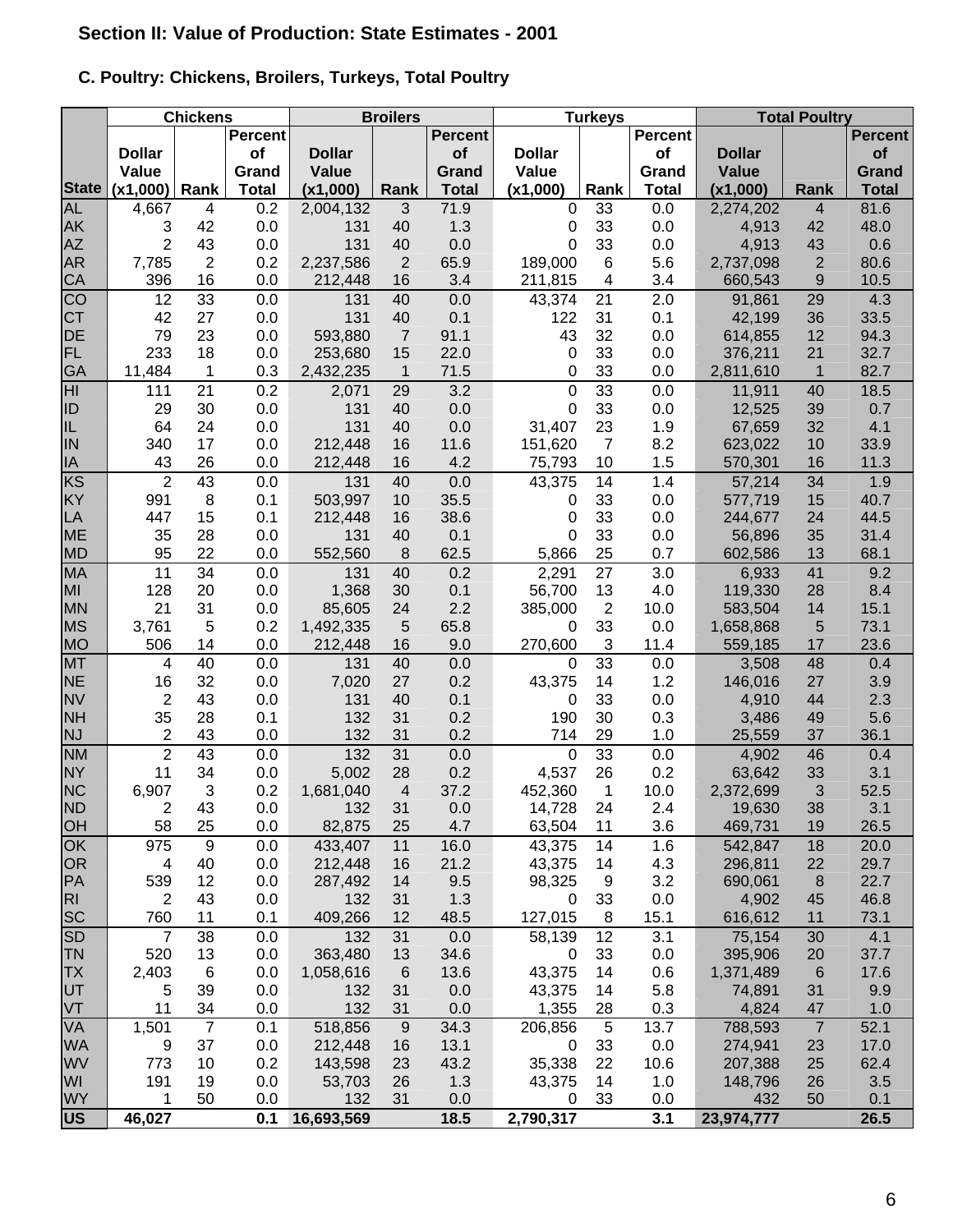|                |                  | <b>Catfish Sales</b> | <b>Grand Total</b> |               |                         |                |  |
|----------------|------------------|----------------------|--------------------|---------------|-------------------------|----------------|--|
|                | <b>Dollar</b>    |                      | <b>Percent</b>     | <b>Dollar</b> |                         |                |  |
|                | Value            |                      | of Grand           | Value         |                         |                |  |
| <b>State</b>   | (x1,000)         | Rank                 | <b>Total</b>       | (x1,000)      | Rank                    | <b>Percent</b> |  |
| <b>AL</b>      | 69,965           | $\overline{2}$       | 2.5                | 2,785,516     | 12                      | 3.1            |  |
| AK             | 0                |                      | 0.0                | 10,239        | 50                      | 0.0            |  |
| <b>AZ</b>      | $\overline{0}$   |                      | 0.0                | 856,237       | 33                      | 0.9            |  |
| <b>AR</b>      | 65,306           | 3                    | 1.9                | 3,394,095     | 9                       | 3.8            |  |
| CA             | 8,365            | 5                    | 0.1                | 6,286,652     | $\overline{2}$          | 7.0            |  |
| CO             | 0                |                      | 0.0                | 2,138,847     | 16                      | 2.4            |  |
| <b>CT</b>      | $\boldsymbol{0}$ |                      | 0.0                | 126,150       | 44                      | 0.1            |  |
| DE             | $\mathbf 0$      |                      | 0.0                | 651,771       | 36                      | 0.7            |  |
| <b>FL</b>      | 1,327            | 9                    | 0.1                | 1,150,558     | 28                      | 1.3            |  |
| GA             | 2,577            | 8                    | 0.1                | 3,401,787     | 8                       | 3.8            |  |
| HI             | 0                |                      | 0.0                | 64,399        | 47                      | 0.1            |  |
| ID             | $\mathbf 0$      |                      | 0.0                | 1,780,258     | 20                      | 2.0            |  |
| IL             | 309              | 13                   | 0.0                | 1,667,856     | 22                      | 1.8            |  |
| IN             | 0                |                      | 0.0                | 1,838,844     | 19                      | 2.0            |  |
| IA             | 0                |                      | 0.0                | 5,028,336     | 3                       | 5.6            |  |
| KS             | $\mathbf 0$      |                      | 0.0                | 3,059,884     | 10                      | 3.4            |  |
| KY             | 1,097            | 10                   | 0.1                | 1,420,147     | 25                      | 1.6            |  |
| LA             | 26,207           | 4                    | 4.8                | 550,379       | 39                      | 0.6            |  |
| <b>ME</b>      | 0                |                      | 0.0                | 181,272       | 43                      | 0.2            |  |
| <b>MD</b>      | $\mathbf 0$      |                      | 0.0                | 884,533       | 32                      | 1.0            |  |
| <b>MA</b>      | $\mathbf 0$      |                      | 0.0                | 75,316        | 45                      | 0.1            |  |
| MI             | $\boldsymbol{0}$ |                      | 0.0                | 1,416,520     | 26                      | 1.6            |  |
| <b>MN</b>      | $\overline{0}$   |                      | 0.0                | 3,867,597     | $\,$ 6                  | 4.3            |  |
| <b>MS</b>      | 260,852          | 1                    | 11.5               | 2,268,770     | 15                      | 2.5            |  |
| <b>MO</b>      | 2,840            | $\overline{7}$       | 0.1                | 2,365,748     | 14                      | 2.6            |  |
| <b>MT</b>      | 0                |                      | 0.0                | 900,604       | 31                      | 1.0            |  |
| <b>NE</b>      | 0                |                      | 0.0                | 3,696,646     | $\overline{7}$          | 4.1            |  |
| <b>NV</b>      | $\boldsymbol{0}$ |                      | 0.0                | 217,994       | 42                      | 0.2            |  |
| <b>NH</b>      | 0                |                      | 0.0                | 62,809        | 48                      | 0.1            |  |
| <b>NJ</b>      | $\mathbf 0$      |                      | 0.0                | 70,801        | 46                      | 0.1            |  |
| <b>NM</b>      | $\mathbf 0$      |                      | 0.0                | 1,258,302     | 27                      | 1.4            |  |
| <b>NY</b>      | $\mathbf 0$      |                      | 0.0                | 2,070,231     | 17                      | 2.3            |  |
| <b>NC</b>      | 2,950            | 6                    | 0.1                | 4,519,433     | $\overline{\mathbf{4}}$ | 5.0            |  |
| <b>ND</b>      | 0                |                      | 0.0                | 624,217       | 37                      | 0.7            |  |
| OH             | $\boldsymbol{0}$ |                      | 0.0                | 1,771,054     | 21                      | 2.0            |  |
| OK             | $\mathbf 0$      |                      | 0.0                | 2,712,422     | 13                      | 3.0            |  |
| <b>OR</b>      | $\pmb{0}$        |                      | 0.0                | 1,000,908     | 30                      | 1.1            |  |
| PA             | $\mathbf 0$      |                      | 0.0                | 3,041,757     | 11                      | 3.4            |  |
| R <sub>l</sub> | $\mathbf 0$      |                      | 0.0                | 10,472        | 49                      | 0.0            |  |
| <b>SC</b>      | 923              | 12                   | 0.1                | 843,600       | 34                      | 0.9            |  |
| <b>SD</b>      | 0                |                      | 0.0                | 1,848,694     | 18                      | 2.0            |  |
| <b>TN</b>      | $\boldsymbol{0}$ |                      | 0.0                | 1,049,801     | 29                      | 1.2            |  |
| <b>TX</b>      | 1,031            | 11                   | 0.0                | 7,778,150     | 1                       | 8.6            |  |
| UT             | 0                |                      | 0.0                | 753,080       | 35                      | 0.8            |  |
| VT             | 0                |                      | 0.0                | 474,308       | 40                      | 0.5            |  |
| VA             | $\mathbf 0$      |                      | 0.0                | 1,512,826     | 24                      | 1.7            |  |
| <b>WA</b>      | 0                |                      | 0.0                | 1,619,653     | 23                      | 1.8            |  |
| WV             | 0                |                      | 0.0                | 332,270       | 41                      | 0.4            |  |
| WI             | 0                |                      | 0.0                | 4,285,181     | 5                       | 4.7            |  |
| <b>WY</b>      | $\mathbf 0$      |                      | 0.0                | 606,991       | 38                      | 0.7            |  |
| <b>US</b>      | 443,480          |                      | 0.5                | 90,329,958    |                         | 100.0          |  |

### **D. Catfish and Grand Total of all Livestock, Poultry, and Catfish Commodities**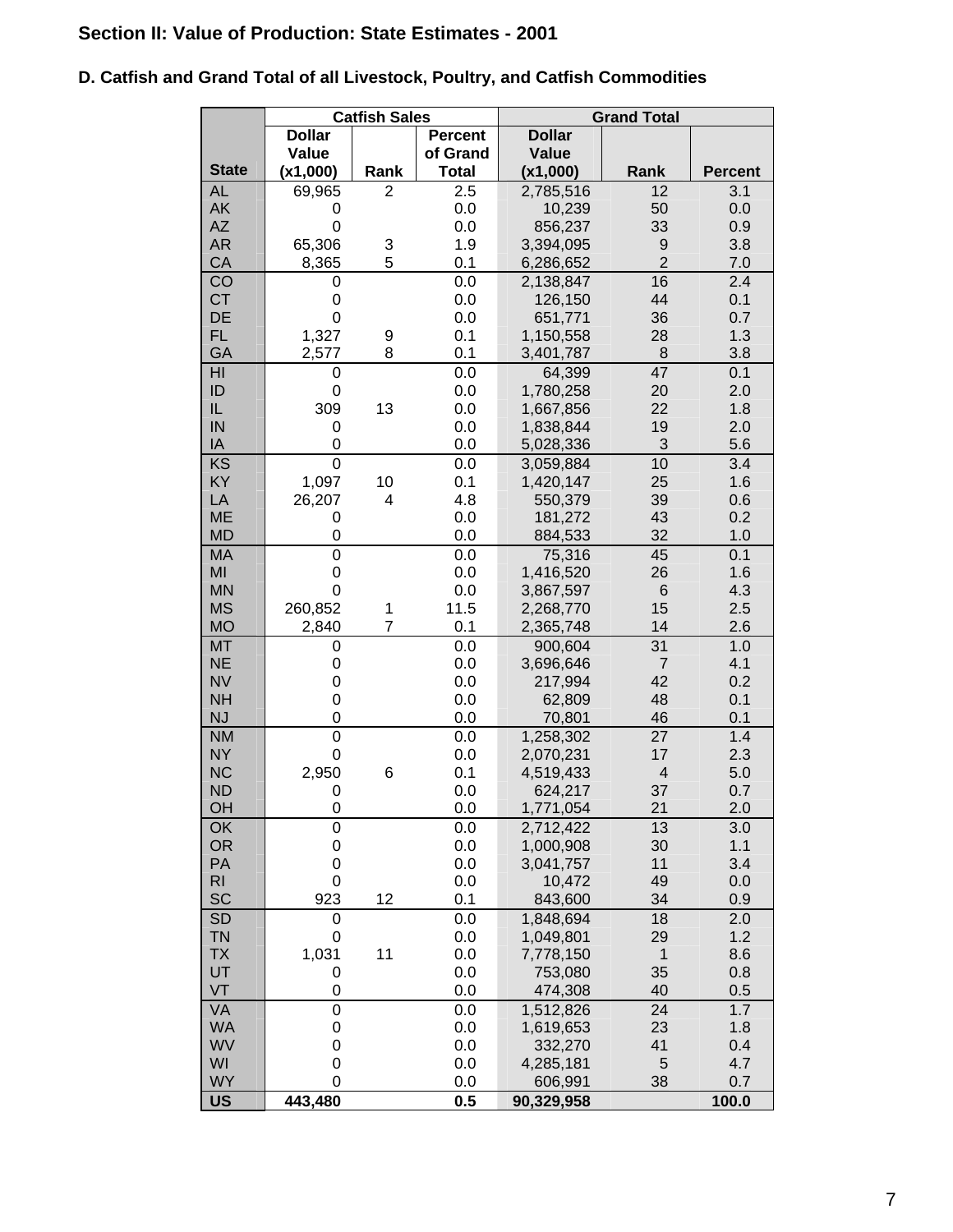### **A. Beef Cattle**

**1. Cattle on Feed Inventory, January 1, 2000 (1,000 Head)** 

|                        |                 | <b>Other</b><br><b>States</b>                |                                           |                               |                            |
|------------------------|-----------------|----------------------------------------------|-------------------------------------------|-------------------------------|----------------------------|
| <b>State</b>           | <b>All lots</b> | <b>Steers More</b><br><b>Than 500</b><br>Ibs | <b>Percent</b><br>500-lb<br><b>Steers</b> | <b>Prorated</b><br>Inventory* | <b>Derived All</b><br>Lots |
| <b>AL</b>              | 4.0             |                                              |                                           |                               | 4.0                        |
| AK*                    |                 | 1.0                                          | 0.57                                      | 0.1                           | 0.1                        |
| <b>ΑΖ</b>              | 305.0           |                                              |                                           |                               | 305.0                      |
| <b>AR</b>              | 15.0            |                                              |                                           |                               | 15.0                       |
| CA                     | 480.0           |                                              |                                           |                               | 480.0                      |
| CO                     | 1,210.0         |                                              |                                           |                               | 1,210.0                    |
| CT <sup>*</sup>        |                 | 2.0                                          | 1.13                                      | 0.1                           | 0.1                        |
| DE <sup>*</sup>        |                 | 2.0                                          | 1.13                                      | 0.1                           | 0.1                        |
| $FL^*$<br>GA           | 3.0             | 25.0                                         | 14.16                                     | 1.3                           | 1.3<br>3.0                 |
| $HI*$                  |                 | 8.0                                          | 4.53                                      | 0.4                           | 0.4                        |
| ID                     | 335.0           |                                              |                                           |                               | 335.0                      |
| IL                     | 200.0           |                                              |                                           |                               | 200.0                      |
| IN                     | 115.0           |                                              |                                           |                               | 115.0                      |
| IA                     | 955.0           |                                              |                                           |                               | 955.0                      |
| KS                     | 2,530.0         |                                              |                                           |                               | 2,530.0                    |
| KY                     | 15.0            |                                              |                                           |                               | 15.0                       |
| LA*                    |                 | 24.0                                         | 13.60                                     | 1.3                           | 1.3                        |
| ME*                    |                 | 4.0                                          | 2.27                                      | 0.2                           | 0.2                        |
| <b>MD</b>              | 13.0            |                                              |                                           |                               | 13.0                       |
| MA*                    |                 | 2.0                                          | 1.13                                      | 0.1                           | 0.1                        |
| MI<br><b>MN</b>        | 190.0<br>270.0  |                                              |                                           |                               | 190.0<br>270.0             |
| MS*                    |                 | 55.0                                         | 31.16                                     | 2.9                           | 2.9                        |
| <b>MO</b>              | 70.0            |                                              |                                           |                               | 70.0                       |
| <b>MT</b>              | 70.0            |                                              |                                           |                               | 70.0                       |
| <b>NE</b>              | 2,370.0         |                                              |                                           |                               | 2,370.0                    |
| <b>NV</b>              | 20.0            |                                              |                                           |                               | 20.0                       |
| NH <sup>*</sup>        |                 | 50.0                                         | 28.33                                     | 2.6                           | 2.6                        |
| <b>NJ</b>              | 2.0             |                                              |                                           |                               | 2.0                        |
| <b>NM</b>              | 108.0           |                                              |                                           |                               | 108.0                      |
| <b>NY</b>              | 25.0            |                                              |                                           |                               | 25.0                       |
| <b>NC</b><br><b>ND</b> | 5.0<br>62.0     |                                              |                                           |                               | 5.0                        |
| OH                     | 180.0           |                                              |                                           |                               | 62.0<br>180.0              |
| OK                     | 365.0           |                                              |                                           |                               | 365.0                      |
| <b>OR</b>              | 50.0            |                                              |                                           |                               | 50.0                       |
| PA                     | 75.0            |                                              |                                           |                               | 75.0                       |
| $RI^*$                 |                 | 0.5                                          | 0.28                                      | 0.0                           | 0.0                        |
| SC                     | 4.0             |                                              |                                           |                               | 4.0                        |
| <b>SD</b>              | 355.0           |                                              |                                           |                               | 355.0                      |
| <b>TN</b>              | 10.0            |                                              |                                           |                               | 10.0                       |
| <b>TX</b>              | 2,890.0         |                                              |                                           |                               | 2,890.0                    |
| UT                     | 25.0            |                                              |                                           |                               | 25.0                       |
| VT*                    |                 | 3.0                                          | 1.70                                      | 0.2                           | 0.2                        |
| VA<br><b>WA</b>        | 27.0<br>250.0   |                                              |                                           |                               | 27.0<br>250.0              |
| <b>WV</b>              | 8.0             |                                              |                                           |                               | 8.0                        |
| WI                     | 160.0           |                                              |                                           |                               | 160.0                      |
| <b>WY</b>              | 80.0            |                                              |                                           |                               | 80.0                       |
| Other states           | 9.3             | 176.5                                        | 100.00                                    | 9.3                           |                            |
| <b>US</b>              | 13,860.3        |                                              |                                           |                               | 13,860.3                   |

See footnotes at end of section.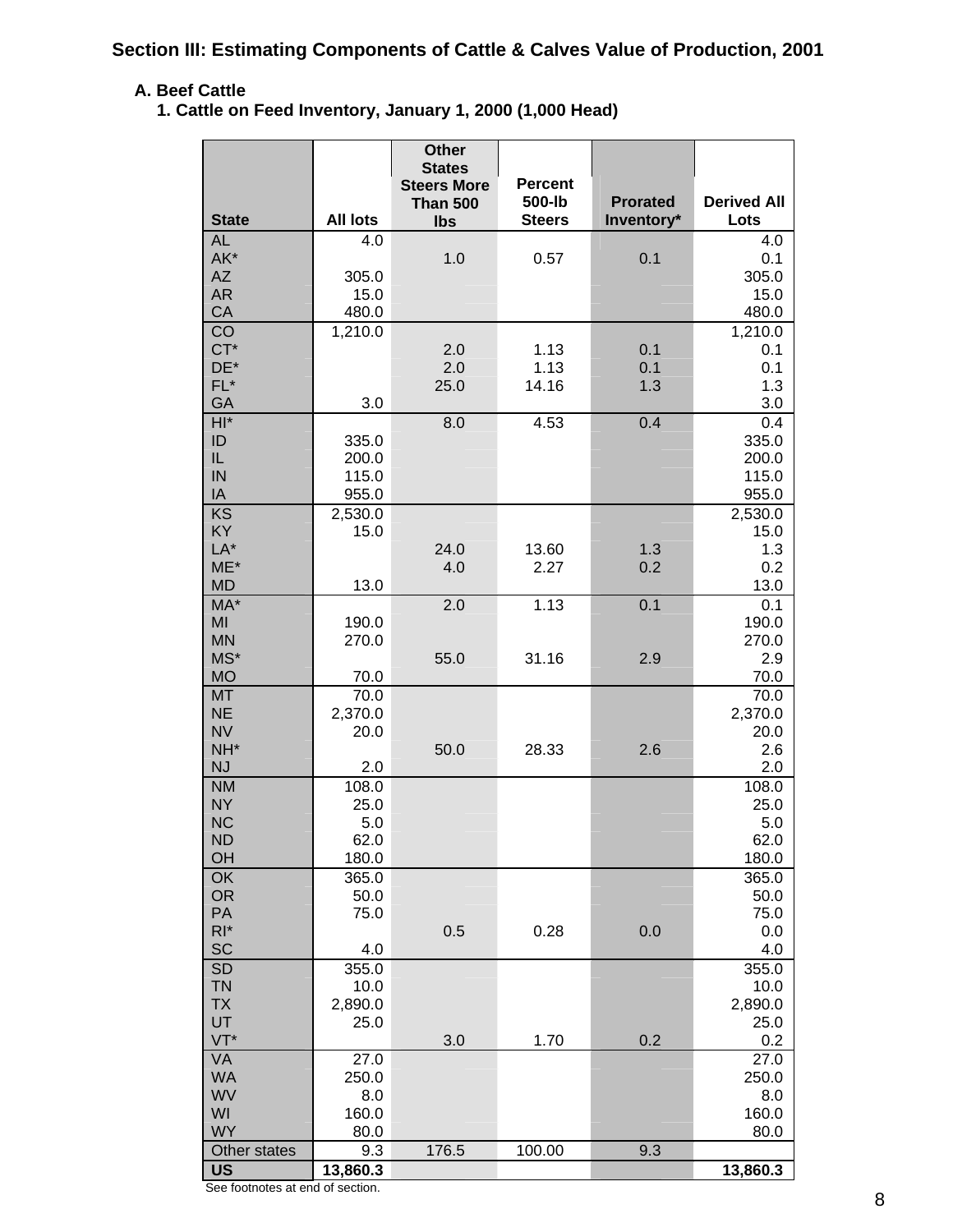# **A. Beef Cattle**

**1. Cattle on Feed Inventory, January 1, 2002 (1,000 Head)** 

|                                                     |                    |                          |                                |              | Other States 20,000+** |                  |             |                |                |               |
|-----------------------------------------------------|--------------------|--------------------------|--------------------------------|--------------|------------------------|------------------|-------------|----------------|----------------|---------------|
|                                                     | Reported<br>< 1000 | <b>Reported</b><br>>1000 | <b>Derived</b><br>$<$ 1000 for | <b>Total</b> | <b>Allocated</b>       | <b>Allocated</b> | Assumed     | 1000<br>Head   | >1000<br>Head  | <b>Total</b>  |
| <b>State</b>                                        | Head               | Head                     | >1000                          | Inventory    | >1000                  | < 1000           | $< 1000***$ | <b>Feedlot</b> | <b>Feedlot</b> | Inventory     |
| <b>AL</b>                                           |                    |                          |                                |              |                        |                  | 4.0         | 4.0            | 0.0            | 4.0           |
| AK*<br>AA A CA O CT*<br>L*<br>L*<br>CT D FL*<br>GH* |                    |                          |                                |              |                        |                  | 0.1         | 0.1            | 0.0            | 0.1           |
|                                                     |                    | 305.0                    | 0.0                            |              |                        |                  | 0.0<br>15.0 | 0.0            | 305.0<br>0.0   | 305.0<br>15.0 |
|                                                     |                    | 480.0                    | 0.0                            |              |                        |                  | 0.0         | 15.0<br>0.0    | 480.0          | 480.0         |
|                                                     |                    | 1,180.0                  | 30.0                           |              |                        |                  | 0.0         | 30.0           | 1,180.0        | 1,210.0       |
|                                                     |                    |                          |                                |              |                        |                  | 0.1         | 0.1            | 0.0            | 0.1           |
|                                                     |                    |                          |                                |              |                        |                  | 0.1         | 0.1            | 0.0            | 0.1           |
|                                                     |                    |                          |                                |              |                        |                  | 1.3         | 1.3            | 0.0            | 1.3           |
|                                                     |                    |                          |                                |              |                        |                  | 3.0         | 3.0            | 0.0            | 3.0           |
|                                                     |                    |                          |                                |              |                        |                  | 0.4         | 0.4            | 0.0            | 0.4           |
|                                                     |                    | 330.0                    | 5.0                            |              |                        |                  | 0.0         | 5.0            | 330.0          | 335.0         |
|                                                     | 150.0              |                          |                                | 50.0         |                        |                  | 0.0         | 150.0          | 50.0           | 200.0         |
|                                                     | 107.0              |                          |                                | 8.0          |                        |                  | 0.0         | 107.0          | 8.0            | 115.0         |
|                                                     | 600.0              | 355.0                    |                                |              |                        |                  | 0.0         | 600.0          | 355.0          | 955.0         |
| ID<br>IL<br>IA<br>KS<br>KY                          |                    | 2,480.0                  | 50.0                           |              |                        |                  | 0.0         | 50.0           | 2,480.0        | 2,530.0       |
|                                                     |                    |                          |                                |              |                        |                  | 15.0        | 15.0           | 0.0            | 15.0          |
| LA*                                                 |                    |                          |                                |              |                        |                  | 1.3         | 1.3            | 0.0            | 1.3           |
| ME*                                                 |                    |                          |                                |              |                        |                  | 0.2         | 0.2            | 0.0            | 0.2           |
| <b>MD</b>                                           |                    |                          |                                |              |                        |                  | 13.0        | 13.0           | 0.0            | 13.0          |
| MA*                                                 |                    |                          |                                |              |                        |                  | 0.1         | 0.1            | 0.0            | 0.1           |
| MI                                                  | 144.0              |                          |                                | 46.0         |                        |                  | 0.0         | 144.0          | 46.0           | 190.0         |
| <b>MN</b>                                           | 188.0              |                          |                                | 82.0         |                        |                  | 0.0         | 188.0          | 82.0           | 270.0         |
| MS*                                                 |                    |                          |                                |              |                        |                  | 2.9         | 2.9            | 0.0            | 2.9           |
| <b>MO</b>                                           | 53.0               |                          |                                | 17.0         |                        |                  | 0.0         | 53.0           | 17.0           | 70.0          |
| <b>MT</b>                                           |                    |                          |                                |              | 70.0                   | 40.8             | 29.2        | 29.2           | 40.8           | 70.0          |
| <b>NE</b>                                           | 140.0              | 2,230.0                  |                                |              |                        |                  | 0.0         | 140.0          | 2,230.0        | 2,370.0       |
| <b>NV</b>                                           |                    |                          |                                |              | 20.0                   | 11.6             | 8.4         | 8.4            | 11.6           | 20.0          |
| NH <sup>*</sup><br><b>NJ</b>                        |                    |                          |                                |              |                        |                  | 2.6<br>2.0  | 2.6<br>2.0     | 0.0<br>0.0     | 2.6<br>2.0    |
| <b>NM</b>                                           |                    | 108.0                    | 0.0                            |              |                        |                  | 0.0         |                |                | 108.0         |
| <b>NY</b>                                           |                    |                          |                                |              | 25.0                   | 14.6             | 10.4        | 0.0<br>10.4    | 108.0<br>14.6  | 25.0          |
| <b>NC</b>                                           |                    |                          |                                |              |                        |                  | 5.0         | 5.0            | 0.0            | 5.0           |
| <b>ND</b>                                           | 47.0               |                          |                                | 15.0         |                        |                  | 0.0         | 47.0           | 15.0           | 62.0          |
| O <sub>H</sub>                                      | 171.0              |                          |                                | 9.0          |                        |                  | 0.0         | 171.0          | 9.0            | 180.0         |
| $\overline{OK}$                                     |                    | 360.0                    | 5.0                            |              |                        |                  | 0.0         | $5.0$          | 360.0          | 365.0         |
| OR                                                  |                    |                          |                                |              | 50.0                   | 29.1             | 20.9        | 20.9           | 29.1           | 50.0          |
| PA                                                  | 68.0               |                          |                                | 7.0          |                        |                  | 0.0         | 68.0           | 7.0            | 75.0          |
|                                                     |                    |                          |                                |              |                        |                  | 0.0         | 0.0            | 0.0            | 0.0           |
|                                                     |                    |                          |                                |              |                        |                  | 4.0         | 4.0            | 0.0            | 4.0           |
|                                                     | 160.0              | 195.0                    |                                |              |                        |                  | 0.0         | 160.0          | 195.0          | 355.0         |
|                                                     |                    |                          |                                |              |                        |                  | 10.0        | 10.0           | 0.0            | 10.0          |
|                                                     |                    | 2,880.0                  | 10.0                           |              |                        |                  | 0.0         | 10.0           | 2,880.0        | 2,890.0       |
|                                                     |                    |                          |                                |              | 25.0                   | 14.6             | 10.4        | 10.4           | 14.6           | 25.0          |
| RI*<br>SC<br>SD<br>TN<br>TX<br>UT*<br>VA            |                    |                          |                                |              |                        | 0.0              | 0.2         | 0.2            | 0.0            | 0.2           |
|                                                     |                    |                          |                                |              | 27.0                   | 15.7             | 11.3        | 11.3           | 15.7           | 27.0          |
| <b>WA</b>                                           |                    | 247.0                    | 3.0                            |              |                        |                  | 0.0         | 3.0            | 247.0          | 250.0         |
| WV                                                  |                    |                          |                                |              |                        |                  | 8.0         | 8.0            | 0.0            | 8.0           |
| WI                                                  | 152.0              |                          |                                | 8.0          |                        |                  | 0.0         | 152.0          | 8.0            | 160.0         |
| <b>WY</b>                                           |                    |                          |                                |              | 80.0                   | 46.6             | 33.4        | 33.4           | 46.6           | 80.0          |
| Other                                               |                    |                          |                                |              |                        |                  |             |                |                |               |
| states<br><b>US</b>                                 | 315.3<br>2,295.3   | 415.0<br>11,565.0        | 103.0                          | 242.0        | 297.0                  | 173.0            | 212.3       | 2,295.3        | 11,565.0       | 13,860.3      |

See footnotes at end of section.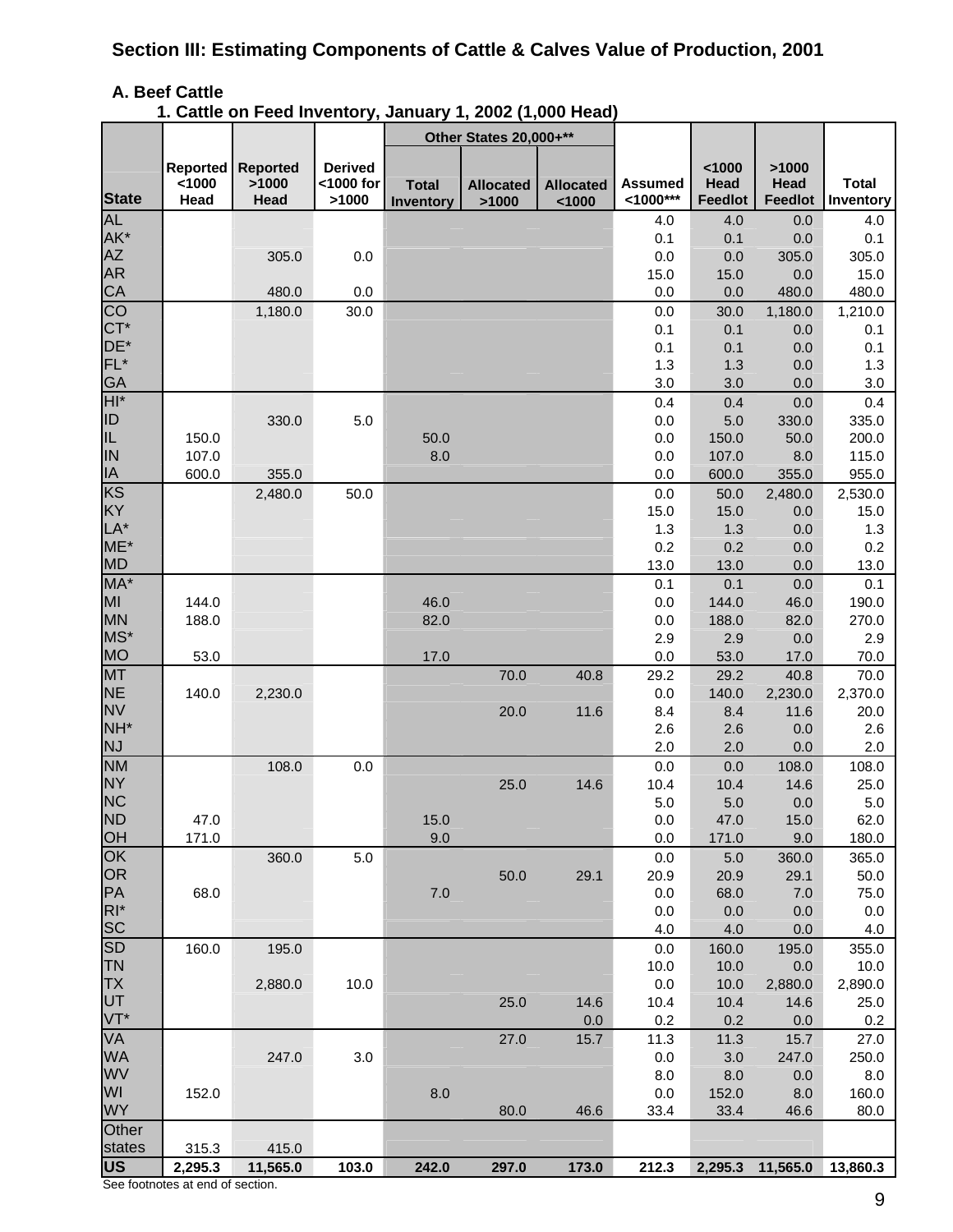# **A. Beef Cattle**

**2. Cattle-on-Feed Marketings for 2001 (1,000 Head)** 

|                                                          | <b>Reported</b> |                                     | <b>Reported</b> |                           |                                   |                            |                                              |
|----------------------------------------------------------|-----------------|-------------------------------------|-----------------|---------------------------|-----------------------------------|----------------------------|----------------------------------------------|
|                                                          | >1000<br>Head   | Prorated >1000<br>Head <sup>^</sup> | 1000<br>Head    | Prorated <1000<br>Head^^^ | <b>Total</b><br><b>Marketings</b> | Percent/Head<br>Value^^^^^ | <b>Feedlot Value of</b><br><b>Production</b> |
| State<br>AL<br>AK*<br>AZ<br>AR<br>CA<br>CO<br>CT*        |                 |                                     |                 | 6.3                       | 6.3                               | 178.15                     | 1,122                                        |
|                                                          |                 |                                     |                 | 0.2                       | 0.2                               | 178.15                     | 36                                           |
|                                                          | 348.0           |                                     |                 | 0.0                       | 348.0                             | 178.15                     | 61,996                                       |
|                                                          |                 |                                     |                 | 23.8                      | 23.8                              | 178.15                     | 4,240                                        |
|                                                          | 606.0           |                                     |                 | 0.0                       | 606.0                             | 178.15                     | 107,959                                      |
|                                                          | 2,495.0         |                                     |                 | 47.6                      | 2,542.6                           | 178.15                     | 452,964                                      |
|                                                          |                 |                                     |                 | 0.2                       | 0.2                               | 178.15                     | 36                                           |
|                                                          |                 |                                     |                 | 0.2                       | 0.2                               | 178.15                     | 36                                           |
|                                                          |                 |                                     |                 | 2.1                       | 2.1                               | 178.15                     | 374                                          |
| CT <sup>*</sup><br>CTE <sup>*</sup><br>HLGH <sup>*</sup> |                 |                                     |                 | 4.8                       | 4.8                               | 178.15                     | 855                                          |
|                                                          |                 |                                     |                 | 0.6                       | 0.6                               | 178.15                     | 107                                          |
|                                                          | 760.0           |                                     |                 | 7.9                       | 767.9                             | 178.15                     | 136,801                                      |
|                                                          |                 | 83.4                                | 240.0           |                           | 323.4                             | 178.15                     | 57,614                                       |
|                                                          |                 | 13.3                                | 180.0           |                           | 193.3                             | 178.15                     | 34,436                                       |
| ID<br>IA<br>KS                                           | 616.0           |                                     | 790.0           |                           | 1,406.0                           | 178.15                     | 250,479                                      |
|                                                          | 5,295.0         |                                     |                 | 79.3                      | 5,374.3                           | 178.15                     | 957,432                                      |
|                                                          |                 |                                     |                 | 23.8                      | 23.8                              | 178.15                     | 4,240                                        |
| KY<br>LA*<br>ME*                                         |                 |                                     |                 | 2.1                       | 2.1                               | 178.15                     | 374                                          |
|                                                          |                 |                                     |                 | 0.3                       | 0.3                               | 178.15                     | 53                                           |
| $\frac{\text{MD}}{\text{MA}^*}$                          |                 |                                     |                 | 20.6                      | 20.6<br>0.2                       | 178.15                     | 3,670                                        |
|                                                          |                 |                                     |                 | 0.2                       |                                   | 178.15                     | 36                                           |
| MI<br>MN                                                 |                 | 76.7<br>136.7                       | 180.0<br>310.0  |                           | 256.7<br>446.7                    | 178.15<br>178.15           | 45,731<br>79,580                             |
| MS*                                                      |                 |                                     |                 | 4.6                       | 4.6                               | 178.15                     | 819                                          |
| <b>MO</b>                                                |                 | 28.3                                | 80.0            |                           | 108.3                             | 178.15                     | 19,294                                       |
| <b>MT</b>                                                |                 | 68.0                                |                 | 46.3                      | 114.3                             | 178.15                     | 20,363                                       |
|                                                          | 4,575.0         |                                     | 300.0           |                           | 4,875.0                           | 178.15                     | 868,481                                      |
| NE<br>NV                                                 |                 | 19.3                                |                 | 13.3                      | 32.6                              | 178.15                     | 5,808                                        |
| NH <sup>*</sup>                                          |                 |                                     |                 | 4.1                       | 4.1                               | 178.15                     | 730                                          |
| <b>NJ</b>                                                |                 |                                     |                 | 3.2                       | 3.2                               | 178.15                     | 570                                          |
| <b>NM</b>                                                | 175.0           |                                     |                 | 0.0                       | 175.0                             | 178.15                     | 31,176                                       |
| <b>NY</b>                                                |                 | 24.3                                |                 | 16.5                      | 40.8                              | 178.15                     | 7,269                                        |
| <b>NC</b>                                                |                 |                                     |                 | 7.9                       | 7.9                               | 178.15                     | 1,407                                        |
| <b>ND</b>                                                |                 | 25.0                                | 70.0            |                           | 95.0                              | 178.15                     | 16,924                                       |
| OL                                                       |                 | 15.0                                | 280.0           |                           | 295.0                             | 178.15                     | 52,554                                       |
|                                                          | 832.0           |                                     |                 | 7.9                       | 839.9                             | 178.15                     | 149,628                                      |
|                                                          |                 | 48.5                                |                 | 33.2                      | 81.7                              | 178.15                     | 14,555                                       |
|                                                          |                 | 11.7                                | 100.0           |                           | 111.7                             | 178.15                     | 19,899                                       |
|                                                          |                 |                                     |                 | 0.0                       | 0.0                               | 178.15                     | 0                                            |
|                                                          |                 |                                     |                 | 6.3                       | 6.3                               | 178.15                     | 1,122                                        |
|                                                          | 390.0           |                                     | 230.0           |                           | 620.0                             | 178.15                     | 110,453                                      |
|                                                          |                 |                                     |                 | 15.9                      | 15.9                              | 178.15                     | 2,833                                        |
|                                                          | 6,030.0         |                                     |                 | 15.9                      | 6,045.9                           | 178.15                     | 1,077,077                                    |
|                                                          |                 | 24.3                                |                 | 16.5                      | 40.8                              | 178.15                     | 7,269                                        |
|                                                          |                 |                                     |                 | 0.3                       | 0.3                               | 178.15                     | 53                                           |
|                                                          |                 | 26.2                                |                 | 17.9                      | 44.1                              | 178.15                     | 7,856                                        |
|                                                          | 587.0           |                                     |                 | 4.8                       | 591.8                             | 178.15                     | 105,429                                      |
| WI                                                       |                 | 13.3                                | 240.0           | 12.7                      | 12.7<br>253.3                     | 178.15<br>178.15           | 2,263<br>45,125                              |
| <b>WY</b>                                                |                 | 77.7                                |                 | 53.0                      | 130.7                             | 178.15                     | 23,284                                       |
| Other                                                    |                 |                                     |                 |                           |                                   |                            |                                              |
| states                                                   | 692.0           |                                     | 500.0           |                           |                                   |                            |                                              |
| <b>US</b>                                                | 23,401.0        | 691.7                               | 3,500.0         | 500.3                     | 26,901.0                          | 178.15                     | 4,792,412                                    |
|                                                          | difference^     | 0.3                                 |                 |                           |                                   |                            |                                              |

\*See footnotes at end of section.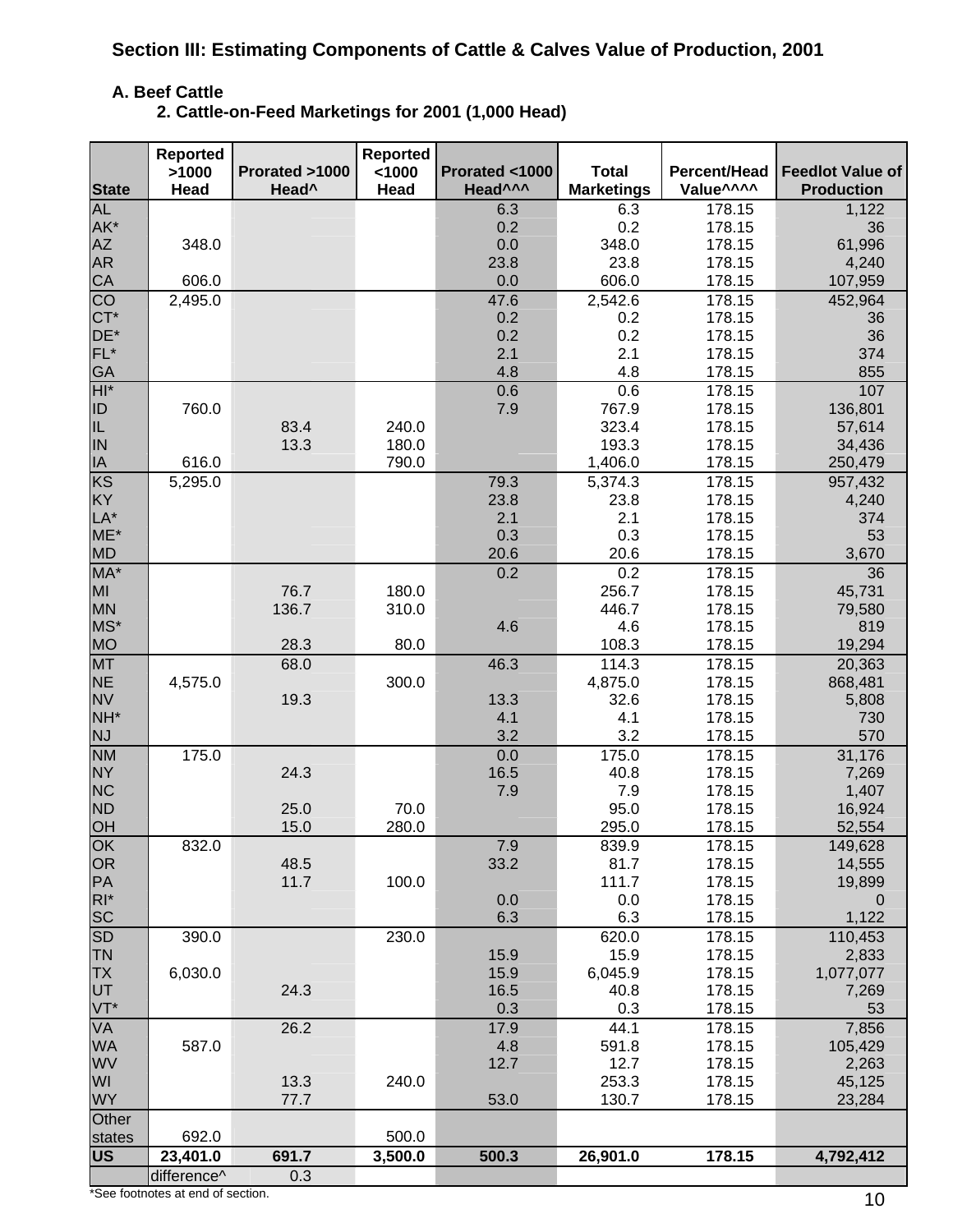\*12,000 head were reported as Other States, allocation based on relative percentages of steer 500+ pound inventory (rounded to closest tenths).

Note: AK steers 500+ inventory was rounded up from 0.8 to 1.0 in order to have 0.1 on feed and have total  $= 9.3$  for other States.

\*\* Since not all >1000 lots are in States with reported <1000, need to allocate among remaining States. Select only those States with inventory 20,000 head or more. Subtracted >1000 from total inventory to determine <1000 inventory.

\*\*\* Whatever has not already been allocated is assumed to be <1000 head feedlots.

^ Prorate remaining >1000 head feedlots marketing among the remaining States with feedlots >1000 head capacity based upon relative inventory in >1000 feedlots.

 $\sim$  Difference = reported – allocated. Include difference in allocation of marketing <1000 feedlots.

^^^ Prorate remaining <1000 head feedlot marketings among the remaining States with feedlots <1000 head capacity based upon relative inventory in <1000 head feedlots.

^^^^ From cattle value allocation spreadsheet.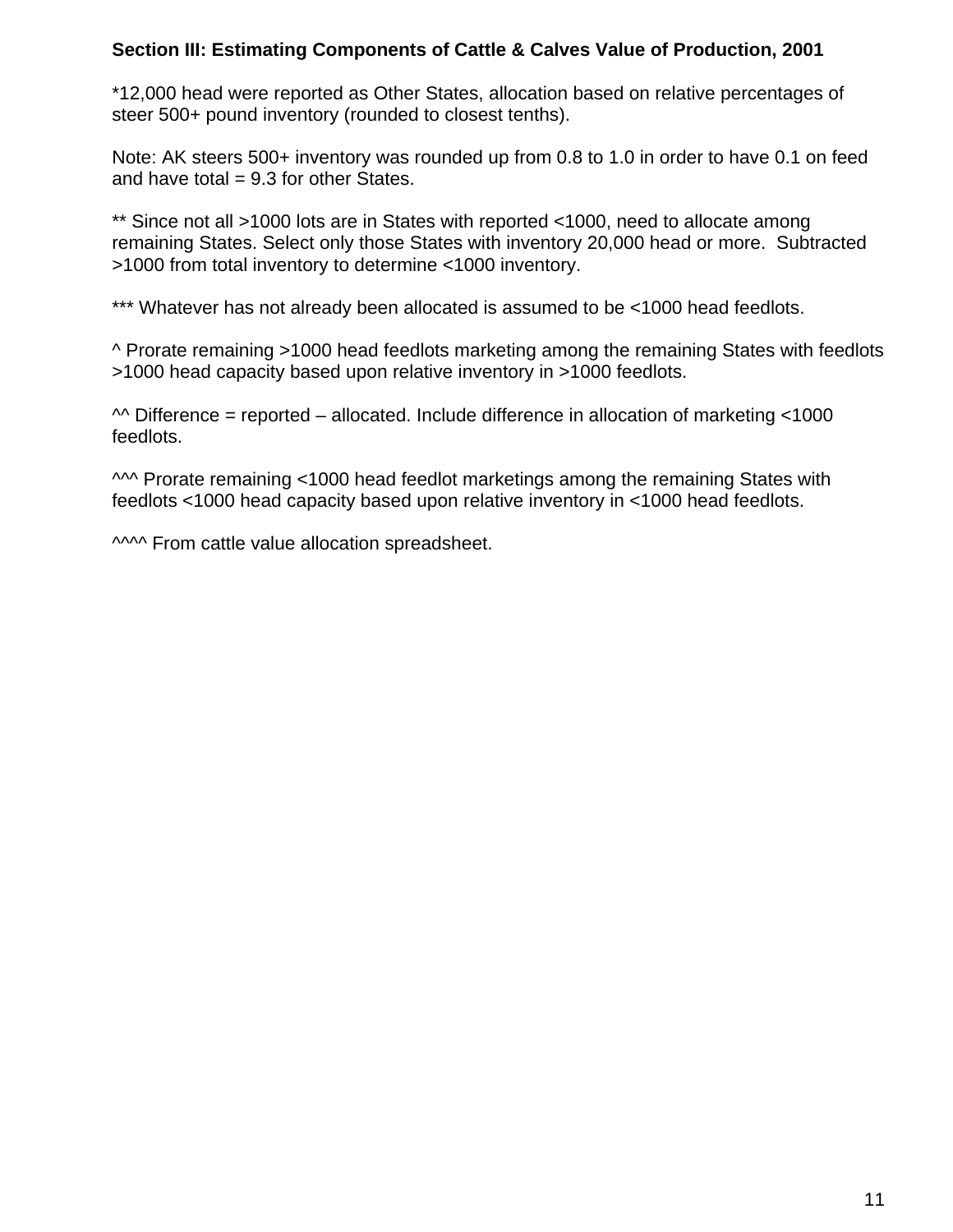# **A. Beef Cattle**

**3. Cow-Calf and Non-Fed Beef Value of Production for 2001** 

|                        | <b>Number</b>                |                |                  |                  |                |                         |                  |
|------------------------|------------------------------|----------------|------------------|------------------|----------------|-------------------------|------------------|
|                        | <b>Cows</b><br><b>Calved</b> | <b>Percent</b> | <b>Available</b> | <b>Available</b> | <b>Percent</b> | Repl.<br><b>Heifers</b> | <b>Total</b>     |
|                        | (Jan. 1                      | <b>Cows</b>    | <b>Cows for</b>  | Repl.            | <b>Heifers</b> | <b>Expected</b>         | <b>Females</b>   |
| <b>State</b>           | inventory)                   | Slaughtered*   | Calving          | <b>Heifers</b>   | Calving*       | to Calf                 | <b>Calving</b>   |
| <b>AL</b>              | 737                          | 9.26           | 668.8            | 100              | 59.72          | 59.7                    | 728.5            |
| AK                     | 3.7                          | 9.26           | 3.4              | 0.7              | 59.72          | 0.4                     | 3.8              |
| <b>AZ</b>              | 195                          | 9.26           | 176.9            | 36               | 59.72          | 21.5                    | 198.4            |
| <b>AR</b>              | 923                          | 9.26           | 837.5            | 160              | 59.72          | 95.6                    | 933.1            |
| CA                     | 780                          | 9.26           | 707.8            | 140              | 59.72          | 83.6                    | 791.4            |
| CO                     | 840                          | 9.26           | 762.2            | 140              | 59.72          | 83.6                    | 845.8            |
| <b>CT</b>              | 8                            | 9.26           | 7.3              | $\overline{2}$   | 59.72          | 1.2                     | 8.5              |
| DE                     | $\overline{4}$               | 9.26           | 3.6              | 1                | 59.72          | 0.6                     | 4.2              |
| <b>FL</b>              | 975                          | 9.26           | 884.7            | 145              | 59.72          | 86.6                    | 971.3            |
| GA                     | 614                          | 9.26           | 557.1            | 78               | 59.72          | 46.6                    | 603.7            |
| H <sub>l</sub>         | 81                           | 9.26           | 73.5             | 10               | 59.72          | 6.0                     | 79.5             |
| ID                     | 486                          | 9.26           | 441.0            | 100              | 59.72          | 59.7                    | 500.7            |
| IL                     | 452                          | 9.26           | 410.1            | 65               | 59.72          | 38.8                    | 448.9            |
| IN<br>IA               | 229<br>985                   | 9.26<br>9.26   | 207.8<br>893.8   | 42<br>145        | 59.72<br>59.72 | 25.1<br>86.6            | 232.9<br>980.4   |
| $\overline{KS}$        | 1524                         | 9.26           | 1,382.9          | 235              | 59.72          | 140.3                   | 1,523.2          |
| KY                     | 1060                         | 9.26           | 961.8            | 160              | 59.72          | 95.6                    | 1,057.4          |
| LA                     | 473                          | 9.26           | 429.2            | 79               | 59.72          | 47.2                    | 476.4            |
| <b>ME</b>              | 11                           | 9.26           | 10.0             | 4.5              | 59.72          | 2.7                     | 12.7             |
| <b>MD</b>              | 37                           | 9.26           | 33.6             | 9                | 59.72          | 5.4                     | 39.0             |
| MA                     | 5                            | 9.26           | 4.5              | 1                | 59.72          | 0.6                     | 5.1              |
| MI                     | 85                           | 9.26           | 77.1             | 35               | 59.72          | 20.9                    | 98.0             |
| <b>MN</b>              | 410                          | 9.26           | 372.0            | 100              | 59.72          | 59.7                    | 431.7            |
| <b>MS</b>              | 579                          | 9.26           | 525.4            | 90               | 59.72          | 53.7                    | 579.1            |
| <b>MO</b>              | 2070                         | 9.26           | 1,878.3          | 285              | 59.72          | 170.2                   | 2,048.5          |
| <b>MT</b>              | 1531                         | 9.26           | 1,389.2          | 405              | 59.72          | 241.9                   | 1,631.1          |
| <b>NE</b>              | 1945                         | 9.26           | 1,764.9          | 300              | 59.72          | 179.2                   | 1,944.1          |
| <b>NV</b>              | 250                          | 9.26           | 226.9            | 46               | 59.72          | 27.5                    | 254.4            |
| <b>NH</b><br><b>NJ</b> | 4<br>8                       | 9.26<br>9.26   | 3.6<br>7.3       | 1.5<br>3         | 59.72<br>59.72 | 0.9<br>1.8              | 4.5<br>9.1       |
| <b>NM</b>              | 539                          | 9.26           | 489.1            | 95               | 59.72          | 56.7                    | 545.8            |
| <b>NY</b>              | 80                           | 9.26           | 72.6             | 20               | 59.72          | 11.9                    | 84.5             |
| <b>NC</b>              | 436                          | 9.26           | 395.6            | 75               | 59.72          | 44.8                    | 440.4            |
| <b>ND</b>              | 1004                         | 9.26           | 911.0            | 170              | 59.72          | 101.5                   | 1,012.5          |
| OH                     | 275                          | 9.26           | 249.5            | 65               | 59.72          | 38.8                    | 288.3            |
| OK                     | 1910                         | 9.26           | 1,733.1          | 310              | 59.72          | 185.1                   | 1,918.2          |
| <b>OR</b>              | 590                          | 9.26           | 535.4            | 150              | 59.72          | 89.6                    | 625.0            |
| PA                     | 150                          | 9.26           | 136.1            | 35               | 59.72          | 20.9                    | 157.0            |
| R <sub>l</sub>         | 1.5                          | 9.26           | 1.4              | 0.4              | 59.72          | 0.2                     | 1.6              |
| SC                     | 218                          | 9.26           | 197.8            | 42               | 59.72          | 25.1                    | 222.9            |
| <b>SD</b>              | 1809                         | 9.26           | 1,641.5          | 310              | 59.72          | 185.1                   | 1,826.6          |
| <b>TN</b><br><b>TX</b> | 1045                         | 9.26           | 948.2            | 150              | 59.72          | 89.6                    | 1,037.8          |
| UT                     | 5465<br>355                  | 9.26<br>9.26   | 4,958.9<br>322.1 | 720<br>75        | 59.72<br>59.72 | 430.0<br>44.8           | 5,388.9<br>366.9 |
| VT                     | 12                           | 9.26           | 10.9             | 5                | 59.72          | 3.0                     | 13.9             |
| VA                     | 671                          | 9.26           | 608.9            | 116              | 59.72          | 69.3                    | 678.2            |
| <b>WA</b>              | 269                          | 9.26           | 244.1            | 63               | 59.72          | 37.6                    | 281.7            |
| WV                     | 193                          | 9.26           | 175.1            | 33               | 59.72          | 19.7                    | 194.8            |
| WI                     | 225                          | 9.26           | 204.2            | 55               | 59.72          | 32.8                    | 237.0            |
| <b>WY</b>              | 845                          | 9.26           | 766.8            | 180              | 59.72          | 107.5                   | 874.3            |
| <b>US</b>              | 33,397.2                     | 9.26           | 30,304.5         | 5,588.1          | 59.72          | 3,337.2                 | 33,641.7         |

\*From cattle allocation summary spreadsheet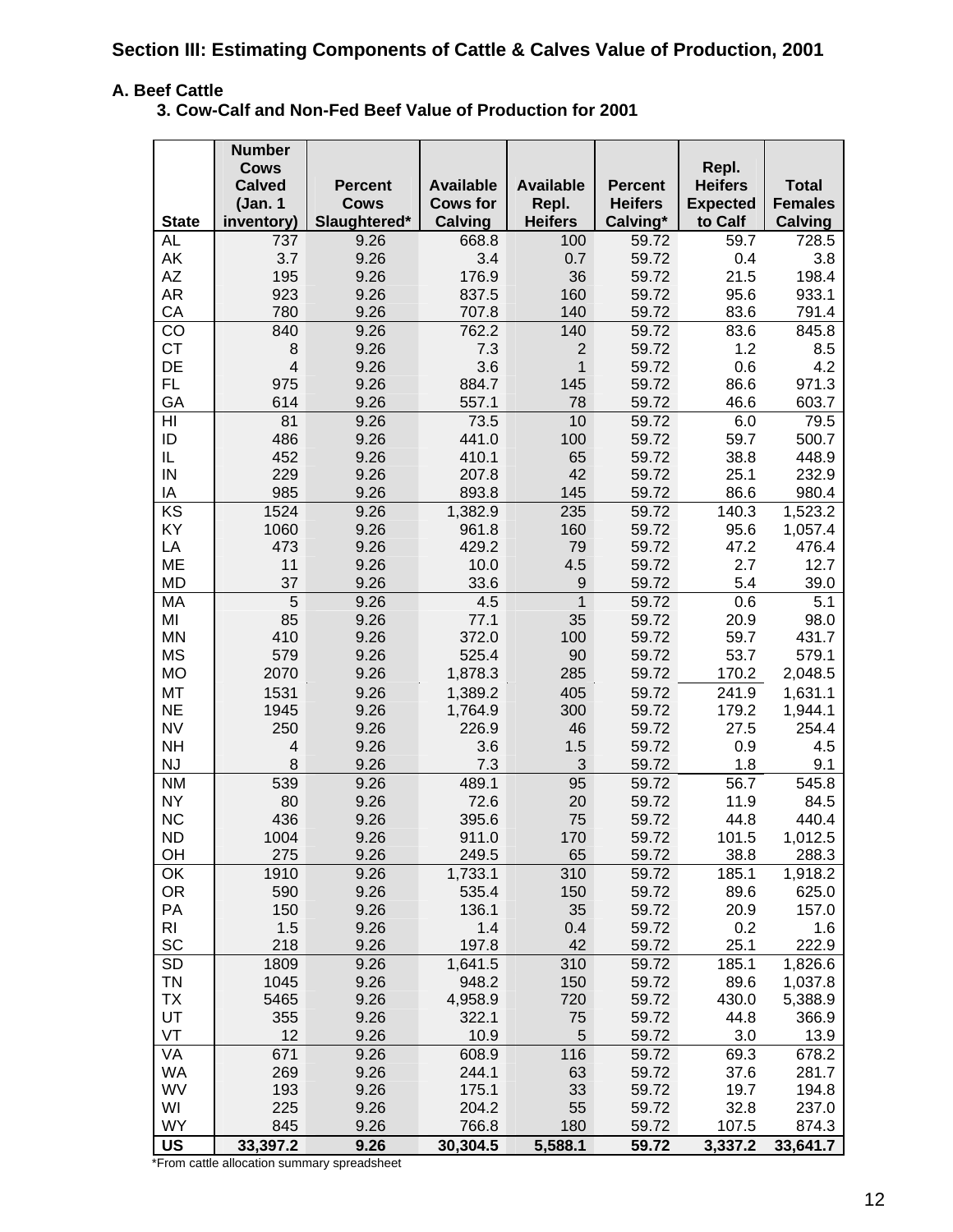| <b>Repl. Heifers</b><br><b>Net Calving</b><br><b>Expected to</b><br>Non-repl.<br>Rate*<br><b>Total Calves</b><br><b>Calve</b><br><b>Heifers</b><br><b>State</b><br><b>Steers</b><br>59.7<br><b>AL</b><br>83.36<br>607.3<br>303.7<br>243.9<br>AK<br>83.36<br>3.2<br>0.4<br>1.2<br>1.6<br>165.4<br>82.7<br>21.5<br>61.2<br><b>AZ</b><br>83.36<br><b>AR</b><br>388.9<br>95.6<br>293.3<br>83.36<br>777.8<br>CA<br>83.6<br>83.36<br>659.7<br>329.9<br>246.2<br>CO<br>705.1<br>83.6<br>83.36<br>352.6<br>268.9<br><b>CT</b><br>1.2<br>83.36<br>7.1<br>3.6<br>2.3<br>DE<br>3.5<br>1.8<br>0.6<br>1.1<br>83.36<br>FL.<br>318.2<br>83.36<br>809.7<br>404.9<br>86.6<br>GA<br>503.2<br>251.6<br>83.36<br>46.6<br>205.0<br>66.3<br>H <sub>l</sub><br>83.36<br>33.2<br>6.0<br>27.1<br>83.36<br>208.7<br>59.7<br>149.0<br>ID<br>417.4<br>IL<br>38.8<br>83.36<br>374.2<br>187.1<br>148.3<br>97.1<br>IN<br>83.36<br>194.1<br>25.1<br>71.9<br>86.6<br>322.0<br>IA<br>83.36<br>817.3<br>408.7<br>KS<br>140.3<br>83.36<br>1,269.7<br>634.9<br>494.5<br>KY<br>440.7<br>95.6<br>345.1<br>83.36<br>881.4<br>397.1<br>LA<br>83.36<br>198.6<br>47.2<br>151.3<br><b>ME</b><br>2.7<br>83.36<br>10.6<br>5.3<br>2.6<br><b>MD</b><br>16.3<br>83.36<br>32.5<br>5.4<br>10.8<br>2.2<br>0.6<br>1.5<br><b>MA</b><br>83.36<br>4.3<br>40.9<br>MI<br>81.7<br>20.9<br>19.9<br>83.36<br>83.36<br>359.9<br>180.0<br>59.7<br>120.2<br><b>MN</b><br>53.7<br><b>MS</b><br>83.36<br>482.7<br>241.4<br>187.6<br>1,707.6<br>853.8<br>170.2<br><b>MO</b><br>83.36<br>683.6<br>83.36<br>1,359.7<br>679.9<br>241.9<br><b>MT</b><br>437.9<br><b>NE</b><br>83.36<br>1,620.6<br>810.3<br>179.2<br>631.1<br><b>NV</b><br>212.1<br>83.36<br>106.1<br>27.5<br>78.5<br><b>NH</b><br>3.8<br>83.36<br>1.9<br>0.9<br>1.0<br>2.0<br><b>NJ</b><br>83.36<br>7.6<br>3.8<br>1.8<br>455.0<br>227.5<br>56.7<br><b>NM</b><br>83.36<br>170.8<br>35.2<br><b>NY</b><br>83.36<br>70.4<br>11.9<br>23.3<br><b>NC</b><br>44.8<br>138.7<br>83.36<br>367.1<br>183.6<br><b>ND</b><br>83.36<br>101.5<br>844.0<br>422.0<br>320.5<br>OH<br>81.3<br>83.36<br>240.3<br>120.2<br>38.8<br>OK<br>185.1<br>83.36<br>1,599.0<br>799.5<br>614.4<br><b>OR</b><br>521.0<br>260.5<br>89.6<br>83.36<br>170.9<br>PA<br>83.36<br>130.9<br>65.5<br>20.9<br>44.5<br>0.2<br>R <sub>l</sub><br>83.36<br>1.3<br>0.7<br>0.4<br>SC<br>185.8<br>25.1<br>83.36<br>92.9<br>67.8<br>SD<br>185.1<br>576.2<br>83.36<br>1,522.7<br>761.4<br>432.6<br>342.9<br><b>TN</b><br>83.36<br>865.1<br>89.6<br><b>TX</b><br>4,492.2<br>430.0<br>83.36<br>2,246.1<br>1,816.1<br>UT<br>305.8<br>108.1<br>83.36<br>152.9<br>44.8<br>VT<br>83.36<br>11.6<br>5.8<br>3.0<br>2.8 | Derived Calf Crop (1000 Head) |  |  |  |  |  |  |
|----------------------------------------------------------------------------------------------------------------------------------------------------------------------------------------------------------------------------------------------------------------------------------------------------------------------------------------------------------------------------------------------------------------------------------------------------------------------------------------------------------------------------------------------------------------------------------------------------------------------------------------------------------------------------------------------------------------------------------------------------------------------------------------------------------------------------------------------------------------------------------------------------------------------------------------------------------------------------------------------------------------------------------------------------------------------------------------------------------------------------------------------------------------------------------------------------------------------------------------------------------------------------------------------------------------------------------------------------------------------------------------------------------------------------------------------------------------------------------------------------------------------------------------------------------------------------------------------------------------------------------------------------------------------------------------------------------------------------------------------------------------------------------------------------------------------------------------------------------------------------------------------------------------------------------------------------------------------------------------------------------------------------------------------------------------------------------------------------------------------------------------------------------------------------------------------------------------------------------------------------------------------------------------------------------------------------------------------------------------------------------------------------------------------------------------------------------------------------------------------------------------------------------------------------------------------------------------------------------------------------------------------------|-------------------------------|--|--|--|--|--|--|
|                                                                                                                                                                                                                                                                                                                                                                                                                                                                                                                                                                                                                                                                                                                                                                                                                                                                                                                                                                                                                                                                                                                                                                                                                                                                                                                                                                                                                                                                                                                                                                                                                                                                                                                                                                                                                                                                                                                                                                                                                                                                                                                                                                                                                                                                                                                                                                                                                                                                                                                                                                                                                                                    |                               |  |  |  |  |  |  |
|                                                                                                                                                                                                                                                                                                                                                                                                                                                                                                                                                                                                                                                                                                                                                                                                                                                                                                                                                                                                                                                                                                                                                                                                                                                                                                                                                                                                                                                                                                                                                                                                                                                                                                                                                                                                                                                                                                                                                                                                                                                                                                                                                                                                                                                                                                                                                                                                                                                                                                                                                                                                                                                    |                               |  |  |  |  |  |  |
|                                                                                                                                                                                                                                                                                                                                                                                                                                                                                                                                                                                                                                                                                                                                                                                                                                                                                                                                                                                                                                                                                                                                                                                                                                                                                                                                                                                                                                                                                                                                                                                                                                                                                                                                                                                                                                                                                                                                                                                                                                                                                                                                                                                                                                                                                                                                                                                                                                                                                                                                                                                                                                                    |                               |  |  |  |  |  |  |
|                                                                                                                                                                                                                                                                                                                                                                                                                                                                                                                                                                                                                                                                                                                                                                                                                                                                                                                                                                                                                                                                                                                                                                                                                                                                                                                                                                                                                                                                                                                                                                                                                                                                                                                                                                                                                                                                                                                                                                                                                                                                                                                                                                                                                                                                                                                                                                                                                                                                                                                                                                                                                                                    |                               |  |  |  |  |  |  |
|                                                                                                                                                                                                                                                                                                                                                                                                                                                                                                                                                                                                                                                                                                                                                                                                                                                                                                                                                                                                                                                                                                                                                                                                                                                                                                                                                                                                                                                                                                                                                                                                                                                                                                                                                                                                                                                                                                                                                                                                                                                                                                                                                                                                                                                                                                                                                                                                                                                                                                                                                                                                                                                    |                               |  |  |  |  |  |  |
|                                                                                                                                                                                                                                                                                                                                                                                                                                                                                                                                                                                                                                                                                                                                                                                                                                                                                                                                                                                                                                                                                                                                                                                                                                                                                                                                                                                                                                                                                                                                                                                                                                                                                                                                                                                                                                                                                                                                                                                                                                                                                                                                                                                                                                                                                                                                                                                                                                                                                                                                                                                                                                                    |                               |  |  |  |  |  |  |
|                                                                                                                                                                                                                                                                                                                                                                                                                                                                                                                                                                                                                                                                                                                                                                                                                                                                                                                                                                                                                                                                                                                                                                                                                                                                                                                                                                                                                                                                                                                                                                                                                                                                                                                                                                                                                                                                                                                                                                                                                                                                                                                                                                                                                                                                                                                                                                                                                                                                                                                                                                                                                                                    |                               |  |  |  |  |  |  |
|                                                                                                                                                                                                                                                                                                                                                                                                                                                                                                                                                                                                                                                                                                                                                                                                                                                                                                                                                                                                                                                                                                                                                                                                                                                                                                                                                                                                                                                                                                                                                                                                                                                                                                                                                                                                                                                                                                                                                                                                                                                                                                                                                                                                                                                                                                                                                                                                                                                                                                                                                                                                                                                    |                               |  |  |  |  |  |  |
|                                                                                                                                                                                                                                                                                                                                                                                                                                                                                                                                                                                                                                                                                                                                                                                                                                                                                                                                                                                                                                                                                                                                                                                                                                                                                                                                                                                                                                                                                                                                                                                                                                                                                                                                                                                                                                                                                                                                                                                                                                                                                                                                                                                                                                                                                                                                                                                                                                                                                                                                                                                                                                                    |                               |  |  |  |  |  |  |
|                                                                                                                                                                                                                                                                                                                                                                                                                                                                                                                                                                                                                                                                                                                                                                                                                                                                                                                                                                                                                                                                                                                                                                                                                                                                                                                                                                                                                                                                                                                                                                                                                                                                                                                                                                                                                                                                                                                                                                                                                                                                                                                                                                                                                                                                                                                                                                                                                                                                                                                                                                                                                                                    |                               |  |  |  |  |  |  |
|                                                                                                                                                                                                                                                                                                                                                                                                                                                                                                                                                                                                                                                                                                                                                                                                                                                                                                                                                                                                                                                                                                                                                                                                                                                                                                                                                                                                                                                                                                                                                                                                                                                                                                                                                                                                                                                                                                                                                                                                                                                                                                                                                                                                                                                                                                                                                                                                                                                                                                                                                                                                                                                    |                               |  |  |  |  |  |  |
|                                                                                                                                                                                                                                                                                                                                                                                                                                                                                                                                                                                                                                                                                                                                                                                                                                                                                                                                                                                                                                                                                                                                                                                                                                                                                                                                                                                                                                                                                                                                                                                                                                                                                                                                                                                                                                                                                                                                                                                                                                                                                                                                                                                                                                                                                                                                                                                                                                                                                                                                                                                                                                                    |                               |  |  |  |  |  |  |
|                                                                                                                                                                                                                                                                                                                                                                                                                                                                                                                                                                                                                                                                                                                                                                                                                                                                                                                                                                                                                                                                                                                                                                                                                                                                                                                                                                                                                                                                                                                                                                                                                                                                                                                                                                                                                                                                                                                                                                                                                                                                                                                                                                                                                                                                                                                                                                                                                                                                                                                                                                                                                                                    |                               |  |  |  |  |  |  |
|                                                                                                                                                                                                                                                                                                                                                                                                                                                                                                                                                                                                                                                                                                                                                                                                                                                                                                                                                                                                                                                                                                                                                                                                                                                                                                                                                                                                                                                                                                                                                                                                                                                                                                                                                                                                                                                                                                                                                                                                                                                                                                                                                                                                                                                                                                                                                                                                                                                                                                                                                                                                                                                    |                               |  |  |  |  |  |  |
|                                                                                                                                                                                                                                                                                                                                                                                                                                                                                                                                                                                                                                                                                                                                                                                                                                                                                                                                                                                                                                                                                                                                                                                                                                                                                                                                                                                                                                                                                                                                                                                                                                                                                                                                                                                                                                                                                                                                                                                                                                                                                                                                                                                                                                                                                                                                                                                                                                                                                                                                                                                                                                                    |                               |  |  |  |  |  |  |
|                                                                                                                                                                                                                                                                                                                                                                                                                                                                                                                                                                                                                                                                                                                                                                                                                                                                                                                                                                                                                                                                                                                                                                                                                                                                                                                                                                                                                                                                                                                                                                                                                                                                                                                                                                                                                                                                                                                                                                                                                                                                                                                                                                                                                                                                                                                                                                                                                                                                                                                                                                                                                                                    |                               |  |  |  |  |  |  |
|                                                                                                                                                                                                                                                                                                                                                                                                                                                                                                                                                                                                                                                                                                                                                                                                                                                                                                                                                                                                                                                                                                                                                                                                                                                                                                                                                                                                                                                                                                                                                                                                                                                                                                                                                                                                                                                                                                                                                                                                                                                                                                                                                                                                                                                                                                                                                                                                                                                                                                                                                                                                                                                    |                               |  |  |  |  |  |  |
|                                                                                                                                                                                                                                                                                                                                                                                                                                                                                                                                                                                                                                                                                                                                                                                                                                                                                                                                                                                                                                                                                                                                                                                                                                                                                                                                                                                                                                                                                                                                                                                                                                                                                                                                                                                                                                                                                                                                                                                                                                                                                                                                                                                                                                                                                                                                                                                                                                                                                                                                                                                                                                                    |                               |  |  |  |  |  |  |
|                                                                                                                                                                                                                                                                                                                                                                                                                                                                                                                                                                                                                                                                                                                                                                                                                                                                                                                                                                                                                                                                                                                                                                                                                                                                                                                                                                                                                                                                                                                                                                                                                                                                                                                                                                                                                                                                                                                                                                                                                                                                                                                                                                                                                                                                                                                                                                                                                                                                                                                                                                                                                                                    |                               |  |  |  |  |  |  |
|                                                                                                                                                                                                                                                                                                                                                                                                                                                                                                                                                                                                                                                                                                                                                                                                                                                                                                                                                                                                                                                                                                                                                                                                                                                                                                                                                                                                                                                                                                                                                                                                                                                                                                                                                                                                                                                                                                                                                                                                                                                                                                                                                                                                                                                                                                                                                                                                                                                                                                                                                                                                                                                    |                               |  |  |  |  |  |  |
|                                                                                                                                                                                                                                                                                                                                                                                                                                                                                                                                                                                                                                                                                                                                                                                                                                                                                                                                                                                                                                                                                                                                                                                                                                                                                                                                                                                                                                                                                                                                                                                                                                                                                                                                                                                                                                                                                                                                                                                                                                                                                                                                                                                                                                                                                                                                                                                                                                                                                                                                                                                                                                                    |                               |  |  |  |  |  |  |
|                                                                                                                                                                                                                                                                                                                                                                                                                                                                                                                                                                                                                                                                                                                                                                                                                                                                                                                                                                                                                                                                                                                                                                                                                                                                                                                                                                                                                                                                                                                                                                                                                                                                                                                                                                                                                                                                                                                                                                                                                                                                                                                                                                                                                                                                                                                                                                                                                                                                                                                                                                                                                                                    |                               |  |  |  |  |  |  |
|                                                                                                                                                                                                                                                                                                                                                                                                                                                                                                                                                                                                                                                                                                                                                                                                                                                                                                                                                                                                                                                                                                                                                                                                                                                                                                                                                                                                                                                                                                                                                                                                                                                                                                                                                                                                                                                                                                                                                                                                                                                                                                                                                                                                                                                                                                                                                                                                                                                                                                                                                                                                                                                    |                               |  |  |  |  |  |  |
|                                                                                                                                                                                                                                                                                                                                                                                                                                                                                                                                                                                                                                                                                                                                                                                                                                                                                                                                                                                                                                                                                                                                                                                                                                                                                                                                                                                                                                                                                                                                                                                                                                                                                                                                                                                                                                                                                                                                                                                                                                                                                                                                                                                                                                                                                                                                                                                                                                                                                                                                                                                                                                                    |                               |  |  |  |  |  |  |
|                                                                                                                                                                                                                                                                                                                                                                                                                                                                                                                                                                                                                                                                                                                                                                                                                                                                                                                                                                                                                                                                                                                                                                                                                                                                                                                                                                                                                                                                                                                                                                                                                                                                                                                                                                                                                                                                                                                                                                                                                                                                                                                                                                                                                                                                                                                                                                                                                                                                                                                                                                                                                                                    |                               |  |  |  |  |  |  |
|                                                                                                                                                                                                                                                                                                                                                                                                                                                                                                                                                                                                                                                                                                                                                                                                                                                                                                                                                                                                                                                                                                                                                                                                                                                                                                                                                                                                                                                                                                                                                                                                                                                                                                                                                                                                                                                                                                                                                                                                                                                                                                                                                                                                                                                                                                                                                                                                                                                                                                                                                                                                                                                    |                               |  |  |  |  |  |  |
|                                                                                                                                                                                                                                                                                                                                                                                                                                                                                                                                                                                                                                                                                                                                                                                                                                                                                                                                                                                                                                                                                                                                                                                                                                                                                                                                                                                                                                                                                                                                                                                                                                                                                                                                                                                                                                                                                                                                                                                                                                                                                                                                                                                                                                                                                                                                                                                                                                                                                                                                                                                                                                                    |                               |  |  |  |  |  |  |
|                                                                                                                                                                                                                                                                                                                                                                                                                                                                                                                                                                                                                                                                                                                                                                                                                                                                                                                                                                                                                                                                                                                                                                                                                                                                                                                                                                                                                                                                                                                                                                                                                                                                                                                                                                                                                                                                                                                                                                                                                                                                                                                                                                                                                                                                                                                                                                                                                                                                                                                                                                                                                                                    |                               |  |  |  |  |  |  |
|                                                                                                                                                                                                                                                                                                                                                                                                                                                                                                                                                                                                                                                                                                                                                                                                                                                                                                                                                                                                                                                                                                                                                                                                                                                                                                                                                                                                                                                                                                                                                                                                                                                                                                                                                                                                                                                                                                                                                                                                                                                                                                                                                                                                                                                                                                                                                                                                                                                                                                                                                                                                                                                    |                               |  |  |  |  |  |  |
|                                                                                                                                                                                                                                                                                                                                                                                                                                                                                                                                                                                                                                                                                                                                                                                                                                                                                                                                                                                                                                                                                                                                                                                                                                                                                                                                                                                                                                                                                                                                                                                                                                                                                                                                                                                                                                                                                                                                                                                                                                                                                                                                                                                                                                                                                                                                                                                                                                                                                                                                                                                                                                                    |                               |  |  |  |  |  |  |
|                                                                                                                                                                                                                                                                                                                                                                                                                                                                                                                                                                                                                                                                                                                                                                                                                                                                                                                                                                                                                                                                                                                                                                                                                                                                                                                                                                                                                                                                                                                                                                                                                                                                                                                                                                                                                                                                                                                                                                                                                                                                                                                                                                                                                                                                                                                                                                                                                                                                                                                                                                                                                                                    |                               |  |  |  |  |  |  |
|                                                                                                                                                                                                                                                                                                                                                                                                                                                                                                                                                                                                                                                                                                                                                                                                                                                                                                                                                                                                                                                                                                                                                                                                                                                                                                                                                                                                                                                                                                                                                                                                                                                                                                                                                                                                                                                                                                                                                                                                                                                                                                                                                                                                                                                                                                                                                                                                                                                                                                                                                                                                                                                    |                               |  |  |  |  |  |  |
|                                                                                                                                                                                                                                                                                                                                                                                                                                                                                                                                                                                                                                                                                                                                                                                                                                                                                                                                                                                                                                                                                                                                                                                                                                                                                                                                                                                                                                                                                                                                                                                                                                                                                                                                                                                                                                                                                                                                                                                                                                                                                                                                                                                                                                                                                                                                                                                                                                                                                                                                                                                                                                                    |                               |  |  |  |  |  |  |
|                                                                                                                                                                                                                                                                                                                                                                                                                                                                                                                                                                                                                                                                                                                                                                                                                                                                                                                                                                                                                                                                                                                                                                                                                                                                                                                                                                                                                                                                                                                                                                                                                                                                                                                                                                                                                                                                                                                                                                                                                                                                                                                                                                                                                                                                                                                                                                                                                                                                                                                                                                                                                                                    |                               |  |  |  |  |  |  |
|                                                                                                                                                                                                                                                                                                                                                                                                                                                                                                                                                                                                                                                                                                                                                                                                                                                                                                                                                                                                                                                                                                                                                                                                                                                                                                                                                                                                                                                                                                                                                                                                                                                                                                                                                                                                                                                                                                                                                                                                                                                                                                                                                                                                                                                                                                                                                                                                                                                                                                                                                                                                                                                    |                               |  |  |  |  |  |  |
|                                                                                                                                                                                                                                                                                                                                                                                                                                                                                                                                                                                                                                                                                                                                                                                                                                                                                                                                                                                                                                                                                                                                                                                                                                                                                                                                                                                                                                                                                                                                                                                                                                                                                                                                                                                                                                                                                                                                                                                                                                                                                                                                                                                                                                                                                                                                                                                                                                                                                                                                                                                                                                                    |                               |  |  |  |  |  |  |
|                                                                                                                                                                                                                                                                                                                                                                                                                                                                                                                                                                                                                                                                                                                                                                                                                                                                                                                                                                                                                                                                                                                                                                                                                                                                                                                                                                                                                                                                                                                                                                                                                                                                                                                                                                                                                                                                                                                                                                                                                                                                                                                                                                                                                                                                                                                                                                                                                                                                                                                                                                                                                                                    |                               |  |  |  |  |  |  |
|                                                                                                                                                                                                                                                                                                                                                                                                                                                                                                                                                                                                                                                                                                                                                                                                                                                                                                                                                                                                                                                                                                                                                                                                                                                                                                                                                                                                                                                                                                                                                                                                                                                                                                                                                                                                                                                                                                                                                                                                                                                                                                                                                                                                                                                                                                                                                                                                                                                                                                                                                                                                                                                    |                               |  |  |  |  |  |  |
|                                                                                                                                                                                                                                                                                                                                                                                                                                                                                                                                                                                                                                                                                                                                                                                                                                                                                                                                                                                                                                                                                                                                                                                                                                                                                                                                                                                                                                                                                                                                                                                                                                                                                                                                                                                                                                                                                                                                                                                                                                                                                                                                                                                                                                                                                                                                                                                                                                                                                                                                                                                                                                                    |                               |  |  |  |  |  |  |
|                                                                                                                                                                                                                                                                                                                                                                                                                                                                                                                                                                                                                                                                                                                                                                                                                                                                                                                                                                                                                                                                                                                                                                                                                                                                                                                                                                                                                                                                                                                                                                                                                                                                                                                                                                                                                                                                                                                                                                                                                                                                                                                                                                                                                                                                                                                                                                                                                                                                                                                                                                                                                                                    |                               |  |  |  |  |  |  |
|                                                                                                                                                                                                                                                                                                                                                                                                                                                                                                                                                                                                                                                                                                                                                                                                                                                                                                                                                                                                                                                                                                                                                                                                                                                                                                                                                                                                                                                                                                                                                                                                                                                                                                                                                                                                                                                                                                                                                                                                                                                                                                                                                                                                                                                                                                                                                                                                                                                                                                                                                                                                                                                    |                               |  |  |  |  |  |  |
|                                                                                                                                                                                                                                                                                                                                                                                                                                                                                                                                                                                                                                                                                                                                                                                                                                                                                                                                                                                                                                                                                                                                                                                                                                                                                                                                                                                                                                                                                                                                                                                                                                                                                                                                                                                                                                                                                                                                                                                                                                                                                                                                                                                                                                                                                                                                                                                                                                                                                                                                                                                                                                                    |                               |  |  |  |  |  |  |
|                                                                                                                                                                                                                                                                                                                                                                                                                                                                                                                                                                                                                                                                                                                                                                                                                                                                                                                                                                                                                                                                                                                                                                                                                                                                                                                                                                                                                                                                                                                                                                                                                                                                                                                                                                                                                                                                                                                                                                                                                                                                                                                                                                                                                                                                                                                                                                                                                                                                                                                                                                                                                                                    |                               |  |  |  |  |  |  |
|                                                                                                                                                                                                                                                                                                                                                                                                                                                                                                                                                                                                                                                                                                                                                                                                                                                                                                                                                                                                                                                                                                                                                                                                                                                                                                                                                                                                                                                                                                                                                                                                                                                                                                                                                                                                                                                                                                                                                                                                                                                                                                                                                                                                                                                                                                                                                                                                                                                                                                                                                                                                                                                    |                               |  |  |  |  |  |  |
|                                                                                                                                                                                                                                                                                                                                                                                                                                                                                                                                                                                                                                                                                                                                                                                                                                                                                                                                                                                                                                                                                                                                                                                                                                                                                                                                                                                                                                                                                                                                                                                                                                                                                                                                                                                                                                                                                                                                                                                                                                                                                                                                                                                                                                                                                                                                                                                                                                                                                                                                                                                                                                                    |                               |  |  |  |  |  |  |
|                                                                                                                                                                                                                                                                                                                                                                                                                                                                                                                                                                                                                                                                                                                                                                                                                                                                                                                                                                                                                                                                                                                                                                                                                                                                                                                                                                                                                                                                                                                                                                                                                                                                                                                                                                                                                                                                                                                                                                                                                                                                                                                                                                                                                                                                                                                                                                                                                                                                                                                                                                                                                                                    |                               |  |  |  |  |  |  |
|                                                                                                                                                                                                                                                                                                                                                                                                                                                                                                                                                                                                                                                                                                                                                                                                                                                                                                                                                                                                                                                                                                                                                                                                                                                                                                                                                                                                                                                                                                                                                                                                                                                                                                                                                                                                                                                                                                                                                                                                                                                                                                                                                                                                                                                                                                                                                                                                                                                                                                                                                                                                                                                    |                               |  |  |  |  |  |  |
| VA<br>565.3<br>282.7<br>69.3<br>213.3<br>83.36                                                                                                                                                                                                                                                                                                                                                                                                                                                                                                                                                                                                                                                                                                                                                                                                                                                                                                                                                                                                                                                                                                                                                                                                                                                                                                                                                                                                                                                                                                                                                                                                                                                                                                                                                                                                                                                                                                                                                                                                                                                                                                                                                                                                                                                                                                                                                                                                                                                                                                                                                                                                     |                               |  |  |  |  |  |  |
| <b>WA</b><br>83.36<br>234.8<br>117.4<br>37.6<br>79.8<br><b>WV</b><br>19.7<br>61.5<br>83.36<br>162.4<br>81.2                                                                                                                                                                                                                                                                                                                                                                                                                                                                                                                                                                                                                                                                                                                                                                                                                                                                                                                                                                                                                                                                                                                                                                                                                                                                                                                                                                                                                                                                                                                                                                                                                                                                                                                                                                                                                                                                                                                                                                                                                                                                                                                                                                                                                                                                                                                                                                                                                                                                                                                                        |                               |  |  |  |  |  |  |
| WI<br>83.36<br>98.8<br>32.8<br>66.0<br>197.6                                                                                                                                                                                                                                                                                                                                                                                                                                                                                                                                                                                                                                                                                                                                                                                                                                                                                                                                                                                                                                                                                                                                                                                                                                                                                                                                                                                                                                                                                                                                                                                                                                                                                                                                                                                                                                                                                                                                                                                                                                                                                                                                                                                                                                                                                                                                                                                                                                                                                                                                                                                                       |                               |  |  |  |  |  |  |
| <b>WY</b><br>83.36<br>728.8<br>364.4<br>107.5<br>256.9                                                                                                                                                                                                                                                                                                                                                                                                                                                                                                                                                                                                                                                                                                                                                                                                                                                                                                                                                                                                                                                                                                                                                                                                                                                                                                                                                                                                                                                                                                                                                                                                                                                                                                                                                                                                                                                                                                                                                                                                                                                                                                                                                                                                                                                                                                                                                                                                                                                                                                                                                                                             |                               |  |  |  |  |  |  |
| <b>US</b><br>83.36<br>28,043.7<br>14,023.1<br>3,337.2<br>10,683.4                                                                                                                                                                                                                                                                                                                                                                                                                                                                                                                                                                                                                                                                                                                                                                                                                                                                                                                                                                                                                                                                                                                                                                                                                                                                                                                                                                                                                                                                                                                                                                                                                                                                                                                                                                                                                                                                                                                                                                                                                                                                                                                                                                                                                                                                                                                                                                                                                                                                                                                                                                                  |                               |  |  |  |  |  |  |

\*From cattle allocation summary spreadsheet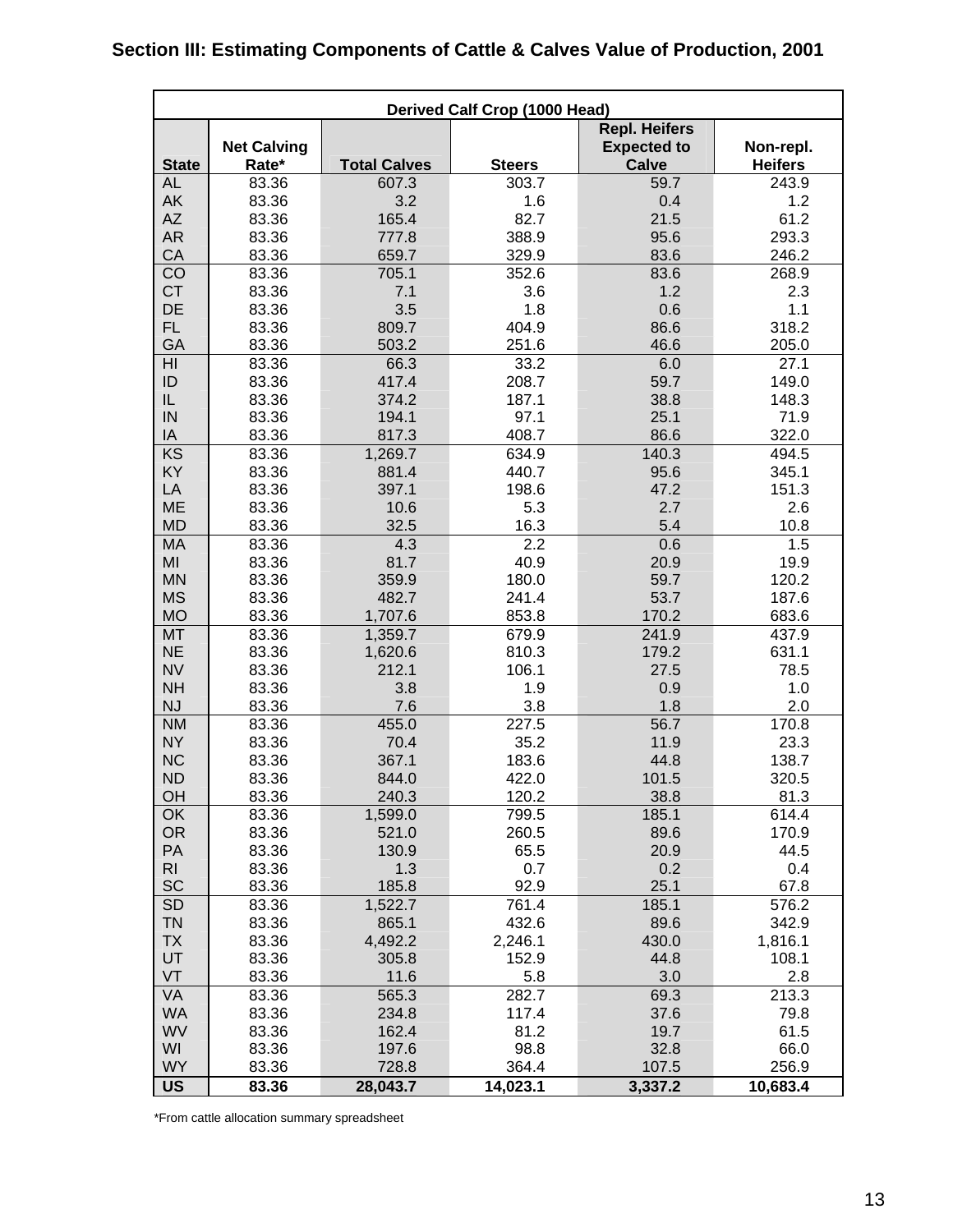|                        |                     |              |                  | <b>Derived Total Sales From Calves in 2001</b> |                  |                      |
|------------------------|---------------------|--------------|------------------|------------------------------------------------|------------------|----------------------|
|                        |                     |              |                  | <b>Total Calf</b>                              |                  | <b>Adjusted Calf</b> |
|                        | <b>Total Calves</b> | Average      | <b>Dollar</b>    | Sales in                                       |                  | Sales in             |
|                        | for Sale            | Weight       | Average          | <b>Dollars</b>                                 | <b>Adjusted</b>  | <b>Dollars</b>       |
| <b>State</b>           | $(1,000$ head)      | $(lbs)^{**}$ | per cwt          | (x1,000)                                       | Price^           | (x1,000)             |
| <b>AL</b>              | 547.6               | 672          | 100.00           | 367,987                                        | 104.43           | 384,289              |
| AK                     | 2.8                 | 672          | 100.00           | 1,882                                          | 104.43           | 1,965                |
| <b>AZ</b>              | 143.9               | 672          | 101.00           | 97,668                                         | 105.48           | 101,998              |
| <b>AR</b><br>CA        | 682.2<br>576.1      | 672<br>672   | 101.00<br>94.10  | 463,023<br>364,298                             | 105.48<br>98.27  | 483,549<br>380,448   |
| CO                     | 621.5               | 672          | 102.00           | 426,001                                        | 106.52           | 444,886              |
| <b>CT</b>              | 5.9                 | 672          | 65.00            | 2,577                                          | 67.88            | 2,691                |
| DE                     | 2.9                 | 672          | 90.60            | 1,766                                          | 94.61            | 1,844                |
| FL                     | 723.1               | 672          | 98.60            | 479,120                                        | 102.97           | 500,360              |
| GA                     | 456.6               | 672          | 95.70            | 293,641                                        | 99.94            | 306,658              |
| $\overline{H}$         | 60.3                | 672          | 71.00            | 28,770                                         | 74.15            | 30,045               |
| ID                     | 357.7               | 672          | 99.00            | 237,971                                        | 103.39           | 248,521              |
| IL                     | 335.4               | 672          | 110.00           | 247,928                                        | 114.87           | 258,919              |
| IN                     | 169.0               | 672          | 90.80            | 103,120                                        | 94.82            | 107,691              |
| IA                     | 730.7               | 672          | 100.00           | 491,030                                        | 104.43           | 512,798              |
| KS                     | 1,129.4             | 672          | 107.00           | 812,084                                        | 111.74           | 848,085              |
| KY<br>LA               | 785.8<br>349.9      | 672<br>672   | 96.20<br>97.90   | 507,991                                        | 100.46<br>102.24 | 530,511              |
| <b>ME</b>              | 7.9                 | 672          | 60.00            | 230,195<br>3,185                               | 62.66            | 240,400<br>3,326     |
| <b>MD</b>              | 27.1                | 672          | 90.60            | 16,499                                         | 94.61            | 17,230               |
| <b>MA</b>              | $\overline{3.7}$    | 672          | 65.00            | 1,616                                          | 67.88            | 1,688                |
| MI                     | 60.8                | 672          | 109.00           | 44,535                                         | 113.83           | 46,509               |
| <b>MN</b>              | 300.2               | 672          | 95.20            | 192,051                                        | 99.42            | 200,565              |
| <b>MS</b>              | 429.0               | 672          | 95.40            | 275,027                                        | 99.63            | 287,219              |
| <b>MO</b>              | 1,537.4             | 672          | 99.50            | 1,027,967                                      | 103.91           | 1,073,538            |
| <b>MT</b>              | 1,117.8             | 672          | 99.20            | 745,152                                        | 103.60           | 778,185              |
| <b>NE</b>              | 1,441.4             | 672          | 108.00           | 1,046,110                                      | 112.79           | 1,092,485            |
| <b>NV</b>              | 184.6               | 672          | 109.00           | 135,216                                        | 113.83           | 141,210              |
| <b>NH</b>              | 2.9                 | 672          | 65.00            | 1,267                                          | 67.88            | 1,323                |
| <b>NJ</b>              | 5.8                 | 672          | 105.00           | 4,092                                          | 109.65           | 4,273                |
| <b>NM</b><br><b>NY</b> | 398.3<br>58.5       | 672<br>672   | 102.00<br>112.00 | 273,011<br>44,029                              | 106.52<br>116.96 | 285,114<br>45,981    |
| <b>NC</b>              | 322.3               | 672          | 91.50            | 198,176                                        | 95.55            | 206,961              |
| <b>ND</b>              | 742.5               | 672          | 95.50            | 476,507                                        | 99.73            | 497,631              |
| OH                     | 201.5               | 672          | 96.60            | 130,804                                        | 100.88           | 136,603              |
| $\overline{OK}$        | 1,413.9             | 672          | 102.00           | 969,144                                        | 106.52           | 1,012,107            |
| <b>OR</b>              | 431.4               | 672          | 93.60            | 271,347                                        | 97.75            | 283,376              |
| PA                     | 110.0               | 672          | 115.00           | 85,008                                         | 120.10           | 88,777               |
| R <sub>l</sub>         | 1.1                 | 672          | 65.00            | 480                                            | 67.88            | 501                  |
| SC                     | 160.7               | 672          | 98.00            | 105,831                                        | 102.34           | 110,523              |
| <b>SD</b>              | 1,337.6             | 672          | 106.00           | 952,799                                        | 110.70           | 995,038              |
| <b>TN</b>              | 775.5               | 672          | 94.30            | 491,431                                        | 98.48            | 513,217              |
| <b>TX</b>              | 4,062.2             | 672          | 107.00           | 2,920,884                                      | 111.74           | 3,050,370            |
| UT                     | 261.0               | 672          | 104.00           | 182,408                                        | 108.61           | 190,494              |
| VT<br>VA               | 8.6<br>496.0        | 672<br>672   | 65.00<br>91.50   | 3,756<br>304,980                               | 67.88<br>95.55   | 3,923<br>318,500     |
| <b>WA</b>              | 197.2               | 672          | 95.70            | 126,820                                        | 99.94            | 132,442              |
| WV                     | 142.7               | 672          | 83.90            | 80,455                                         | 87.62            | 84,022               |
| WI                     | 164.8               | 672          | 132.00           | 146,184                                        | 137.85           | 152,665              |
| <b>WY</b>              | 621.3               | 672          | 105.00           | 438,389                                        | 109.65           | 457,823              |
| <b>US</b>              | 24,706.5            | 672          | 106.00           | 16,852,212                                     | 106.00           | 17,599,277           |
|                        |                     | avg.wt.price | 101.50242        |                                                | 106.00           |                      |
|                        |                     |              | desired          |                                                |                  |                      |
|                        |                     |              | value            | 17,599,290                                     |                  |                      |

^Individual state prices need to be adjusted so that U.S. weighted average price.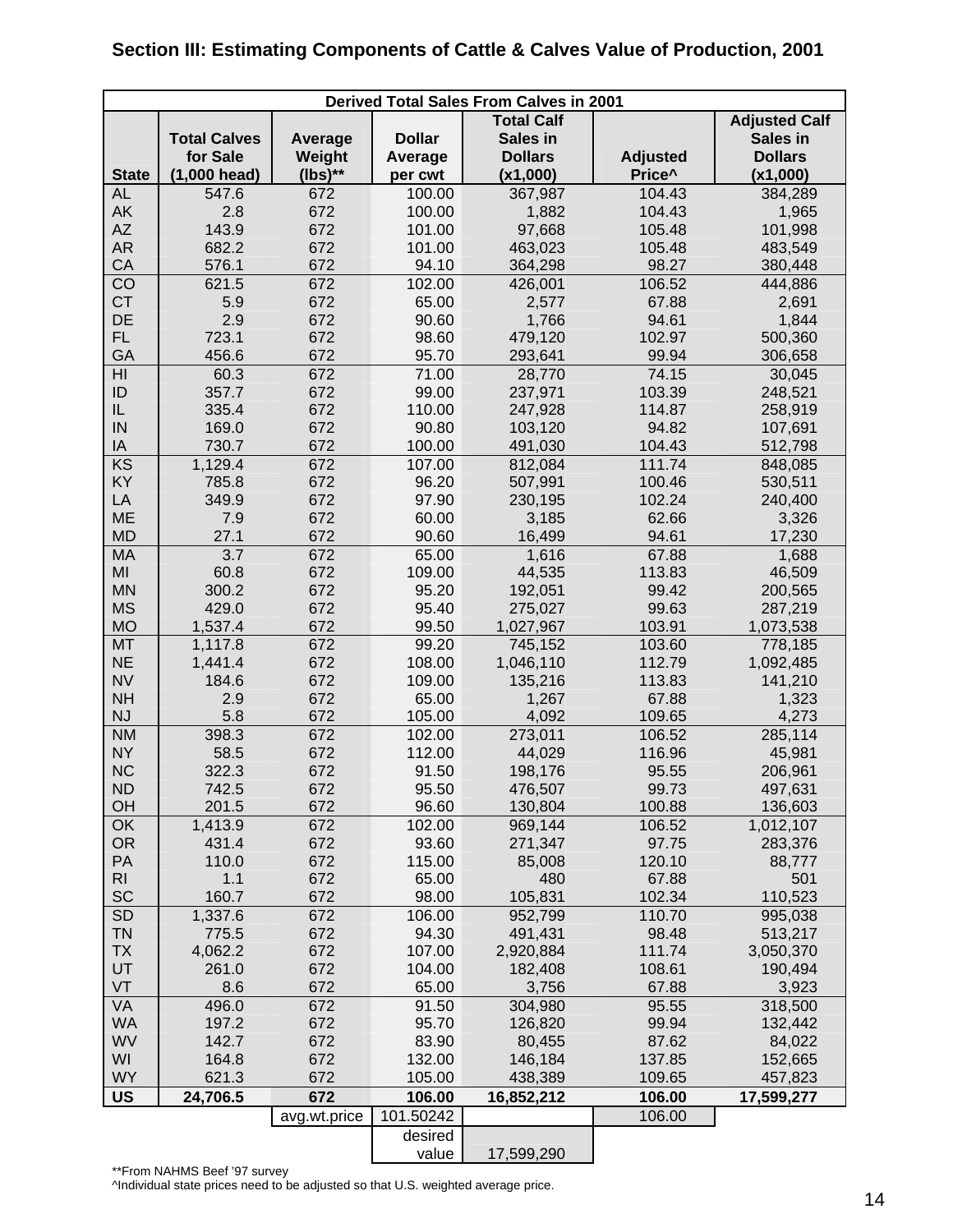| <b>Cull Cows</b>       |                    |              |                |                       |                 |                      |
|------------------------|--------------------|--------------|----------------|-----------------------|-----------------|----------------------|
|                        |                    |              | Average        | <b>Cull Cow Sales</b> | <b>Adjusted</b> | <b>Adjusted Cull</b> |
|                        | <b>Cows Culled</b> | Avg.         | per cwt        | in Dollars            | Price^ per      | <b>Cow Sales in</b>  |
| <b>State</b>           | (000)              | Wgt. ***     | (Dollars)      | (x1,000)              | cwt             | Dollars (x1,000)     |
| AL                     | 68.2               | 1221         | 39.50          | 32,893                | 39.59           | 32,967               |
| AK                     | 0.3                | 1221         | 65.00          | 238                   | 65.15           | 239                  |
| AZ                     | 18.1               | 1221         | 40.60          | 8,973                 | 40.70           | 8,995                |
| <b>AR</b>              | 85.5               | 1221         | 40.20          | 41,967                | 40.30           | 42,071               |
| CA                     | 72.2               | 1221         | 38.90          | 34,293                | 38.99           | 34,372               |
| $\overline{CO}$        | 77.8               | 1221         | 43.10          | 40,942                | 43.20           | 41,037               |
| <b>CT</b>              | 0.7                | 1221         | 40.00          | 342                   | 40.10           | 343                  |
| DE                     | 0.4                | 1221         | 46.50          | 227                   | 46.61           | 228                  |
| FL                     | 90.3               | 1221         | 42.20          | 46,528                | 42.30           | 46,638               |
| GA                     | 56.9               | 1221         | 40.90          | 28,415                | 41.00           | 28,485               |
| HI                     | 7.5                | 1221         | 28.70          | 2,628                 | 28.77           | 2,635                |
| ID                     | 45                 | 1221         | 38.70          | 21,264                | 38.79           | 21,313               |
| IL.                    | 41.9               | 1221         | 41.40          | 21,180                | 41.50           | 21,231               |
| IN<br>IA               | 21.2<br>91.2       | 1221<br>1221 | 44.40<br>42.40 | 11,493                | 44.51<br>42.50  | 11,522               |
| $\overline{\text{KS}}$ | 141.1              | 1221         | 42.20          | 47,215<br>72,703      | 42.30           | 47,326<br>72,876     |
| KY                     | 98.2               | 1221         | 40.70          | 48,800                | 40.80           | 48,920               |
| LA                     | 43.8               | 1221         | 40.50          | 21,659                | 40.60           | 21,713               |
| <b>ME</b>              | 1                  | 1221         | 45.00          | 549                   | 45.11           | 551                  |
| <b>MD</b>              | 3.4                | 1221         | 46.50          | 1,930                 | 46.61           | 1,935                |
| <b>MA</b>              | 0.5                | 1221         | 40.00          | 244                   | 40.10           | 245                  |
| MI                     | 7.9                | 1221         | 41.70          | 4,022                 | 41.80           | 4,032                |
| <b>MN</b>              | 38                 | 1221         | 42.80          | 19,858                | 42.90           | 19,905               |
| <b>MS</b>              | 53.6               | 1221         | 41.40          | 27,094                | 41.50           | 27,160               |
| <b>MO</b>              | 191.7              | 1221         | 40.80          | 95,499                | 40.90           | 95,733               |
| <b>MT</b>              | 141.8              | 1221         | 41.90          | 72,545                | 42.00           | 72,718               |
| <b>NE</b>              | 180.1              | 1221         | 40.20          | 88,401                | 40.30           | 88,621               |
| <b>NV</b>              | 23.2               | 1221         | 38.50          | 10,906                | 38.59           | 10,931               |
| <b>NH</b>              | 0.4                | 1221         | 40.00          | 195                   | 40.10           | 196                  |
| <b>NJ</b>              | 0.7                | 1221         | 41.00          | 350                   | 41.10           | 351                  |
| <b>NM</b>              | 49.9               | 1221         | 44.00          | 26,808                | 44.10           | 26,869               |
| <b>NY</b>              | 7.4                | 1221         | 38.40          | 3,470                 | 38.49           | 3,478                |
| <b>NC</b>              | 40.4               | 1221         | 42.60          | 21,014                | 42.70           | 21,063               |
| <b>ND</b>              | 93                 | 1221         | 40.80          | 46,330                | 40.90           | 46,443               |
| OH                     | 25.5               | 1221         | 39.80          | 12,392                | 39.89           | 12,420               |
| OK                     | 176.9              | 1221         | 40.90          | 88,342                | 41.00           | 88,558               |
| <b>OR</b>              | 54.6               | 1221         | 40.60          | 27,067                | 40.70           | 27,133               |
| PA                     | 13.9               | 1221         | 42.20          | 7,162                 | 42.30           | 7,179                |
| R <sub>l</sub>         | 0.1                | 1221         | 45.00          | 55                    | 45.11           | 55                   |
| <b>SC</b>              | 20.2               | 1221         | 44.80          | 11,050                | 44.91           | 11,077               |
| <b>SD</b>              | 167.5              | 1221         | 41.40          | 84,670                | 41.50           | 84,875               |
| <b>TN</b>              | 96.8               | 1221         | 39.60          | 46,804                | 39.69           | 46,911               |
| <b>TX</b>              | 506.1              | 1221         | 39.80          | 245,943               | 39.89           | 246,499              |
| UT                     | 32.9               | 1221         | 40.80          | 16,390                | 40.90           | 16,430               |
| VT                     | 1.1                | 1221         | 40.00          | 537                   | 40.10           | 539                  |
| VA                     | 62.1               | 1221         | 37.80          | 28,662                | 37.89           | 28,730               |
| <b>WA</b>              | 24.9               | 1221         | 41.40          | 12,587                | 41.50           | 12,617               |
| WV                     | 17.9               | 1221         | 37.00          | 8,087                 | 37.09           | 8,106                |
| WI                     | 20.8               | 1221         | 41.30          | 10,489                | 41.40           | 10,514               |
| <b>WY</b>              | 78.2               | 1221         | 41.50          | 39,625                | 41.60           | 39,721               |
| <b>US</b>              | 3,092.8            | 1221         | 40.90          | 1,540,837             | 40.90           | 1,544,506            |
|                        |                    |              | 40.80          |                       | 40.90           |                      |
|                        |                    |              |                | 1,544,610             |                 |                      |

\*\*\*Average slaughter weight of cows, Livestock Sluaghter report

^Individual state prices need to be adjusted so that U.S. weighted average price.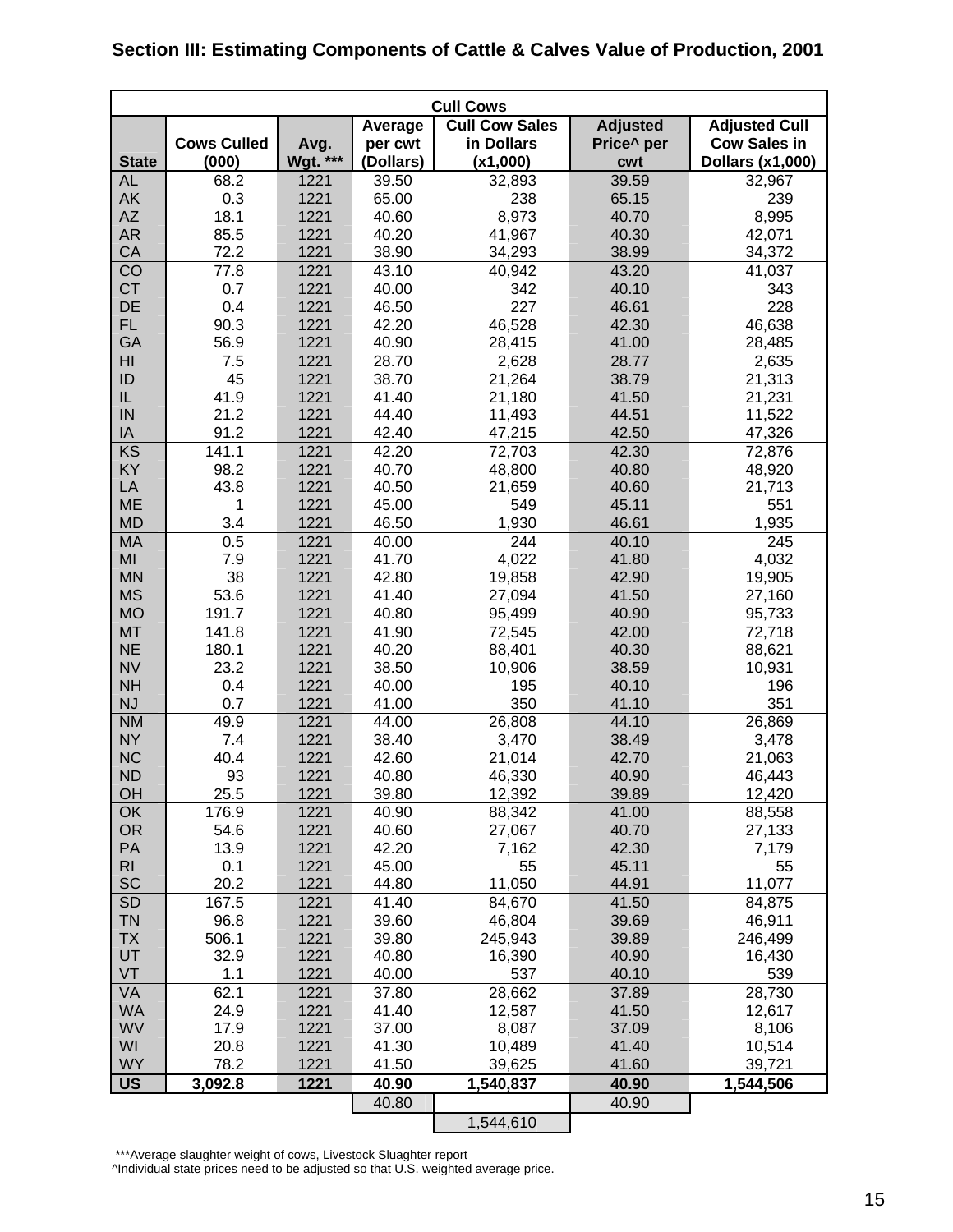| Non-fed Beef**** |                        |                |                      |  |  |  |  |
|------------------|------------------------|----------------|----------------------|--|--|--|--|
|                  | <b>Total Beef</b>      | <b>Dollar</b>  | <b>Total Non-fed</b> |  |  |  |  |
|                  | <b>Calves for Sale</b> | Value per      | <b>Beef Value in</b> |  |  |  |  |
| <b>State</b>     | (1,000 Head)           | Head*          | Dollars (x1,000)     |  |  |  |  |
| <b>AL</b>        | 547.6                  | 94.19          | 51,578               |  |  |  |  |
| AK               | 2.8                    | 94.19          | 264                  |  |  |  |  |
| AZ               | 143.9                  | 94.19          | 13,554               |  |  |  |  |
| <b>AR</b>        | 682.2                  | 94.19          | 64,256               |  |  |  |  |
| CA               | 576.1                  | 94.19          | 54,263               |  |  |  |  |
| $\overline{CO}$  | 621.5                  | 94.19          | 58,539               |  |  |  |  |
| <b>CT</b><br>DE  | 5.9                    | 94.19          | 556<br>273           |  |  |  |  |
| FL               | 2.9<br>723.1           | 94.19<br>94.19 |                      |  |  |  |  |
| GA               | 456.6                  | 94.19          | 68,109<br>43,007     |  |  |  |  |
| HI               | 60.3                   | 94.19          | 5,680                |  |  |  |  |
| ID               | 357.7                  | 94.19          | 33,692               |  |  |  |  |
| IL               | 335.4                  | 94.19          | 31,591               |  |  |  |  |
| IN               | 169.0                  | 94.19          | 15,918               |  |  |  |  |
| IA               | 730.7                  | 94.19          | 68,825               |  |  |  |  |
| KS               | 1,129.4                | 94.19          | 106,378              |  |  |  |  |
| KY               | 785.8                  | 94.19          | 74,015               |  |  |  |  |
| LA               | 349.9                  | 94.19          | 32,957               |  |  |  |  |
| <b>ME</b>        | 7.9                    | 94.19          | 744                  |  |  |  |  |
| <b>MD</b>        | 27.1                   | 94.19          | 2,553                |  |  |  |  |
| <b>MA</b>        | 3.7                    | 94.19          | 349                  |  |  |  |  |
| MI               | 60.8                   | 94.19          | 5,727                |  |  |  |  |
| <b>MN</b>        | 300.2                  | 94.19          | 28,276               |  |  |  |  |
| <b>MS</b>        | 429.0                  | 94.19          | 40,408               |  |  |  |  |
| <b>MO</b>        | 1,537.4                | 94.19          | 144,808              |  |  |  |  |
| <b>MT</b>        | 1,117.8                | 94.19          | 105,286              |  |  |  |  |
| <b>NE</b>        | 1,441.4                | 94.19          | 135,765              |  |  |  |  |
| <b>NV</b>        | 184.6                  | 94.19          | 17,387               |  |  |  |  |
| <b>NH</b>        | 2.9                    | 94.19          | 273                  |  |  |  |  |
| <b>NJ</b>        | 5.8                    | 94.19          | 546                  |  |  |  |  |
| <b>NM</b>        | 398.3                  | 94.19          | 37,516               |  |  |  |  |
| <b>NY</b>        | 58.5                   | 94.19          | 5,510                |  |  |  |  |
| <b>NC</b>        | 322.3                  | 94.19          | 30,357               |  |  |  |  |
| <b>ND</b>        | 742.5                  | 94.19          | 69,936               |  |  |  |  |
| OH               | 201.5                  | 94.19          | 18,979               |  |  |  |  |
| OK               | $\overline{1},413.9$   | 94.19          | 133,175              |  |  |  |  |
| <b>OR</b>        | 431.4                  | 94.19          | 40,634               |  |  |  |  |
| PA               | 110.0                  | 94.19          | 10,361               |  |  |  |  |
| R <sub>l</sub>   | 1.1                    | 94.19          | 104                  |  |  |  |  |
| SC               | 160.7                  | 94.19          | 15,136               |  |  |  |  |
| <b>SD</b>        | 1,337.6                | 94.19          | 125,989              |  |  |  |  |
| <b>TN</b>        | 775.5                  | 94.19          | 73,044               |  |  |  |  |
| <b>TX</b>        | 4,062.2                | 94.19          | 382,619              |  |  |  |  |
| UT               | 261.0                  | 94.19          | 24,584               |  |  |  |  |
| VT               | 8.6                    | 94.19          | 810                  |  |  |  |  |
| VA               | 496.0                  | 94.19          | 46,718               |  |  |  |  |
| <b>WA</b>        | 197.2                  | 94.19          | 18,574               |  |  |  |  |
| WV               | 142.7                  | 94.19          | 13,441               |  |  |  |  |
| WI               | 164.8                  | 94.19          | 15,523               |  |  |  |  |
| <b>WY</b>        | 621.3                  | 94.19          | 58,520               |  |  |  |  |
| <b>US</b>        | 24,706.5               | 94.19          | 2,327,107            |  |  |  |  |

\*From cattle allocation summary spreadsheet

\*\*\*Average slaughter weight of cows, Livestock Sluaghter report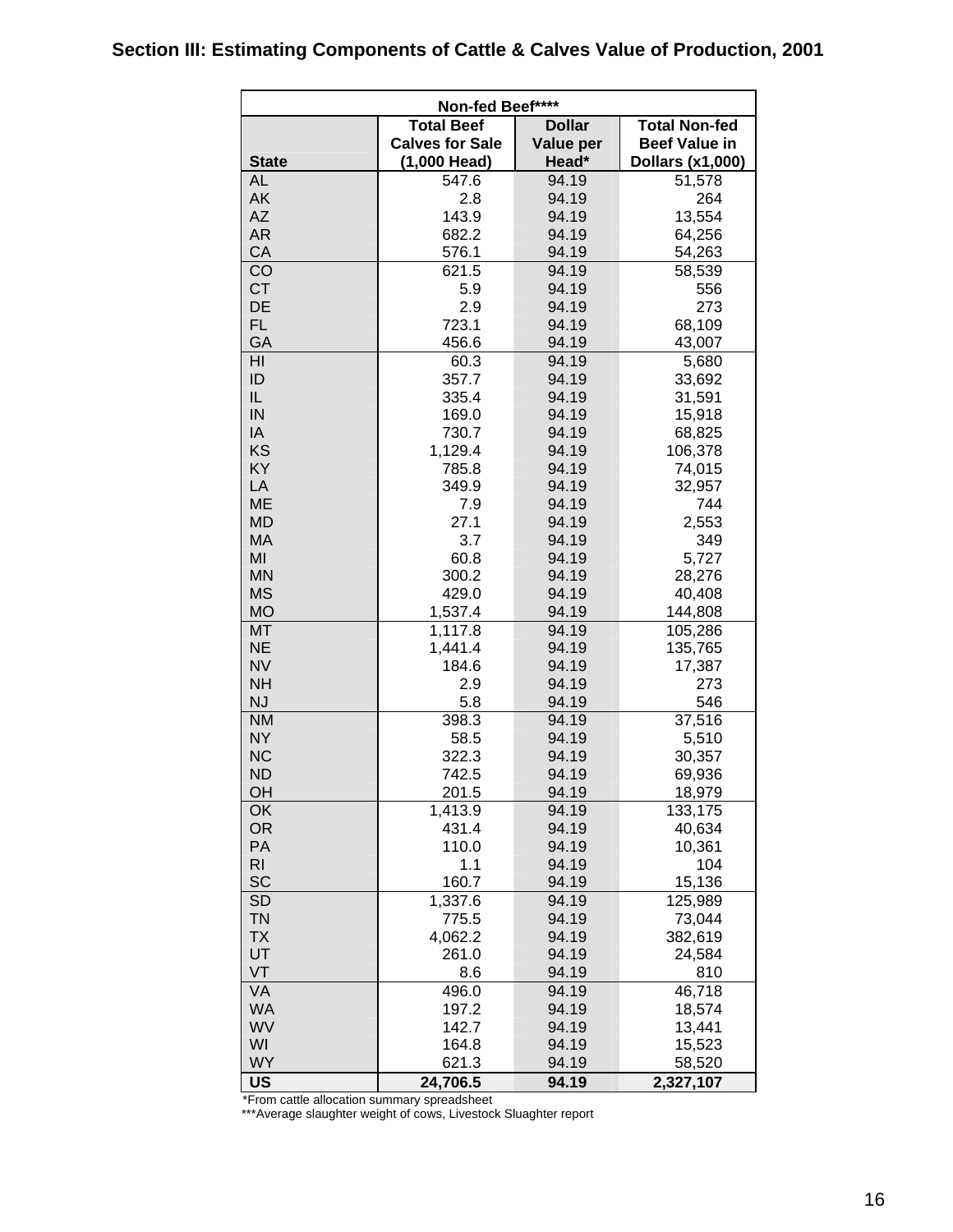#### **B. Dairy Contribution**

**1. January 1, 2001, Inventory (1,000 Head)** 

| <b>Heifers</b><br><b>Available</b><br><b>Available</b><br><b>Percent</b><br><b>Percent</b><br><b>Heifers</b><br># Cows<br><b>Cows</b><br><b>Cows for</b><br><b>Expected to</b><br><b>Replacement</b><br><b>Calved</b><br>Calving<br><b>Heifers</b><br><b>Calve</b><br><b>State</b><br>Slaughter*<br>Calving*<br>23<br>16.5<br><b>AL</b><br>28.12<br>9<br>66.45<br>6.0 | <b>Total</b><br><b>Females</b><br>Calving<br>22.5<br>1.0 |
|-----------------------------------------------------------------------------------------------------------------------------------------------------------------------------------------------------------------------------------------------------------------------------------------------------------------------------------------------------------------------|----------------------------------------------------------|
|                                                                                                                                                                                                                                                                                                                                                                       |                                                          |
|                                                                                                                                                                                                                                                                                                                                                                       |                                                          |
|                                                                                                                                                                                                                                                                                                                                                                       |                                                          |
|                                                                                                                                                                                                                                                                                                                                                                       |                                                          |
| 28.12<br>0.7<br>0.4<br>0.3<br>AK<br>1<br>66.45                                                                                                                                                                                                                                                                                                                        |                                                          |
| 140<br>28.12<br>100.6<br>31<br>66.45<br>20.6<br><b>AZ</b>                                                                                                                                                                                                                                                                                                             | 121.2                                                    |
| 26.6<br><b>AR</b><br>37<br>28.12<br>66.45<br>10.0<br>15                                                                                                                                                                                                                                                                                                               | 36.6                                                     |
| CA<br>1,560<br>28.12<br>1,121.3<br>498.4<br>750<br>66.45                                                                                                                                                                                                                                                                                                              | 1,619.7                                                  |
| CO<br>28.12<br>64.7<br>66.45<br>29.9<br>90<br>45                                                                                                                                                                                                                                                                                                                      | 94.6                                                     |
| <b>CT</b><br>26<br>28.12<br>18.7<br>66.45<br>11.5<br>7.6                                                                                                                                                                                                                                                                                                              | 26.3                                                     |
| DE<br>9<br>28.12<br>6.5<br>2.3<br>3.5<br>66.45                                                                                                                                                                                                                                                                                                                        | 8.8                                                      |
| <b>FL</b><br>28.12<br>155<br>111.4<br>40<br>66.45<br>26.6                                                                                                                                                                                                                                                                                                             | 138.0                                                    |
| GA<br>28.12<br>20.6<br>86<br>61.8<br>31<br>66.45                                                                                                                                                                                                                                                                                                                      | 82.4                                                     |
| $\overline{7}$<br>5.0<br>66.45<br>2.0<br>HI<br>28.12<br>3                                                                                                                                                                                                                                                                                                             | 7.0                                                      |
| 28.12<br>ID<br>354<br>254.5<br>165<br>66.45<br>109.6                                                                                                                                                                                                                                                                                                                  | 364.1                                                    |
| 118<br>28.12<br>84.8<br>60<br>66.45<br>39.9<br>IL                                                                                                                                                                                                                                                                                                                     | 124.7                                                    |
| IN<br>28.12<br>108.5<br>62<br>41.2<br>151<br>66.45                                                                                                                                                                                                                                                                                                                    | 149.7                                                    |
| 215<br>28.12<br>115<br>76.4<br>IA<br>154.5<br>66.45                                                                                                                                                                                                                                                                                                                   | 230.9                                                    |
| 96<br><b>KS</b><br>69.0<br>70<br>66.45<br>46.5<br>28.12                                                                                                                                                                                                                                                                                                               | 115.5                                                    |
| KY<br>130<br>28.12<br>93.4<br>26.6<br>40<br>66.45                                                                                                                                                                                                                                                                                                                     | 120.0                                                    |
| LA<br>57<br>28.12<br>41.0<br>12<br>8.0<br>66.45                                                                                                                                                                                                                                                                                                                       | 49.0                                                     |
| <b>ME</b><br>38<br>28.12<br>27.3<br>13.0<br>19.5<br>66.45                                                                                                                                                                                                                                                                                                             | 40.3                                                     |
| <b>MD</b><br>82<br>28.12<br>58.9<br>34<br>22.6<br>66.45                                                                                                                                                                                                                                                                                                               | 81.5                                                     |
| 21<br>15.1<br><b>MA</b><br>66.45<br>28.12<br>9<br>6.0                                                                                                                                                                                                                                                                                                                 | 21.1                                                     |
| 300<br>215.6<br>MI<br>28.12<br>130<br>66.45<br>86.4                                                                                                                                                                                                                                                                                                                   | 302.0                                                    |
| <b>MN</b><br>520<br>373.8<br>290<br>192.7<br>28.12<br>66.45                                                                                                                                                                                                                                                                                                           | 566.5                                                    |
| <b>MS</b><br>36<br>25.9<br>28.12<br>15<br>66.45<br>10.0                                                                                                                                                                                                                                                                                                               | 35.9                                                     |
| <b>MO</b><br>150<br>107.8<br>43.2<br>28.12<br>65<br>66.45                                                                                                                                                                                                                                                                                                             | 151.0                                                    |
| <b>MT</b><br>19<br>28.12<br>13.7<br>66.45<br>6.6<br>10                                                                                                                                                                                                                                                                                                                | 20.3                                                     |
| <b>NE</b><br>75<br>53.9<br>19.9<br>28.12<br>30<br>66.45                                                                                                                                                                                                                                                                                                               | 73.8                                                     |
| <b>NV</b><br>25<br>28.12<br>18.0<br>12<br>66.45<br>8.0                                                                                                                                                                                                                                                                                                                | 26.0                                                     |
| <b>NH</b><br>18<br>28.12<br>12.9<br>8<br>66.45<br>5.3                                                                                                                                                                                                                                                                                                                 | 18.2                                                     |
| <b>NJ</b><br>16<br>28.12<br>11.5<br>66.45<br>4.0<br>6                                                                                                                                                                                                                                                                                                                 | 15.5                                                     |
| <b>NM</b><br>261<br>28.12<br>187.6<br>55<br>66.45<br>36.5                                                                                                                                                                                                                                                                                                             | 224.1                                                    |
| <b>NY</b><br>670<br>28.12<br>481.6<br>295<br>66.45<br>196.0                                                                                                                                                                                                                                                                                                           | 677.6                                                    |
| <b>NC</b><br>69<br>30<br>28.12<br>49.6<br>66.45<br>19.9                                                                                                                                                                                                                                                                                                               | 69.5                                                     |
| <b>ND</b><br>46<br>28.12<br>33.1<br>14<br>66.45<br>9.3                                                                                                                                                                                                                                                                                                                | 42.4                                                     |
| 28.12<br>190.5<br>76.4<br>OH<br>265<br>115<br>66.45                                                                                                                                                                                                                                                                                                                   | 266.9                                                    |
| OK<br>90<br>28.12<br>64.7<br>20<br>66.45<br>13.3                                                                                                                                                                                                                                                                                                                      | 78.0                                                     |
| <b>OR</b><br>90<br>28.12<br>64.7<br>60<br>39.9<br>66.45                                                                                                                                                                                                                                                                                                               | 104.6                                                    |
| PA<br>610<br>28.12<br>438.5<br>280<br>186.1<br>66.45                                                                                                                                                                                                                                                                                                                  | 624.6                                                    |
| $\mathbf 2$<br>1.1<br>R <sub>l</sub><br>28.12<br>1.4<br>66.45<br>0.7<br>SC<br>22<br>10                                                                                                                                                                                                                                                                                | 2.1                                                      |
| 15.8<br>6.6<br>28.12<br>66.45                                                                                                                                                                                                                                                                                                                                         | 22.4                                                     |
| <b>SD</b><br>101<br>28.12<br>72.6<br>66.45<br>19.9<br>30                                                                                                                                                                                                                                                                                                              | 92.5                                                     |
| <b>TN</b><br>95<br>68.3<br>45<br>29.9<br>28.12<br>66.45                                                                                                                                                                                                                                                                                                               | 98.2                                                     |
| <b>TX</b><br>345<br>28.12<br>248.0<br>100<br>66.5<br>66.45<br>UT<br>95<br>68.3<br>46<br>30.6<br>28.12<br>66.45                                                                                                                                                                                                                                                        | 314.5<br>98.9                                            |
| VT<br>111.4<br>62<br>155<br>28.12<br>66.45<br>41.2                                                                                                                                                                                                                                                                                                                    | 152.6                                                    |
|                                                                                                                                                                                                                                                                                                                                                                       |                                                          |
| 85.5<br>VA<br>119<br>57<br>66.45<br>28.12<br>37.9<br><b>WA</b><br>176.8<br>69.1                                                                                                                                                                                                                                                                                       | 123.4<br>245.9                                           |
| 104<br>246<br>28.12<br>66.45<br>WV<br>17<br>12.2<br>3.3<br>28.12<br>66.45                                                                                                                                                                                                                                                                                             | 15.5                                                     |
| 5<br>WI<br>1,325<br>952.4<br>28.12<br>635<br>66.45<br>422.0                                                                                                                                                                                                                                                                                                           | 1,374.4                                                  |
| <b>WY</b><br>3.6<br>5<br>28.12<br>0.7<br>1<br>66.45                                                                                                                                                                                                                                                                                                                   | 4.3                                                      |
| <b>US</b><br>9,183<br>66.45<br>28.12<br>6,600.5<br>4,057.0<br>2,696.0                                                                                                                                                                                                                                                                                                 | 9,296.5                                                  |

\*Section III, Part F. Method of Allocation of Cattle Values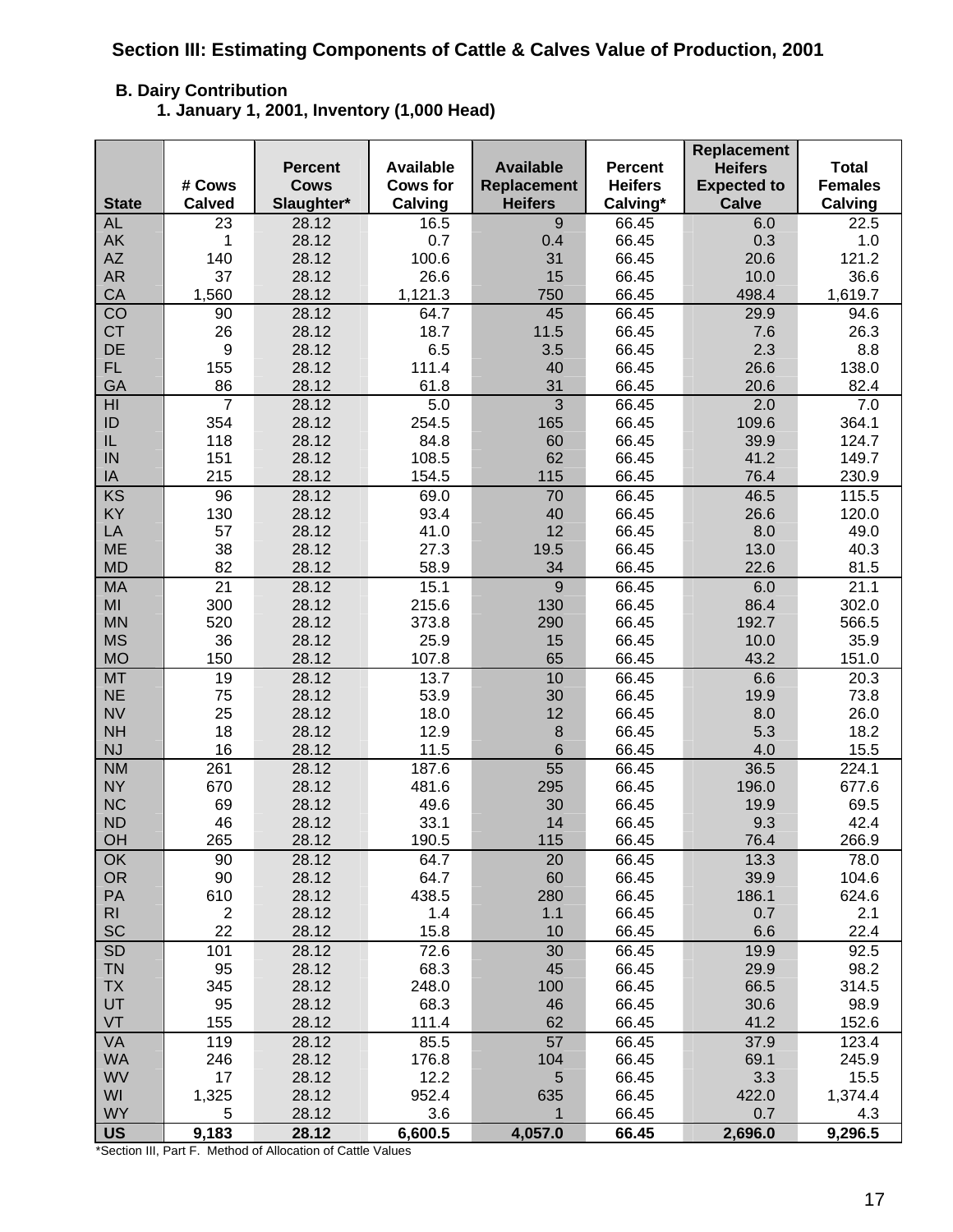#### **B. Dairy Contribution**

**2. Derived Calf Crop (1,000 Head)** 

|                        | <b>Net</b> |                     |               | <b>Repl. Heifers</b> |                |
|------------------------|------------|---------------------|---------------|----------------------|----------------|
|                        | Calving    |                     |               | <b>Expected to</b>   | Non-rpl.       |
| <b>State</b>           | Rate*      | <b>Total Calves</b> | <b>Steers</b> | <b>Calve</b>         | <b>Heifers</b> |
| AL                     | 83.36      | 18.8                | 9.4           | 6.0                  | 3.4            |
| AK                     | 83.36      | 0.8                 | 0.4           | 0.3                  | 0.1            |
| AΖ                     | 83.36      | 101.0               | 50.5          | 20.6                 | 29.9           |
| <b>AR</b>              | 83.36      | 30.5                | 15.3          | 10.0                 | 5.2            |
| CA                     | 83.36      | 1,350.2             | 675.1         | 498.4                | 176.7          |
| CO                     | 83.36      | 78.9                | 39.5          | 29.9                 | 9.5            |
| <b>CT</b>              | 83.36      | 21.9                | 11.0          | 7.6                  | 3.3            |
| DE                     | 83.36      | 7.3                 | 3.7           | 2.3                  | 1.3            |
| FL                     | 83.36      | 115.0               | 57.5          | 26.6                 | 30.9           |
| GA                     | 83.36      | 68.7                | 34.4          | 20.6                 | 13.7           |
| HI                     | 83.36      | 5.8                 | 2.9           | 2.0                  | 0.9            |
| ID                     | 83.36      | 303.5               | 151.8         | 109.6                | 42.1           |
| IL                     | 83.36      | 103.9               | 52.0          | 39.9                 | 12.0           |
| IN                     | 83.36      | 124.8               | 62.4          | 41.2                 | 21.2           |
| ΙA                     | 83.36      | 192.5               | 96.3          | 76.4                 | 19.8           |
| $\overline{\text{KS}}$ | 83.36      | 96.3                | 48.2          | 46.5                 | 1.6            |
| ΚY                     | 83.36      | 100.0               | 50.0          | 26.6                 | 23.4           |
| LA                     | 83.36      | 40.8                | 20.4          | 8.0                  | 12.4           |
| <b>ME</b>              | 83.36      | 33.6                | 16.8          | 13.0                 | 3.8            |
| <b>MD</b>              | 83.36      | 67.9                | 34.0          | 22.6                 | 11.3           |
| <b>MA</b>              | 83.36      | 17.6                | 8.8           | 6.0                  | 2.8            |
| MI                     | 83.36      | 251.7               | 125.9         | 86.4                 | 39.4           |
| <b>MN</b>              | 83.36      | 472.2               | 236.1         | 192.7                | 43.4           |
| <b>MS</b>              | 83.36      | 29.9                | 15.0          | 10.0                 | 4.9            |
| <b>MO</b>              | 83.36      | 125.9               | 63.0          | 43.2                 | 19.7           |
| MT                     | 83.36      | 16.9                | 8.5           | 6.6                  | 1.8            |
| <b>NE</b>              | 83.36      | 61.5                | 30.8          | 19.9                 | 10.8           |
| <b>NV</b>              | 83.36      | 21.7                | 10.9          | 8.0                  | 2.8            |
| <b>NH</b>              | 83.36      | 15.2                | 7.6           | 5.3                  | 2.3            |
| NJ                     | 83.36      | 12.9                | 6.5           | 4.0                  | 2.4            |
| <b>NM</b>              | 83.36      | 186.8               | 93.4          | 36.5                 | 56.9           |
| <b>NY</b>              | 83.36      | 564.8               | 282.4         | 196.0                | 86.4           |
| <b>NC</b>              | 83.36      | 57.9                | 29.0          | 19.9                 | 9.0            |
| <b>ND</b>              | 83.36      | 35.3                | 17.7          | 9.3                  | 8.3            |
| OH                     | 83.36      | 222.5               | 111.3         | 76.4                 | 34.8           |
| $\overline{OK}$        | 83.36      | 65.0                | 32.5          | 13.3                 | 19.2           |
| <b>OR</b>              | 83.36      | 87.2                | 43.6          | 39.9                 | 3.7            |
| PA                     | 83.36      | 520.7               | 260.4         | 186.1                | 74.2           |
| RI                     | 83.36      | 1.8                 | 0.9           | 0.7                  | 0.2            |
| <b>SC</b>              | 83.36      | 18.7                | 9.4           | 6.6                  | 2.7            |
| <b>SD</b>              | 83.36      | 77.1                | 38.6          | 19.9                 | 18.6           |
| <b>TN</b>              | 83.36      | 81.9                | 41.0          | 29.9                 | 11.0           |
| <b>TX</b>              | 83.36      | 262.2               | 131.1         | 66.5                 | 64.6           |
| UT                     | 83.36      | 82.4                | 41.2          | 30.6                 | 10.6           |
| VT                     | 83.36      | 127.2               | 63.6          | 41.2                 | 22.4           |
| VA                     | 83.36      | 102.9               | 51.5          | 37.9                 | 13.5           |
| <b>WA</b>              | 83.36      | 205.0               | 102.5         | 69.1                 | 33.4           |
| <b>WV</b>              | 83.36      | 12.9                | 6.5           | 3.3                  | 3.1            |
| WI                     | 83.36      | 1,145.7             | 572.9         | 422.0                | 150.8          |
| <b>WY</b>              | 83.36      | 3.6                 | 1.8           | 0.7                  | 1.1            |
| <b>US</b>              | 83.36      | 7,749.3             | 3,876.0       | 2,696.0              | 1,177.3        |

\*Section III, Part F. Method of Allocation of Cattle Values.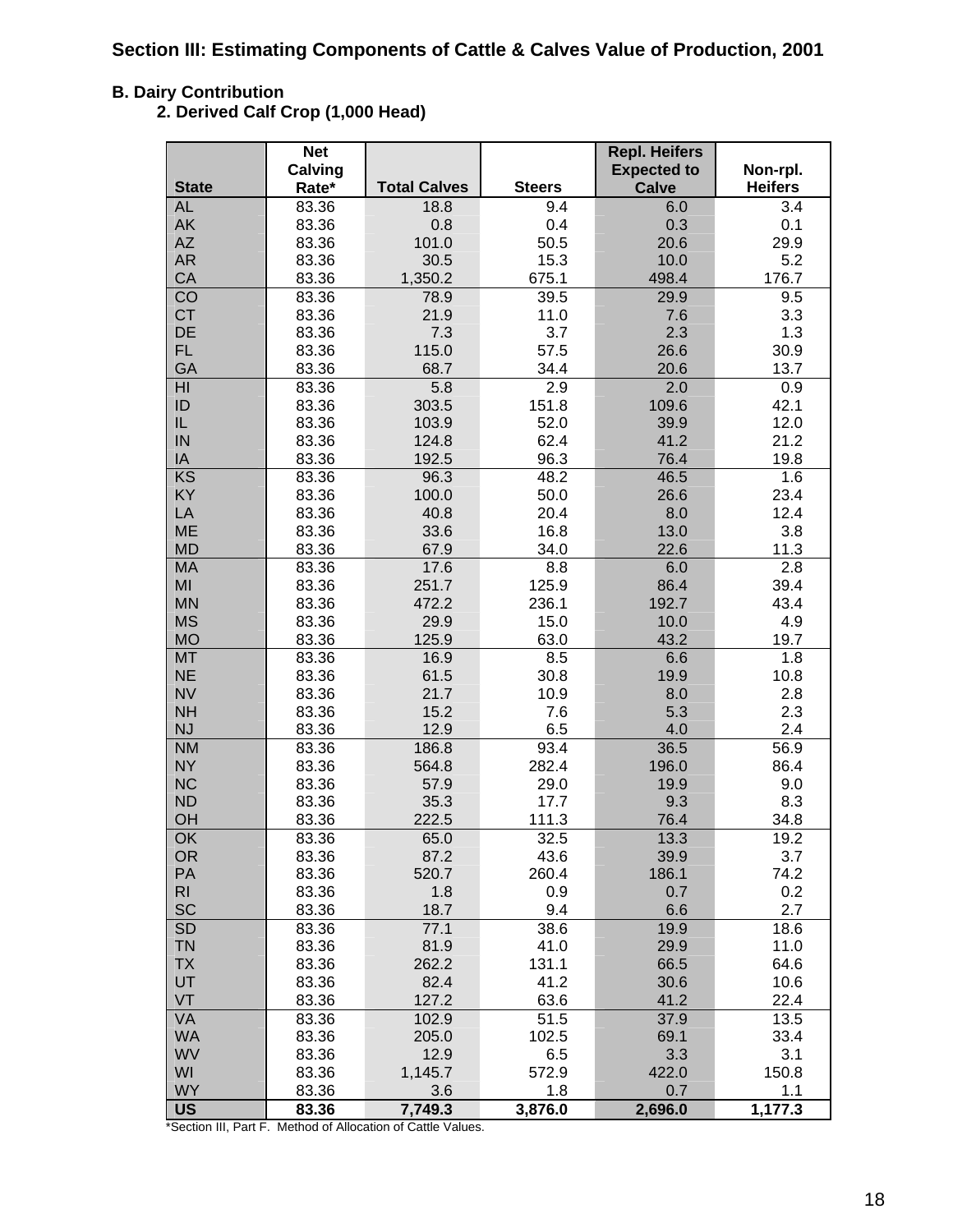### **B. Dairy Contribution**

**3. Derived Total Sales from Calves in 2001** 

|                        | <b>Total Calves</b><br>for Sale (1,000 | Average<br>Weight             | Average per            | <b>Total Calf Sales</b><br>in Dollars | <b>Adjusted</b>  | <b>Adjusted</b><br><b>Calf Sales in</b><br><b>Dollars</b> |
|------------------------|----------------------------------------|-------------------------------|------------------------|---------------------------------------|------------------|-----------------------------------------------------------|
| <b>State</b>           | Head)                                  | $(lbs)^{**}$                  | cwt (Dollars)          | (x1,000)                              | Price***         | (x1,000)                                                  |
| <b>AL</b>              | 12.8                                   | 320                           | 100.00                 | 4,096                                 | 101.69           | 4,165                                                     |
| <b>AK</b>              | 0.5                                    | 320                           | 100.00                 | 160                                   | 101.69           | 163                                                       |
| <b>AZ</b>              | 80.4                                   | 320                           | 101.00                 | 25,985                                | 102.71           | 26,428                                                    |
| <b>AR</b>              | 20.5                                   | 320                           | 101.00                 | 6,626                                 | 102.71           | 6,739                                                     |
| CA                     | 851.8                                  | 320                           | 94.10                  | 256,494                               | 95.69            | 260,870                                                   |
| CO                     | 49.0                                   | 320                           | 102.00                 | 15,994                                | 103.73           | 16,267                                                    |
| <b>CT</b>              | 14.3                                   | 320                           | 65.00                  | 2,974                                 | 66.10            | 3,025                                                     |
| DE                     | 5.0                                    | 320                           | 90.60                  | 1,450                                 | 92.13            | 1,475                                                     |
| <b>FL</b><br>GA        | 88.4<br>48.1                           | 320<br>320                    | 98.60<br>95.70         | 27,892<br>14,730                      | 100.27<br>97.32  | 28,368<br>14,981                                          |
| H <sub>l</sub>         | 3.8                                    | 320                           | 71.00                  | 863                                   | 72.20            | 878                                                       |
| ID                     | 193.9                                  | 320                           | 99.00                  | 61,428                                | 100.67           | 62,476                                                    |
| IL                     | 64.0                                   | 320                           | 110.00                 | 22,528                                | 111.86           | 22,912                                                    |
| IN                     | 83.6                                   | 320                           | 90.80                  | 24,291                                | 92.34            | 24,705                                                    |
| IA                     | 116.1                                  | 320                           | 100.00                 | 37,152                                | 101.69           | 37,786                                                    |
| KS                     | 49.8                                   | 320                           | 107.00                 | 17,052                                | 108.81           | 17,343                                                    |
| KY                     | 73.4                                   | 320                           | 96.20                  | 22,595                                | 97.83            | 22,980                                                    |
| LA                     | 32.8                                   | 320                           | 97.90                  | 10,276                                | 99.56            | 10,451                                                    |
| <b>ME</b>              | 20.6                                   | 320                           | 60.00                  | 3,955                                 | 61.02            | 4,022                                                     |
| <b>MD</b>              | 45.3                                   | 320                           | 90.60                  | 13,133                                | 92.13            | 13,357                                                    |
| <b>MA</b>              | 11.6                                   | 320                           | 65.00                  | 2,413                                 | 66.10            | 2,454                                                     |
| MI                     | 165.3                                  | 320                           | 109.00                 | 57,657                                | 110.84           | 58,641                                                    |
| <b>MN</b>              | 279.5                                  | 320                           | 95.20                  | 85,147                                | 96.81            | 86,600                                                    |
| <b>MS</b>              | 19.9                                   | 320                           | 95.40                  | 6,075                                 | 97.01            | 6,179                                                     |
| <b>MO</b>              | 82.7                                   | 320                           | 99.50                  | 26,332                                | 101.18           | 26,781                                                    |
| <b>MT</b><br><b>NE</b> | 10.3<br>41.6                           | 320<br>320                    | 99.20<br>108.00        | 3,270<br>14,377                       | 100.88<br>109.83 | 3,326<br>14,622                                           |
| <b>NV</b>              | 13.7                                   | 320                           | 109.00                 | 4,779                                 | 110.84           | 4,861                                                     |
| <b>NH</b>              | 9.9                                    | 320                           | 65.00                  | 2,059                                 | 66.10            | 2,094                                                     |
| <b>NJ</b>              | 8.9                                    | 320                           | 105.00                 | 2,990                                 | 106.78           | 3,041                                                     |
| <b>NM</b>              | 150.3                                  | 320                           | 102.00                 | 49,058                                | 103.73           | 49,895                                                    |
| <b>NY</b>              | 368.8                                  | 320                           | 112.00                 | 132,178                               | 113.89           | 134,433                                                   |
| <b>NC</b>              | 38.0                                   | 320                           | 91.50                  | 11,126                                | 93.05            | 11,316                                                    |
| <b>ND</b>              | 26.0                                   | 320                           | 95.50                  | 7,946                                 | 97.12            | 8,082                                                     |
| OH                     | 146.1                                  | 320                           | 96.60                  | 45,162                                | 98.23            | 45,932                                                    |
| OK                     | 51.7                                   | 320                           | 102.00                 | 16,875                                | 103.73           | 17,163                                                    |
| <b>OR</b><br>PA        | 47.3                                   | 320<br>320                    | 93.60                  | 14,167                                | 95.18<br>116.95  | 14,409                                                    |
| R <sub>l</sub>         | 334.6<br>1.1                           | 320                           | 115.00<br>65.00        | 123,133<br>229                        | 66.10            | 125,234<br>233                                            |
| <b>SC</b>              | 12.1                                   | 320                           | 98.00                  | 3,795                                 | 99.66            | 3,860                                                     |
| <b>SD</b>              | 57.2                                   | 320                           | 106.00                 | 19,402                                | 107.79           | 19,733                                                    |
| <b>TN</b>              | 52.0                                   | 320                           | 94.30                  | 15,692                                | 95.90            | 15,960                                                    |
| <b>TX</b>              | 195.7                                  | 320                           | 107.00                 | 67,008                                | 108.81           | 68,151                                                    |
| UT                     | 51.8                                   | 320                           | 104.00                 | 17,239                                | 105.76           | 17,533                                                    |
| VT                     | 86.0                                   | 320                           | 65.00                  | 17,888                                | 66.10            | 18,193                                                    |
| VA                     | 65.0                                   | 320                           | 91.50                  | 19,032                                | 93.05            | 19,357                                                    |
| <b>WA</b>              | 135.9                                  | 320                           | 95.70                  | 41,618                                | 97.32            | 42,328                                                    |
| WV                     | 9.6                                    | 320                           | 83.90                  | 2,577                                 | 85.32            | 2,621                                                     |
| WI                     | 723.7                                  | 320                           | 132.00                 | 305,691                               | 134.23           | 310,906                                                   |
| <b>WY</b>              | 2.9                                    | 320                           | 105.00                 | 974                                   | 106.78           | 991                                                       |
| <b>US</b>              | 5,053.3                                | 320                           | 106.00                 | 1,685,563                             | 106.00           | 1,714,320                                                 |
|                        |                                        | Avg.wt.price<br>Desired value | 104.23653<br>1,714,317 |                                       | 106.01           |                                                           |
|                        |                                        |                               |                        |                                       |                  |                                                           |

\*\*Average weight, Livestock Slaughter Report

\*\*\*Individual state prices need to be adjusted so that U.S. weighted average price equals reported value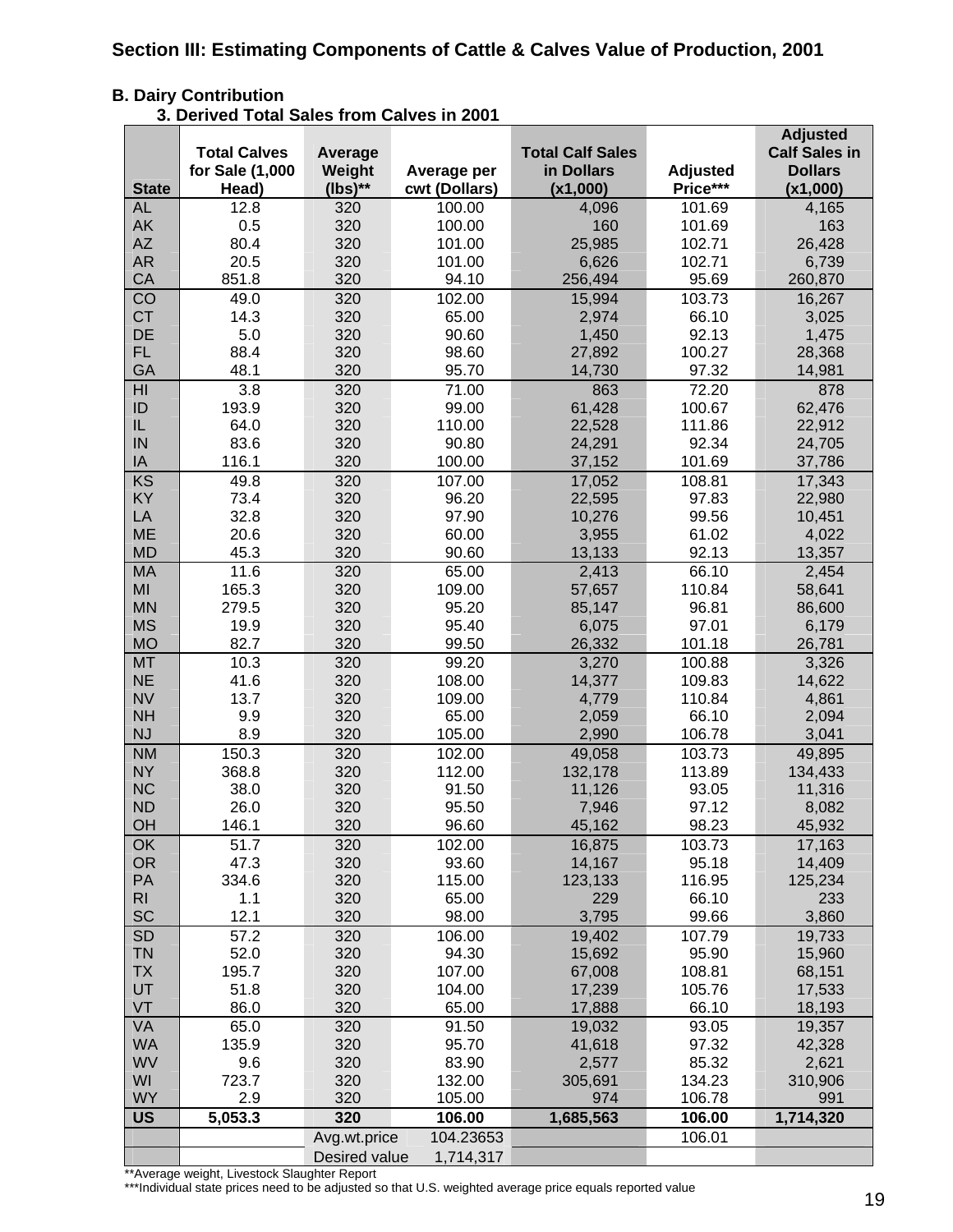# **Section III: Estimating Components of Cattle & Calves Value of Production, 2001 B. Dairy Contribution**

**4. Culled Cows and Milk** 

|                 |               |              |                | <b>Culled Cows</b>      | <b>Milk</b>     |                      |                      |  |
|-----------------|---------------|--------------|----------------|-------------------------|-----------------|----------------------|----------------------|--|
|                 |               |              |                | <b>Cull cow</b>         |                 | <b>Adjusted Cull</b> | Value of             |  |
|                 | <b>Cows</b>   |              | Avg.           | sales in                | <b>Adjusted</b> | <b>Cow Sales in</b>  | <b>Production in</b> |  |
|                 | <b>Culled</b> | Avg.         | <b>Dollars</b> | <b>Dollars</b>          | Price***        | <b>Dollars</b>       | <b>Dollars</b>       |  |
| <b>State</b>    | (000)         | Wgt.**       | per cwt        | (x1,000)                | per cwt         | (x1,000)             | (x1,000)             |  |
| <b>AL</b>       | 6.5           | 1221         | 39.50          | 3,135                   | 39.66           | 3,148                | 50,700               |  |
| AK              | 0.3           | 1221         | 65.00          | 238                     | 65.26           | 239                  | 2,944                |  |
| <b>AZ</b>       | 39.4          | 1221         | 40.60          | 19,532                  | 40.76           | 19,609               | 425,565              |  |
| <b>AR</b>       | 10.4          | 1221         | 40.20          | 5,105                   | 40.36           | 5,125                | 69,552               |  |
| CA              | 438.7         | 1221         | 38.90          | 208,369                 | 39.06           | 209,226              | 4,635,189            |  |
| CO              | 25.3          | 1221         | 43.10          | 13,314                  | 43.27           | 13,367               | 291,560              |  |
| <b>CT</b>       | 7.3           | 1221         | 40.00          | 3,565                   | 40.16           | 3,580                | 73,872               |  |
| DE              | 2.5           | 1221         | 46.50          | 1,419                   | 46.69           | 1,425                | 24,311               |  |
| <b>FL</b>       | 43.6          | 1221         | 42.20          | 22,465                  | 42.37           | 22,556               | 429,158              |  |
| GA              | 24.2          | 1221         | 40.90          | 12,085                  | 41.06           | 12,132               | 227,529              |  |
| HI              | $\mathbf 2$   | 1221         | 28.70          | 701                     | 28.81           | 704                  | 26,979               |  |
| ID              | 99.5          | 1221         | 38.70          | 47,016                  | 38.85           | 47,199               | 1,047,195            |  |
| IL              | 33.2          | 1221         | 41.40          | 16,782                  | 41.57           | 16,851               | 303,000              |  |
| IN              | 42.5          | 1221         | 44.40          | 23,040                  | 44.58           | 23,134               | 412,160              |  |
| IA              | 60.5          | 1221         | 42.40          | 31,321                  | 42.57           | 31,447               | 556,395              |  |
| KS              | 27            | 1221         | 42.20          | 13,912                  | 42.37           | 13,968               | 233,450              |  |
| KY<br>LA        | 36.6          | 1221         | 40.70          | 18,188                  | 40.86           | 18,260               | 268,920              |  |
| <b>ME</b>       | 16            | 1221         | 40.50          | 7,912                   | 40.66<br>45.18  | 7,943                | 101,120              |  |
| <b>MD</b>       | 10.7<br>23.1  | 1221         | 45.00<br>46.50 | 5,879<br>13,115         |                 | 5,903                | 106,602              |  |
|                 |               | 1221         |                |                         | 46.69           | 13,169               | 209,628              |  |
| <b>MA</b><br>MI | 5.9<br>84.4   | 1221<br>1221 | 40.00<br>41.70 | 2,882<br>42,973         | 40.16<br>41.87  | 2,893<br>43,148      | 57,996<br>889,960    |  |
| <b>MN</b>       | 146.2         | 1221         | 42.80          | 76,402                  | 42.97           | 76,706               | 1,312,988            |  |
| <b>MS</b>       | 10.1          | 1221         | 41.40          | 5,105                   | 41.57           | 5,126                | 80,017               |  |
| <b>MO</b>       | 42.2          | 1221         | 40.80          | 21,023                  | 40.96           | 21,105               | 290,401              |  |
| <b>MT</b>       | 5.3           | 1221         | 41.90          | 2,711                   | 42.07           | 2,722                | 52,246               |  |
| <b>NE</b>       | 21.1          | 1221         | 40.20          | 10,357                  | 40.36           | 10,398               | 168,776              |  |
| <b>NV</b>       | 7             | 1221         | 38.50          | 3,291                   | 38.65           | 3,303                | 63,050               |  |
| <b>NH</b>       | 5.1           | 1221         | 40.00          | 2,491                   | 40.16           | 2,501                | 51,680               |  |
| <b>NJ</b>       | 4.5           | 1221         | 41.00          | 2,253                   | 41.16           | 2,262                | 37,513               |  |
| <b>NM</b>       | 73.4          | 1221         | 44.00          | 39,433                  | 44.18           | 39,595               | 823,028              |  |
| <b>NY</b>       | 188.4         | 1221         | 38.40          | 88,334                  | 38.55           | 88,679               | 1,860,924            |  |
| <b>NC</b>       | 19.4          | 1221         | 42.60          | 10,091                  | 42.77           | 10,131               | 199,044              |  |
| ND              | 12.9          | 1221         | 40.80          | 6,426                   | 40.96           | 6,452                | 91,448               |  |
| OH              | 74.5          | 1221         | 39.80          | 36,204                  | 39.96           | 36,349               | 656,488              |  |
| OK              | 25.3          | 1221         | 40.90          | 12,635                  | 41.06           | 12,684               | 205,587              |  |
| <b>OR</b>       | 25.3          | 1221         | 40.60          | 12,542                  | 40.76           | 12,591               | 266,135              |  |
| PA              | 171.5         | 1221         | 42.20          | 88,367                  | 42.37           | 88,723               | 1,800,934            |  |
| R <sub>l</sub>  | 0.6           | 1221         | 45.00          | 330                     | 45.18           | 331                  | 3,805                |  |
| SC              | 6.2           | 1221         | 44.80          | 3,391                   | 44.98           | 3,405                | 60,555               |  |
| <b>SD</b>       | 28.4          | 1221         | 41.40          | 14,356                  | 41.57           | 14,415               | 238,580              |  |
| <b>TN</b>       | 26.7          | 1221         | 39.60          | 12,910                  | 39.76           | 12,962               | 216,270              |  |
| <b>TX</b>       | 97            | 1221         | 39.80          | 47,138                  | 39.96           | 47,327               | 805,642              |  |
| UT              | 26.7          | 1221         | 40.80          | 13,301                  | 40.96           | 13,353               | 240,345              |  |
| VT              | 43.6          | 1221         | 40.00          | 21,294                  | 40.16           | 21,379               | 421,386              |  |
| VA              | 33.5          | 1221         | 37.80          | 15,462                  | 37.95           | 15,523               | 318,920              |  |
| <b>WA</b><br>WV | 69.2          | 1221         | 41.40          | 34,980                  | 41.57           | 35,124               | 843,642              |  |
| WI              | 4.8<br>372.6  | 1221<br>1221 | 37.00          | 2,168                   | 37.15           | 2,177                | 39,342               |  |
| <b>WY</b>       | 1.4           | 1221         | 41.30<br>41.50 | 187,892<br>709          | 41.46<br>41.67  | 188,620<br>712       | 3,285,452<br>8,946   |  |
| <b>US</b>       | 2,582.5       | 1221         | 40.90          | 1,284,544               | 40.90           | 1,289,681            | 24,886,929           |  |
|                 |               | avg.wt.price | 40.74          |                         | 40.90           |                      |                      |  |
|                 |               |              |                | desired value 1,289,422 |                 |                      |                      |  |
|                 |               |              |                |                         |                 |                      |                      |  |

\*\*Average weight, Livestock Slaughter Report

\*\*\*Individual state prices need to be adjusted so that U.S. weighted average price equals reported value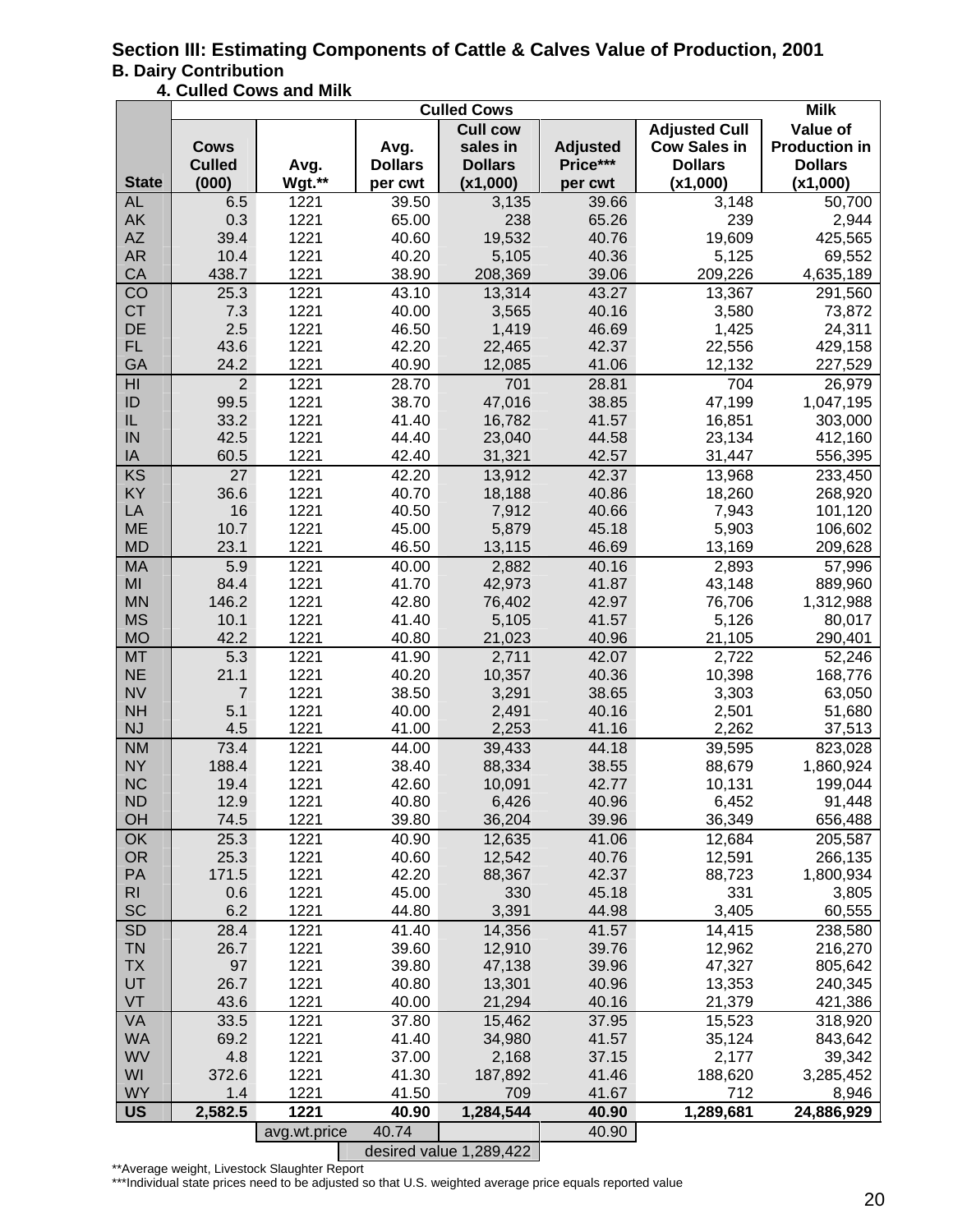### **C. Adjusted Cattle\***

**1. Beef Calves and Beef Cull Cows** 

|                |                   | <b>Beef Calves</b>  |                 |                   | <b>Beef Cull Cows</b> |                     |
|----------------|-------------------|---------------------|-----------------|-------------------|-----------------------|---------------------|
|                |                   | <b>Percent of</b>   |                 |                   | Percent of            |                     |
|                | Value of          | <b>Total Cattle</b> | <b>Adjusted</b> | Value of          | <b>Total Cattle</b>   |                     |
| <b>State</b>   | <b>Production</b> | <b>VOP</b>          | <b>VOP</b>      | <b>Production</b> | <b>VOP</b>            | <b>Adjusted VOP</b> |
| <b>AL</b>      | 384,289           | 80.52               | 291,568         | 32,967            | 6.91                  | 25,022              |
| AK             | 1,965             | 67.62               | 1,300           | 239               | 8.22                  | 158                 |
| <b>AZ</b>      | 101,998           | 43.86               | 177,162         | 8,995             | 3.87                  | 15,632              |
| <b>AR</b>      | 483,549           | 79.80               | 312,687         | 42,071            | 6.94                  | 27,194              |
| CA             | 380,448           | 36.33               | 335,730         | 34,372            | 3.28                  | 30,311              |
| CO             | 444,886           | 43.32               | 633,639         | 41,037            | 4.00                  | 58,508              |
| <b>CT</b>      | 2,691             | 26.30               | 2,299           | 343               | 3.35                  | 293                 |
| DE             | 1,844             | 34.92               | 1,810           | 228               | 4.32                  | 224                 |
| <b>FL</b>      | 500,360           | 75.08               | 252,815         | 46,638            | 7.00                  | 23,571              |
| GA             | 306,658           | 75.51               | 210,533         | 28,485            | 7.01                  | 19,545              |
| HI             | 30,045            | 75.02               | 15,135          | 2,635             | 6.58                  | 1,328               |
| ID             | 248,521           | 45.19               | 316,700         | 21,313            | 3.88                  | 27,192              |
| IL.            | 258,919           | 63.29               | 279,243         | 21,231            | 5.19                  | 22,899              |
| IN             | 107,691           | 49.53               | 91,809          | 11,522            | 5.30                  | 9,824               |
| IA             | 512,798           | 54.05               | 611,828         | 47,326            | 4.99                  | 56,485              |
| KS             | 848,085           | 42.07               | 1,034,848       | 72,876            | 3.61                  | 88,800              |
| KY             | 530,511           | 75.90               | 367,265         | 48,920            | 7.00                  | 33,872              |
| LA             | 240,400           | 76.60               | 133,757         | 21,713            | 6.92                  | 12,084              |
| <b>ME</b>      | 3,326             | 22.78               | 3,568           | 551               | 3.77                  | 591                 |
| <b>MD</b>      | 17,230            | 33.19               | 21,857          | 1,935             | 3.73                  | 2,456               |
| <b>MA</b>      | 1,688             | 22.02               | 1,558           | 245               | 3.20                  | 226                 |
| MI             | 46,509            | 22.82               | 46,721          | 4,032             | 1.98                  | 4,054               |
| <b>MN</b>      | 200,565           | 40.80               | 296,210         | 19,905            | 4.05                  | 29,403              |
| <b>MS</b>      | 287,219           | 78.28               | 164,516         | 27,160            | 7.40                  | 15,552              |
| <b>MO</b>      | 1,073,538         | 77.72               | 774,958         | 95,733            | 6.93                  | 69,100              |
| <b>MT</b>      | 778,185           | 79.20               | 629,740         | 72,718            | 7.40                  | 58,839              |
| <b>NE</b>      | 1,092,485         | 49.43               | 1,340,099       | 88,621            | 4.01                  | 108,715             |
| <b>NV</b>      | 141,210           | 76.95               | 113,048         | 10,931            | 5.96                  | 8,756               |
| <b>NH</b>      | 1,323             | 18.59               | 1,200           | 196               | 2.75                  | 178                 |
| <b>NJ</b>      | 4,273             | 38.69               | 2,735           | 351               | 3.18                  | 225                 |
| <b>NM</b>      | 285,114           | 60.64               | 255,803         | 26,869            | 5.71                  | 24,087              |
| <b>NY</b>      | 45,981            | 16.11               | 21,132          | 3,478             | 1.22                  | 1,600               |
| <b>NC</b>      | 206,961           | 73.59               | 166,196         | 21,063            | 7.49                  | 16,915              |
| <b>ND</b>      | 497,631           | 77.10               | 357,150         | 46,443            | 7.20                  | 33,352              |
| OH             | 136,603           | 45.11               | 137,594         | 12,420            | 4.10                  | 12,506              |
| OK             | 1,012,107         | 71.61               | 1,056,071       | 88,558            | 6.27                  | 92,467              |
| OR             | 283,376           | 72.16               | 305,227         | 27,133            | 6.91                  | 29,228              |
| PA             | 88,777            | 26.10               | 96,179          | 7,179             | 2.11                  | 7,775               |
| R <sub>l</sub> | 501               | 40.93               | 305             | 55                | 4.49                  | 33                  |
| SC             | 110,523           | 76.16               | 93,250          | 11,077            | 7.63                  | 9,342               |
| <b>SD</b>      | 995,038           | 73.68               | 913,829         | 84,875            | 6.28                  | 77,889              |
| <b>TN</b>      | 513,217           | 77.18               | 305,999         | 46,911            | 7.06                  | 27,991              |
| <b>TX</b>      | 3,050,370         | 62.61               | 3,420,031       | 246,499           | 5.06                  | 276,399             |
| UT             | 190,494           | 70.64               | 222,423         | 16,430            | 6.09                  | 19,175              |
| VT             | 3,923             | 8.74                | 4,108           | 539               | 1.20                  | 564                 |
| VA             | 318,500           | 72.94               | 256,869         | 28,730            | 6.58                  | 23,172              |
| <b>WA</b>      | 132,442           | 38.22               | 188,287         | 12,617            | 3.64                  | 17,932              |
| <b>WV</b>      | 84,022            | 74.60               | 61,862          | 8,106             | 7.20                  | 5,971               |
| WI             | 152,665           | 21.11               | 154,020         | 10,514            | 1.45                  | 10,579              |
| <b>WY</b>      | 457,823           | 78.79               | 429,521         | 39,721            | 6.84                  | 37,288              |
| <b>US</b>      | 17,599,277        | 60.13               | 16,912,194      | 1,544,506         | 5.28                  | 1,475,302           |

\*Since totaled value of production for each state does not equal reported value of production there is a need to adjust values so that totaled value of production equals reported value of production.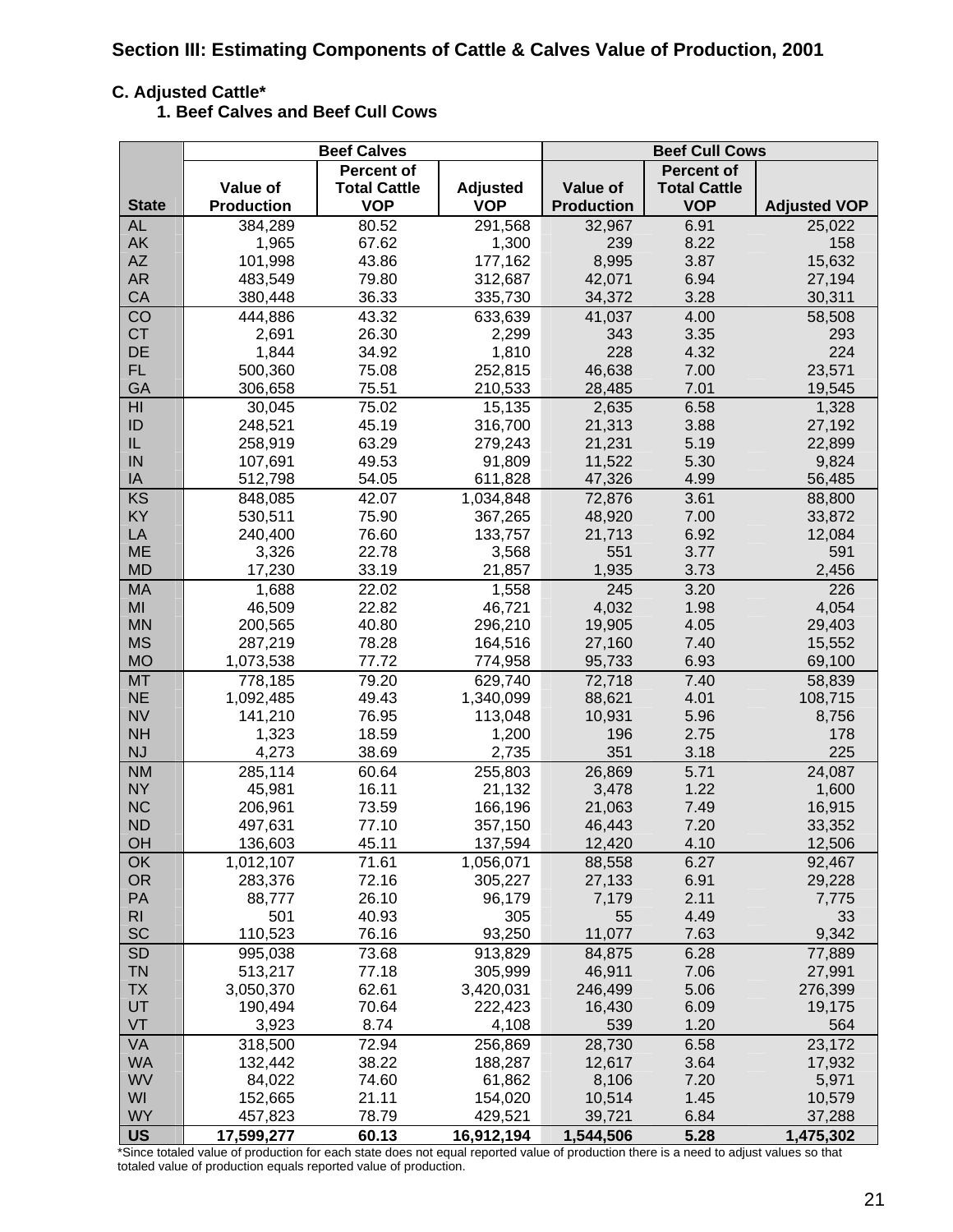### **C. Adjusted Cattle\***

**2. Non-Fed Beef and Feedlot Cattle** 

|                 |                   | <b>Non-fed Beef</b> |                     |                   | <b>Feedlot Cattle</b> |                     |
|-----------------|-------------------|---------------------|---------------------|-------------------|-----------------------|---------------------|
|                 |                   | <b>Percent of</b>   |                     |                   | <b>Percent of</b>     |                     |
|                 | Value of          | <b>Total Cattle</b> |                     | Value of          | <b>Total Cattle</b>   |                     |
| <b>State</b>    | <b>Production</b> | <b>VOP</b>          | <b>Adjusted VOP</b> | <b>Production</b> | <b>VOP</b>            | <b>Adjusted VOP</b> |
| <b>AL</b>       | 51,578            | 10.81               | 39,144              | 1,122             | 0.24                  | 869                 |
| AK              | 264               | 9.08                | 175                 | 36                | 1.24                  | 24                  |
| AZ              | 13,554            | 5.83                | 23,549              | 61,996            | 26.66                 | 107,686             |
| <b>AR</b>       | 64,256            | 10.60               | 41,535              | 4,240             | 0.70                  | 2,743               |
| CA              | 54,263            | 5.18                | 47,869              | 107,959           | 10.31                 | 95,276              |
| CO              | 58,539            | 5.70                | 83,374              | 452,964           | 44.10                 | 645,048             |
| <b>CT</b>       | 556               | 5.43                | 475                 | 36                | 0.35                  | 31                  |
| DE              | 273               | 5.17                | 268                 | 36                | 0.68                  | 35                  |
| <b>FL</b>       | 68,109            | 10.22               | 34,413              | 374               | 0.06                  | 202                 |
| GA              | 43,007            | 10.59               | 29,527              | 855               | 0.21                  | 586                 |
| HI              | 5,680             | 14.18               | 2,861               | 107               | 0.27                  | 54                  |
| ID              | 33,692            | 6.13                | 42,960              | 136,801           | 24.87                 | 174,294             |
| IL              | 31,591            | 7.72                | 34,062              | 57,614            | 14.08                 | 62,123              |
| IN              | 15,918            | 7.32                | 13,568              | 34,436            | 15.84                 | 29,361              |
| IA              | 68,825            | 7.25                | 82,068              | 250,479           | 26.40                 | 298,839             |
| KS              | 106,378           | 5.28                | 129,879             | 957,432           | 47.49                 | 1,168,170           |
| KY              | 74,015            | 10.59               | 51,243              | 4,240             | 0.61                  | 2,952               |
| LA              | 32,957            | 10.50               | 18,335              | 374               | 0.12                  | 210                 |
| <b>ME</b>       | 744               | 5.10<br>4.92        | 799                 | 53                | 0.36                  | 56                  |
| <b>MD</b>       | 2,553             |                     | 3,240<br>322        | 3,670             | 7.07                  | 4,656<br>33         |
| <b>MA</b><br>MI | 349<br>5,727      | 4.55<br>2.81        | 5,753               | 36<br>45,731      | 0.47<br>22.44         |                     |
| <b>MN</b>       | 28,276            | 5.75                | 41,745              | 79,580            | 16.19                 | 45,943<br>117,540   |
| <b>MS</b>       | 40,408            | 11.01               | 23,139              | 819               | 0.22                  | 462                 |
| <b>MO</b>       | 144,808           | 10.48               | 104,498             | 19,294            | 1.40                  | 13,960              |
| <b>MT</b>       | 105,286           | 10.72               | 85,238              | 20,363            | 2.07                  | 16,459              |
| <b>NE</b>       | 135,765           | 6.14                | 166,462             | 868,481           | 39.29                 | 1,065,193           |
| <b>NV</b>       | 17,387            | 9.48                | 13,927              | 5,808             | 3.17                  | 4,657               |
| <b>NH</b>       | 273               | 3.84                | 248                 | 730               | 10.26                 | 662                 |
| <b>NJ</b>       | 546               | 4.94                | 349                 | 570               | 5.16                  | 365                 |
| <b>NM</b>       | 37,516            | 7.98                | 33,663              | 31,176            | 6.63                  | 27,968              |
| <b>NY</b>       | 5,510             | 1.93                | 2,532               | 7,269             | 2.55                  | 3,345               |
| <b>NC</b>       | 30,357            | 10.79               | 24,368              | 1,407             | 0.50                  | 1,129               |
| <b>ND</b>       | 69,936            | 10.83               | 50,168              | 16,924            | 2.62                  | 12,137              |
| OH              | 18,979            | 6.27                | 19,125              | 52,554            | 17.35                 | 52,921              |
| OK              | 133,175           | 9.42                | 138,922             | 149,628           | 10.59                 | 156,176             |
| <b>OR</b>       | 40,634            | 10.35               | 43,779              | 14,555            | 3.71                  | 15,693              |
| PA              | 10,361            | 3.05                | 11,239              | 19,899            | 5.85                  | 21,557              |
| R <sub>l</sub>  | 104               | 8.50                | 63                  | $\mathbf 0$       | 0.00                  | $\mathbf 0$         |
| SC              | 15,136            | 10.43               | 12,770              | 1,122             | 0.77                  | 943                 |
| <b>SD</b>       | 125,989           | 9.33                | 115,717             | 110,453           | 8.18                  | 101,454             |
| <b>TN</b>       | 73,044            | 10.99               | 43,573              | 2,833             | 0.43                  | 1,705               |
| <b>TX</b>       | 382,619           | 7.85                | 428,801             | 1,077,077         | 22.11                 | 1,207,744           |
| UT<br>VT        | 24,584<br>810     | 9.12                | 28,716<br>846       | 7,269<br>53       | 2.70                  | 8,501<br>56         |
| VA              | 46,718            | 1.80<br>10.70       | 37,682              | 7,856             | 0.12<br>1.80          | 6,339               |
| <b>WA</b>       | 18,574            | 5.36                | 26,406              | 105,429           | 30.43                 | 149,911             |
| <b>WV</b>       | 13,441            | 11.93               | 9,893               | 2,263             | 2.01                  | 1,667               |
| WI              | 15,523            | 2.15                | 15,687              | 45,125            | 6.24                  | 45,527              |
| <b>WY</b>       | 58,520            | 10.07               | 54,896              | 23,284            | 4.01                  | 21,860              |
| <b>US</b>       | 2,327,107         | 7.95                | 2,219,871           | 4,792,412         | 16.37                 | 5,695,122           |

\*Since totaled value of production for each state does not equal reported value of production there is a need to adjust values so that totaled value of production equals reported value of production.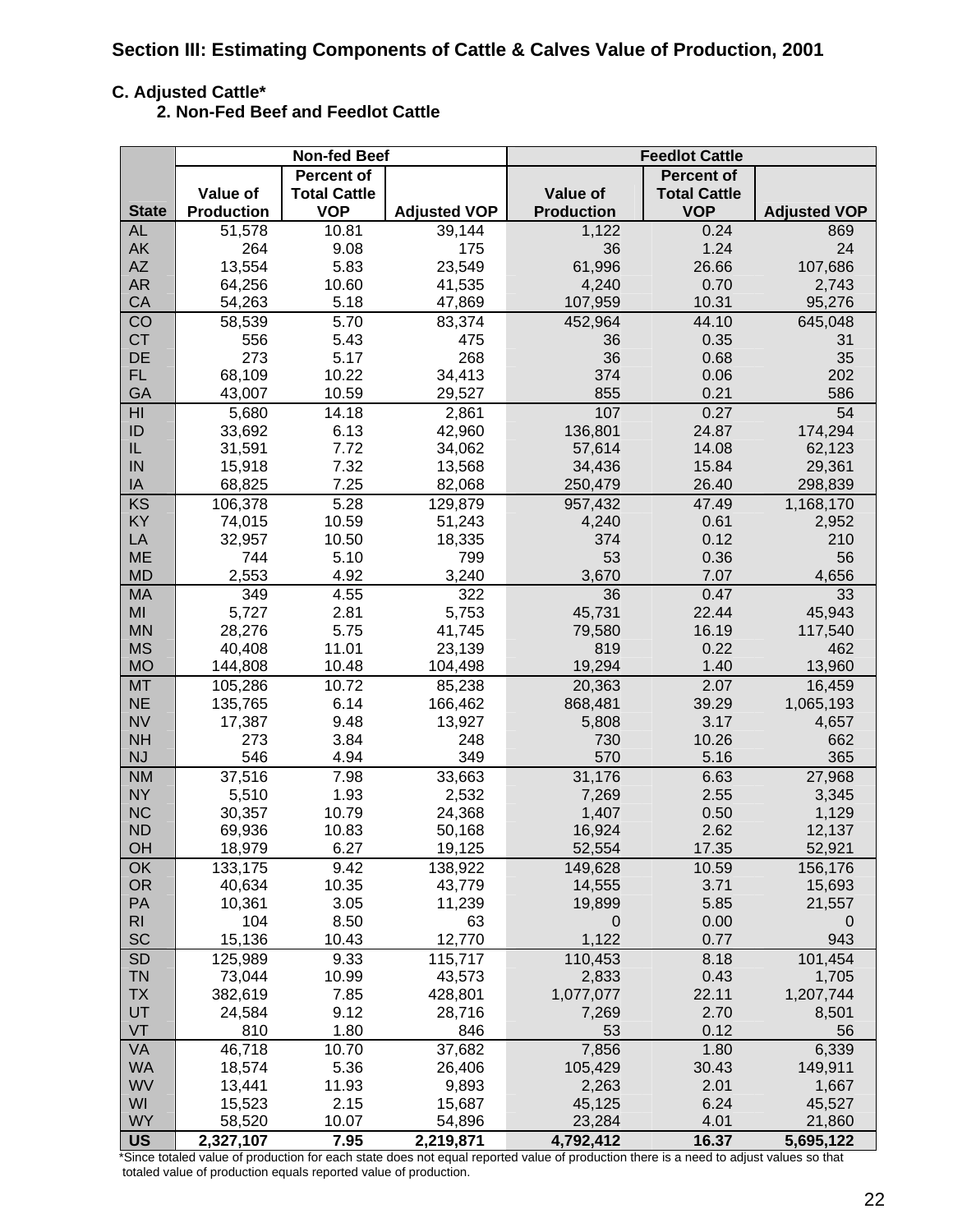### **C. Adjusted Cattle\***

**3. Dairy Calves and Dairy Cull Cows** 

|                 |                   | <b>Dairy Calves</b> |                  |                   | <b>Dairy Cull Cows</b> |                  |
|-----------------|-------------------|---------------------|------------------|-------------------|------------------------|------------------|
|                 |                   | Percent of          |                  |                   | Percent of             |                  |
|                 | Value of          | <b>Total Cattle</b> | <b>Adjusted</b>  | Value of          | <b>Total Cattle</b>    | <b>Adjusted</b>  |
| <b>State</b>    | <b>Production</b> | <b>VOP</b>          | <b>VOP</b>       | <b>Production</b> | <b>VOP</b>             | <b>VOP</b>       |
| <b>AL</b>       | 4,165             | 0.87                | 3,150            | 3,148             | 0.66                   | 2,390            |
| AK              | 163               | 5.61                | 108              | 239               | 8.22                   | 158              |
| <b>AZ</b>       | 26,428            | 11.36               | 45,886           | 19,609            | 8.43                   | 34,051           |
| <b>AR</b>       | 6,739             | 1.11                | 4,349            | 5,125             | 0.85                   | 3,331            |
| CA              | 260,870           | 24.91               | 230,197          | 209,226           | 19.98                  | 184,638          |
| CO              | 16,267            | 1.58                | 23,111           | 13,367            | 1.30                   | 19,015           |
| <b>CT</b>       | 3,025             | 29.57               | 2,585            | 3,580             | 34.99                  | 3,059            |
| DE              | 1,475             | 27.93               | 1,448            | 1,425             | 26.98                  | 1,398            |
| <b>FL</b>       | 28,368            | 4.26                | 14,345           | 22,556            | 3.38                   | 11,381           |
| GA              | 14,981            | 3.69                | 10,288           | 12,132            | 2.99                   | 8,337            |
| HI              | 878               | 2.19                | 442              | 704               | 1.76                   | 355              |
| ID              | 62,476            | 11.36               | 79,613           | 47,199            | 8.58                   | 60,130           |
| IL              | 22,912            | 5.60                | 24,708           | 16,851            | 4.12                   | 18,178           |
| IN              | 24,705            | 11.36               | 21,057           | 23,134            | 10.64                  | 19,722           |
| IA              | 37,786            | 3.98                | 45,052           | 31,447            | 3.31                   | 37,468           |
| KS              | 17,343            | 0.86                | 21,154           | 13,968            | 0.69                   | 16,973           |
| KY              | 22,980            | 3.29                | 15,920           | 18,260            | 2.61                   | 12,629           |
| LA<br><b>ME</b> | 10,451            | 3.33                | 5,815            | 7,943             | 2.53                   | 4,418            |
| <b>MD</b>       | 4,022<br>13,357   | 27.55<br>25.73      | 4,315<br>16,944  | 5,903<br>13,169   | 40.43<br>25.37         | 6,333<br>16,707  |
| <b>MA</b>       | 2,454             | 32.02               | 2,266            | 2,893             | 37.74                  | 2,670            |
| MI              | 58,641            | 28.78               | 58,923           | 43,148            | 21.17                  | 43,343           |
| <b>MN</b>       | 86,600            | 17.61               | 127,850          | 76,706            | 15.60                  | 113,257          |
| <b>MS</b>       | 6,179             | 1.68                | 3,531            | 5,126             | 1.40                   | 2,942            |
| <b>MO</b>       | 26,781            | 1.94                | 19,344           | 21,105            | 1.53                   | 15,256           |
| <b>MT</b>       | 3,326             | 0.34                | 2,703            | 2,722             | 0.28                   | 2,226            |
| <b>NE</b>       | 14,622            | 0.66                | 17,893           | 10,398            | 0.47                   | 12,742           |
| <b>NV</b>       | 4,861             | 2.65                | 3,893            | 3,303             | 1.80                   | 2,644            |
| <b>NH</b>       | 2,094             | 29.42               | 1,900            | 2,501             | 35.14                  | 2,269            |
| <b>NJ</b>       | 3,041             | 27.54               | 1,947            | 2,262             | 20.48                  | 1,448            |
| <b>NM</b>       | 49,895            | 10.61               | 44,757           | 39,595            | 8.42                   | 35,519           |
| <b>NY</b>       | 134,433           | 47.11               | 61,797           | 88,679            | 31.08                  | 40,770           |
| <b>NC</b>       | 11,316            | 4.02                | 9,079            | 10,131            | 3.60                   | 8,130            |
| <b>ND</b>       | 8,082             | 1.25                | 5,790            | 6,452             | 1.00                   | 4,632            |
| <b>OH</b>       | 45,932            | 15.17               | 46,271           | 36,349            | 12.00                  | 36,602           |
| OK              | 17,163            | 1.21                | 17,845           | 12,684            | 0.90                   | 13,273           |
| <b>OR</b>       | 14,409            | 3.67                | 15,524           | 12,591            | 3.21                   | 13,578           |
| PA              | 125,234           | 36.81               | 135,645          | 88,723            | 26.08                  | 96,105           |
| R <sub>l</sub>  | 233               | 19.04               | 142              | 331               | 27.04                  | 201              |
| SC              | 3,860             | 2.66                | 3,257            | 3,405             | 2.35                   | 2,877            |
| <b>SD</b>       | 19,733            | 1.46                | 18,108           | 14,415            | 1.07                   | 13,271           |
| <b>TN</b>       | 15,960            | 2.40                | 9,515            | 12,962            | 1.95                   | 7,731            |
| <b>TX</b>       | 68,151            | 1.40                | 76,474           | 47,327            | 0.97                   | 52,986           |
| UT              | 17,533            | 6.50                | 20,466           | 13,353            | 4.95                   | 15,586           |
| VT              | 18,193            | 40.52               | 19,047           | 21,379            | 47.62                  | 22,384           |
| VA<br><b>WA</b> | 19,357<br>42,328  | 4.43<br>12.22       | 15,601<br>60,201 | 15,523<br>35,124  | 3.55<br>10.14          | 12,502<br>49,954 |
| WV              | 2,621             | 2.33                | 1,932            | 2,177             | 1.93                   | 1,600            |
| WI              | 310,906           | 42.98               | 313,584          | 188,620           | 26.08                  | 190,281          |
| <b>WY</b>       | 991               | 0.17                | 927              | 712               | 0.12                   | 654              |
| <b>US</b>       | 1,714,320         | 5.86                | 1,686,699        | 1,289,681         | 4.41                   | 1,278,104        |

\*Since totaled value of production for each state does not equal reported value of production there is a need to adjust values so that totaled value of production equals reported value of production.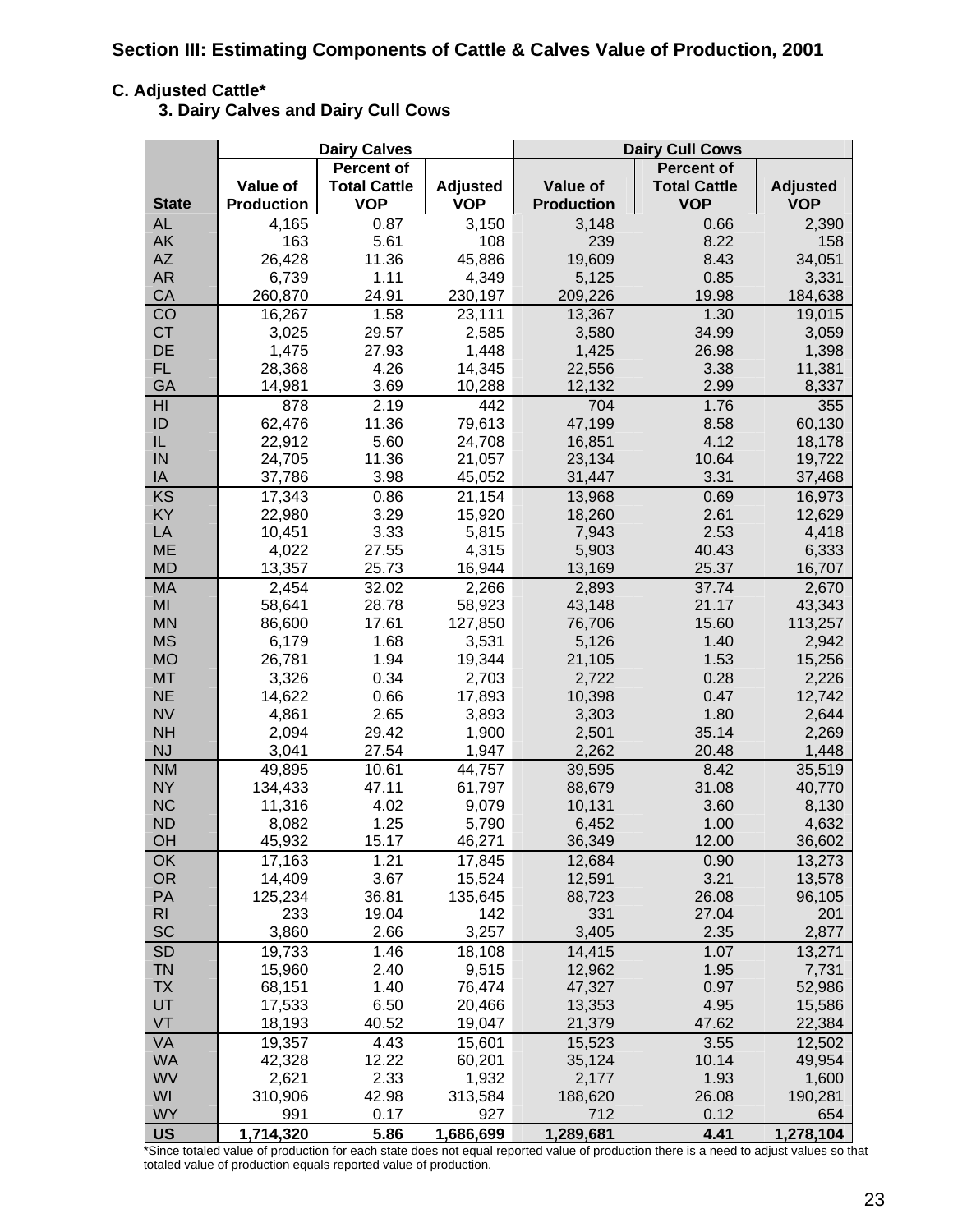#### **C. Adjusted Cattle\***

#### **4. Total Cattle**

|                 | <b>Total Cattle</b> |                  |                             |                 |  |
|-----------------|---------------------|------------------|-----------------------------|-----------------|--|
|                 | Value of            | <b>Published</b> | <b>Calculated VOP as of</b> | <b>Adjusted</b> |  |
| <b>State</b>    | <b>Production</b>   | <b>Values</b>    | <b>Published Values</b>     | <b>VOP</b>      |  |
| AL              | 477,269             | 362,106          | 131.8                       | 362,143         |  |
| AK              | 2,906               | 1,923            | 151.1                       | 1,923           |  |
| <b>AZ</b>       | 232,580             | 403,925          | 57.6                        | 403,966         |  |
| <b>AR</b>       | 605,980             | 391,838          | 154.7                       | 391,839         |  |
| CA              | 1,047,138           | 924,113          | 113.3                       | 924,021         |  |
| CO              | 1,027,060           | 1,462,694        | 70.2                        | 1,462,695       |  |
| <b>CT</b>       | 10,231              | 8,742            | 117.0                       | 8,742           |  |
| DE              | 5,281               | 5,183            | 101.9                       | 5,183           |  |
| <b>FL</b>       | 666,405             | 336,727          | 197.9                       | 336,727         |  |
| GA              | 406,118             | 278,815          | 145.7                       | 278,816         |  |
| HI              | 40,049              | 20,175           | 198.5                       | 20,175          |  |
| ID              | 550,002             | 700,819          | 78.5                        | 700,889         |  |
| IL              | 409,118             | 441,212          | 92.7                        | 441,213         |  |
| IN              | 217,406             | 185,361          | 117.3                       | 185,341         |  |
| IA              | 948,661             | 1,131,966        | 83.8                        | 1,131,740       |  |
| KS              | 2,016,082           | 2,459,824        | 82.0                        | 2,459,824       |  |
| KY              | 698,926             | 483,880          | 144.4                       | 483,881         |  |
| LA              | 313,838             | 174,618          | 179.7                       | 174,619         |  |
| <b>ME</b>       | 14,599              | 15,664           | 93.2                        | 15,662          |  |
| <b>MD</b>       | 51,914              | 65,853           | 78.8                        | 65,860          |  |
| <b>MA</b>       | 7,665               | 7,076            | 108.3                       | 7,075           |  |
| MI              | 203,788             | 204,736          | 99.5                        | 204,737         |  |
| <b>MN</b>       | 491,632             | 726,006          | 67.7                        | 726,005         |  |
| <b>MS</b>       | 366,911             | 210,163          | 174.6                       | 210,142         |  |
| <b>MO</b>       | 1,381,259           | 997,115          | 138.5                       | 997,116         |  |
| <b>MT</b>       | 982,600             | 795,126          | 123.6                       | 795,205         |  |
| <b>NE</b>       | 2,210,372           | 2,711,105        | 81.5                        | 2,711,104       |  |
| <b>NV</b>       | 183,500             | 146,911          | 124.9                       | 146,925         |  |
| <b>NH</b>       | 7,117               | 6,457            | 110.2                       | 6,457           |  |
| <b>NJ</b>       | 11,043              | 7,070            | 156.2                       | 7,069           |  |
| <b>NM</b>       | 470,165             | 421,838          | 111.5                       | 421,797         |  |
| <b>NY</b>       | 285,350             | 131,176          | 217.5                       | 131,176         |  |
| <b>NC</b>       | 281,235             | 225,840          | 124.5                       | 225,817         |  |
| <b>ND</b>       | 645,468             | 463,229          | 139.3                       | 463,229         |  |
| OH              | 302,837             | 305,018          | 99.3                        | 305,019         |  |
| OK              | 1,413,315           | 1,474,754        | 95.8                        | 1,474,754       |  |
| <b>OR</b>       | 392,698             | 422,986          | 92.8                        | 423,029         |  |
| PA              | 340,173             | 368,500          | 92.3                        | 368,500         |  |
| R <sub>l</sub>  | 1,224               | 745              | 164.3                       | 744             |  |
| <b>SC</b>       | 145,123             | 122,440          | 118.5                       | 122,439         |  |
| <b>SD</b>       | 1,350,503           | 1,240,268        | 108.9                       | 1,240,268       |  |
| <b>TN</b>       | 664,927             | 396,475          | 167.7                       | 396,514         |  |
| <b>TX</b>       | 4,872,043           | 5,462,435        | 89.2                        | 5,462,435       |  |
| UT              | 269,663             | 314,868          | 85.6                        | 314,867         |  |
| VT              | 44,897              | 47,006           | 95.5                        | 47,005          |  |
| VA              | 436,684             | 352,165          | 124.0                       | 352,165         |  |
| <b>WA</b>       | 346,514             | 492,641          | 70.3                        | 492,691         |  |
| WV              | 112,630             | 82,925           | 135.8                       | 82,925          |  |
| WI<br><b>WY</b> | 723,353             | 729,605          | 99.1                        | 729,678         |  |
|                 | 581,051             | 545,147          | 106.6                       | 545,146         |  |
| <b>US</b>       | 29,267,303          | 29,267,264       | 100.0                       | 29,267,292      |  |

**\*Since totaled value of production for each state does not equal reported value of production there is a need to adjust values so that totaled value of production equals reported value of production.**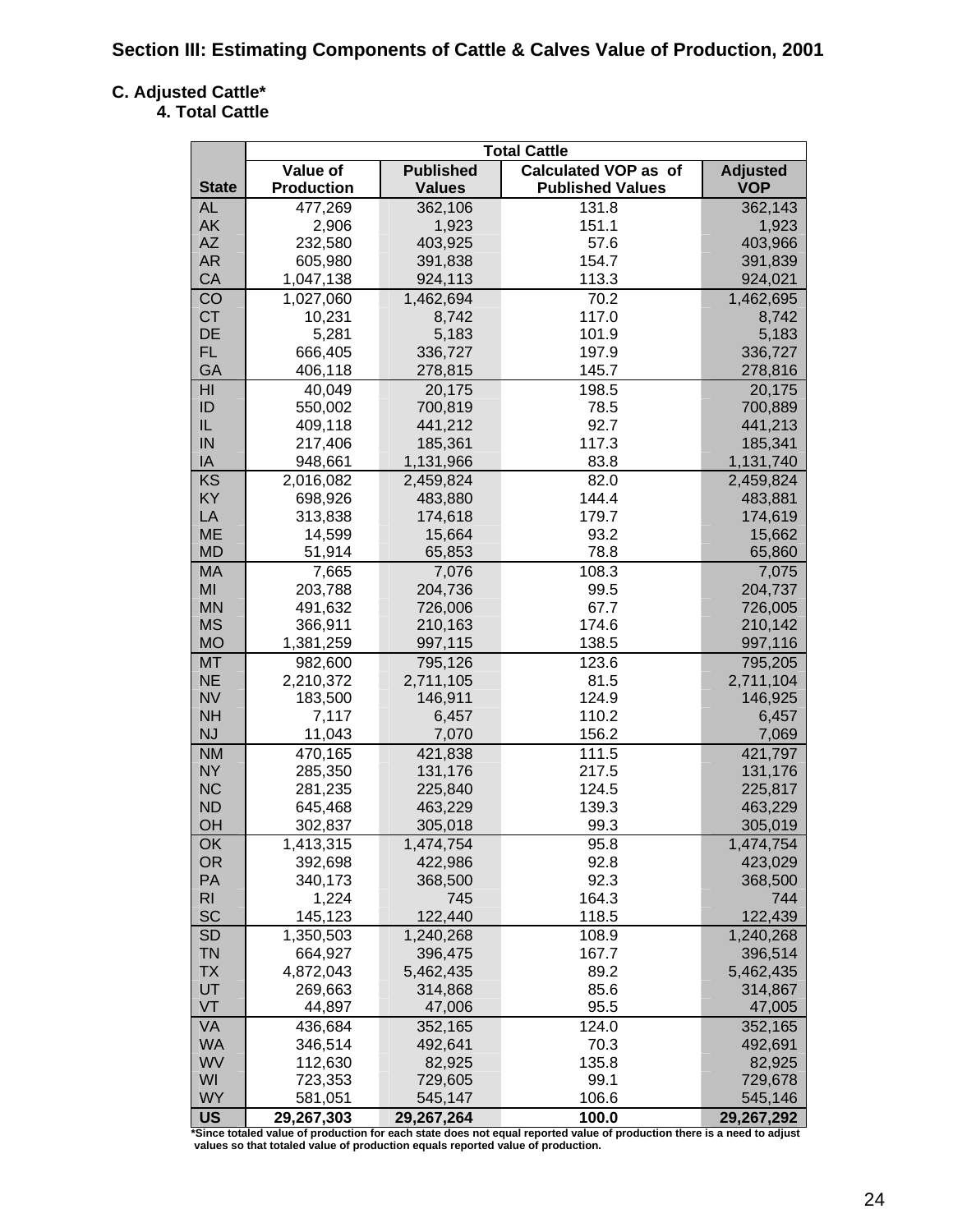# **D. Percent Allocation**

**1. Beef** 

|                      | <b>Calf Value of Production</b> |                |                   |                | <b>Cull Cows Value of Production</b> |                |                |                |
|----------------------|---------------------------------|----------------|-------------------|----------------|--------------------------------------|----------------|----------------|----------------|
|                      |                                 |                |                   | <b>Percent</b> |                                      |                |                | <b>Percent</b> |
|                      |                                 | <b>Percent</b> | <b>Percent of</b> | of Cattle      |                                      | <b>Percent</b> | <b>Percent</b> | of Cattle      |
|                      | <b>Dollars</b>                  | of Beef        | <b>Cattle</b>     | and Milk       | <b>Dollars</b>                       | of Beef        | of Cattle      | and Milk       |
| <b>State</b>         | (x1,000)                        | <b>VOP</b>     | <b>VOP</b>        | <b>VOP</b>     | (x1,000)                             | <b>VOP</b>     | <b>VOP</b>     | <b>VOP</b>     |
| <b>AL</b>            | 291,568                         | 81.8           | 80.5              | 70.6           | 25,022                               | 7.0            | 6.9            | 6.1            |
| AK                   | 1,300                           | 78.5           | 67.6              | 26.7           | 158                                  | 9.5            | 8.2            | 3.2            |
| AZ                   | 177,162                         | 54.7           | 43.9              | 21.4           | 15,632                               | 4.8            | 3.9            | 1.9            |
| <b>AR</b>            | 312,687                         | 81.4           | 79.8              | 67.8           | 27,194                               | 7.1            | 6.9            | 5.9            |
| CA                   | 335,730                         | 65.9           | 36.3              | 6.0            | 30,311                               | 6.0            | 3.3            | 0.5            |
| CO                   | 633,639                         | 44.6           | 43.3              | 36.1           | 58,508                               | 4.1            | 4.0            | 3.3            |
| <b>CT</b>            | 2,299                           | 74.2           | 26.3              | 2.8            | 293                                  | 9.5            | 3.4            | 0.4            |
| DE                   | 1,810                           | 77.4           | 34.9              | 6.1            | 224                                  | 9.6            | 4.3            | 0.8            |
| <b>FL</b>            | 252,815                         | 81.3           | 75.1              | 33.0           | 23,571                               | 7.6            | 7.0            | 3.1            |
| GA                   | 210,533                         | 80.9           | 75.5              | 41.6           | 19,545                               | 7.5            | 7.0            | 3.9            |
| HI<br>ID             | 15,135<br>316,700               | 78.1<br>56.4   | 75.0<br>45.2      | 32.1<br>18.1   | 1,328<br>27,192                      | 6.9<br>4.8     | 6.6<br>3.9     | 2.8<br>1.6     |
| IL                   | 279,243                         | 70.1           | 63.3              | 37.5           | 22,899                               | 5.7            | 5.2            | 3.1            |
| IN                   | 91,809                          | 63.5           | 49.5              | 15.4           | 9,824                                | 6.8            | 5.3            | 1.6            |
| IA                   | 611,828                         | 58.3           | 54.1              | 36.2           | 56,485                               | 5.4            | 5.0            | 3.3            |
| KS                   | 1,034,848                       | 42.7           | 42.1              | 38.4           | 88,800                               | 3.7            | 3.6            | 3.3            |
| KY                   | 367,265                         | 80.7           | 75.9              | 48.8           | 33,872                               | 7.4            | 7.0            | 4.5            |
| LA                   | 133,757                         | 81.4           | 76.6              | 48.5           | 12,084                               | 7.4            | 6.9            | 4.4            |
| <b>ME</b>            | 3,568                           | 71.2           | 22.8              | 2.9            | 591                                  | 11.8           | 3.8            | 0.5            |
| <b>MD</b>            | 21,857                          | 67.9           | 33.2              | 7.9            | 2,456                                | 7.6            | 3.7            | 0.9            |
| <b>MA</b>            | 1,558                           | 72.8           | 22.0              | 2.4            | 226                                  | 10.6           | 3.2            | 0.3            |
| MI                   | 46,721                          | 45.6           | 22.8              | 4.3            | 4,054                                | 4.0            | 2.0            | 0.4            |
| <b>MN</b>            | 296,210                         | 61.1           | 40.8              | 14.5           | 29,403                               | 6.1            | 4.0            | 1.4            |
| <b>MS</b>            | 164,516                         | 80.8           | 78.3              | 56.7           | 15,552                               | 7.6            | 7.4            | 5.4            |
| <b>MO</b>            | 774,958                         | 80.5           | 77.7              | 60.2           | 69,100                               | 7.2            | 6.9            | 5.4            |
| <b>MT</b>            | 629,740                         | 79.7           | 79.2              | 74.3           | 58,839                               | 7.4            | 7.4            | 6.9            |
| <b>NE</b>            | 1,340,099                       | 50.0           | 49.4              | 46.5           | 108,715                              | 4.1            | 4.0            | 3.8            |
| <b>NV</b>            | 113,048                         | 80.5           | 76.9              | 53.8           | 8,756                                | 6.2            | 6.0            | 4.2            |
| <b>NH</b>            | 1,200                           | 52.4           | 18.6              | 2.1            | 178                                  | 7.8            | 2.8            | 0.3            |
| <b>NJ</b>            | 2,735                           | 74.4           | 38.7              | 6.1            | 225                                  | 6.1            | 3.2            | 0.5            |
| <b>NM</b>            | 255,803                         | 74.9           | 60.6              | 20.5           | 24,087                               | 7.1            | 5.7            | 1.9            |
| <b>NY</b>            | 21,132                          | 73.9           | 16.1              | 1.1            | 1,600                                | 5.6            | 1.2            | 0.1            |
| <b>NC</b>            | 166,196                         | 79.7           | 73.6              | 39.1           | 16,915                               | 8.1            | 7.5            | 4.0            |
| ND                   | 357,150                         | 78.9           | 77.1              | 64.4           | 33,352                               | 7.4            | 7.2            | 6.0            |
| OH                   | 137,594                         | 61.9           | 45.1              | 14.3           | 12,506                               | 5.6            | 4.1            | 1.3            |
| OK                   | 1,056,071                       | 73.2           | 71.6              | 62.8           | 92,467                               | 6.4            | 6.3            | 5.5            |
| <b>OR</b>            | 305,227                         | 77.5           | 72.2              | 44.3           | 29,228                               | 7.4            | 6.9            | 4.2            |
| PA<br>R <sub>l</sub> | 96,179<br>305                   | 70.3<br>76.1   | 26.1<br>41.0      | 4.4<br>6.7     | 7,775<br>33                          | 5.7<br>8.2     | 2.1<br>4.4     | 0.4<br>0.7     |
| SC                   | 93,250                          | 80.2           | 76.2              | 51.0           | 9,342                                | 8.0            | 7.6            | 5.1            |
| <b>SD</b>            | 913,829                         | 75.6           | 73.7              | 61.8           | 77,889                               | 6.4            | 6.3            | 5.3            |
| <b>TN</b>            | 305,999                         | 80.7           | 77.2              | 49.9           | 27,991                               | 7.4            | 7.1            | 4.6            |
| <b>TX</b>            | 3,420,031                       | 64.1           | 62.6              | 54.6           | 276,399                              | 5.2            | 5.1            | 4.4            |
| UT                   | 222,423                         | 79.8           | 70.6              | 40.1           | 19,175                               | 6.9            | 6.1            | 3.5            |
| VT                   | 4,108                           | 73.7           | 8.7               | 0.9            | 564                                  | 10.1           | 1.2            | 0.1            |
| VA                   | 256,869                         | 79.3           | 72.9              | 38.3           | 23,172                               | 7.2            | 6.6            | 3.5            |
| <b>WA</b>            | 188,287                         | 49.2           | 38.2              | 14.1           | 17,932                               | 4.7            | 3.6            | 1.3            |
| <b>WV</b>            | 61,862                          | 77.9           | 74.6              | 50.6           | 5,971                                | 7.5            | 7.2            | 4.9            |
| WI                   | 154,020                         | 68.2           | 21.1              | 3.8            | 10,579                               | 4.7            | 1.4            | 0.3            |
| <b>WY</b>            | 429,521                         | 79.0           | 78.8              | 77.5           | 37,288                               | 6.9            | 6.8            | 6.7            |
| <b>US</b>            | 16,912,194                      | 64.3           | 57.8              | 31.2           | 1,475,302                            | 5.6            | 5.0            | 2.7            |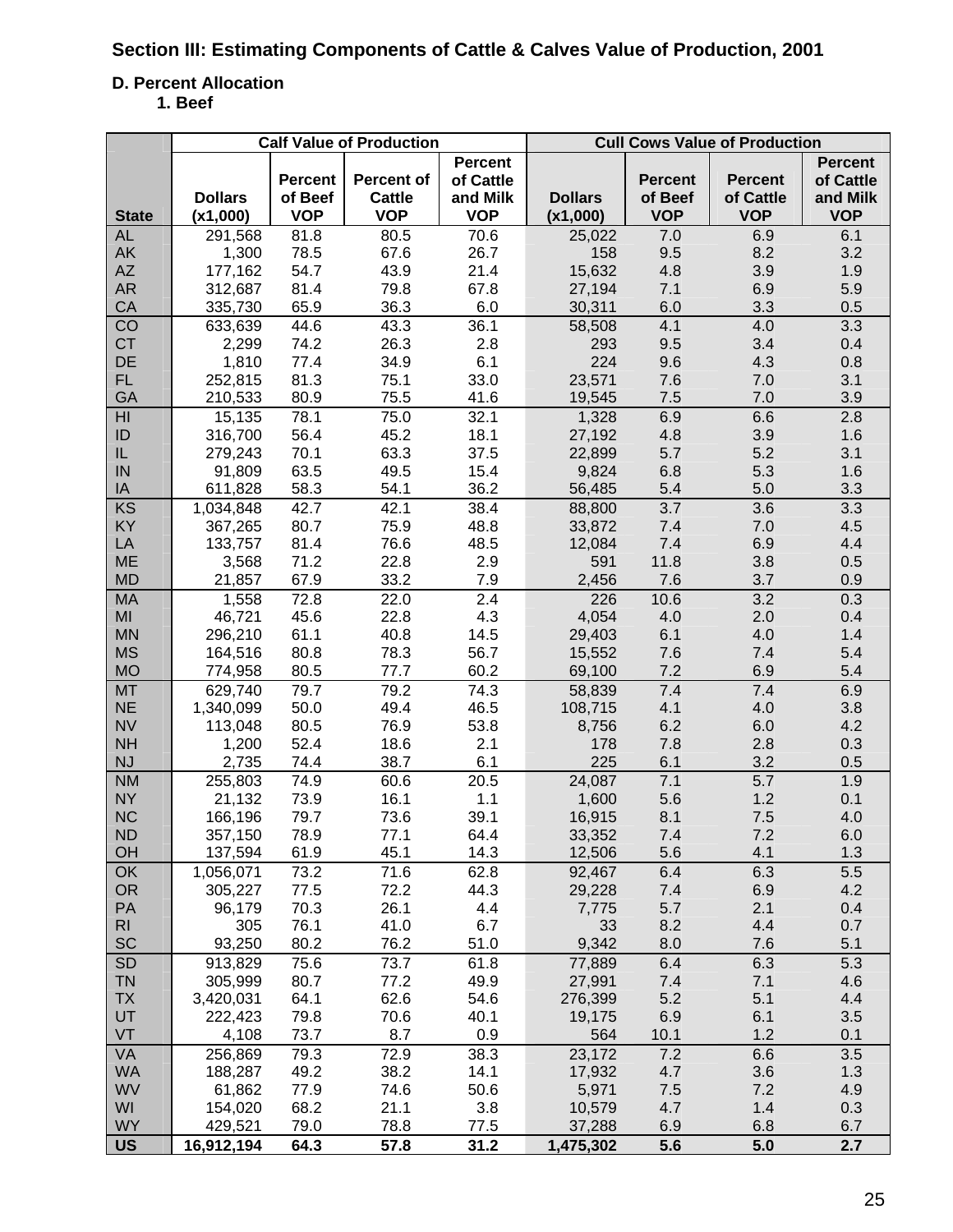# **D. Percent Allocation**

**1. Beef** 

|                |                | <b>Non-fed Beef Value of Production</b> |                |                   | <b>Cattle-on-Feed Value of Production</b> |                |                |                   |
|----------------|----------------|-----------------------------------------|----------------|-------------------|-------------------------------------------|----------------|----------------|-------------------|
|                |                |                                         | <b>Percent</b> | <b>Percent of</b> |                                           | <b>Percent</b> | <b>Percent</b> | <b>Percent of</b> |
|                | <b>Dollars</b> | <b>Percent of</b>                       | of Cattle      | <b>Cattle and</b> | <b>Dollars</b>                            | of Beef        | of Cattle      | <b>Cattle and</b> |
| <b>State</b>   | (x1,000)       | <b>Beef VOP</b>                         | <b>VOP</b>     | <b>Milk VOP</b>   | (x1,000)                                  | <b>VOP</b>     | <b>VOP</b>     | <b>Milk VOP</b>   |
| <b>AL</b>      | 39,144         | 11.0                                    | 10.8           | 9.5               | 869                                       | 0.2            | 0.2            | 0.2               |
| AK             | 175            | 10.6                                    | 9.1            | 3.6               | 24                                        | 1.4            | 1.2            | 0.5               |
| <b>AZ</b>      | 23,549         | 7.3                                     | 5.8            | 2.8               | 107,686                                   | 33.2           | 26.7           | 13.0              |
| <b>AR</b>      | 41,535         | 10.8                                    | 10.6           | 9.0               | 2,743                                     | 0.7            | 0.7            | 0.6               |
| CA             | 47,869         | 9.4                                     | 5.2            | 0.9               | 95,276                                    | 18.7           | 10.3           | 1.7               |
| CO             | 83,374         | 5.9                                     | 5.7            | 4.8               | 645,048                                   | 45.4           | 44.1           | 36.8              |
| <b>CT</b>      | 475            | 15.3                                    | 5.4            | 0.6               | 31                                        | 1.0            | 0.4            | 0.0               |
| DE             | 268            | 11.5                                    | 5.2            | 0.9               | 35                                        | 1.5            | 0.7            | 0.1               |
| <b>FL</b>      | 34,413         | 11.1                                    | 10.2           | 4.5               | 202                                       | 0.1            | 0.1            | 0.0               |
| GA             | 29,527         | 11.3                                    | 10.6           | 5.8               | 586                                       | 0.2            | 0.2            | 0.1               |
| HI             | 2,861          | 14.8                                    | 14.2           | 6.1               | 54                                        | 0.3            | 0.3            | 0.1               |
| ID             | 42,960         | 7.7                                     | 6.1            | 2.5               | 174,294                                   | 31.1           | 24.9           | 10.0              |
| IL             | 34,062         | 8.6                                     | 7.7            | 4.6               | 62,123                                    | 15.6           | 14.1           | 8.3               |
| IN             | 13,568         | 9.4                                     | 7.3            | 2.3               | 29,361                                    | 20.3           | 15.8           | 4.9               |
| IA             | 82,068         | 7.8                                     | 7.3            | 4.9               | 298,839                                   | 28.5           | 26.4           | 17.7              |
| KS             | 129,879        | 5.4                                     | 5.3            | 4.8               | 1,168,170                                 | 48.2           | 47.5           | 43.4              |
| KY             | 51,243         | 11.3                                    | 10.6           | 6.8               | 2,952                                     | 0.6            | 0.6            | 0.4               |
| LA             | 18,335         | 11.2                                    | 10.5           | 6.6               | 210                                       | 0.1            | 0.1            | 0.1               |
| <b>ME</b>      | 799            | 15.9                                    | 5.1            | 0.7               | 56                                        | 1.1            | 0.4            | 0.0               |
| <b>MD</b>      | 3,240          | 10.1                                    | 4.9            | 1.2               | 4,656                                     | 14.5           | 7.1            | 1.7               |
| <b>MA</b>      | 322            | 15.1                                    | 4.6            | 0.5               | 33                                        | 1.5            | 0.5            | 0.1               |
| MI             | 5,753          | 5.6                                     | 2.8            | 0.5               | 45,943                                    | 44.8           | 22.4           | 4.2               |
| <b>MN</b>      | 41,745         | 8.6                                     | 5.7            | 2.0               | 117,540                                   | 24.2           | 16.2           | 5.8               |
| <b>MS</b>      | 23,139         | 11.4                                    | 11.0           | 8.0               | 462                                       | 0.2            | 0.2            | 0.2               |
| <b>MO</b>      | 104,498        | 10.9                                    | 10.5           | 8.1               | 13,960                                    | 1.5            | 1.4            | 1.1               |
| <b>MT</b>      | 85,238         | 10.8                                    | 10.7           | 10.1              | 16,459                                    | 2.1            | 2.1            | 1.9               |
| <b>NE</b>      | 166,462        | 6.2                                     | 6.1            | 5.8               | 1,065,193                                 | 39.7           | 39.3           | 37.0              |
| <b>NV</b>      | 13,927         | 9.9                                     | 9.5            | 6.6               | 4,657                                     | 3.3            | 3.2            | 2.2               |
| <b>NH</b>      | 248            | 10.8                                    | 3.8            | 0.4               | 662                                       | 28.9           | 10.3           | 1.1               |
| <b>NJ</b>      | 349            | 9.5                                     | 4.9            | 0.8               | 365                                       | 9.9            | 5.2            | 0.8               |
| <b>NM</b>      | 33,663         | 9.9                                     | 8.0            | 2.7               | 27,968                                    | 8.2            | 6.6            | 2.2               |
| <b>NY</b>      | 2,532          | 8.9                                     | 1.9            | 0.1               | 3,345                                     | 11.7           | 2.6            | 0.2               |
| <b>NC</b>      | 24,368         | 11.7                                    | 10.8           | 5.7               | 1,129                                     | 0.5            | 0.5            | 0.3               |
| <b>ND</b>      | 50,168         | 11.1                                    | 10.8           | 9.0               | 12,137                                    | 2.7            | 2.6            | 2.2               |
| <b>OH</b>      | 19,125         | 8.6                                     | 6.3            | 2.0               | 52,921                                    | 23.8           | 17.4           | 5.5               |
| OK             | 138,922        | 9.6                                     | 9.4            | 8.3               | 156,176                                   | 10.8           | 10.6           | 9.3               |
| OR             | 43,779         | 11.1                                    | 10.3           | 6.4               | 15,693                                    | 4.0            | 3.7            | 2.3               |
| PA             | 11,239         | 8.2                                     | 3.0            | 0.5               | 21,557                                    | 15.8           | 5.8            | 1.0               |
| R <sub>l</sub> | 63             | 15.7                                    | 8.5            | 1.4               | 0                                         | 0.0            | 0.0            | 0.0               |
| SC             | 12,770         | 11.0                                    | 10.4           | 7.0               | 943                                       | 0.8            | 0.8            | 0.5               |
| <b>SD</b>      | 115,717        | 9.6                                     | 9.3            | 7.8               | 101,454                                   | 8.4            | 8.2            | 6.9               |
| <b>TN</b>      | 43,573         | 11.5                                    | 11.0           | 7.1               | 1,705                                     | 0.4            | 0.4            | 0.3               |
| <b>TX</b>      | 428,801        | 8.0                                     | 7.8            | 6.8               | 1,207,744                                 | 22.6           | 22.1           | 19.3              |
| UT             | 28,716         | 10.3                                    | 9.1            | 5.2               | 8,501                                     | 3.0            | 2.7            | 1.5               |
| VT             | 846            | 15.2                                    | 1.8            | 0.2               | 56                                        | 1.0            | 0.1            | 0.0               |
| VA             | 37,682         | 11.6                                    | 10.7           | 5.6               | 6,339                                     | 2.0            | 1.8            | 0.9               |
| <b>WA</b>      | 26,406         | 6.9                                     | 5.4            | 2.0               | 149,911                                   | 39.2           | 30.4           | 11.2              |
| WV             | 9,893          | 12.5                                    | 11.9           | 8.1               | 1,667                                     | 2.1            | 2.0            | 1.4               |
| WI             | 15,687         | 6.9                                     | 2.1            | 0.4               | 45,527                                    | 20.2           | 6.2            | 1.1               |
| <b>WY</b>      | 54,896         | 10.1                                    | 10.1           | 9.9               | 21,860                                    | 4.0            | 4.0            | 3.9               |
| <b>US</b>      | 2,219,871      | 8.4                                     | 7.6            | 4.1               | 5,695,122                                 | 21.7           | 19.5           | 10.5              |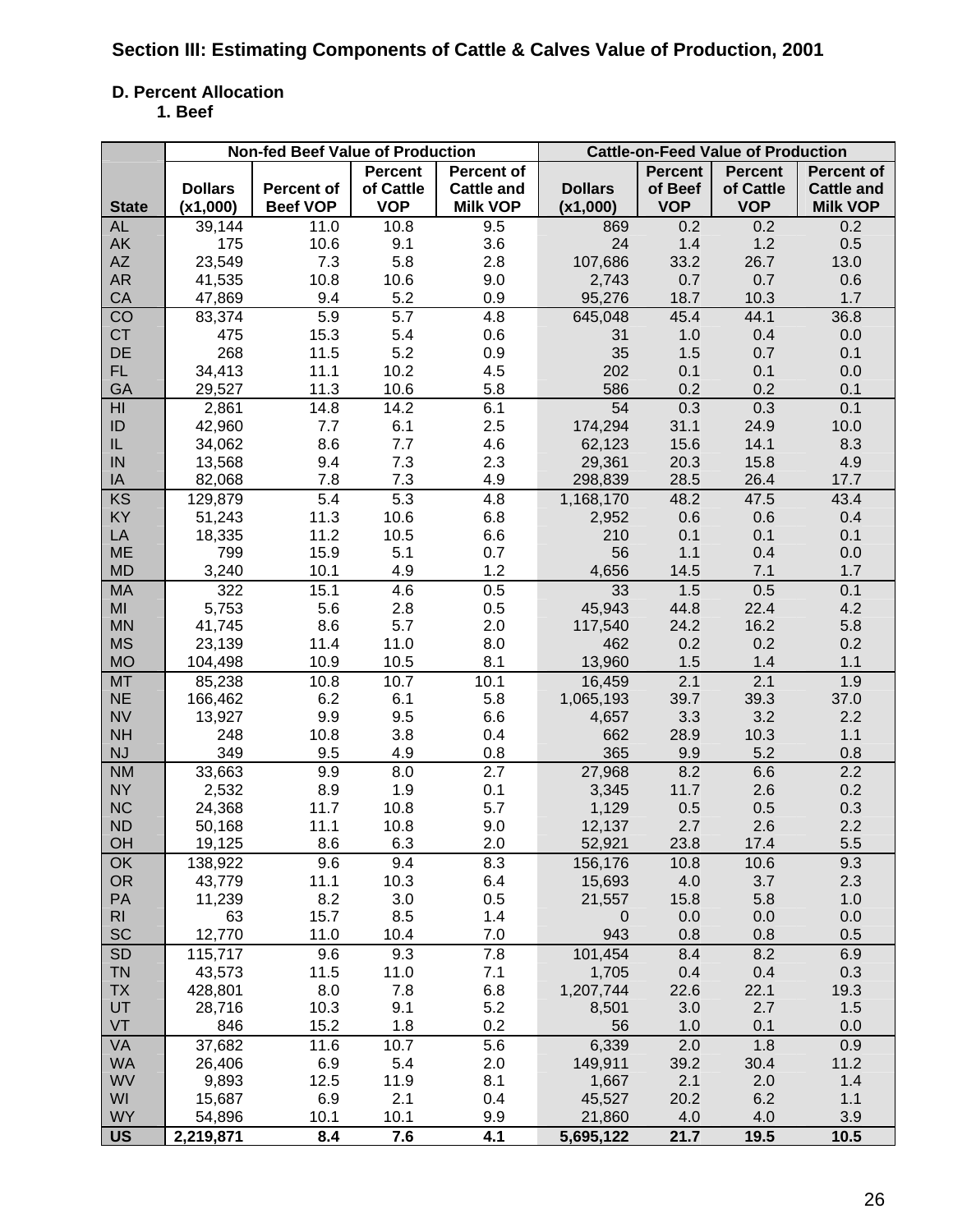#### **D. Percent Allocation**

**2. Dairy** 

|                | <b>Calf Value of Production</b> |                   |                   |                          |  |
|----------------|---------------------------------|-------------------|-------------------|--------------------------|--|
|                | <b>Dollars</b>                  | <b>Percent of</b> | <b>Percent of</b> | <b>Percent of Cattle</b> |  |
| <b>States</b>  | (x1,000)                        | <b>Dairy VOP</b>  | <b>Cattle VOP</b> | and Milk VOP             |  |
| <b>AL</b>      | 3,150                           | 5.6               | 0.9               | 0.8                      |  |
| AK             | 108                             | 3.4               | 5.6               | 2.2                      |  |
| <b>AZ</b>      | 45,886                          | 9.1               | 11.4              | 5.5                      |  |
| <b>AR</b>      | 4,349                           | 5.6               | 1.1               | 0.9                      |  |
| CA             | 230,197                         | 4.6               | 24.9              | 4.1                      |  |
| CO             | 23,111                          | 6.9               | 1.6               | 1.3                      |  |
| <b>CT</b>      | 2,585                           | 3.3               | 29.6              | 3.1                      |  |
| DE             | 1,448                           | 5.3               | 27.9              | 4.9                      |  |
| FL             | 14,345                          | 3.2               | 4.3               | 1.9                      |  |
| GA             | 10,288                          | 4.2               | 3.7               | 2.0                      |  |
| HI             | 442                             | 1.6               | 2.2               | 0.9                      |  |
| ID             | 79,613                          | 6.7               | 11.4              | 4.6                      |  |
| IL.            | 24,708                          | 7.1               | 5.6               | 3.3                      |  |
| IN             | 21,057                          | 4.6               | 11.4              | 3.5                      |  |
| IA             | 45,052                          | 7.1               | 4.0               | 2.7                      |  |
| <b>KS</b>      | 21,154                          | 7.8               | 0.9               | 0.8                      |  |
| KY             | 15,920                          | 5.4               | 3.3               | 2.1                      |  |
| LA             | 5,815                           | 5.2               | 3.3               | 2.1                      |  |
| <b>ME</b>      | 4,315                           | 3.7               | 27.6              | 3.5                      |  |
| <b>MD</b>      | 16,944                          | 7.0               | 25.7              | 6.2                      |  |
| <b>MA</b>      | 2,266                           | 3.6               | 32.0              | 3.5                      |  |
| MI             | 58,923                          | 5.9               | 28.8              | 5.4                      |  |
| <b>MN</b>      | 127,850                         | 8.2               | 17.6              | 6.3                      |  |
| <b>MS</b>      | 3,531                           | 4.1               | 1.7               | 1.2                      |  |
| <b>MO</b>      | 19,344                          | 6.0               | 1.9               | 1.5                      |  |
| <b>MT</b>      | 2,703                           | 4.7               | 0.3               | 0.3                      |  |
| <b>NE</b>      | 17,893                          | 9.0               | 0.7               | 0.6                      |  |
| <b>NV</b>      | 3,893                           | 5.6               | 2.6               | 1.9                      |  |
| <b>NH</b>      | 1,900                           | 3.4               | 29.4              | 3.3                      |  |
| <b>NJ</b>      | 1,947                           | 4.8               | 27.5              | 4.4                      |  |
| <b>NM</b>      | 44,757                          | 5.0               | 10.6              | 3.6                      |  |
| <b>NY</b>      | 61,797                          | 3.1               | 47.1              | 3.1                      |  |
| <b>NC</b>      | 9,079                           | 4.2               | 4.0               | 2.1                      |  |
| <b>ND</b>      | 5,790                           | 5.7               | 1.2               | 1.0                      |  |
| OH             | 46,271                          | 6.3               | 15.2              | 4.8                      |  |
| OK             | 17,845                          | 7.5               | 1.2               | 1.1                      |  |
| <b>OR</b>      | 15,524                          | 5.3               | 3.7               | 2.3                      |  |
| PA             | 135,645                         | 6.7               | 36.8              | 6.3                      |  |
| R <sub>l</sub> | 142                             | 3.4               | 19.1              | 3.1                      |  |
| SC             | 3,257                           | 4.9               | 2.7               | 1.8                      |  |
| <b>SD</b>      | 18,108                          | 6.7               | 1.5               | 1.2                      |  |
| <b>TN</b>      | 9,515                           | 4.1               | 2.4               | 1.6                      |  |
| <b>TX</b>      | 76,474                          | 8.2               | 1.4               | 1.2                      |  |
| UT             | 20,466                          | 7.4               | 6.5               | 3.7                      |  |
| VT             | 19,047                          | 4.1               | 40.5              | 4.1                      |  |
| VA             | 15,601                          | 4.5               | 4.4               | 2.3                      |  |
| <b>WA</b>      | 60,201                          | 6.3               | 12.2              | 4.5                      |  |
| WV             | 1,932                           | 4.5               | 2.3               | 1.6                      |  |
| WI             | 313,584                         | 8.3               | 43.0              | 7.8                      |  |
| <b>WY</b>      | 927                             | 8.8               | 0.2               | 0.2                      |  |
| <b>US</b>      | 1,686,699                       | 6.1               | 5.8               | 3.1                      |  |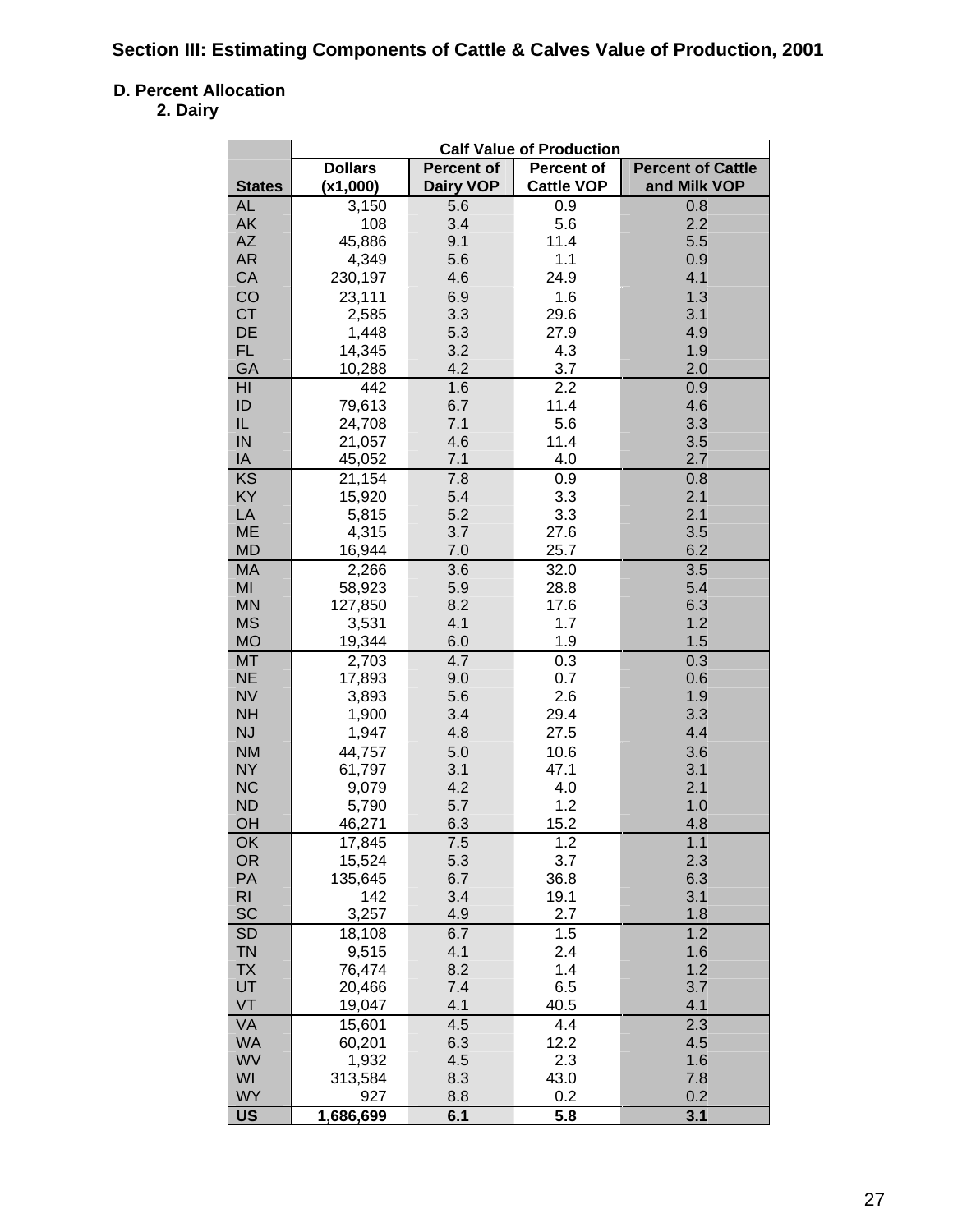#### **D. Percent Allocation**

**2. Dairy** 

|                |                | <b>Cull Cows Value of Production</b> |                |                | <b>Milk</b>    |                |                   |
|----------------|----------------|--------------------------------------|----------------|----------------|----------------|----------------|-------------------|
|                |                |                                      |                | <b>Percent</b> |                |                |                   |
|                |                |                                      | <b>Percent</b> | of Cattle      |                | <b>Percent</b> | <b>Percent of</b> |
|                | <b>Dollars</b> | <b>Percent of</b>                    | of Cattle      | and Milk       | <b>Dollars</b> | of Dairy       | <b>Cattle and</b> |
| <b>State</b>   | (x1,000)       | Dairy VOP                            | <b>VOP</b>     | <b>VOP</b>     | (x1,000)       | <b>VOP</b>     | <b>Milk VOP</b>   |
|                |                |                                      |                |                |                |                |                   |
| <b>AL</b>      | 2,390          | 4.2                                  | 0.7            | 0.6            | 50,700         | 90.1           | 12.3              |
| AK             | 158            | 4.9                                  | 8.2            | 3.2            | 2,944          | 91.7           | 60.5              |
| <b>AZ</b>      | 34,051         | 6.7                                  | 8.4            | 4.1            | 425,565        | 84.2           | 51.3              |
| <b>AR</b>      | 3,331          | 4.3                                  | 0.9            | 0.7            | 69,552         | 90.1           | 15.1              |
| CA             | 184,638        | 3.7                                  | 20.0           | 3.3            | 4,635,189      | 91.8           | 83.4              |
| CO             | 19,015         | 5.7                                  | 1.3            | 1.1            | 291,560        | 87.4           | 16.6              |
| <b>CT</b>      | 3,059          | 3.8                                  | 35.0           | 3.7            | 73,872         | 92.9           | 89.4              |
| DE             | 1,398          | 5.1                                  | 27.0           | 4.7            | 24,311         | 89.5           | 82.4              |
| <b>FL</b>      | 11,381         | 2.5                                  | 3.4            | 1.5            | 429,158        | 94.3           | 56.0              |
| GA             | 8,337          | 3.4                                  | 3.0            | 1.6            | 227,529        | 92.4           | 44.9              |
| HI             | 355            | 1.3                                  | 1.8            | 0.8            | 26,979         | 97.1           | 57.2              |
| ID             | 60,130         | 5.1                                  | 8.6            | 3.4            | 1,047,195      | 88.2           | 59.9              |
| IL             | 18,178         |                                      |                | 2.4            |                |                | 40.7              |
|                |                | 5.3                                  | 4.1            |                | 303,000        | 87.6           |                   |
| IN             | 19,722         | 4.4                                  | 10.6           | 3.3            | 412,160        | 91.0           | 69.0              |
| IA             | 37,468         | 5.9                                  | 3.3            | 2.2            | 556,395        | 87.1           | 33.0              |
| KS             | 16,973         | 6.2                                  | 0.7            | 0.6            | 233,450        | 86.0           | 8.7               |
| KY             | 12,629         | 4.2                                  | 2.6            | 1.7            | 268,920        | 90.4           | 35.7              |
| LA             | 4,418          | 4.0                                  | 2.5            | 1.6            | 101,120        | 90.8           | 36.7              |
| <b>ME</b>      | 6,333          | 5.4                                  | 40.4           | 5.2            | 106,602        | 90.9           | 87.2              |
| <b>MD</b>      | 16,707         | 6.9                                  | 25.4           | 6.1            | 209,628        | 86.2           | 76.1              |
| <b>MA</b>      | 2,670          | 4.2                                  | 37.7           | 4.1            | 57,996         | 92.2           | 89.1              |
| MI             | 43,343         | 4.4                                  | 21.2           | 4.0            | 889,960        | 89.7           | 81.3              |
| <b>MN</b>      | 113,257        | 7.3                                  | 15.6           | 5.6            | 1,312,988      | 84.5           | 64.4              |
| <b>MS</b>      | 2,942          | 3.4                                  | 1.4            | 1.0            | 80,017         | 92.5           | 27.6              |
| <b>MO</b>      | 15,256         | 4.7                                  | 1.5            | 1.2            | 290,401        | 89.4           | 22.6              |
| <b>MT</b>      | 2,226          | 3.9                                  | 0.3            | 0.3            | 52,246         | 91.4           | 6.2               |
| <b>NE</b>      | 12,742         | 6.4                                  | 0.5            | 0.4            | 168,776        | 84.6           | 5.9               |
| <b>NV</b>      | 2,644          | 3.8                                  | 1.8            | 1.3            | 63,050         | 90.6           | 30.0              |
| <b>NH</b>      | 2,269          | 4.1                                  | 35.1           | 3.9            | 51,680         | 92.5           | 88.9              |
| <b>NJ</b>      | 1,448          | 3.5                                  | 20.5           | 3.2            | 37,513         | 91.7           | 84.1              |
| <b>NM</b>      | 35,519         | 3.9                                  | 8.4            | 2.9            | 823,028        | 91.1           | 66.1              |
| <b>NY</b>      | 40,770         | 2.1                                  | 31.1           | 2.0            | 1,860,924      | 94.8           | 93.4              |
| <b>NC</b>      | 8,130          | 3.8                                  | 3.6            | 1.9            | 199,044        | 92.0           | 46.8              |
| <b>ND</b>      | 4,632          | 4.5                                  | 1.0            | 0.8            | 91,448         | 89.8           | 16.5              |
| OH             | 36,602         | 5.0                                  | 12.0           | 3.8            | 656,488        | 88.8           | 68.3              |
| OK             | 13,273         | 5.6                                  | 0.9            | 0.8            | 205,587        | 86.9           | 12.2              |
| <b>OR</b>      |                |                                      |                |                |                |                |                   |
|                | 13,578         | 4.6                                  | 3.2            | 2.0            | 266,135        | 90.1           | 38.6              |
| PA             | 96,105         | 4.7                                  | 26.1           | 4.4            | 1,800,934      | 88.6           | 83.0              |
| R <sub>l</sub> | 201            | 4.8                                  | 27.0           | 4.4            | 3,805          | 91.7           | 83.6              |
| <b>SC</b>      | 2,877          | 4.3                                  | 2.3            | 1.6            | 60,555         | 90.8           | 33.1              |
| <b>SD</b>      | 13,271         | 4.9                                  | 1.1            | 0.9            | 238,580        | 88.4           | 16.1              |
| <b>TN</b>      | 7,731          | 3.3                                  | 1.9            | 1.3            | 216,270        | 92.6           | 35.3              |
| <b>TX</b>      | 52,986         | 5.7                                  | 1.0            | 0.8            | 805,642        | 86.2           | 12.9              |
| UT             | 15,586         | 5.6                                  | 5.0            | 2.8            | 240,345        | 87.0           | 43.3              |
| VT             | 22,384         | 4.8                                  | 47.6           | 4.8            | 421,386        | 91.0           | 90.0              |
| VA             | 12,502         | 3.6                                  | 3.6            | 1.9            | 318,920        | 91.9           | 47.5              |
| <b>WA</b>      | 49,954         | 5.2                                  | 10.1           | 3.7            | 843,642        | 88.5           | 63.1              |
| WV             | 1,600          | 3.7                                  | 1.9            | 1.3            | 39,342         | 91.8           | 32.2              |
| WI             | 190,281        | 5.0                                  | 26.1           | 4.7            | 3,285,452      | 86.7           | 81.8              |
| <b>WY</b>      | 654            | 6.2                                  | 0.1            | 0.1            | 8,946          | 85.0           | 1.6               |
| <b>US</b>      | 1,278,104      | 4.6                                  | 4.4            | 2.4            | 24,886,929     | 89.4           | 46.0              |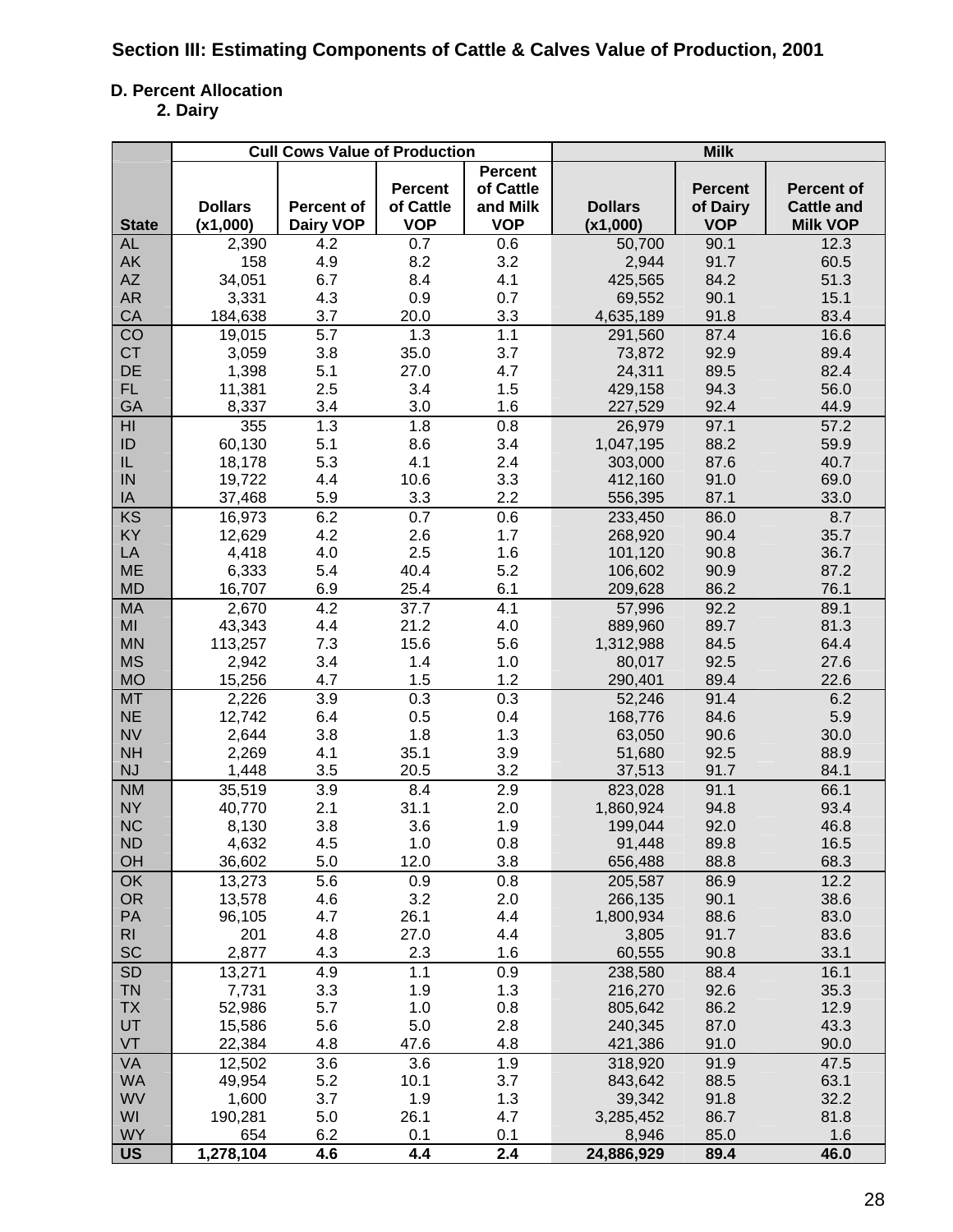# **D. Percent Allocation**

**3. Totals** 

|                |                      | <b>Beef</b>       | <b>Dairy</b>             |                      |                          |
|----------------|----------------------|-------------------|--------------------------|----------------------|--------------------------|
|                | Value of             |                   |                          | <b>Value of</b>      |                          |
|                | <b>Production in</b> | <b>Percent of</b> | <b>Percent of Cattle</b> | <b>Production in</b> | <b>Percent of Cattle</b> |
| <b>State</b>   | Dollars (x1,000)     | <b>Cattle VOP</b> | and Milk VOP             | Dollars (x1,000)     | and Milk VOP             |
| <b>AL</b>      | 356,603              | 98.5              | 86.4                     | 56,240               | 13.6                     |
| AK             | 1,657                | 86.2              | 34.0                     | 3,210                | 66.0                     |
| <b>AZ</b>      | 324,029              | 80.2              | 39.1                     | 505,502              | 60.9                     |
| <b>AR</b>      | 384,159              | 98.0              | 83.3                     | 77,232               | 16.7                     |
| CA             | 509,186              | 55.1              | 9.2                      | 5,050,024            | 90.8                     |
| CO             | 1,420,569            | 97.1              | 81.0                     | 333,686              | 19.0                     |
| <b>CT</b>      | 3,098                | 35.4              | 3.7                      | 79,516               | 96.3                     |
| DE             | 2,337                | 45.1              | 7.9                      | 27,157               | 92.1                     |
| <b>FL</b>      | 311,001              | 92.4              | 40.6                     | 454,884              | 59.4                     |
| GA             | 260,191              | 93.3              | 51.4                     | 246,154              | 48.6                     |
| H <sub>l</sub> | 19,378               | 96.0              | 41.1                     | 27,776               | 58.9                     |
| ID             | 561,146              | 80.1              | 32.1                     | 1,186,938            | 67.9                     |
| IL.            | 398,327              | 90.3              | 53.5                     | 345,886              | 46.5                     |
| IN             | 144,562              | 78.0              | 24.2                     | 452,939              | 75.8                     |
| IA             | 1,049,220            | 92.7              | 62.2                     | 638,915              | 37.8                     |
| KS             | 2,421,697            | 98.5              | 89.9                     | 271,577              | 10.1                     |
| KY             | 455,332              | 94.1              | 60.5                     | 297,469              | 39.5                     |
| LA             | 164,386              | 94.1              | 59.6                     | 111,353              | 40.4                     |
| <b>ME</b>      | 5,014                | 32.0              | 4.1                      | 117,250              | 95.9                     |
| <b>MD</b>      | 32,209               | 48.9              | 11.7                     | 243,279              | 88.3                     |
| <b>MA</b>      | 2,139                | 30.2              | $\overline{3.3}$         | 62,932               | 96.7                     |
| MI             | 102,471              | 50.1              | 9.4                      | 992,226              | 90.6                     |
| <b>MN</b>      | 484,898              | 66.8              | 23.8                     | 1,554,095            | 76.2                     |
| <b>MS</b>      | 203,669              | 96.9              | 70.2                     | 86,490               | 29.8                     |
| <b>MO</b>      | 962,516              | 96.5              | 74.8                     | 325,001              | 25.2                     |
| <b>MT</b>      | 790,276              | 99.4              | 93.3                     | 57,175               | 6.7                      |
| <b>NE</b>      | 2,680,469            | 98.9              | 93.1                     | 199,411              | 6.9                      |
| <b>NV</b>      | 140,388              | 95.6              | 66.9                     | 69,587               | 33.1                     |
| <b>NH</b>      | 2,288                | 35.4              | 3.9                      | 55,849               | 96.1                     |
| <b>NJ</b>      | 3,674                | 52.0              | 8.2                      | 40,908               | 91.8                     |
| <b>NM</b>      | 341,521              | 81.0              | 27.4                     | 903,304              | 72.6                     |
| <b>NY</b>      | 28,609               | 21.8              | 1.4                      | 1,963,491            | 98.6                     |
| <b>NC</b>      | 208,608              | 92.4              | 49.1                     | 216,253              | 50.9                     |
| <b>ND</b>      | 452,807              | 97.8              | 81.6                     | 101,870              | 18.4                     |
| OH             | 222,146              | 72.8              | 23.1                     | 739,361              | 76.9                     |
| OK             | 1,443,636            | 97.9              | 85.9                     | 236,705              | 14.1                     |
| <b>OR</b>      | 393,927              | 93.1              | 57.2                     | 295,237              | 42.8                     |
| PA             | 136,750              | 37.1              | 6.3                      | 2,032,684            | 93.7                     |
| R <sub>l</sub> | 401                  | 53.9              | 8.8                      | 4,148                | 91.2                     |
| SC             | 116,305              | 95.0              | 63.6                     | 66,689               | 36.4                     |
| <b>SD</b>      | 1,208,889            | 97.5              | 81.7                     | 269,959              | 18.3                     |
| <b>TN</b>      | 379,268              | 95.7              | 61.9                     | 233,516              | 38.1                     |
| <b>TX</b>      | 5,332,975            | 97.6              | 85.1                     | 935,102              | 14.9                     |
| UT             | 278,815              | 88.6              | 50.2                     | 276,397              | 49.8                     |
| VT             | 5,574                | 11.9              | 1.2                      | 462,817              | 98.8                     |
| VA             | 324,062              | 92.0              | 48.3                     | 347,023              | 51.7                     |
| <b>WA</b>      | 382,536              | 77.6              | 28.6                     | 953,797              | 71.4                     |
| WV             | 79,393               | 95.7              | 64.9                     | 42,874               | 35.1                     |
| WI             | 225,813              | 30.9              | 5.6                      | 3,789,317            | 94.4                     |
| <b>WY</b>      | 543,565              | 99.7              | 98.1                     | 10,527               | 1.9                      |
| <b>US</b>      | 26,302,489           | 89.9              | 48.6                     | 27,851,732           | 51.4                     |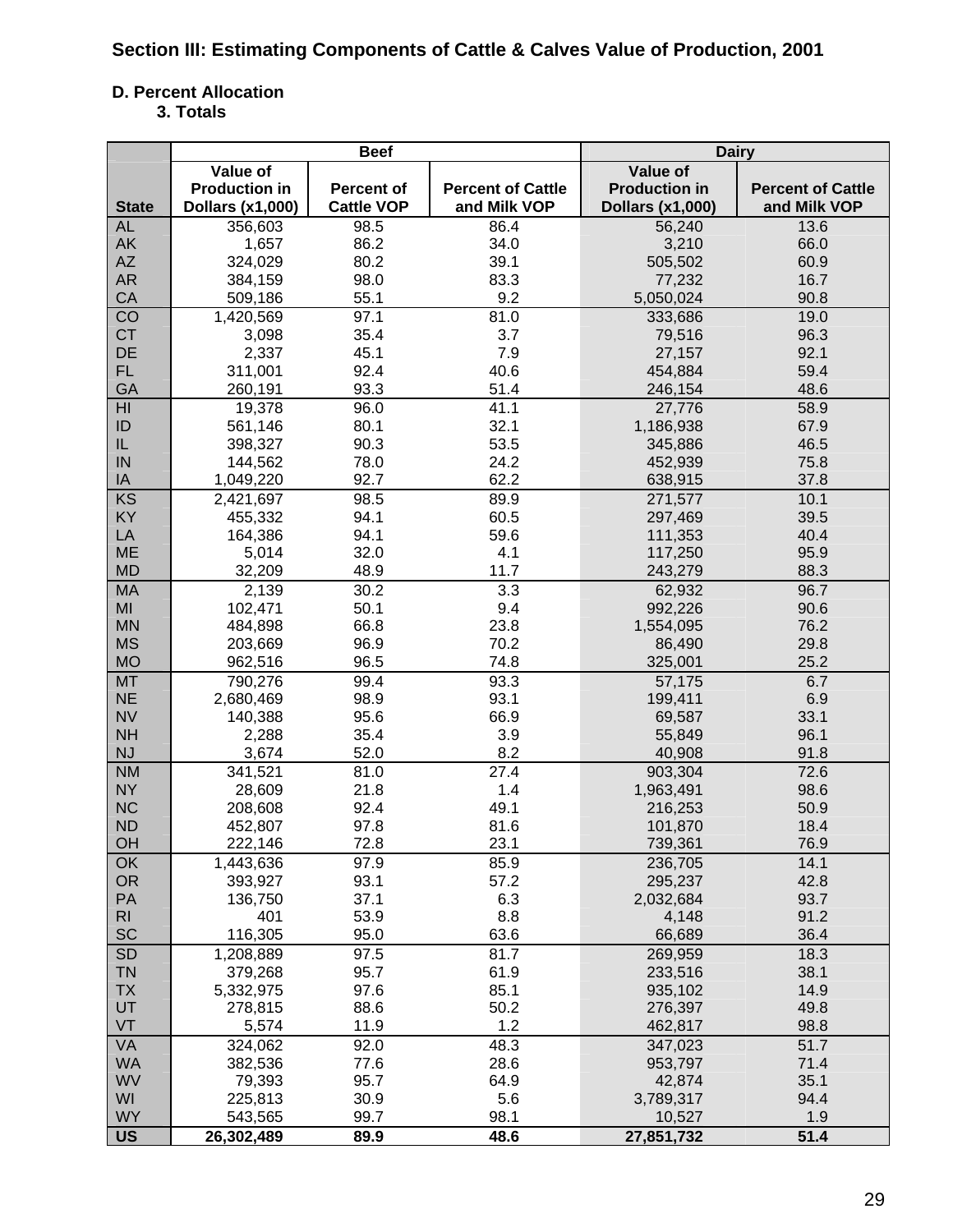# **D. Percent Allocation**

**3. Totals** 

|                | <b>Cattle</b>              |                              | <b>Cattle and Milk</b> |
|----------------|----------------------------|------------------------------|------------------------|
|                |                            | <b>Percent of Cattle and</b> | Value of               |
| <b>State</b>   | <b>Value of Production</b> | <b>Milk VOP</b>              | <b>Production</b>      |
| <b>AL</b>      | 362,143                    | 87.7                         | 412,843                |
| AK             | 1,923                      | 39.5                         | 4,867                  |
| <b>AZ</b>      | 403,966                    | 48.7                         | 829,531                |
| <b>AR</b>      | 391,839                    | 84.9                         | 461,391                |
| CA             | 924,021                    | 16.6                         | 5,559,210              |
| CO             | 1,462,695                  | 83.4                         | 1,754,255              |
| <b>CT</b>      | 8,742                      | 10.6                         | 82,614                 |
| DE             | 5,183                      | 17.6                         | 29,494                 |
| FL             | 336,727                    | 44.0                         | 765,885                |
| GA             | 278,816                    | 55.1                         | 506,345                |
| HI             | 20,175                     | 42.8                         | 47,154                 |
| ID             | 700,889                    | 40.1                         | 1,748,084              |
| IL.            | 441,213                    | 59.3                         | 744,213                |
| IN             | 185,341                    | 31.0                         | 597,501                |
| IA             | 1,131,740                  | 67.0                         | 1,688,135              |
| KS             | 2,459,824                  | 91.3                         | 2,693,274              |
| KY             | 483,881                    | 64.3                         | 752,801                |
| LA             | 174,619                    | 63.3                         | 275,739                |
| <b>ME</b>      | 15,662                     | 12.8                         | 122,264                |
| <b>MD</b>      | 65,860                     | 23.9                         | 275,488                |
| <b>MA</b>      | 7,075                      | 10.9                         | 65,071                 |
| MI             | 204,737                    | 18.7                         | 1,094,697              |
| <b>MN</b>      | 726,005                    | 35.6                         | 2,038,993              |
| <b>MS</b>      | 210,142                    | 72.4                         | 290,159                |
| <b>MO</b>      | 997,116                    | 77.4                         | 1,287,517              |
| <b>MT</b>      | 795,205                    | 93.8                         | 847,451                |
| <b>NE</b>      | 2,711,104                  | 94.1                         | 2,879,880              |
| <b>NV</b>      | 146,925                    | 70.0                         | 209,975                |
| <b>NH</b>      | 6,457                      | 11.1                         | 58,137                 |
| <b>NJ</b>      | 7,069                      | 15.9                         | 44,582                 |
| <b>NM</b>      | 421,797                    | 33.9                         | 1,244,825              |
| <b>NY</b>      | 131,176                    | 6.6                          | 1,992,100              |
| <b>NC</b>      | 225,817                    | 53.2                         | 424,861                |
| <b>ND</b>      | 463,229                    | 83.5                         | 554,677                |
| OH             | 305,019                    | 31.7                         | 961,507                |
| OK             | 1,474,754                  | 87.8                         | 1,680,341              |
| OR             | 423,029                    | 61.4                         | 689,164                |
| PA             | 368,500                    | 17.0                         | 2,169,434              |
| R <sub>l</sub> | 744                        | 16.4                         | 4,549                  |
| SC             | 122,439                    | 66.9                         | 182,994                |
| <b>SD</b>      | 1,240,268                  | 83.9                         | 1,478,848              |
| <b>TN</b>      | 396,514                    | 64.7                         | 612,784                |
| <b>TX</b>      | 5,462,435                  | 87.1                         | 6,268,077              |
| UT             | 314,867                    | 56.7                         | 555,212                |
| VT             | 47,005                     | 10.0                         | 468,391                |
| VA             | 352,165                    | 52.5                         | 671,085                |
| <b>WA</b>      | 492,691                    | 36.9                         | 1,336,333              |
| WV             | 82,925                     | 67.8                         | 122,267                |
| WI             | 729,678                    | 18.2                         | 4,015,130              |
| <b>WY</b>      | 545,146                    | 98.4                         | 554,092                |
| <b>US</b>      | 29,267,292                 | 54.0                         | 54,154,221             |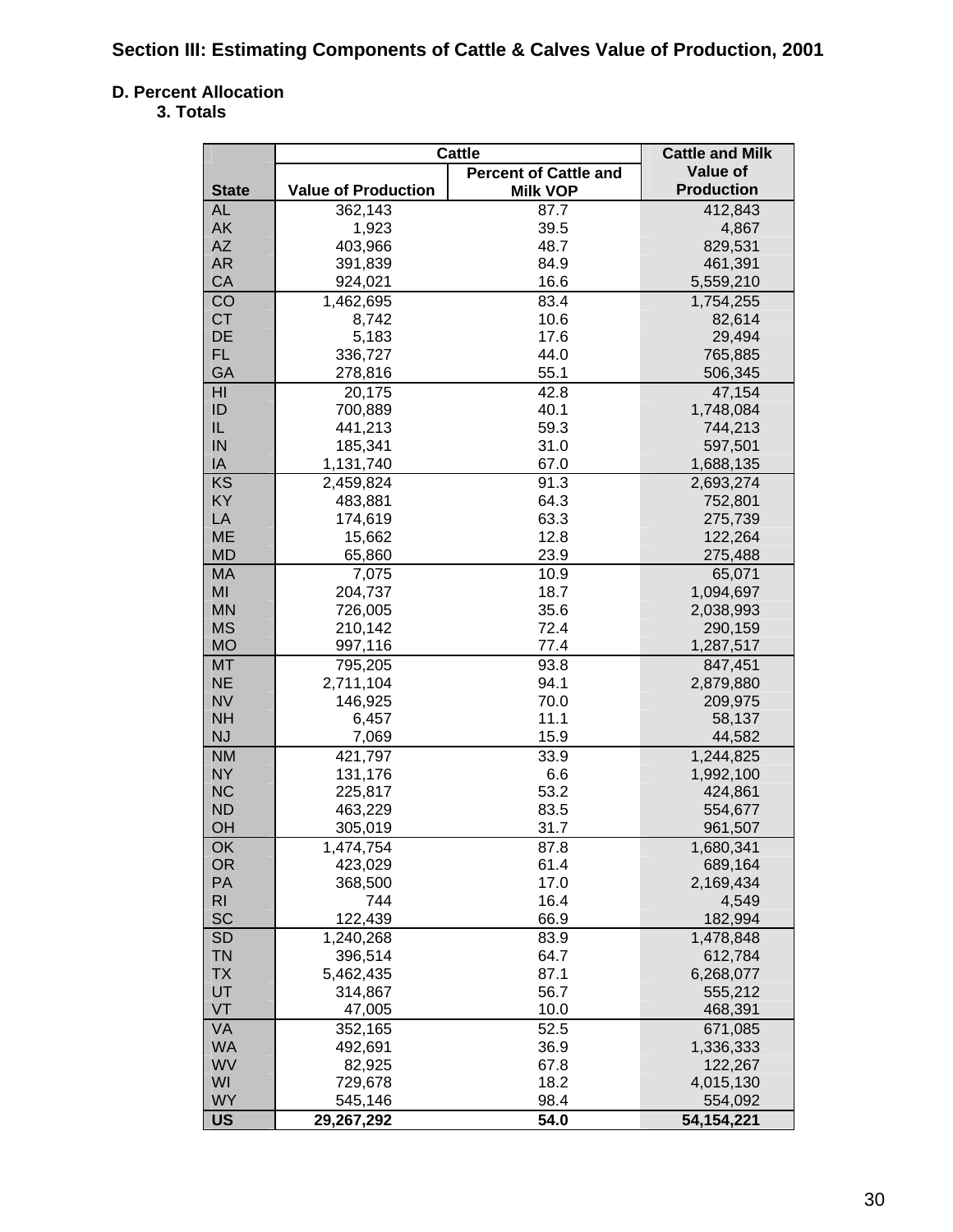# **E. Method of Allocation of Cattle-on-feed and Feedlot Marketings**

#### Inventory

- 1. Record cattle-on-feed for all lots from *Cattle*, February 2002, for all States.
- 2. Few States values are not given. Allocate "Other States" value based on their relative inventory of steers >500 pounds.
- 3. Record cattle-on-feed for lots >1,000 head and for <1,000 heads for selected states from *Cattle-on-Feed*, February 2002.
- 4. For States with >1,000 head feedlot information, subtract >1,000 head feedlot from total lots to obtain <1,000 head feedlot inventory.
- 5. For States with <1,000 head feedlot information, subtract <1,000 feedlot from total lots to obtain >1,000 head feedlot inventory.
- 6. Not all >1,000 head feedlots are in States with >1,000 head feedlot information. Cattle from these feedlots need to be allocated among the other States for which there is no information on >1,000 head feedlots. These cattle were allocated among these other States based upon the States' all-lot inventory. Only States with all-lot inventory of 20,000 or more were considered in this allocation.
- 7. Subtracted this prorated >1,000 head feedlots inventory from all-lot inventory to determine <1,000 head feedlot inventory.
- 8. For remaining States all-lot inventory is <1,000 head feedlot.

#### Marketing

- 1. Record marketings from >1,000 head feedlot from *Cattle-on-Feed*, February 2002 (12 States).
- 2. Prorate remaining >1,000 head feedlot marketings among the remaining States with feedlots >1,000 head capacity based upon relative inventory in >1,000 head feedlots.
- 3. Record marketings from <1,000 head feedlots from *Cattle-on-Feed*, February 2002 (selected States).
- 4. Prorate remaining <1,000 head feedlot marketings among the remaining States with feedlots <1,000 head capacity based upon relative inventory in <1,000 head feedlots.
- 5. Sum marketings from <1,000 head feedlots and >1,000 head feedlots.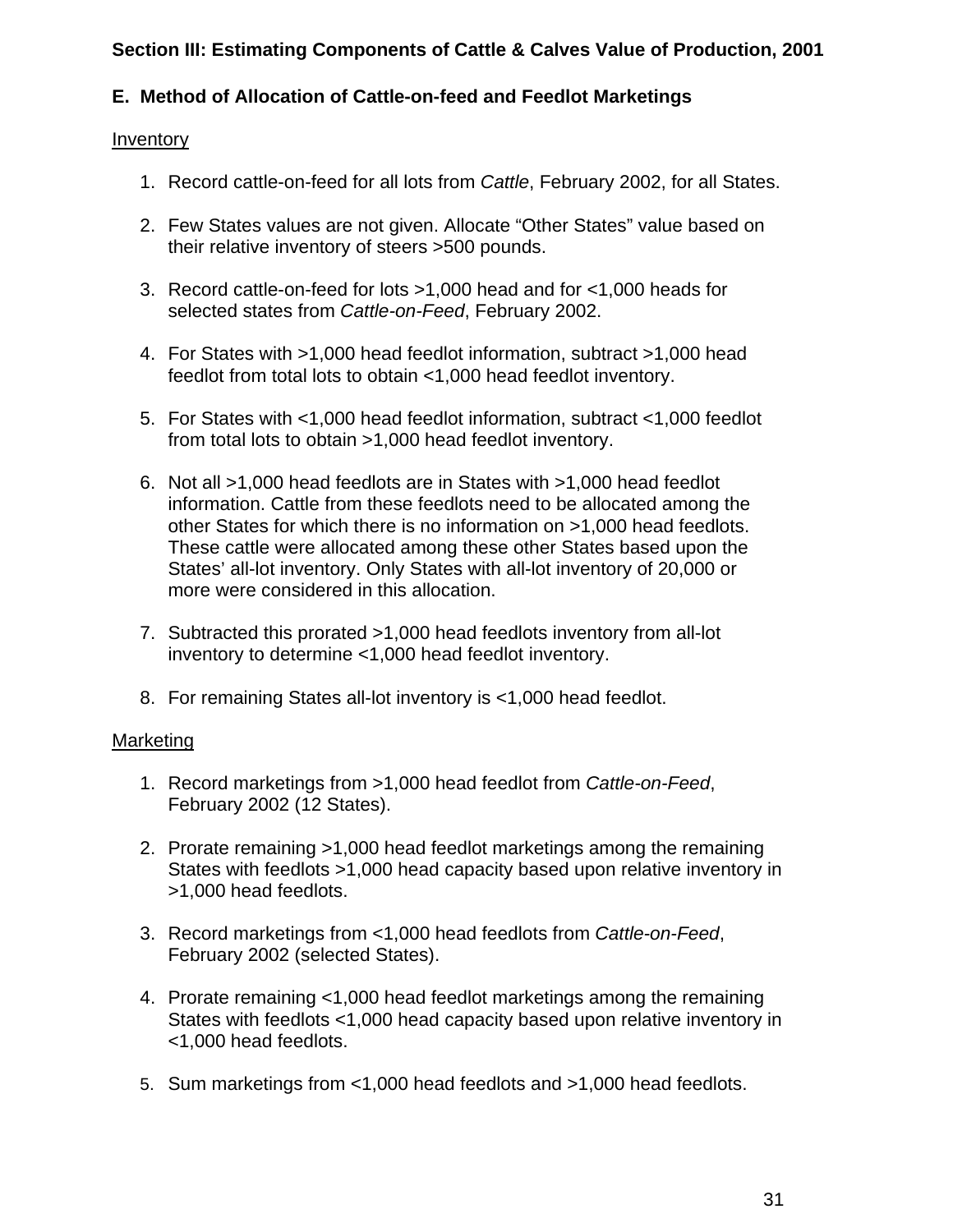|                                                   | <b>Data Sources/How Determined</b>          | <b>Beef</b> | <b>Dairy</b> | <b>Total</b> | <b>Published</b><br><b>Values</b> |
|---------------------------------------------------|---------------------------------------------|-------------|--------------|--------------|-----------------------------------|
| 1. Calf contribution                              |                                             |             |              |              |                                   |
|                                                   |                                             |             |              |              |                                   |
| a. cow inventory (1/02) (000)                     | Cattle, Feb '02                             | 33,397      | 9,183        |              | 42,580                            |
| b. replacement heifers expected to calve<br>(000) | Cattle, Feb '02                             | 3,337       | 2,696        |              | 6,033                             |
| c. replacement heifers (000)                      | Cattle, Feb '02                             | 5,588       | 4,057        |              | 9,645                             |
| d. percent heifers calving                        | 1b / 1c * 100%<br>Livestock Slaughter, 2001 | 59.72%      | 66.45%       | 62.55%       |                                   |
| e. cows slaughtered (000)                         | Summary                                     | 3,092       | 2,582        |              | 5,674                             |
| f. percent cows slaughtered                       | 1e / 1a * 100%                              | 9.26%       | 28.12%       |              |                                   |
| g. females for calving (000)                      | $1a + 1b - 1e$                              | 33,642      | 9,297        | 42,939       |                                   |
| h. calf crop 2001 (000)                           | Meat Animals, 2001 Summary                  |             |              |              | 38,280.4                          |
| i. calf deaths 2001 (000)                         | Meat Animals, 2001 Summary                  |             |              |              | 2,488.1                           |
| j. net calf crop $(000)$                          | $1h - h1$                                   |             |              | 35,792.3     |                                   |
| k. net calving percent                            | 1j / 1g * 100%                              |             |              | 83.36%       |                                   |
| Derived Calf Crop (000)                           |                                             |             |              |              |                                   |
| I. derived calf crop                              | $1g * 1k$                                   | 28,044      | 7,750        | 35,794       |                                   |
| m. steers                                         | 11 * 50%                                    | 14,022      | 3,875        | 17,897       |                                   |
| n. heifers                                        | $11 - 1m$                                   | 14,022      | 3,875        | 17,897       |                                   |
| o. heifers available for sale                     | $1n - 1b$                                   | 10,685      | 1,179        | 11,864       |                                   |
| p. total calves for sale                          | $1m + 10$                                   | 24,70       | 5,054        | 29,761       |                                   |
| r. percent heifers for sale                       | 1o / 1n * 100%                              | 76.20%      | 30.43%       |              |                                   |
| s. percent of derived calf crop for sale          |                                             | 88.10%      | 65.21%       |              |                                   |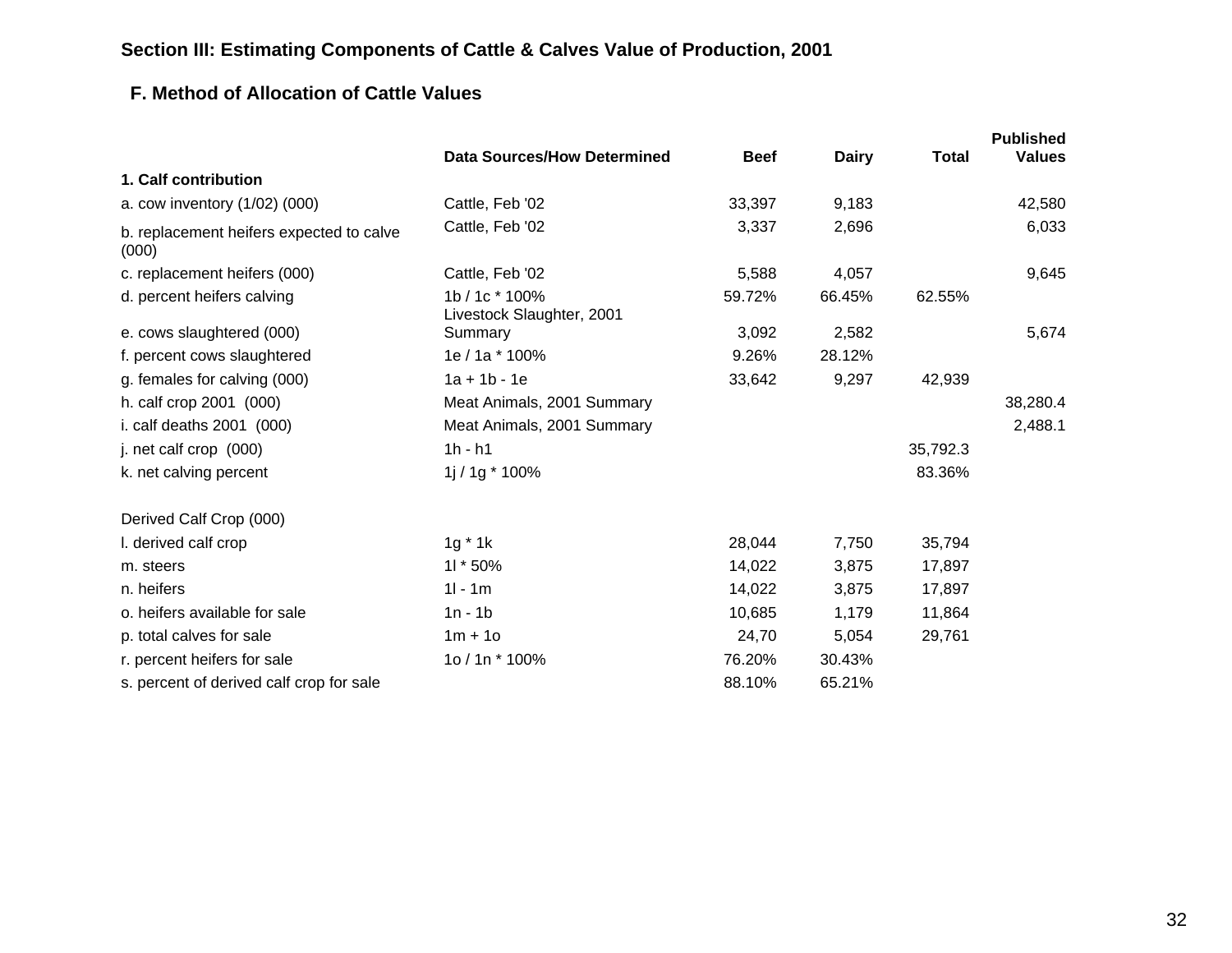|                                  | <b>Data Sources/How Determined</b>         | <b>Beef</b>  | <b>Dairy</b> | <b>Total</b> | <b>Published</b><br><b>Values</b> |
|----------------------------------|--------------------------------------------|--------------|--------------|--------------|-----------------------------------|
| 1. Calf contribution, continued  |                                            |              |              |              |                                   |
| Weight of Calves Sold (lbs)      |                                            |              |              |              |                                   |
| t. steers                        | steers Beef '97 Part I                     |              |              |              | 677                               |
| u. heifers                       | other heifers, Beef '97 Part I             |              |              |              | 665                               |
|                                  | beef = $(1m*1t + 10*1u) / 1p$ dairy = calf |              |              |              |                                   |
| v. average weight                | slaughter wgt., Livestock Slaughter, '01   | 672          | 320          |              |                                   |
| Value of Calves Sold             |                                            |              |              |              |                                   |
| w. calf price $$$ $\sqrt{(cwt)}$ | Meat Animals, 2001 Summary                 |              |              |              | 106.00                            |
| x. estimated calf sales          | 1p * 1v * 1w / 100                         | \$17,599,290 | \$1,714,317  | \$19,313,607 |                                   |
| 2. Cull cow contribution         |                                            |              |              |              |                                   |
| a. percent of cow inventory sold | 1e / 1a * 100%                             | 9.26%        | 28.12%       |              |                                   |
| b. derived number of cows sold   | 1a * 2a                                    | 3,093.0      | 2,582.0      |              |                                   |
| c. average weight sold (lbs)     | Livestock Slaughter, 2001 Summary          |              |              |              | 1,221                             |
| d. average price (\$/cwt)        | Agricultural Prices, 2001 Summary          |              |              |              | \$40.90                           |
| e. total sales cull cows (000)   | 2b * 2c * 2d / 100                         | \$1,544,610  | \$1,289,422  | \$2,834,032  |                                   |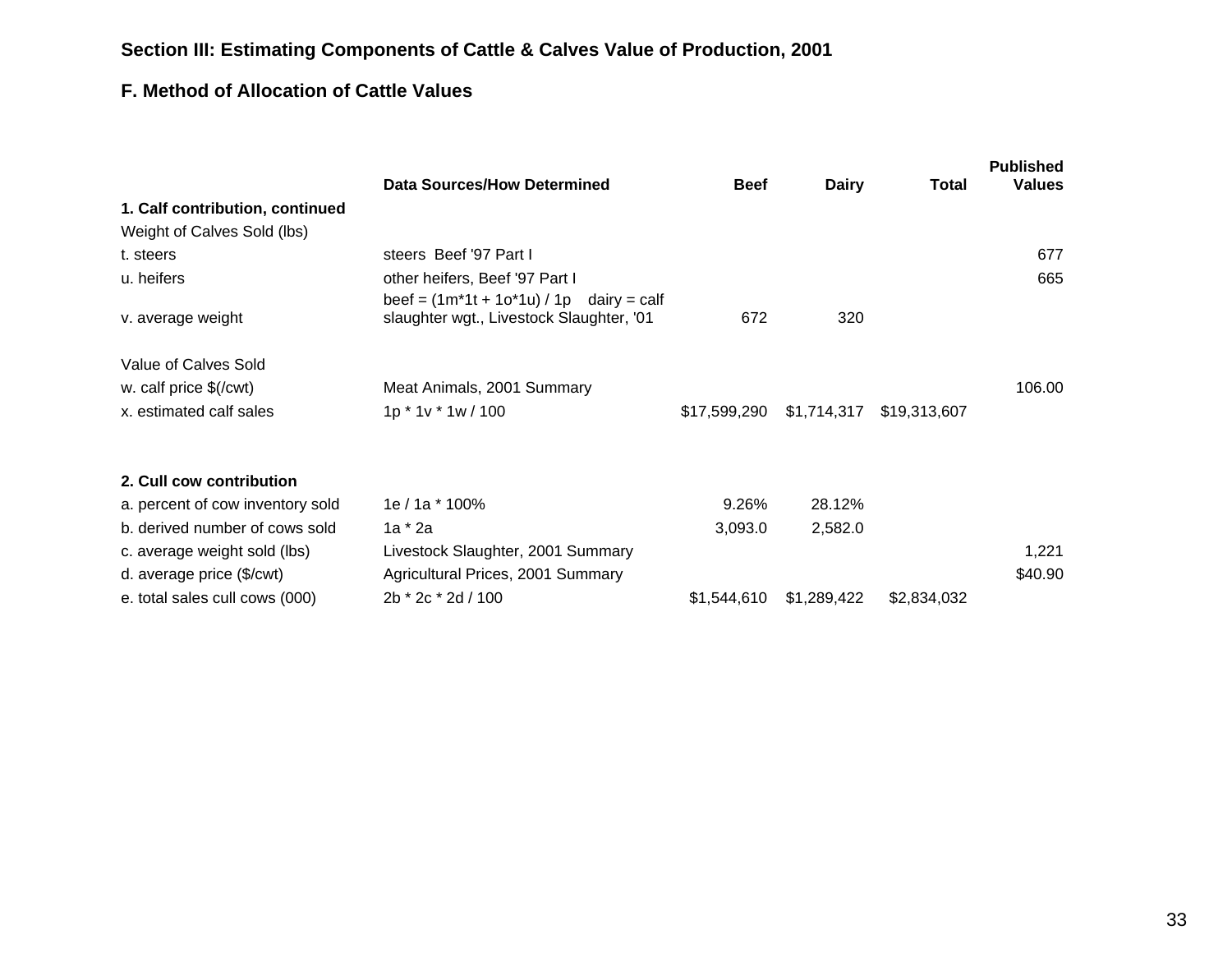|                                                                                                      | <b>Data Sources/How Determined</b>                                  | <b>Beef</b>  | <b>Dairy</b> | <b>Total</b> | <b>Published</b><br><b>Values</b> |
|------------------------------------------------------------------------------------------------------|---------------------------------------------------------------------|--------------|--------------|--------------|-----------------------------------|
| 3. Cattle-on-feed contribution                                                                       |                                                                     |              |              |              |                                   |
| a. no. marketed in 2001 (000)                                                                        | Cattle-on-Feed, Febuary, 2001                                       |              |              |              | 26,901                            |
| b. average slaughter weight                                                                          | Livestock Slaughter, 2001 Summary                                   |              |              |              | 1,221                             |
| c. average price (\$/cwt)                                                                            | Agricultural Prices, 2001 Summary                                   |              |              |              | \$75.10                           |
| d. total sales COF (\$000)                                                                           | 3a * 3b * 3c / 100                                                  | \$24,667,437 |              |              |                                   |
| e. avg. wgt. calves entering feedlot<br>(lbs) assume 550, 650, 750, 850 lbs<br>for each weight class | Cattle-on-Feed, Febuary, 2001                                       | 697          |              |              |                                   |
| f. total value of calves entering<br>feedlot (\$000)                                                 | 3a * 3e *1w / 100                                                   | \$19,874,997 |              |              |                                   |
| g. value of production added in<br>feedlots (\$000)                                                  | $3d - 3f$                                                           | \$4,792,440  |              |              |                                   |
| h. per head value of production                                                                      | 3g/3a                                                               | \$178.15     |              |              |                                   |
| 4. Non-fed beef contribution                                                                         |                                                                     |              |              |              |                                   |
| a. value of production, cattle and<br>calves (000)                                                   | Meat Animals Production, Disposition,<br>and Income -- 2001 Summary |              |              |              | \$29,267,264                      |
| b. value already accounted for                                                                       | $1x + 2e + 3g$                                                      | \$23,936,340 | \$3,003,739  | \$26,940,079 |                                   |
| c. value not accounted for, 100%<br>allocated to beef                                                | 4a - 4b                                                             | \$2,327,185  |              |              |                                   |
| d. allocated by beef calves for sale<br>(\$ per head)                                                | 4c/1p                                                               | \$94.19      |              |              |                                   |
| 5. Summary                                                                                           |                                                                     |              |              |              |                                   |
| a. calves                                                                                            | 1x                                                                  | \$17,599,290 | \$1,714,317  | \$19,313,607 |                                   |
| b. cull cows                                                                                         | 2e                                                                  | \$1,544,610  | \$1,289,422  | \$2,834,032  |                                   |
| c. cattle-on-feed                                                                                    | 3g                                                                  | \$4,792,440  |              | \$4,792,440  |                                   |
| d. non-fed beef                                                                                      | 4c                                                                  | \$2,327,185  |              | \$2,327,185  |                                   |
| e. total cattle and calves                                                                           | $5a + 5b + 5c + 5d$                                                 | \$26,263,525 | \$3,003,739  | \$29,267,264 | \$29,267,264                      |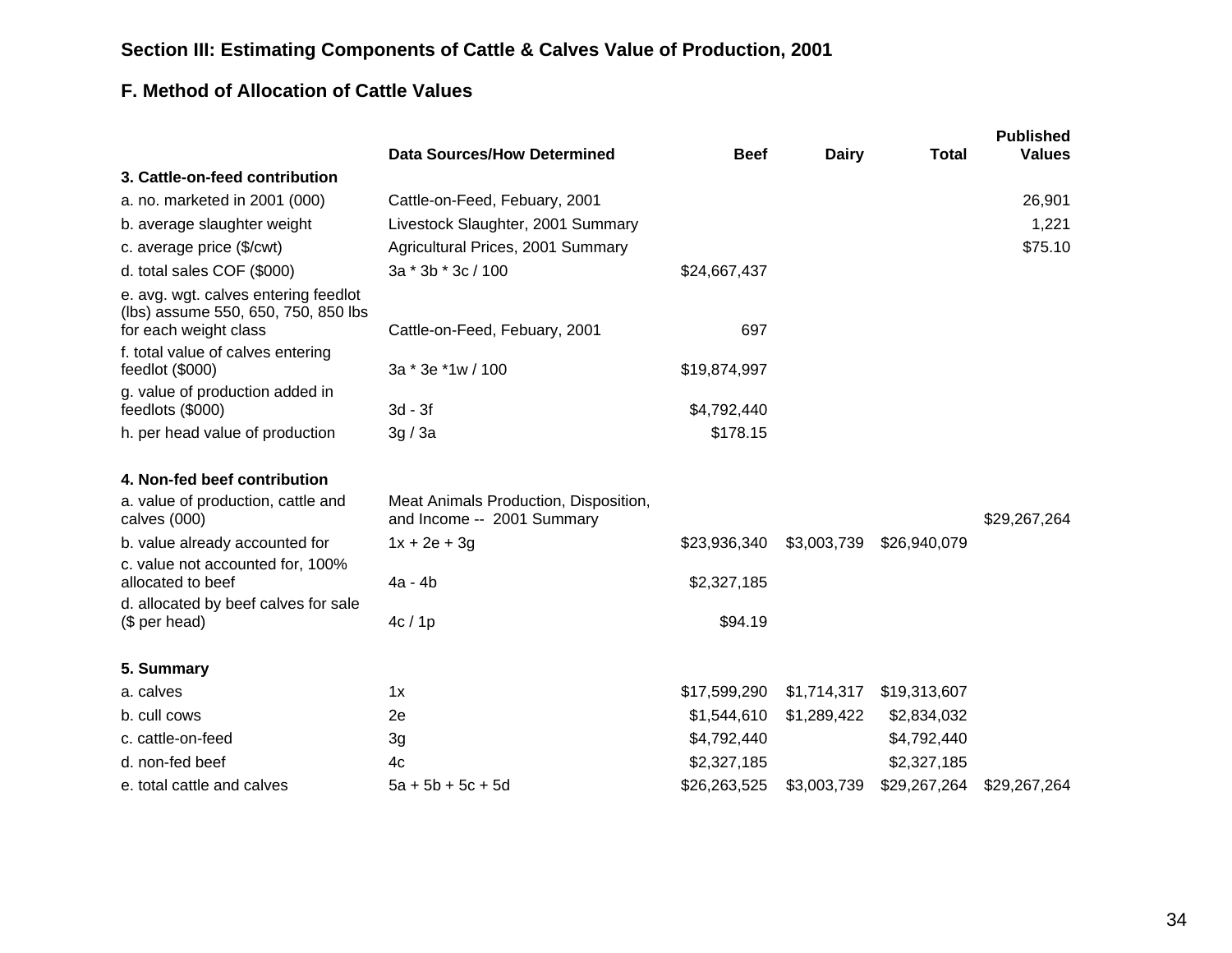| <b>Value of Production Summary</b>           | <b>Thousand Dollars</b> | <b>Percent of</b><br><b>Beef Total</b> | <b>Percent of</b><br><b>Dairy Total</b> | <b>Percent of</b><br><b>Cattle Value</b><br>of Production | Percent of<br><b>Total Cattle</b><br>and Milk |
|----------------------------------------------|-------------------------|----------------------------------------|-----------------------------------------|-----------------------------------------------------------|-----------------------------------------------|
| Beef calves                                  | 17,599,290              | 67.0                                   |                                         | 60.1                                                      | 32.5                                          |
| Beef cull cows                               | 1,544,610               | 5.9                                    |                                         | 5.3                                                       | 2.9                                           |
| Total Beef cow and calf                      | 19,143,900              | 72.9                                   |                                         | 65.4                                                      | 35.4                                          |
| Beef non-fed                                 | 2,327,185               | 8.9                                    |                                         | 8.0                                                       | 4.3                                           |
| Total beef non-feedlot                       | 21,471,085              | 81.8                                   |                                         | 73.4                                                      | 39.6                                          |
| Beef feedlot                                 | 4,792,440               | 18.2                                   |                                         | 16.4                                                      | 8.8                                           |
| Total beef value of production               | 26,263,525              | 100.0                                  |                                         | 89.7                                                      | 48.5                                          |
| Dairy calves                                 | 1,714,317               |                                        | 6.1                                     | 5.9                                                       | 3.2                                           |
| Dairy cull cows                              | 1,289,422               |                                        | 4.6                                     | 4.4                                                       | 2.4                                           |
| Total Dairy calves and culls                 | 3,003,739               |                                        | 10.8                                    | 10.3                                                      | 5.5                                           |
| Value of Milk Production                     | 24,886,929              |                                        | 89.2                                    | 85.0                                                      | 46.0                                          |
| <b>Total Dairy Value of Production</b>       | 27,890,668              |                                        | 100.0                                   |                                                           | 51.5                                          |
| <b>Total Cattle Value of Production</b>      | 29,267,264              |                                        |                                         | 100.0                                                     |                                               |
| Total Cattle and Milk Value of<br>Production | 54, 154, 193            |                                        |                                         |                                                           | 100.0                                         |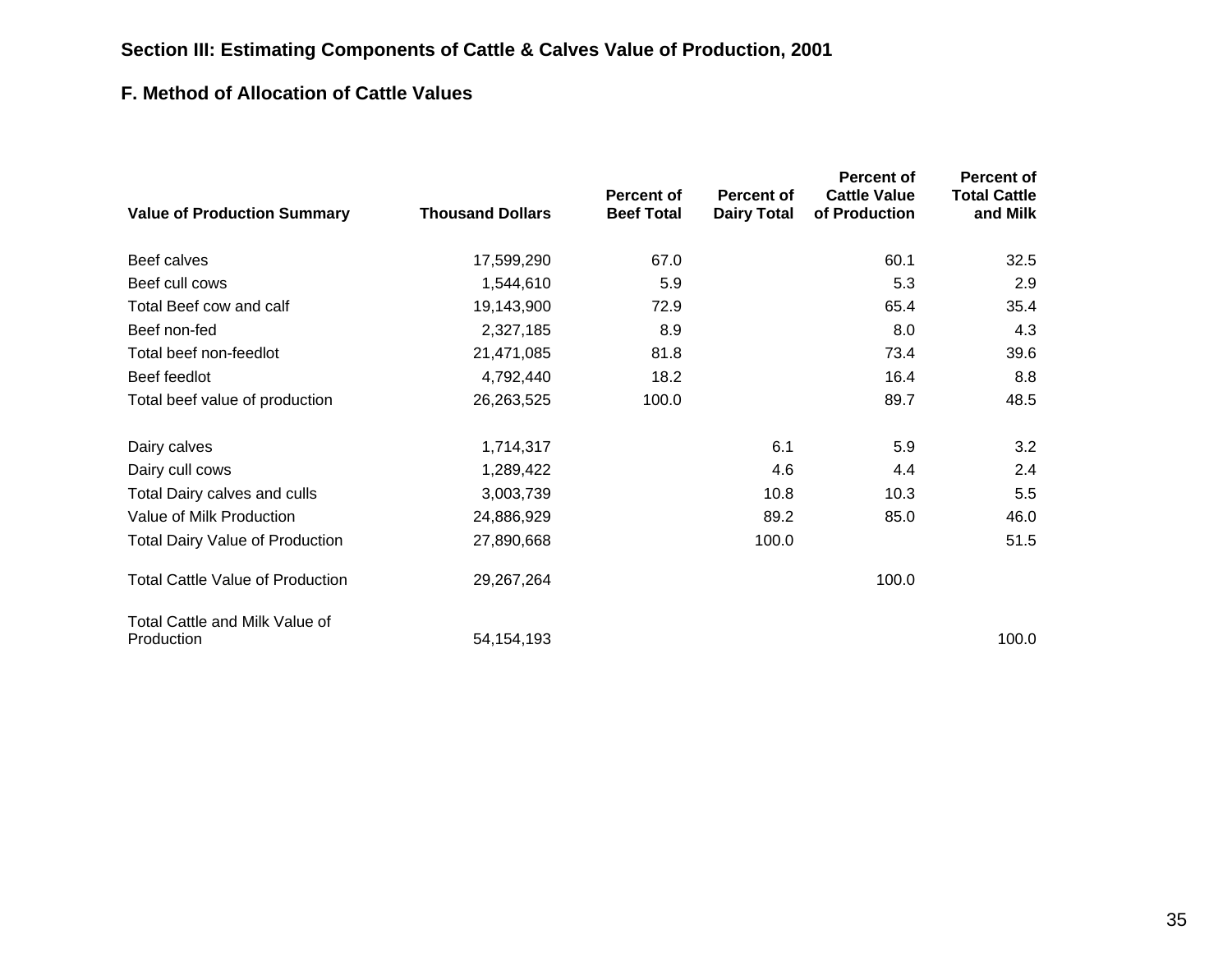# **A. Sheep and Lambs**

| <b>State</b>                          | <b>Value of Production</b> | <b>Prorated VOP</b> | <b>Adjusted VOP</b> | <b>Percent of Sheep</b><br><b>VOP</b> |
|---------------------------------------|----------------------------|---------------------|---------------------|---------------------------------------|
| <b>AL</b>                             | ****                       | 239                 | 239                 | 92.3                                  |
| AK                                    | ****                       | 239                 | 239                 | 92.3                                  |
| <b>AZ</b>                             | 2,330                      |                     | 2,330               | 91.3                                  |
| <b>AR</b>                             | ****                       |                     | 239                 |                                       |
|                                       |                            | 239                 |                     | 92.3                                  |
| CA                                    | 33,349                     |                     | 33,349              | 96.2                                  |
| CO                                    | 40,507<br>$***$            |                     | 40,507              | 97.6                                  |
| <b>CT</b>                             | ****                       | 487                 | 487                 | 96.2                                  |
| DE                                    | ****                       | 240                 | 240                 | 92.3                                  |
| <b>FL</b>                             | ****                       | 240                 | 240                 | 92.3                                  |
| GA                                    | ****                       | 240                 | 240                 | 92.3                                  |
| HI                                    |                            | 240                 | 240                 | 92.3                                  |
| ID                                    | 13,117                     |                     | 13,117              | 96.5                                  |
| IL                                    | 2,688                      |                     | 2,688               | 98.5                                  |
| IN                                    | 2,162                      |                     | 2,162               | 98.0                                  |
| IA                                    | 18,222                     |                     | 18,222              | 99.1                                  |
| KS                                    | 5,066                      |                     | 5,066               | 97.8                                  |
| KY                                    | ****                       | 240                 | 240                 | 92.3                                  |
| LA                                    | ****                       | 240                 | 240                 | 92.0                                  |
| <b>ME</b>                             | $***$                      | 487                 | 487                 | 96.2                                  |
| <b>MD</b>                             | ****                       | 240                 | 240                 | 92.0                                  |
| <b>MA</b>                             | $***$                      | 487                 | 487                 | 96.1                                  |
| MI                                    | 2,833                      |                     | 2,833               | 98.0                                  |
| <b>MN</b>                             | 9,787                      |                     | 9,787               | 98.8                                  |
| <b>MS</b>                             | ****                       | 240                 | 240                 | 92.0                                  |
| <b>MO</b>                             | 3,034                      |                     | 3,034               | 98.9                                  |
| <b>MT</b>                             | 16,947                     |                     | 16,947              | 92.7                                  |
| <b>NE</b>                             | 5,371                      |                     | 5,371               | 97.7                                  |
| <b>NV</b>                             | 2,045                      |                     | 2,045               | 88.2                                  |
| <b>NH</b>                             | **                         | 487                 | 487                 | 96.1                                  |
| <b>NJ</b>                             | ****                       | 240                 | 240                 | 92.0                                  |
| <b>NM</b>                             | 6,926                      |                     | 6,926               | 84.0                                  |
| <b>NY</b>                             | 3,585                      |                     | 3,585               | 98.5                                  |
| <b>NC</b>                             | ****                       | 240                 | 240                 | 92.0                                  |
| <b>ND</b>                             | 4,983                      |                     | 4,983               | 94.9                                  |
| OH                                    | 6,718                      |                     | 6,718               | 98.0                                  |
| OK                                    | 2,093                      |                     | 2,093               | 97.1                                  |
| <b>OR</b>                             | 8,043                      |                     | 8,043               | 95.2                                  |
| PA                                    | 4,125                      |                     | 4,125               | 97.4                                  |
| R <sub>l</sub>                        | $***$                      | 487                 | 487                 | 95.9                                  |
| SC                                    | ****                       | 240                 | 240                 | 92.0                                  |
| <b>SD</b>                             | 18,526                     |                     | 18,526              | 95.3                                  |
| <b>TN</b>                             | ****                       | 240                 | 240                 | 92.0                                  |
| <b>TX</b>                             | 33,679                     |                     | 33,679              | 91.5                                  |
| UT                                    | 14,345                     |                     | 14,345              | 94.6                                  |
| VT                                    | $***$                      | 487                 | 487                 | 96.1                                  |
| VA                                    | 3,154                      |                     | 3,154               | 98.3                                  |
| <b>WA</b>                             | 3,080                      |                     | 3,080               | 94.5                                  |
| <b>WV</b>                             | 1,604                      |                     | 1,604               | 97.7                                  |
| WI                                    | 4,689                      |                     | 4,689               | 98.9                                  |
| <b>WY</b>                             | 20,471                     |                     | 20,471              | 91.0                                  |
| New England**                         | 2,922                      |                     |                     |                                       |
| Other States***                       | 3,597                      |                     |                     |                                       |
| <b>US</b>                             | 293,479                    | 6,519               | 299,998             | 95.1                                  |
| **New England: CT, ME, MA, NH, RI, VT |                            |                     |                     |                                       |

\*\*\*\*Other States: AL, AK, AR, DE, FL, GA, HI, KY, LA, MD, MS, NJ, NC, SC, TN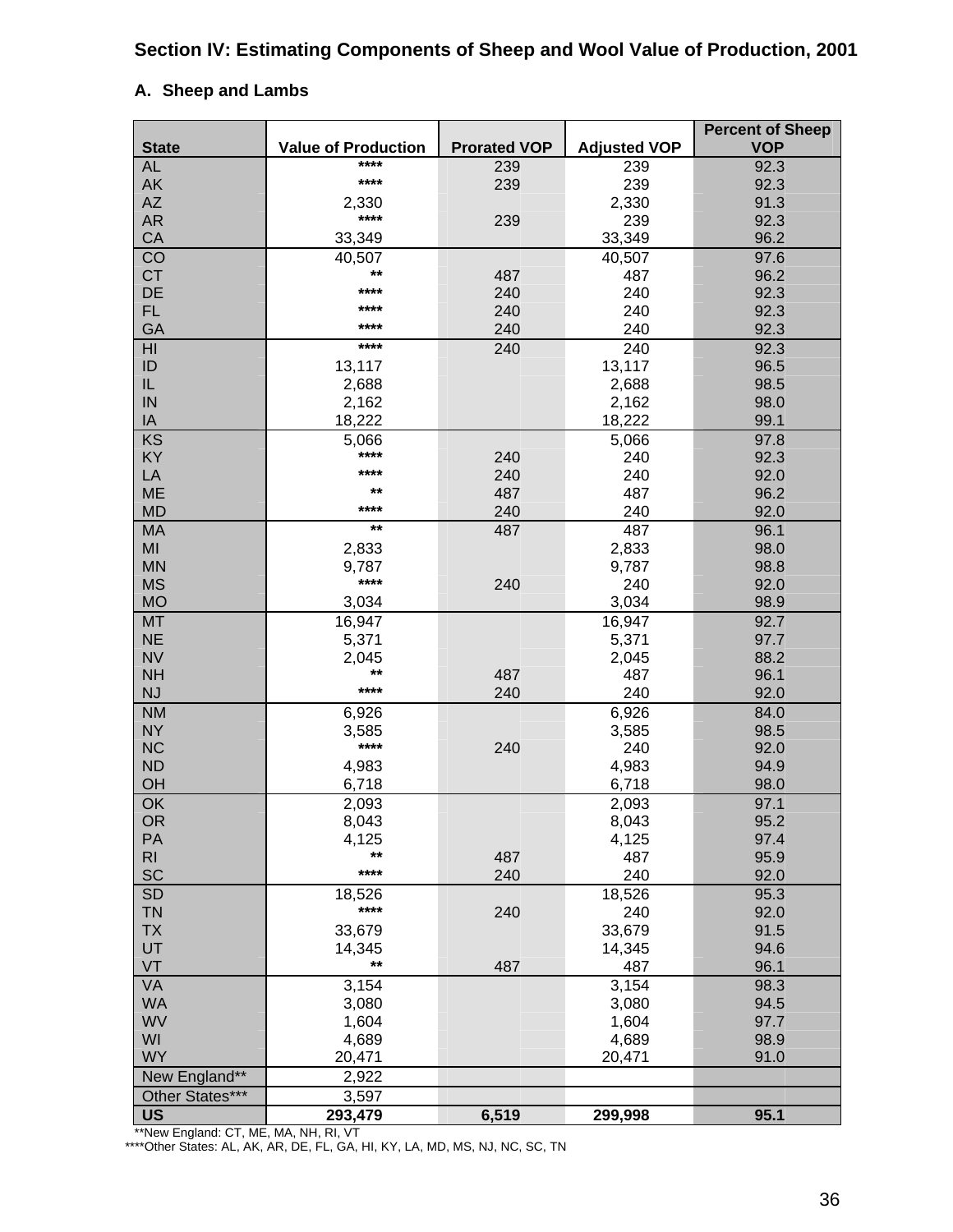|                        | Wool              |                 |                 |                   |                                |
|------------------------|-------------------|-----------------|-----------------|-------------------|--------------------------------|
|                        | Value of          | <b>Prorated</b> | <b>Adjusted</b> | <b>Percent of</b> | <b>Total Sheep</b><br>Value of |
| <b>State</b>           | <b>Production</b> | <b>VOP</b>      | <b>VOP</b>      | <b>Sheep VOP</b>  | <b>Production</b>              |
| <b>AL</b>              | ****              | 20              | 20              | 7.7               | 259                            |
| AK                     | ****              | 20              | 20              | 7.7               | 259                            |
| <b>AZ</b>              | 222               |                 | 222             | 8.7               | 2,552                          |
| <b>AR</b>              | ****              | 20              | 20              | 7.7               | 259                            |
| CA                     | 1,313             |                 | 1,313           | 3.8               | 34,662                         |
| CO                     | 1,016             |                 | 1,016           | 2.4               | 41,523                         |
| <b>CT</b>              | $\star\star$      | 19              | 19              | 3.8               | 506                            |
| DE                     | ****              | 20              | 20              | 7.7               | 260                            |
| <b>FL</b>              | ****              | 20              | 20              | 7.7               | 260                            |
| GA                     | ****              | 20              | 20              | 7.7               | 260                            |
| H <sub>l</sub>         | ****              | 20              | 20              | 7.7               | 260                            |
| ID                     | 471               |                 | 471             | 3.5               | 13,588                         |
| IL                     | 41                |                 | 41              | 1.5               | 2,729                          |
| IN                     | 44                |                 | 44              | 2.0               | 2,206                          |
| IA                     | 170               |                 | 170             | 0.9               | 18,392                         |
| KS                     | 115               |                 | 115             | 2.2               | 5,181                          |
| KY                     | ****              | 20              | 20              | 7.7               | 260                            |
| LA                     | ****              | 21              | 21              | 8.0               | 261                            |
| <b>ME</b>              | $***$<br>****     | 19              | 19              | 3.8               | 506                            |
| <b>MD</b>              |                   | 21              | 21              | 8.0               | 261                            |
| <b>MA</b>              | $***$             | 20              | 20              | 3.9               | 507                            |
| MI                     | 58                |                 | 58              | 2.0               | 2,891                          |
| <b>MN</b>              | 119<br>****       |                 | 119             | 1.2               | 9,906                          |
| <b>MS</b><br><b>MO</b> |                   | 21              | 21<br>35        | 8.0               | 261                            |
|                        | 35                |                 |                 | 1.1               | 3,069                          |
| <b>MT</b>              | 1,340             |                 | 1,340           | 7.3               | 18,287                         |
| <b>NE</b><br><b>NV</b> | 124<br>273        |                 | 124             | 2.3<br>11.8       | 5,495                          |
| <b>NH</b>              | $***$             | 20              | 273<br>20       | 3.9               | 2,318<br>507                   |
| <b>NJ</b>              | ****              | 21              | 21              | 8.0               | 261                            |
| <b>NM</b>              | 1,316             |                 | 1,316           | 16.0              | 8,242                          |
| <b>NY</b>              | 54                |                 | 54              | 1.5               | 3,639                          |
| <b>NC</b>              | ****              | 21              | 21              | 8.0               | 261                            |
| <b>ND</b>              | 270               |                 | 270             | 5.1               | 5,253                          |
| OH                     | 134               |                 | 134             | 2.0               | 6,852                          |
| OK                     | 62                |                 | 62              | 2.9               | 2,155                          |
| <b>OR</b>              | 408               |                 | 408             | 4.8               | 8,451                          |
| PA                     | 110               |                 | 110             | 2.6               | 4,235                          |
| R <sub>l</sub>         | ****              | 21              | 21              | 4.1               | 508                            |
| SC                     | ****              | 21              | 21              | 8.0               | 261                            |
| <b>SD</b>              | 919               |                 | 919             | 4.7               | 19,445                         |
| <b>TN</b>              | ****              | 21              | 21              | 8.0               | 261                            |
| <b>TX</b>              | 3,122             |                 | 3,122           | 8.5               | 36,801                         |
| UT                     | 812               |                 | 812             | 5.4               | 15,157                         |
| VT                     | $\star\star$      | 20              | 20              | 3.9               | 507                            |
| VA                     | 56                |                 | 56              | 1.7               | 3,210                          |
| <b>WA</b>              | 178               |                 | 178             | 5.5               | 3,258                          |
| WV                     | 38                |                 | 38              | 2.3               | 1,642                          |
| WI                     | 50                |                 | 50              | 1.1               | 4,739                          |
| <b>WY</b>              | 2,015             |                 | 2,015           | 9.0               | 22,486                         |
| New England**          | 118               |                 |                 |                   |                                |
| Other States***        | 308               |                 |                 |                   |                                |
| <b>US</b>              | 14,885            | 426             | 15,311          | 4.9               | 315,309                        |

# **B. Wool and Total Sheep Value of Production**

\*\*New England States include: CT, ME, MA, NH, RI, and VT.

\*\*\*\*Other States include: AL, AK, AR, DE, FL, GA, HI, KY, LA, MD, MS, NJ, NC, SC, and TN.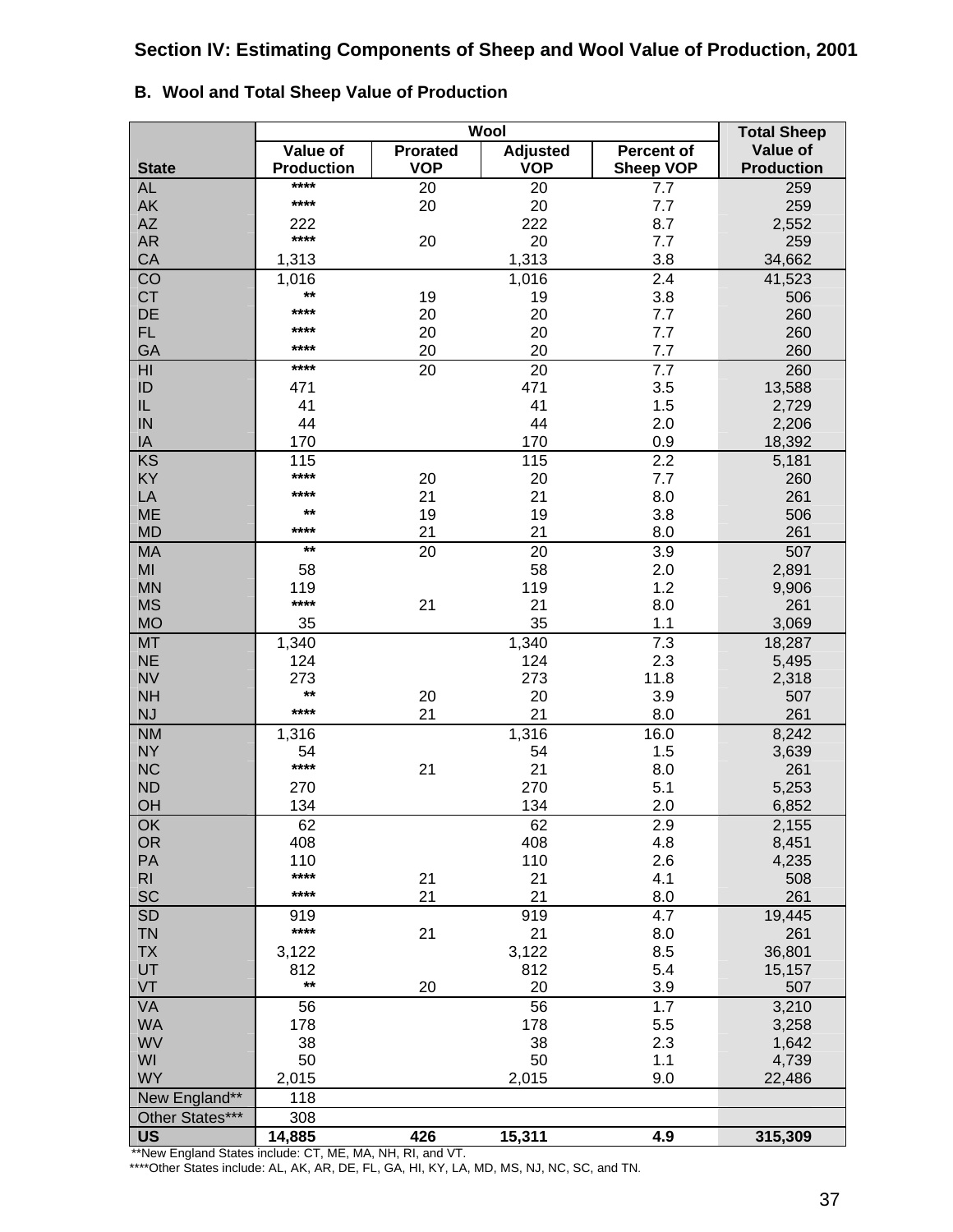|                         | All Eggs          |                 |                   | <b>Chickens</b> |                      |                 |                      |                |
|-------------------------|-------------------|-----------------|-------------------|-----------------|----------------------|-----------------|----------------------|----------------|
|                         |                   |                 |                   | Percent         |                      |                 |                      |                |
|                         |                   |                 |                   | of              |                      |                 |                      | <b>Percent</b> |
|                         | Value of          | <b>Prorated</b> | <b>Adjusted</b>   | <b>Poultry</b>  | Value of             | <b>Prorated</b> | <b>Adjusted</b>      | of Poultry     |
| <b>State</b>            | <b>Production</b> | <b>VOP</b>      | <b>VOP</b>        | <b>VOP</b>      | <b>Production</b>    | <b>VOP</b>      | <b>VOP</b>           | <b>VOP</b>     |
| <b>AL</b>               | 265,388           |                 | 265,388           | 11.7            | 4,667                |                 | 4,667                | 0.2            |
| AK                      | *****             | 4,653           | 4,653             | 97.2            | *****                | $\sqrt{3}$      | 3                    | 0.1            |
| AZ                      | *****             | 4,653           | 4,653             | 97.2            | *****                | $\overline{2}$  | 2                    | 0.0            |
| <b>AR</b>               | 302,718           |                 | 302,718           | 11.1            | 7,785                |                 | 7,785                | 0.3            |
| CA                      | 235,843           |                 | 235,843           | 35.7            | 396                  |                 | 396                  | 0.1            |
| $\overline{CO}$         | 48,246            |                 | 48,246            | 52.6            | 12                   |                 | 12                   | 0.0            |
| <b>CT</b>               | 41,810            |                 | 41,810            | 99.3            | 42                   |                 | 42                   | 0.1            |
| DE                      | 20,787            |                 | 20,787            | 3.4             | 79                   |                 | 79                   | 0.0            |
| <b>FL</b>               | 122,253           |                 | 122,253           | 32.5            | 233                  |                 | 233                  | 0.1            |
| GA                      | 367,887           |                 | 367,887           | 13.1            | 11,484               |                 | 11,484               | 0.4            |
| H <sub>l</sub>          | 9,640             |                 | 9,640             | 81.5            | 111                  |                 | 111                  | 0.9            |
| ID                      | 12,257            |                 | 12,257            | 98.7            | 29                   |                 | 29                   | 0.2            |
| IL                      | 35,964            |                 | 35,964            | 53.2            | 64                   |                 | 64                   | 0.1            |
| IN                      | 258,573           |                 | 258,573           | 41.5            | 340                  |                 | 340                  | 0.1            |
| IA                      | 281,970           |                 | 281,970           | 49.4            | 43<br>$\overline{2}$ |                 | 43<br>$\overline{2}$ | 0.0            |
| KS                      | 13,586            |                 | 13,586<br>72,696  | 23.8<br>12.6    | 991                  |                 | 991                  | 0.0<br>0.2     |
| KY<br>LA                | 72,696<br>31,720  |                 | 31,720            | 13.0            | 447                  |                 | 447                  | 0.2            |
| <b>ME</b>               | 56,640            |                 | 56,640            | 99.7            | 35                   |                 | 35                   | 0.1            |
| <b>MD</b>               | 44,008            |                 | 44,008            | 7.3             | 95                   |                 | 95                   | 0.0            |
| MA                      | 4,380             |                 | 4,380             | 64.3            | 11                   |                 | 11                   | 0.2            |
| MI                      | 61,063            |                 | 61,063            | 51.2            | 128                  |                 | 128                  | 0.1            |
| <b>MN</b>               | 112,810           |                 | 112,810           | 19.3            | 21                   |                 | 21                   | 0.0            |
| <b>MS</b>               | 162,750           |                 | 162,750           | 9.8             | 3,761                |                 | 3,761                | 0.2            |
| <b>MO</b>               | 75,585            |                 | 75,585            | 13.5            | 506                  |                 | 506                  | 0.1            |
| <b>MT</b>               | 3,246             |                 | 3,246             | 96.0            | 4                    |                 | $\overline{4}$       | 0.1            |
| <b>NE</b>               | 95,532            |                 | 95,532            | 65.5            | 16                   |                 | 16                   | 0.0            |
| <b>NV</b>               | *****             | 4,654           | 4,654             | 97.2            | *****                | $\overline{2}$  | $\overline{2}$       | 0.0            |
| <b>NH</b>               | 3,021             |                 | 3,021             | 89.4            | 35                   |                 | 35                   | 1.0            |
| <b>NJ</b>               | 24,603            |                 | 24,603            | 96.7            | $\overline{2}$       |                 | $\overline{2}$       | 0.0            |
| <b>NM</b>               | *****             | 4,654           | 4,654             | 97.2            | *****                | $\overline{2}$  | $\overline{2}$       | 0.0            |
| <b>NY</b>               | 54,007            |                 | 54,007            | 85.0            | 11                   |                 | 11                   | 0.0            |
| <b>NC</b>               | 232,375           |                 | 232,375           | 9.8             | 6,907                |                 | 6,907                | 0.3            |
| <b>ND</b>               | *****             | 4,654           | 4,654             | 23.8            | *****                | $\overline{2}$  | $\overline{2}$       | 0.0            |
| OH                      | 323,242           |                 | 323,242           | 68.8            | 58                   |                 | 58                   | 0.0            |
| OK                      | 65,052            |                 | 65,052            | 12.0            | 975                  |                 | 975                  | 0.2            |
| <b>OR</b>               | 40,900            |                 | 40,900            | 13.8            | 4                    |                 | 4                    | 0.0            |
| PA                      | 303,676<br>*****  |                 | 303,676           | 44.0            | 539<br>*****         |                 | 539                  | 0.1            |
| RI                      |                   | 4,654           | 4,654             | 97.2            |                      | $\overline{2}$  | $\overline{2}$       | 0.0            |
| SC                      | 79,532            |                 | 79,532            | 12.9            | 760                  |                 | 760                  | 0.1            |
| <b>SD</b>               | 16,771            |                 | 16,771            | 22.3            | $\overline{7}$       |                 | $\overline{7}$       | 0.0            |
| <b>TN</b>               | 31,850<br>267,077 |                 | 31,850            | 8.0             | 520<br>2,403         |                 | 520                  | 0.1            |
| <b>TX</b><br>UT         | 31,277            |                 | 267,077<br>31,277 | 19.5<br>41.8    |                      |                 | 2,403                | 0.2            |
| VT                      | 3,213             |                 | 3,213             | 68.2            | 5<br>11              |                 | 5<br>11              | 0.0<br>0.2     |
| VA                      | 61,344            |                 | 61,344            | 7.8             | 1,501                |                 | 1,501                | 0.2            |
| <b>WA</b>               | 62,412            |                 | 62,412            | 22.7            | 9                    |                 | 9                    | 0.0            |
| WV                      | 27,612            |                 | 27,612            | 13.3            | 773                  |                 | 773                  | 0.4            |
| WI                      | 51,458            |                 | 51,458            | 34.6            | 191                  |                 | 191                  | 0.1            |
| <b>WY</b>               | 168               |                 | 168               | 55.8            | $\mathbf 1$          |                 | 1                    | 0.3            |
| <b>US</b>               | 4,416,942         | 27,922          | 4,444,864         | 18.5            | 46,014               | 13              | 46,027               | 0.2            |
| <b>Published Values</b> | 4,444,864         |                 |                   |                 | 46,027               |                 |                      |                |
| $***$<br>Missing        | 27,922            |                 |                   |                 | 13                   |                 |                      |                |

**A. All Table Eggs and Chickens** 

\*\*\*\* Missing value of \$27,922,000 from published total value not accounted for by individual State published values, allocated equally among the missing States.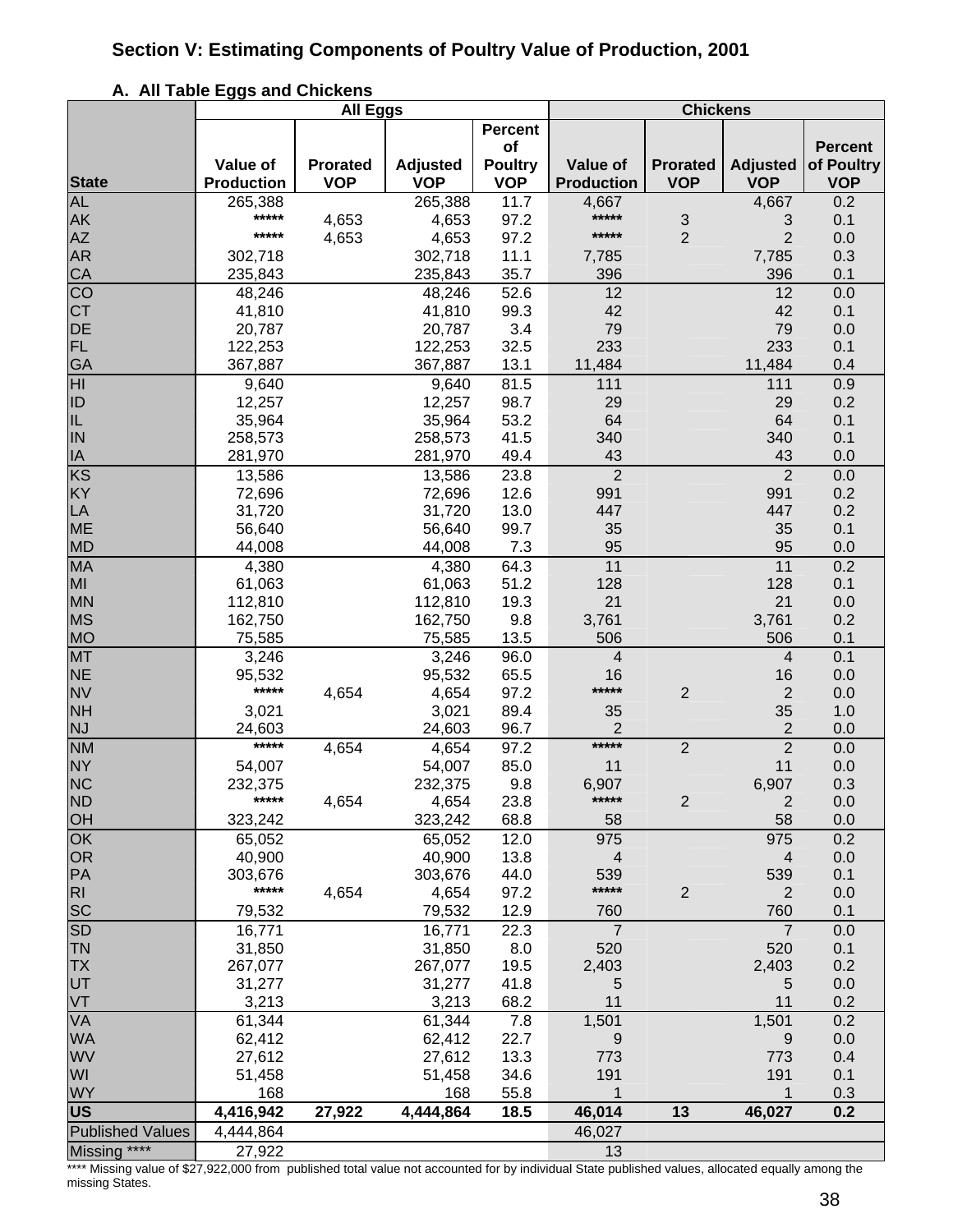# **Section V: Estimating Components of Poultry Value of Production, 2001**

### **B. Broilers**

|                  | Value of             |                     |                      | <b>Percent of</b>  |
|------------------|----------------------|---------------------|----------------------|--------------------|
| <b>State</b>     | <b>Production</b>    | <b>Prorated VOP</b> | <b>Adjusted VOP</b>  | <b>Poultry VOP</b> |
| <b>AL</b>        | 2,004,132            |                     | 2,004,132            | 88.1               |
| AK               |                      | 131                 | 131                  | 2.7                |
| <b>AZ</b>        |                      | 131                 | 131                  | 2.7                |
| <b>AR</b>        | 2,237,586<br>*****   |                     | 2,237,586            | 81.8               |
| CA               |                      | 212,448             | 212,448              | 32.2               |
| CO               |                      | 131                 | 131                  | 0.1                |
| <b>CT</b>        |                      | 131                 | 131                  | 0.3                |
| DE<br>FL         | 593,880              |                     | 593,880              | 96.6               |
| GA               | 253,680<br>2,432,235 |                     | 253,680<br>2,432,235 | 67.4<br>86.5       |
| H <sub>l</sub>   |                      |                     | 2,071                | 17.5               |
| ID               | 2,071                | 131                 | 131                  | 1.1                |
| IL               |                      | 131                 | 131                  | 0.2                |
| IN               | *****                | 212,448             | 212,448              | 34.1               |
| IA               | *****                | 212,448             | 212,448              | 37.3               |
| KS               |                      | 131                 | 131                  | 0.2                |
| KY               | 503,997              |                     | 503,997              | 87.2               |
| LA               | *****                | 212,448             | 212,448              | 86.8               |
| <b>ME</b>        |                      | 131                 | 131                  | 0.2                |
| <b>MD</b>        | 552,560              |                     | 552,560              | 91.7               |
| <b>MA</b>        |                      | 131                 | 131                  | 1.9                |
| MI               | 1,368                |                     | 1,368                | 1.1                |
| <b>MN</b>        | 85,605               |                     | 85,605               | 14.7               |
| <b>MS</b>        | 1,492,335            |                     | 1,492,335            | 90.0               |
| <b>MO</b>        | *****                | 212,448             | 212,448              | 38.0               |
| <b>MT</b>        |                      | 131                 | 131                  | 3.9                |
| <b>NE</b>        | 7,020                |                     | 7,020                | 4.8                |
| <b>NV</b>        |                      | 131                 | 131                  | 2.7                |
| <b>NH</b>        |                      | 132                 | 132                  | 3.9                |
| <b>NJ</b>        |                      | 132                 | 132                  | 0.5                |
| <b>NM</b>        |                      | 132                 | 132                  | 2.8                |
| <b>NY</b>        | 5,002                |                     | 5,002                | 7.9                |
| <b>NC</b>        | 1,681,040            |                     | 1,681,040            | 70.8               |
| <b>ND</b>        |                      | 132                 | 132                  | 0.7                |
| OH               | 82,875               |                     | 82,875               | 17.6               |
| OK               | 433,407<br>*****     |                     | 433,407              | 79.8               |
| <b>OR</b><br>PA  |                      | 212,448             | 212,448<br>287,492   | 71.6               |
| R <sub>l</sub>   | 287,492              | 132                 | 132                  | 41.7<br>2.8        |
| SC               | 409,266              |                     | 409,266              | 66.4               |
| <b>SD</b>        |                      | 132                 | 132                  | 0.2                |
| <b>TN</b>        | 363,480              |                     | 363,480              | 91.8               |
| <b>TX</b>        | 1,058,616            |                     | 1,058,616            | 77.2               |
| UT               |                      | 132                 | 132                  | 0.2                |
| VT               |                      | 132                 | 132                  | 2.8                |
| VA               | 518,856              |                     | 518,856              | 65.8               |
| <b>WA</b>        | *****                | 212,448             | 212,448              | 77.3               |
| WV               | 143,598              |                     | 143,598              | 69.3               |
| WI               | 53,703               |                     | 53,703               | 36.1               |
| <b>WY</b>        |                      | 132                 | 132                  | 43.9               |
| <b>US</b>        | 15,203,804           | 1,489,765           | 16,693,569           | 69.6               |
| Published values | 16,693,569           |                     |                      |                    |
| Other (-)        | 1,487,133            |                     |                      |                    |
| $***$<br>Missing | 2,632                |                     |                      |                    |

(-) Other States include: CO, KS, NE, OK, OR, TX, UT, and WI. Amount equally distributed among the other States. \*\*\*\*Missing value from published total value not accounted for by individual State published values, allocated equally among the missing States.